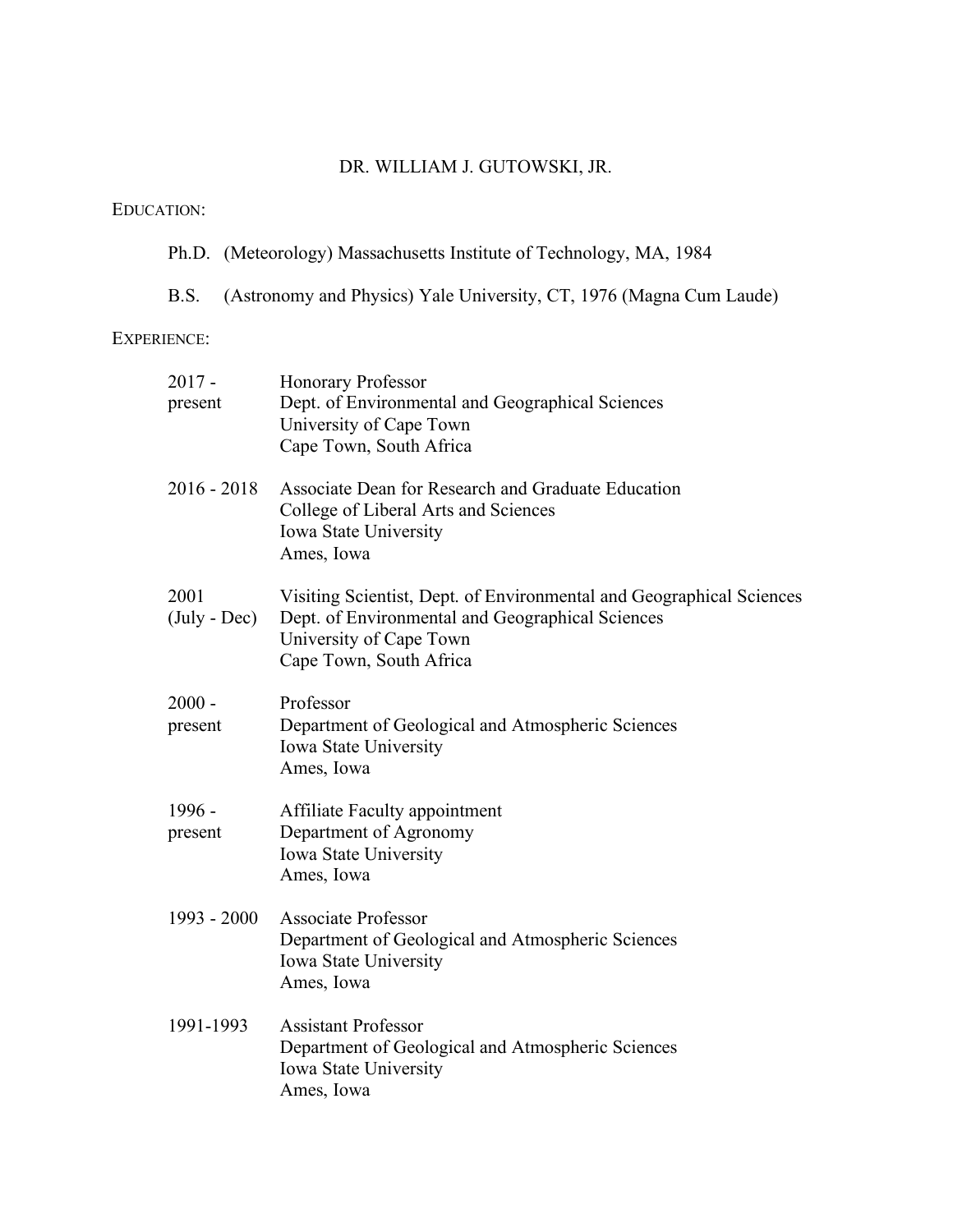| 1989-1991 | Senior Scientist and Manager, Climate Group<br>Atmospheric and Environmental Research, Inc.<br>Cambridge, Massachusetts |
|-----------|-------------------------------------------------------------------------------------------------------------------------|
| 1983-1989 | <b>Staff Scientist</b><br>Atmospheric and Environmental Research, Inc.<br>Cambridge, Massachusetts                      |
| 1976-1977 | Programmer<br>Princeton University (Astrophysics Department)                                                            |

Dr. Gutowski's research concentrates on the role of atmospheric dynamics in climate. Central focuses are the dynamics of the hydrologic cycle, regional climate and weather and climate extremes. Because processes on a wide range of spatial and temporal scales are important for both of these, his research program entails a variety of modeling and data analysis approaches. His work includes regional modeling of African, Arctic and East Asian climates and has significant collaboration with scientists in these regions.

HONORS/AWARDS:

| 2017      | Fellow, American Meteorological Society                                                                          |
|-----------|------------------------------------------------------------------------------------------------------------------|
| 2016      | International Service Award<br>College of Liberal Arts & Sciences<br>Iowa State University                       |
| 2012      | <b>Outstanding Career Achievement in Research</b><br>College of Liberal Arts & Sciences<br>Iowa State University |
| 1984      | Carl-Gustav Rossby Award for most outstanding thesis<br>Center for Meteorology and Physical Oceanography, MIT    |
| 1977-1978 | Graduate Fellowship<br>University Corporation for Atmospheric Research                                           |
| 1976      | Phi Beta Kappa<br>Senior Prize in Astronomy<br><b>Yale University</b>                                            |
| 1975      | E. B. Tuttle Award for Academic Merit<br><b>Yale University</b>                                                  |
| 1972      | National Merit Scholar                                                                                           |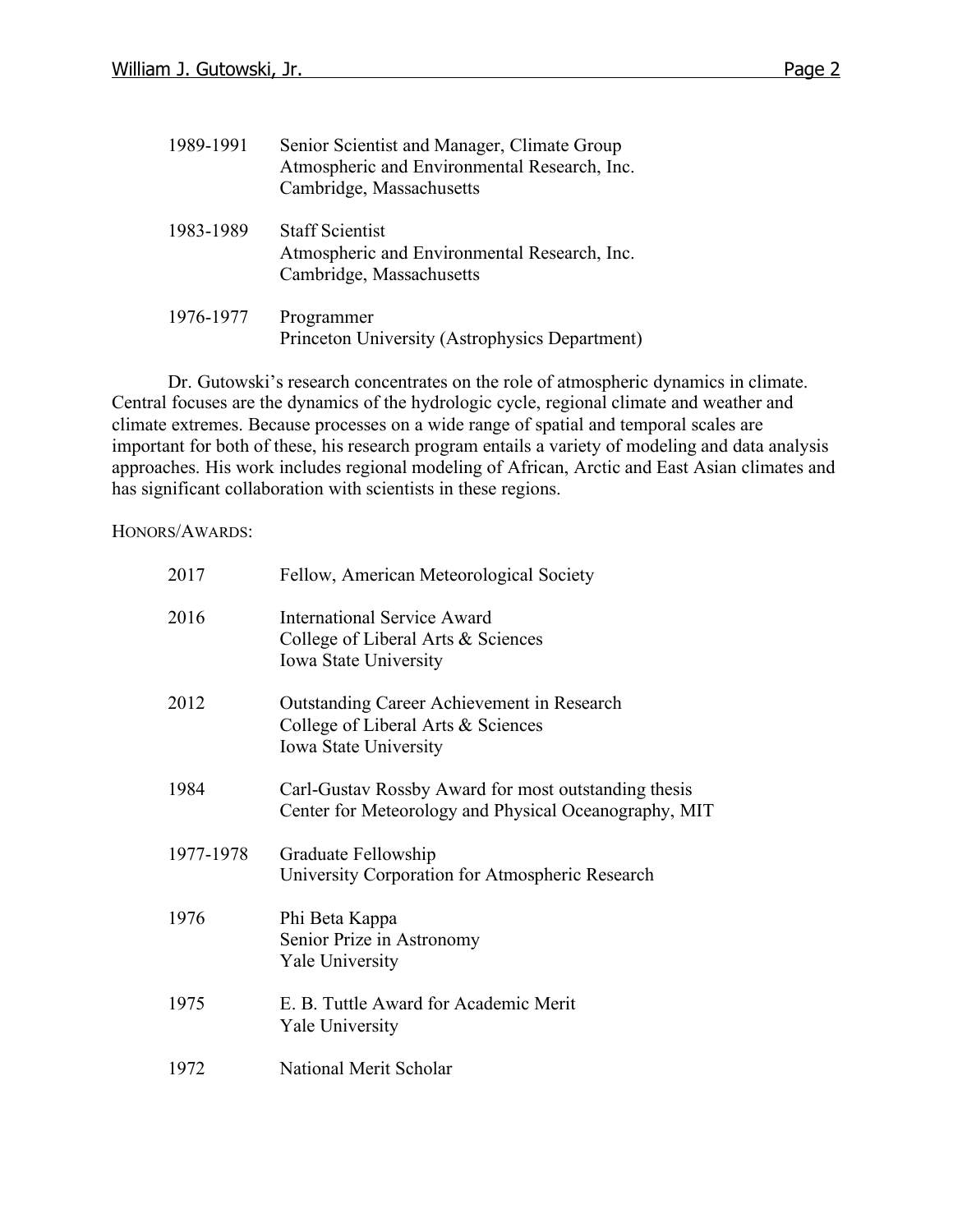MEMBERSHIP:

American Association for the Advancement of Science American Meteorological Society American Geophysical Union Sigma Xi Boston Chapter, American Meteorological Society (Program Director, 1984-1985)

GRANTS/CONTRACTS:

Life Cycles of Baroclinic Eddies: Mean Flow Adjustment and Modification by Surface Fluxes. ATM-8613087, National Science Foundation (9/86-8/88).

Life Cycles of Moist Baroclinic Eddies: Mean Flow Adjustment and Modification by Surface Fluxes. ATM-8815290, National Science Foundation (12/88-12/90).

A Research Program on Natural and Anthropogenic Climate Change. DE-FG02-86ER60422, Department of Energy (3/89-2/92).

A Research Program on Clouds and Climate: Modeling and Satellite Observational Studies. National Aeronautics and Space Administration (7/90-6/93) [AER subcontract from SUNY/Albany].

Synoptic Climatology of Space-Based Water Vapor Measurements. National Aeronautics and Space Administration (2/92-7/95).

Dynamic-Radiative Feedbacks in Extratropical Energy and Moisture Cycles. National Science Foundation (5/92-10/96).

Modeling Land-Surface/Atmospheric Dynamics for CHAMMP. CHAMMP Program, Department of Energy (8/92-11/95).

Role of Large-Scale, Extratropical Dynamics in Climate Change: A Stanstead Seminar. Funded jointly by the NOAA Climate and Global Change Program, National Science Foundation and Department of Energy (7/93-12/94).

Modeling the Pan-Arctic Terrestrial and Atmospheric Water Cycle and Potential Connections to Sea-Ice and Deep-Water Formation. Department of Energy (8/96-7/00).

Dynamic Adaptive Grids for Modeling the Large-Scale Distribution of Atmospheric Water Vapor. National Science Foundation (4/97-3/00)

Mesoscale-Model/Impact-Assessment Workshop under the Project to Intercompare Regional Climate Simulations (PIRCS). Electric Power Research Institute (11/96-5/98)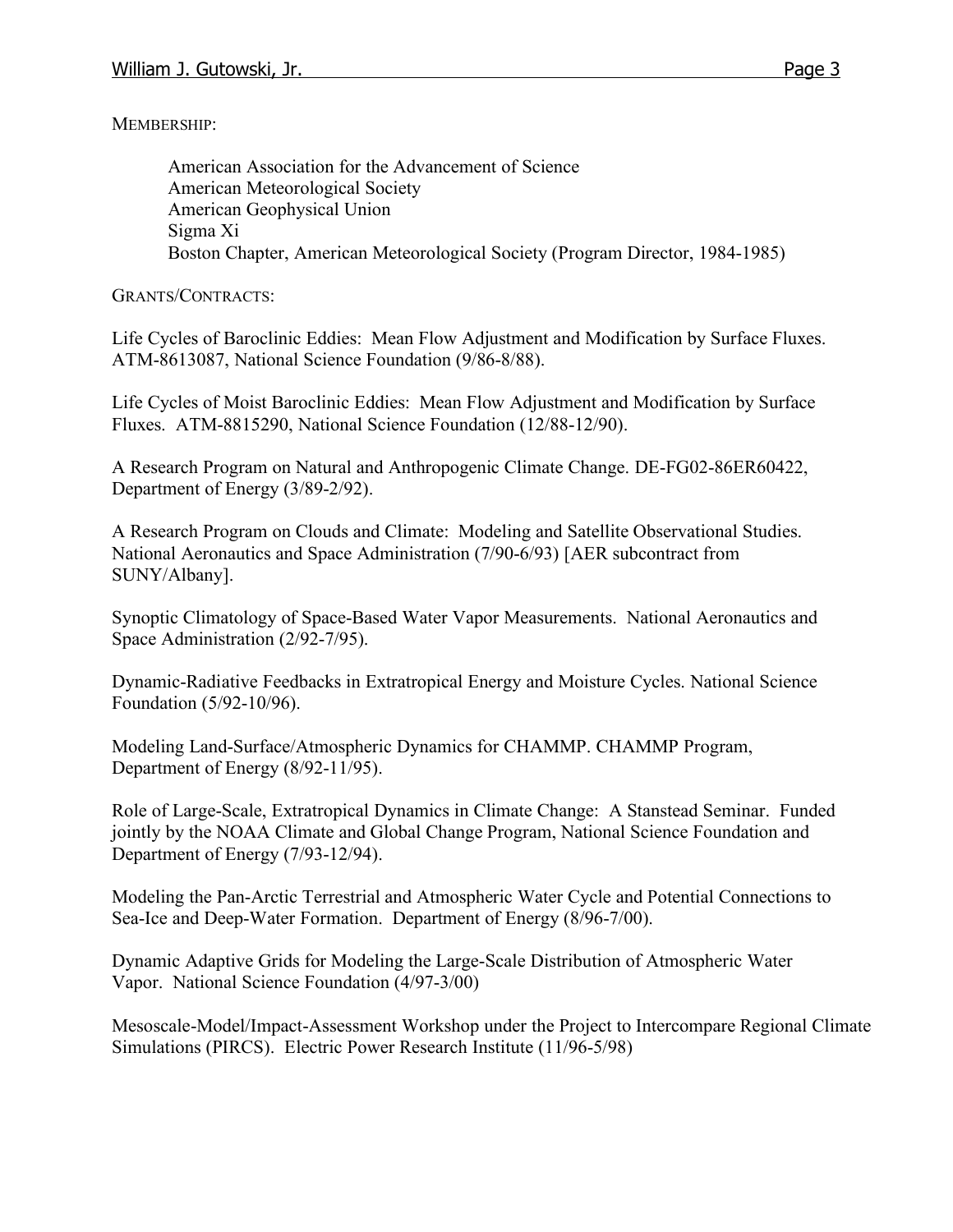Regional Climate Simulations for Impact Assessment under the Project to Intercompare Regional Climate Simulations (PIRCS). Electric Power Research Institute (12/96-12/99)

Global Change, Climatology, and Land-Use in Iowa. Center for Global and Regional Environmental Research, University of Iowa (1/97-12/98).

Coupled Atmosphere-Snow Model Evaluation of Sub-Regional Snowmelt. National Aeronautics and Space Administration. (7/98-6/01)

Regional Hydrologic Simulation Model to Study Aquifer-Atmosphere Interactions on Interannual-Decadal Time Scales. National Aeronautics and Space Administration to Univ. Minnesota, with subcontract to Iowa State University. (7/98-6/01)

Investigation of Seasonal Predictability of Precipitation for the Central United States. National Oceanic and Atmospheric Administration. (9/98-8/02)

Gutowski, W. J., Jr., E. S. Takle, and R. W. Arritt, 1998-99: Limited area climate modeling for comparison with downscaling. Electric Power Research Institute**.** \$75,000.

Gutowski, W. J. Jr., R. W. Arritt, and E. S. Takle, 1999: Regional climate model simulations of future climates in California. Electric Power Research Institute. \$62,000.

Gutowski, W. J. , 2000-2002: Collaborative Research: The Role of Aquifers in Paleoclimatic Reconstructions of Glaciated Watersheds. National Science Foundation to University of Minnesota, with NSF subgrant to Iowa State University \$90,000

Adedoyin, B. Hewitson and W. Gutowski, 2000-2001: Southern Africa Regional Modeling Workshop. Grants from International Center for Theoretical Physics (UNESCO), World Meteorological Organization, START Headquarters, and IITAP to University of Cape Town. (ICTP/UNESCO \$25,000; WMO \$7,200; START \$5,000; IITAP \$5,000) \$42,200.

Gutowski, W. J., Jr., R. W. Arritt and E. S. Takle, 2000: Collaborative research: One- and Two-Way Coupling of Atmospheric and Hydrologic Models. National Oceanic and Atmospheric Administration. \$180.000 (funded amount TBD) [This is the ISU component of a multiinstitutional proposal submitted jointly by ISU and the Cooperative Institute for Research in Environmental Sciences of the University of Colorado and the Water Resources Division of the U. S. Geological Survey.]

Arritt, R. W., W. J. Gutowski, and E. S. Takle, 2001: Multi-model ensemble simulations of the North American Monsoon System. National Oceanic and Atmospheric Administration, \$180,000.

Prusa, J., and W. J. Gutowski, 2001: Continuous dynamic grid adaptation in a global atmospheric model. Department of Energy, \$ 416,386.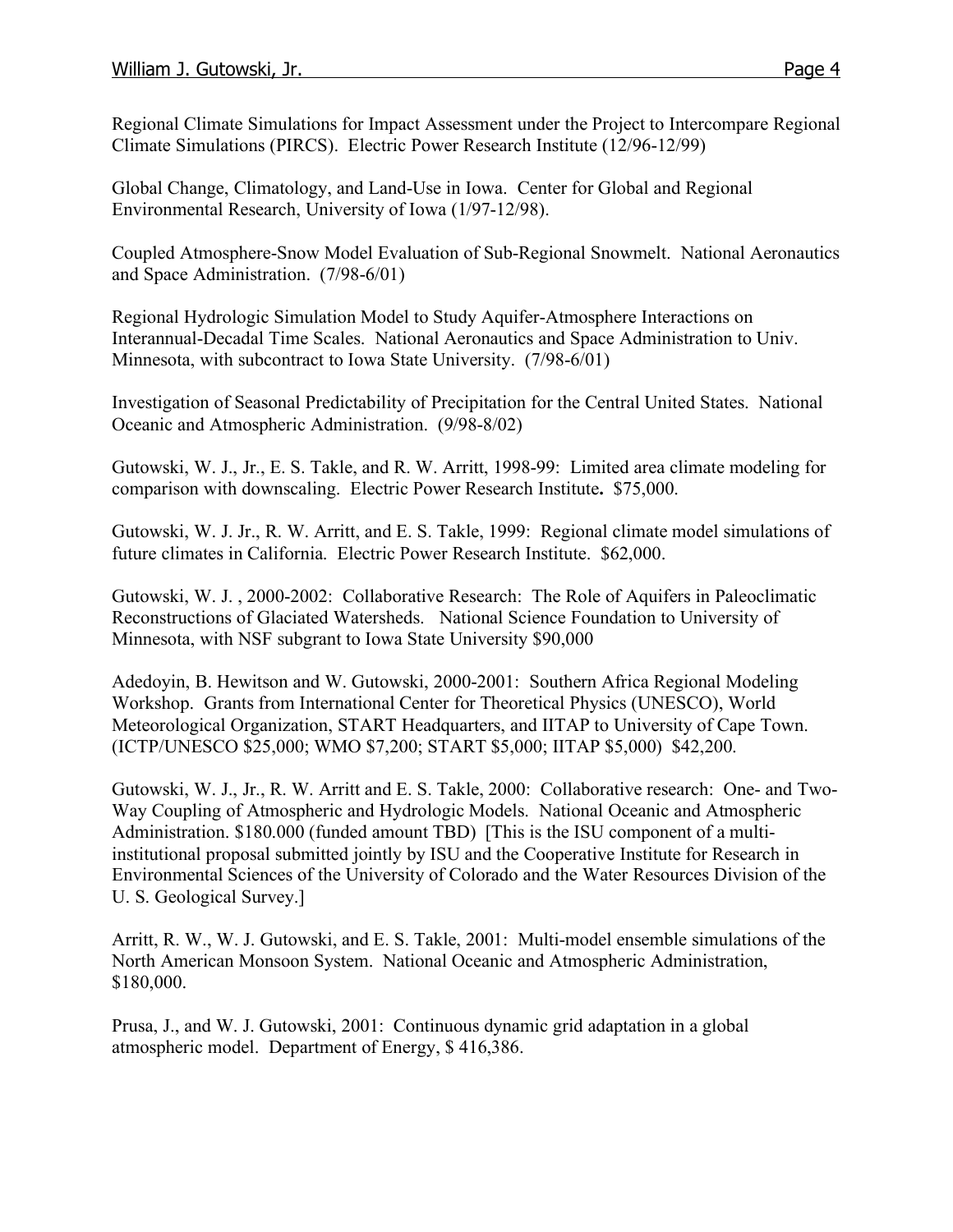Hewitson, B., PI, with E. Afiesiema, S. Jain, J. Intsiful, A. Sarr, R. Walawege, B. Garrangange, H. Rautenbach, C. Jack, W. Gutowski, R. Crane, R. Jones, D. Hudson, 2001: Regional climate change scenarios for southern and eastern Africa: Downscaling for impact applications. AIACC, US\$170,000 (to University of Cape Town, South Africa).

Arritt, R.W., Z. Pan, W. J. Gutowski, Jr, E. S. Takle and X. Wu, 2002: Ensemble Simulations of Regional Climates. NCAR Climate Systems Lab. Computer time request

L. Hinzman, D. Kane, M. Nolan, K. Yoshikawa, J. Cassano, A. Lynch, W. Gutowski, 2002: Detection and Attribution of Changes in Hydrologic Regimes of Mackenzie, the Kuparuk and the Lena River Basins. National Science Foundation, \$50,233 (5 yr) [primary grant to Univ. Alaska/Fairbanks, with subgrant to Iowa State University].

Gadia, S. K., W. J. Gutowski, Jr., M. Al-Kaisi, S. E. Taylor, and D. Herzmann, 2004: Database Tools Promoting Extensive, User-Friendly Access to the Iowa Environmental Mesonet. Baker Endowment, Iowa State Agronomy Department, \$60,250.

Chen, T.-C., W. A. Gallus, Jr., W. J. Gutowski, R. W. Arritt, C. A. Lin, 2004: Probabilistic Forecasting for Water Status of the Agroecosystem. Baker Endowment, Iowa State Agronomy Department, \$144,000. (partially funded)

Gutowski, W.J., and J. Prusa, 2004: Continuous Dynamic Grid Adaptation in a Global Atmospheric Model. U.S. Department of Energy, \$577,366.

Takle, E.S., R.W. Arritt and W. J. Gutowski, 2004: Regional Climate Modeling Coordination for the United States. National Science Foundation, \$137,127 (1 yr.)

Gutowski, W. J., R. W. Arritt, E. S. Takle, 2005: Collaborative Research: The North American Regional Climate Change Assessment Program (NARCCAP):Using Multiple GCMs and RCMs to Simulate Future Climates and their Uncertainty. National Science Foundation. \$352,999 (3 yr.) [A multi-institutional, multi-agency grant; L. Mearns (NCAR), lead PI]

Gutowski, W.J., 2005: Developing an Inter-institutional Undergraduate Course in Climate Physics: University of Cape Town and Iowa State University Collaboration. Iowa State Council on International Programs, \$1600.

Gutowski, W.J., 2006: Meteorology 452x/552x: An Inter-institutional Course in Climate Physics: University of Cape Town and Iowa State University Collaboration. Iowa State Council on International Programs, \$2100.

Gutowski, W.J., 2006: A Virtual Classroom in Climate Physics: Meteorology 452x/552x - University of Cape Town and Iowa State University Collaboration, Liberal Arts & Sciences Computer Advisory Committee, Iowa State University, \$2100.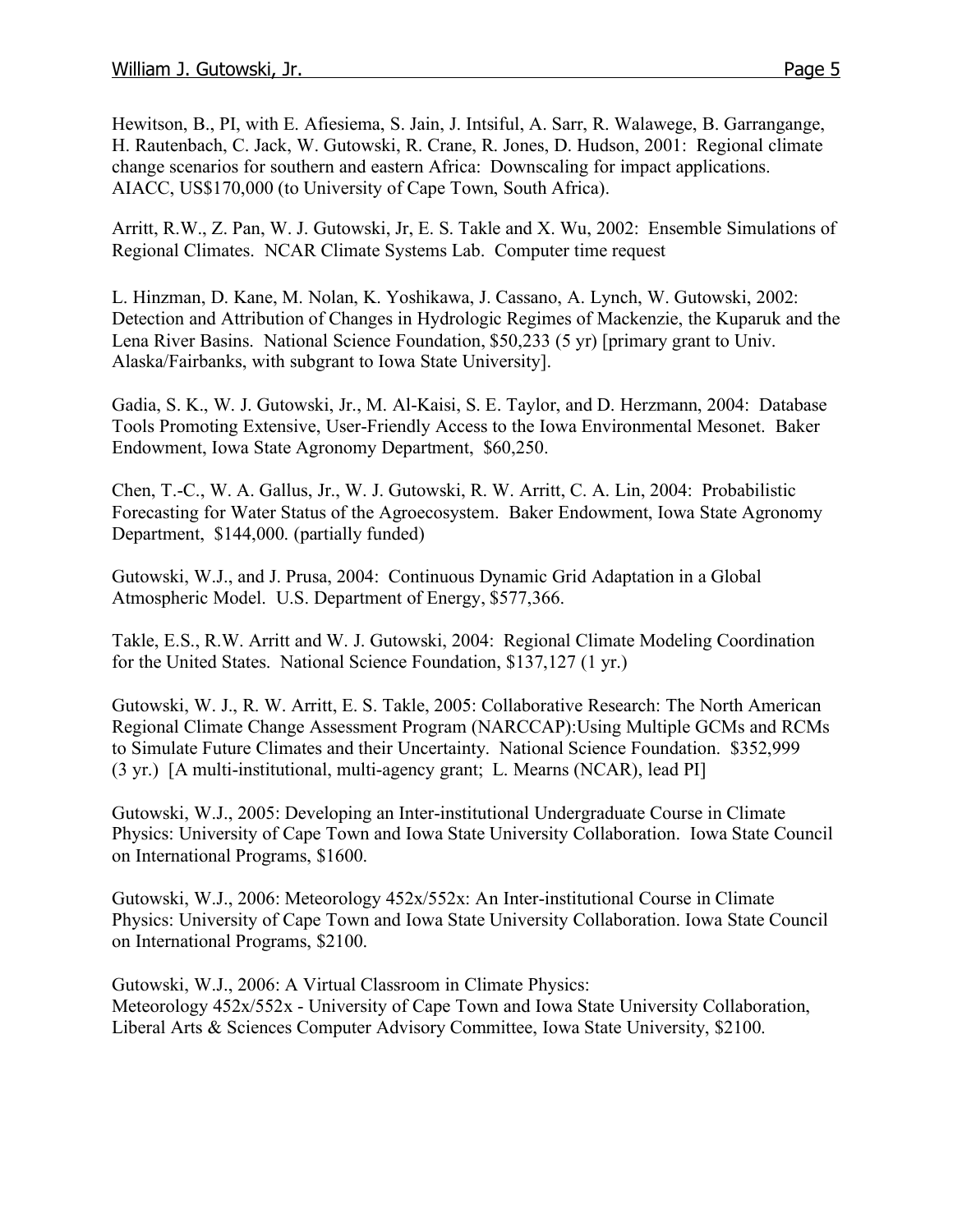Gutowski, W.J., and W. Gallus, 2006-2009: Editorial Assistant Support for Gallus and Gutowski editorships. American Meteorological Society, \$129,000 (est.) [33% Gutowski (Indirect Cost Rate: 0%)]

Maslowski, W., J. Cassano, W. Gutowski, D. Lettenmaier, 2007: Collaborative Research: Towards Advanced Understanding and Predictive Capability of Climate Change in the Arctic using a High-Resolution Regional Arctic Climate System Model, Department of Energy. [Collaborative proposal, 100% Gutowski on ISU portion of \$443,558 (Indirect Cost Rate: 46%).] \$443,558 (4 years).

Gutowski, W.J., J.M. Prusa and P.K. Smolarkiewicz, 2008: Collaborative Research: Continuous Dynamic Grid Adaptation in a Global Atmospheric Model: Application and Refinement, Department of Energy. [Collaborative proposal, 100% Gutowski on ISU portion of \$310,197 (Indirect Cost Rate: 46%).] \$310,197.

Roads, J.O., H. Juan, C. Anderson, R.W. Arritt, E. S. Takle, W. J. Gutowski, R. Leung, 2007: Multi-RCM Ensemble Downscaling of NCEP CFS Seasonal Forecasts (MRED): A Multi-Institution Collaborative Proposal, National Oceanic and Atmospheric Administration. [ISU portion: \$291,000 (Indirect Cost Rate: 46%), 33% Gutowski.]

Gutowski, W.J., J.J. Cassano, D. Lettenmaier and W. Maslowski, 2010: Collaborative Research: Arctic extreme temperature and precipitation - Detection and projection of their climatic change and physical causes. National Science Foundation, \$801,991. [100% Gutowski on ISU portion of \$370,698, Indirect Cost Rate: 48%]

Maslowski, W., and Collaborators, 2011: Type 2 - L02170246 Collaborative Proposal: Improving Decadal Prediction of Arctic Climate Variability and Change Using a Regional Arctic System Model (RASM). NSF/DOE/USDA EaSM Program, funded by DOE, \$4,000,000. [100% Gutowski on ISU portion of \$527,102 (Indirect Cost Rate: 48%)].

Gutowski, W.J., 2011: LAS Online Course Development Grant, for online development of MTEOR/AGRON/ENVSCI/ENVST 404 – Global Change, \$8,000.

Gutowski, W. J., 2011: Physical Behavior of Precipitation Extremes in CMIP5 GCMs and Observations. National Science Foundation, \$29,472 (Indirect Cost Rate: 48%) [100% Gutowski].

Bennett, D. A., N. Basu, W. J. Gutowski, M. Muste, J. L. Schnoor and S. Secchi, 2011: CNH: People, Water, and Climate: Adaptation and Resilience in Agricultural Watersheds. [ISU subcontract from University of Iowa, 100% Gutowski on ISU portion of \$168,094 (Indirect Cost Rate: 48%)].

Adukpo, D.C., N. A. Browne Klutse and W. J. Gutowski, 2012: Possible causes of the contraction of West Africa's rainfall season under global warming: Implications for Agriculture. National Science Foundation Partnerships for Enhanced Engagement in Research (PEER), \$63,300 (to University of Cape Coast, Ghana).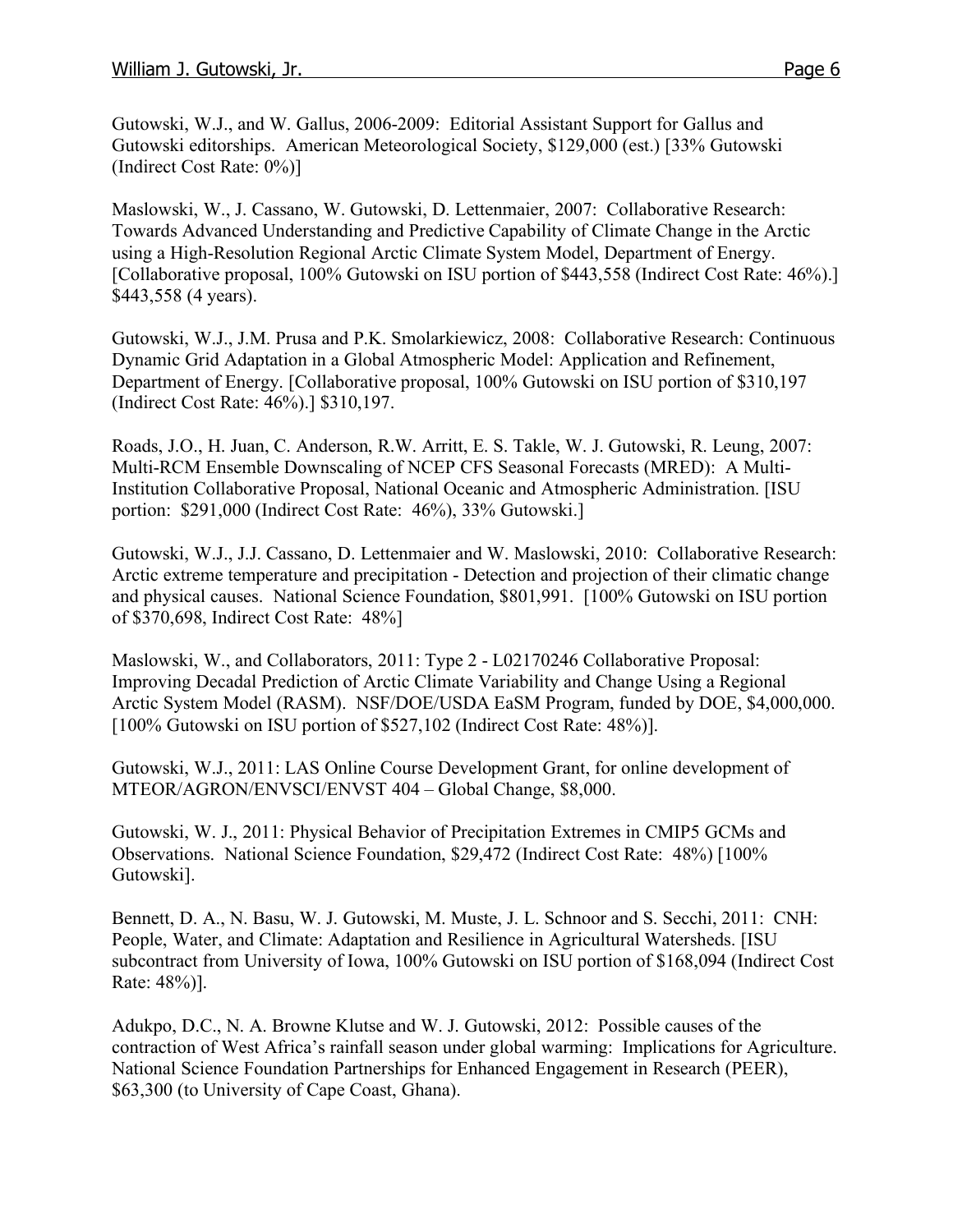Buja, L., B. G. Brown, W. J. Gutowski and D. N. Yates, 2012: Collaborative Research: EaSM2: Advanced Climate and Regional Model Validation for Societal Applications. National Science Foundation, \$2,775,294 [100% Gutowski on ISU portion of \$492,764, Indirect Cost Rate: 48%].

Gutowski, W. J., 2013: CORDEX Empirical/Statistical Downscaling Workshops: Establishing a Foundation for Climate-Stakeholder Interaction in Africa. National Science Foundation, \$99,820 [100% Gutowski, but with two foreign collaborators (Hewitson, Univ. Cape Town; Benestad, Norwegian Met. Inst.), Indirect Cost Rate: 26% (off-campus rate) on Gutowski's travel only]

Gutowski, W.J., K. Franz, J. Goodwin, C. R. Rehmann, W. W. Simpkins, L. Tesfatsion, A. Wanamaker, 2013: Water and Climate Change (WACC): Building Community Consensus for a Sustainable Future for Iowa and the World. College of Liberal Arts and Sciences Strategic Research Initiative, \$299,553 (+ Cost sharing).

Krishnan, R., and M. Rixen, (Co-Investigators: W.-T. Kwon, W. Gutowski, J. Evans), 2013: International Conference on Regional Climate CORDEX2013. Asia-Pacific Network. \$50,000. [Funds for Asia-Pacific young scientists to attend the CORDEX2013 meeting in Brussels, Belgium.]

Gutowski, W.J., W. Crumpton, M. Dahlstrom, K. Hofmockel, 2014: Sustainability Science: Translational Research for a Sustainable Future. Focus hire proposal to College of Liberal Arts and Sciences, Iowa State University.

Gutowski, W.J., 2014: Assessing Regional Downscaling. NASA, \$16,340. [100% Gutowski, Indirect Cost Rate: 50%].

Kang, H.-S., F. Tangang, W. Gutowski, B. Lee, E. Kjellström, 2015: Facilitating the attendance, interaction and training of young and developing nation scientists from Asia-Pacific at the International Conference on Regional Climate - CORDEX 2016 (ICRC-CORDEX 2016). Asia-Pacific Network, \$24,926 to SMHI, Norrköping, Sweden.

Gutowski, W. J., and Coauthors, 2016: A Hierarchical Evaluation Framework for Assessing Climate Simulations Relevant to the Energy-Water-Land Nexus. DOE, \$5,990,259 [33% Gutowski on ISU portion of \$4,190,259 (included subcontracts), Indirect Cost Rate: 50%].

## Not funded

Takle, E. S., R. W. Arritt, W. J. Gutowski, Jr., and C. J. Miller, 2001: Center for Research and Policy on Sustainable Earth Systems. National Science Foundation. \$10,000,000.

Takle, E. S., R. W. Arritt, W. J. Gutowski, Jr., 2000: Estimates of the range of possible impacts and uncertainties of climate change on land-surface hydrologic processes using a multi-model approach. *NASA*, \$174,966 [This is the ISU component of a multi-institutional proposal submitted jointly by ISU and the Cooperative Institute for Research in Environmental Sciences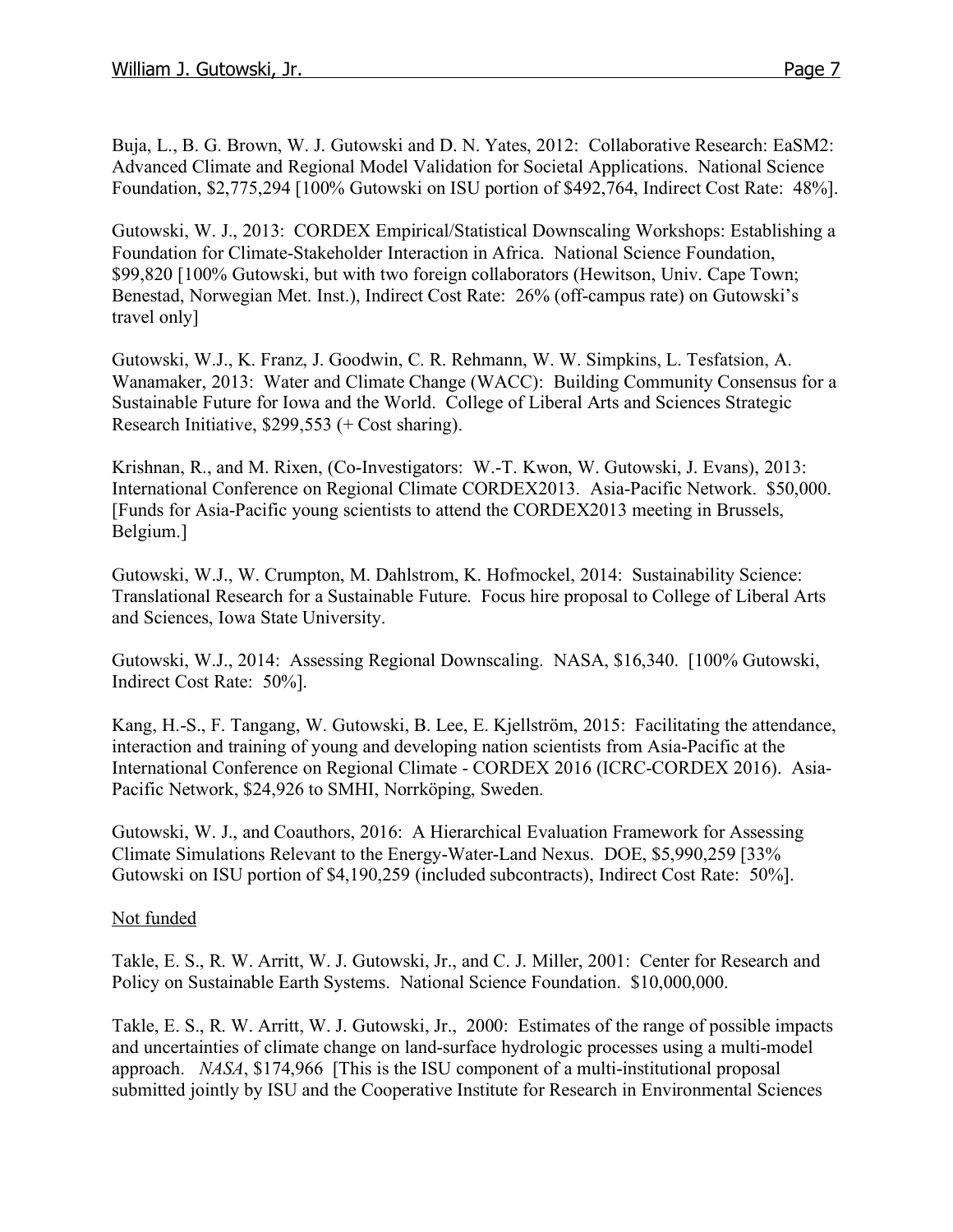of the University of Colorado and the Water Resources Division of the U. S. Geological Survey. Project total budget: \$521,294.]

Takle, E. S. W. J. Gutowski, Jr., and R. W. Arritt, 2000: Climate change and variability: Assessing impacts by use of regional models. *USDA/ NRICGP* . \$15,000 requested as partial funding for a national symposium. [not funded?]

Kothari, S., W. Gallus, W. J. Gutowski and S. Mitra, 2001: ITR/AP: Knowledge-based software reengineering environment for scientific computing with applications to the geosciences. National Science Foundation, \$441,377.

Hewitson, B., and H. Rautenbach, PIs, with W. Mkhonza.L. Ngorora, E. Afiesiema, S. Jain, J. Intsiful, R. Anyah, W. Gutowski, F. Semazzi, G. Jenkins,R. Crane, R. Jones, 2001: Regional climate change scenarios for southern and eastern Africa: Downscaling for impact applications. AIACC, US\$187,000.

Mann, A., Sidler, Huba, Takle, Gutowski, 2001: Implementing a Multipurpose, Student-Centered Electronic Portfolio System that Promotes and Assess Learning. National Science Foundation, \$422,112.

Gutowski, W. J., and J. Cassano, 2002: Regional Model Synthesis of the Pan-Arctic Land-Atmosphere Water Cycle and its Variability. National Science Foundation, \$750,016 (5 yr).

Gutowski, W.J., and C. E. Boroneant, 2002: A New Approach to Assessing Uncertainties in Projections of Regional Climate Change. National Science Foundation (postdoctoral fellowship), \$37,200.

Chen, T.-C., and W. J. Gutowski, Jr, 2002: Verification and Simulations of the NSIPP Arctic Atmospheric Circulation. National Aeronautics and Space Administration, \$235,333 (3 yr).

Gutowski, W. J., E. S. Takle, R. W. Arritt, D. Herzmann, 2002: Integrated Monitoring of Iowa's Weather and Climate for Economic Development and Public Safety: Growing the Iowa Environmental Mesonet. Proposed item for ISU Federal Agenda, \$841,700.

Gutowski, W. J., J. Cassano, T. Arbetter, 2003: Collaborative Research: A pan-Arctic Climate System Model – Synthesis of Coupled Feedback Processes in the Arctic Climate System. National Science Foundation, \$346,289 (ISU portion; \$588,758 total). [Similar proposal to NASA]

Arritt, R. W., Pan, Z., Takle, E. S., and W. J. Gutowski, 2003: Ensemble simulations of the North American monsoon system using regional climate models. National Oceanic and Atmospheric Administration, \$265,000.

Gutowski, W.J., 2003: A New Approach to Regional Climate Change Detection and Attribution. National Oceanic and Atmospheric Administration, \$268,736.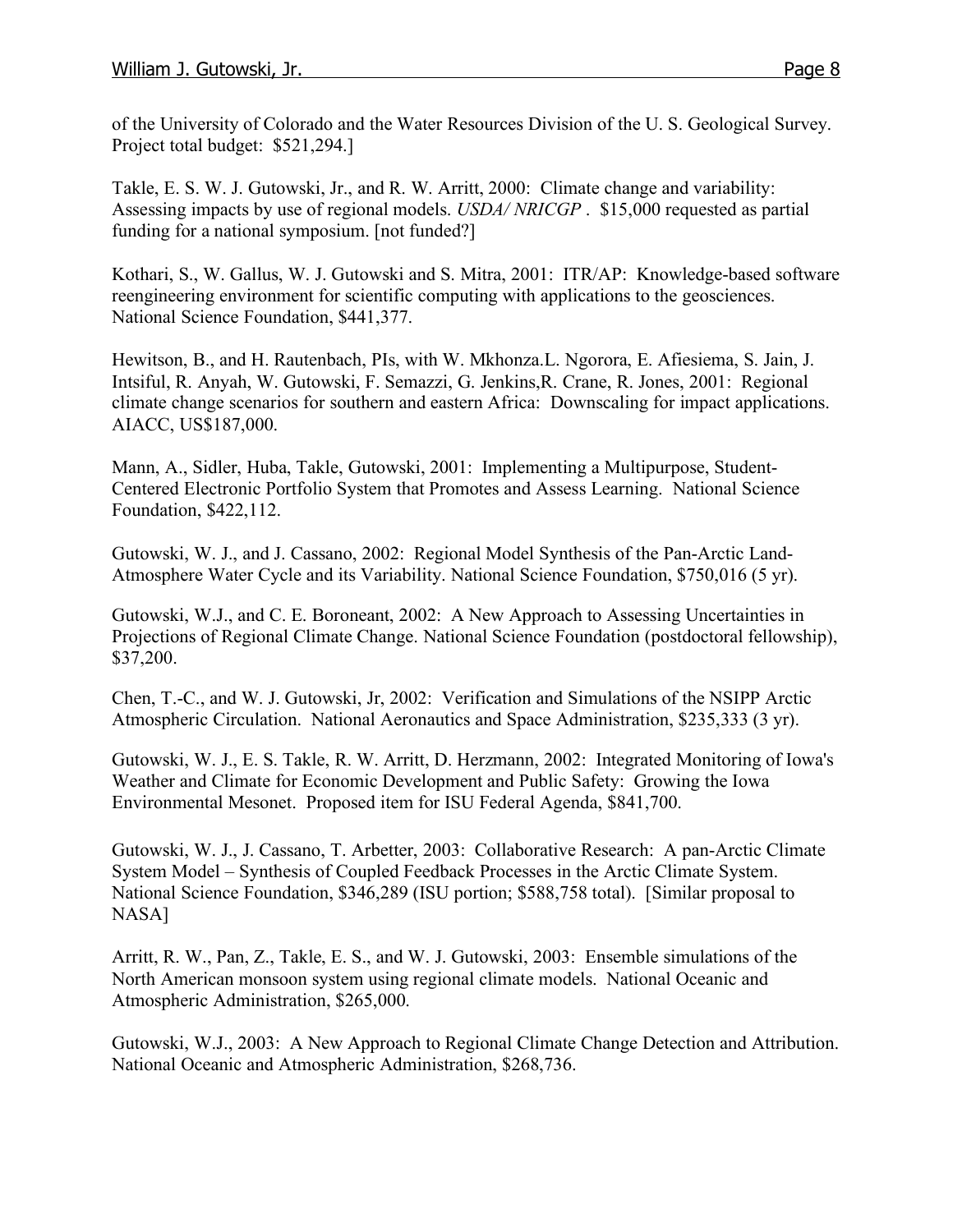Takle, E.S., Arritt, R.W., Gutowski, W.J., Christensen, J.H., 2003: Regional Climate Model Intercomparison Protocol for California. California Energy Commission, \$100,000 (approx.)

Gutowski, W.J., and C. E. Boroneant, 2003: A New Approach to Assessing Uncertainties in Projections of Regional Climate Change. National Science Foundation (postdoctoral fellowship), \$37,200.

Harding, C., D. Reiners, W. Gallus, W. Gutowski, 2004: Hapto-visual Investigation of 4D+ dimensional Meteorological data. Iowa State University Carver Grant, \$23,052.

Gadia, S. K., W.J. Gutowski, and M. Al-Kaisi, 2004: Application of a Parametric Model for Spatio-Temporal-Belief Data to Meteorology. National Science Foundation, \$400,000 (approx.)

Gadia, S. K., W.J. Gutowski, and M. Al-Kaisi, 2004:  $SEI + II \ (GEO/ATM; IIS/IDM)$ Advancement of Parametric Model for Spatio-Temporal-Belief Data and its Application to Meteorology and Agriculture. National Science Foundation, \$553,674.

Person, M.P., R. Bramley, W.J. Gutowski, and D. Cohen, 2004: Putting Aquifers into Atmospheric Simulation Models. National Science Foundation, \$291,000 (ISU portion).

Gutowski, W. J., J. J. Cassano, T. E. Arbetter, 2004: Collaborative Research: Synthesis of Coupled Feedback Processes in the Arctic Climate System - A pan-Arctic Climate System Model Perspective. National Science Foundation, \$367,765.

Cook, D.H., R.W. Arritt, P. Caragea, W.J. Gutowski, H. Hofmann, 2004: MSPA-CSE: Statistical Graphics for Exploring Uncertainty in Complex Nonlinear Climate Models. National Science Foundation, \$766,499.

Gutowski, W. J., 2004: A New Approach to Regional Climate Change Detection and Attribution. National Oceanic and Atmospheric Administration, \$289,026.

Gadia, S., W. Gutowski, E. Taylor, 2005: Application of a Parametric Model for Spatio-Temporal-Belief Data to Meteorology, National Science Foundation, \$635,465

Takle, E. S., W. J. Gutowski and R.W. Arritt, 2004: Dynamical-Feedback Triggering of Long-Term Memory in the Central US Water Cycle, NASA, \$525,000.

Person, M., W. J. Gutowski, D. Cohen, 2004: Aquifer-Atmosphere Coupling in Seasonal to Decadal Climate Simulation, NASA, \$400,000.

Cassano, J. J., W. Maslowski, W. J. Gutowski, 2005: Collaborative Research: Towards Decadal-Scale Prediction of Arctic Climate using a High-Resolution Regional Arctic Climate-System Model, NSF, ISU portion: \$199,980.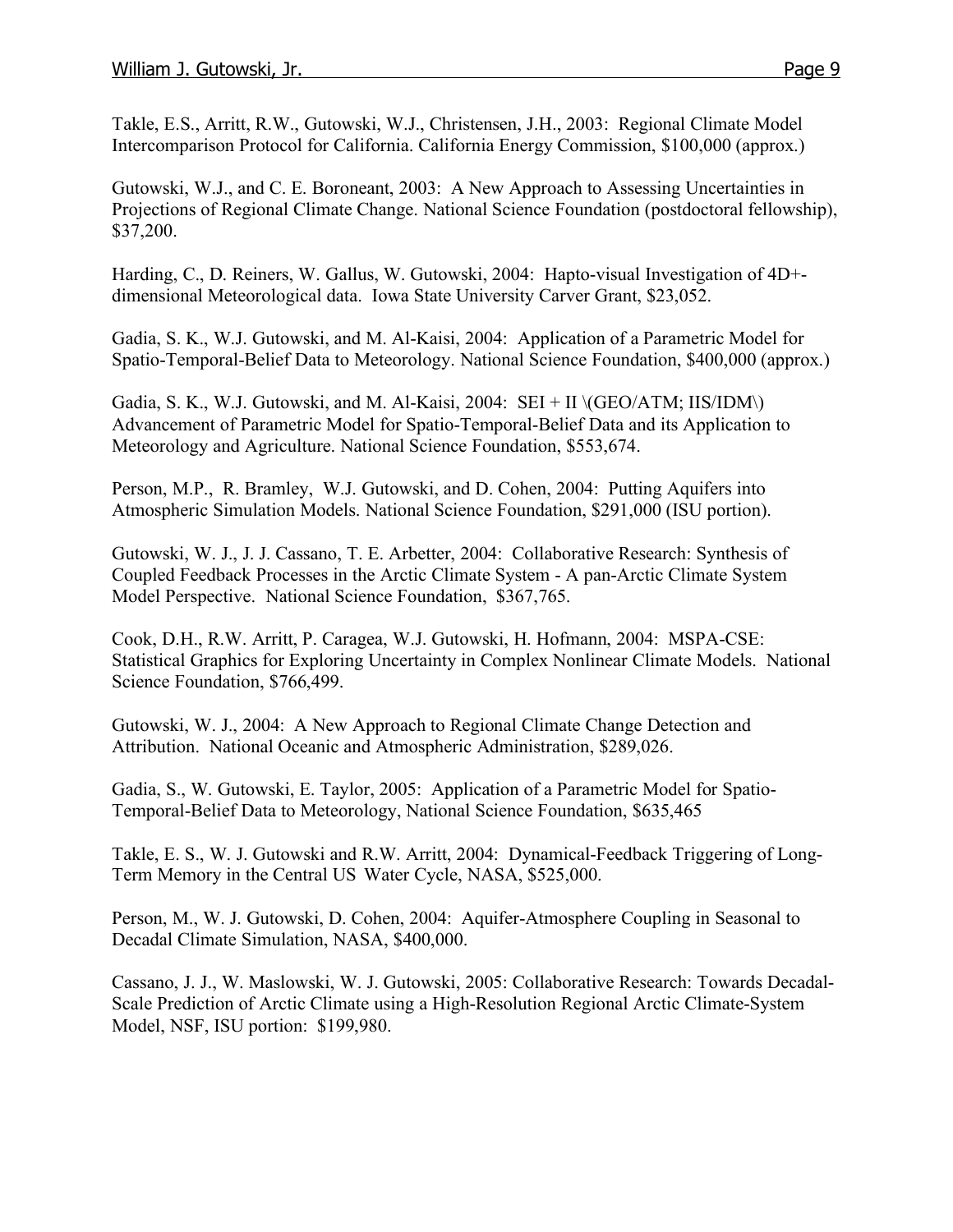Gutowski, W.J., E.S. Takle, and R.W. Arritt, 2006: Evaluation of Processes and Probability of Intense Precipitation Events in Seasonal Forecasting through Regional Model Intercomparisons, NOAA, \$421,211.

Arritt, R.W., W.J. Gutowski, and E.S. Takle, 2006: Predictability of North American and South American Monsoons in the Context of Global Monsoons, NOAA, \$422,000.

Gadia, S., and W.J. Gutowski, 2006: III-COR: A Framework for Spatiotemporal Data Warehousing using the Parametric Database Approach, National Science Foundation.[20% Gutowski (Indirect Cost Rate: 46%).] \$400,000.

Kothari, S., and W.J. Gutowski, 2006: A Query-Model-Refine (QMR) Program Understanding Framework with Applications to Computational Science, National Science Foundation.[20% Gutowski (Indirect Cost Rate: 46%).] \$400,000.

Kothari, S., Aluru, S., and W.J. Gutowski, 2006: Algorithm-Aware Automatic Parallelization and Program Comprehension Tools for Scientific and Engineering Applications on High-End Computing Systems. National Science Foundation, \$497,276.00. [20% Gutowski (Indirect Cost Rate: 46%).]

Takle, E.G, and 26 Collaborating PIs: Midwest Consortium for Climate Assessment (MiCCA). NOAA, \$3,000,526].

Takle, E.S., R. W. Arritt, W. J. Gutowski, Jr., W. A. Gallus, Jr., M. L. Gleason, R. Elmore, and B. K. Hornbuckle., 2008: Improving *A*gricultural *D*ecisions *A*nd *P*redic*T*ions (*ADAPT*) for the US Midwest by Use of Satellite Products and Global and Regional Climate Models. NASA, \$1,239,285 [12% Gutowski (Indirect Cost Rate: 48%).]

Gutowski, W.J., Takle, E.S., R. Arritt, C. Anderson, M. Bryden, R. LeSar, K. Franz, 2009: Modeling Multi-Scale Climate Processes. U.S. Dept. of Energy (via Ames Lab). \$6,525,000 [Ames Lab Indirect Cost Factors]

Gutowski, W.J., Crane, R. G. and Hewitson, B. C., 2009: Extreme daily precipitation in climate model ensembles: Detection and projection of their climatic change and physical causes. NOAA, \$380,622. [100% Gutowski (Indirect Cost Rate: 48%)]

Gutowski, W.J., 2006: International Collaboration to Achieve Circumpolar Synthesis and Integration. International Arctic Research Center, University of Alaska/Fairbanks, \$632,405 (5 yr) [This is a subgrant proposal, part of IARC's cooperative agreement proposal to the National Science Foundation. NSF has awarded IARC a continuation grant to explore and more clearly delineate some proposed activities, so the full proposal remains "pending". ] [100% Gutowski for ISU portion of \$632,405 (Indirect Cost Rate: 46%)]

Kotamarthi, V.K., and Collaborators, 2010: Characterizing and Quantifying Climate Model forecast Uncertainties at the Regional Scale: Development of a Structured Approach and Applications to the Midwestern USA. U.S. Department of Energy. [50% Gutowski (50% C.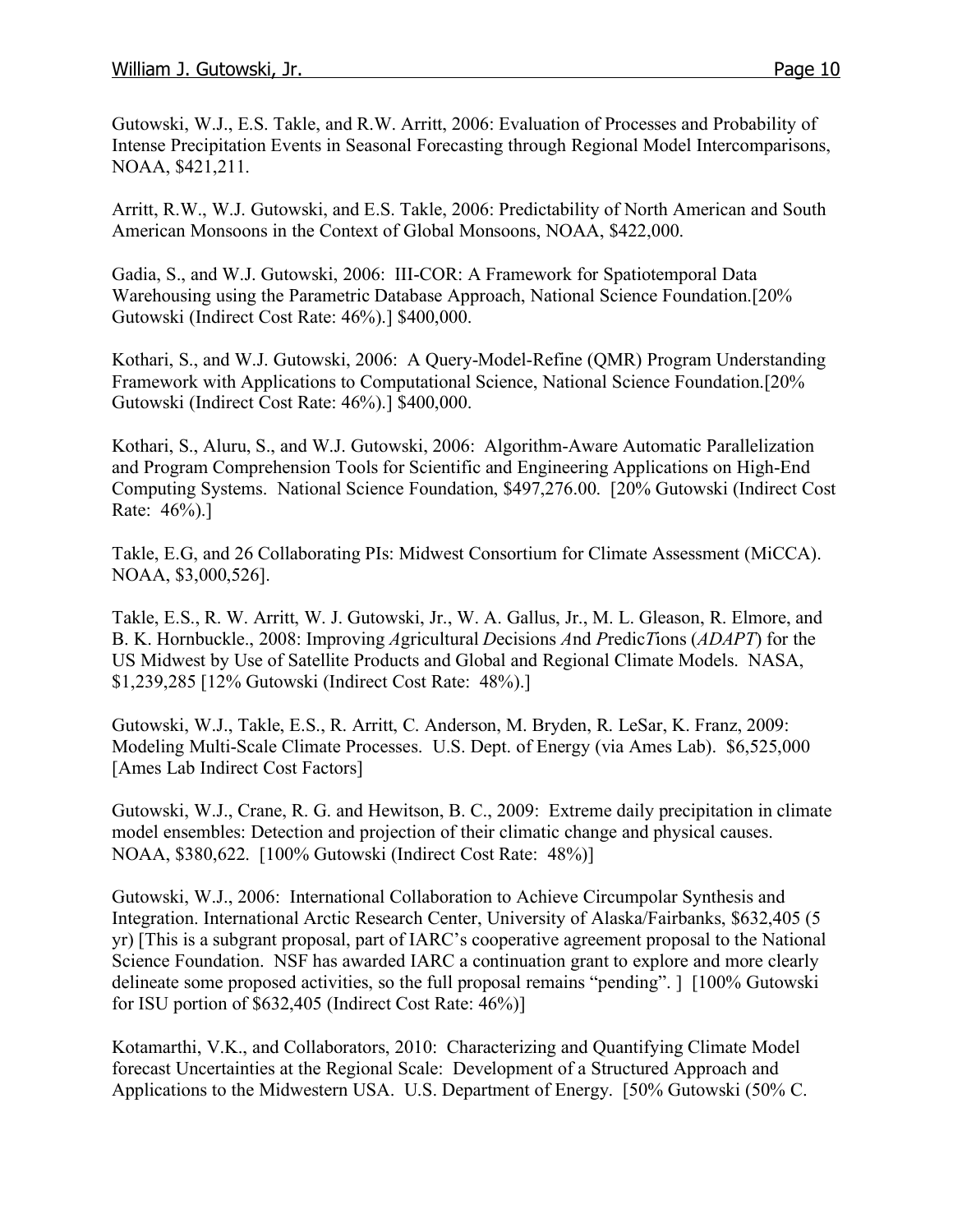Anderson), on ISU subcontract proposal of \$906,101, 48%]

Schnoor, J., and Collaborators, 2010: Collaborative Research: Adaptation And Resilience of Natural and Built Waters Systems to Climate Variability and Land Use Change. National Science Foundation, \$5,089,694. [50% Gutowski (50% C. Anderson), on ISU portion of \$563,912, 48%]

Takle, E.S. and Collaborators, 2010: Building Resiliency to Climate Change in the US Midwest: Using Past Changes in Precipitation Extremes to Inform Future Adaptation. NSF, \$999,227. [Approx. 10% Gutowski]

Mearns, L., M. Bukovsky, D. Caya, J.H. Christensen, O.B. Christensen, W. J. Gutowski, R. Jones and S. Sain, 2010: Synthesizing NARCCAP and ENSEMBLES Regional Simulations: A Way Forward to Assessing Regional Uncertainty. NOAA. [100% Gutowski on ISU portion of \$149,594 (Indirect Cost Rate: 48%)]

Bennett, D.A., and Collaborators, 2010: Collaborative Research: Adaptation and Resilience of Natural and Built Waters Systems to Climate Variability and Land Use Change. National Science Foundation, \$197,967 (Indirect Cost Rate: 48%). [100% Gutowski on ISU portion of \$197,967, Indirect Cost Rate: 48%].

Prusa, J. M., W. J. Gutowski, P. Smolarkiewicz, A. Wyszogrodzki and B. J. Abiodun, 2011: COLLABORATIVE PROJECT: CAM-EULAG: A Multi-Scale, Nonhydrostatic Atmospheric Global Climate Model with Convective-System Dynamics. U.S. Department of Energy, \$1,321,000. [100% Gutowski on ISU portion of \$722,232, Indirect Cost Rate: 48%].

Schnoor, J. L., C. J. Anderson, N. Basu, D. Bennett, A. Bradley, W. J. Gutowski, M. Muste, H. A. Sander, A. M. Strong, E. C. Tate, 2011: WSC-Category 2 - Collaborative Research: Water Fluxes Across the Urban-Agricultural Continuum: Vulnerability and Resilience to Climate Variability and Land use Change. National Science Foundation, \$4,995,124. [50% Gutowski (50% C. Anderson) on ISU portion of \$848,509, Indirect Cost Rate: 48%].

Tim, U., A. Kaleita, S. Mickelson and W. J. Gutowski, 2012: Hydrologic and Geomorphic Response of the Lower Missouri River Basin to Climate and Land Use/Land Cover Change. National Science Foundation, \$675,172 [25% Gutowski, Indirect Cost Rate: 48%].

Smolarkiewicz, P., W. J. Gutowski and C. J. Anderson, 2012: BIGDATA: Mid-Scale: DA: Collaborative Research: Meshless Quantitative Analysis Package for Large Heterogeneous Datasets in Geosciences. National Science Foundation, \$1,120,795. [50% Gutowski (50% Anderson) on ISU portion of \$344,104, Indirect Cost Rate: 48%].

Takle, E. S., Anderson, C. J., Arbuckle, J. G., Gutowski, W. J., Helmers, M. J., Anderson, S. H., Johnson, T. G., Ammann, C. M., Demuth, J. and Lazrus, H., 2013: Midwest Integrated Sciences and Assessments (MISA): An Innovation Space for Decision-Making. National Oceanic and Atmospheric Administration, \$3,536,742 [10% Gutowski, Indirect cost rate: 50%].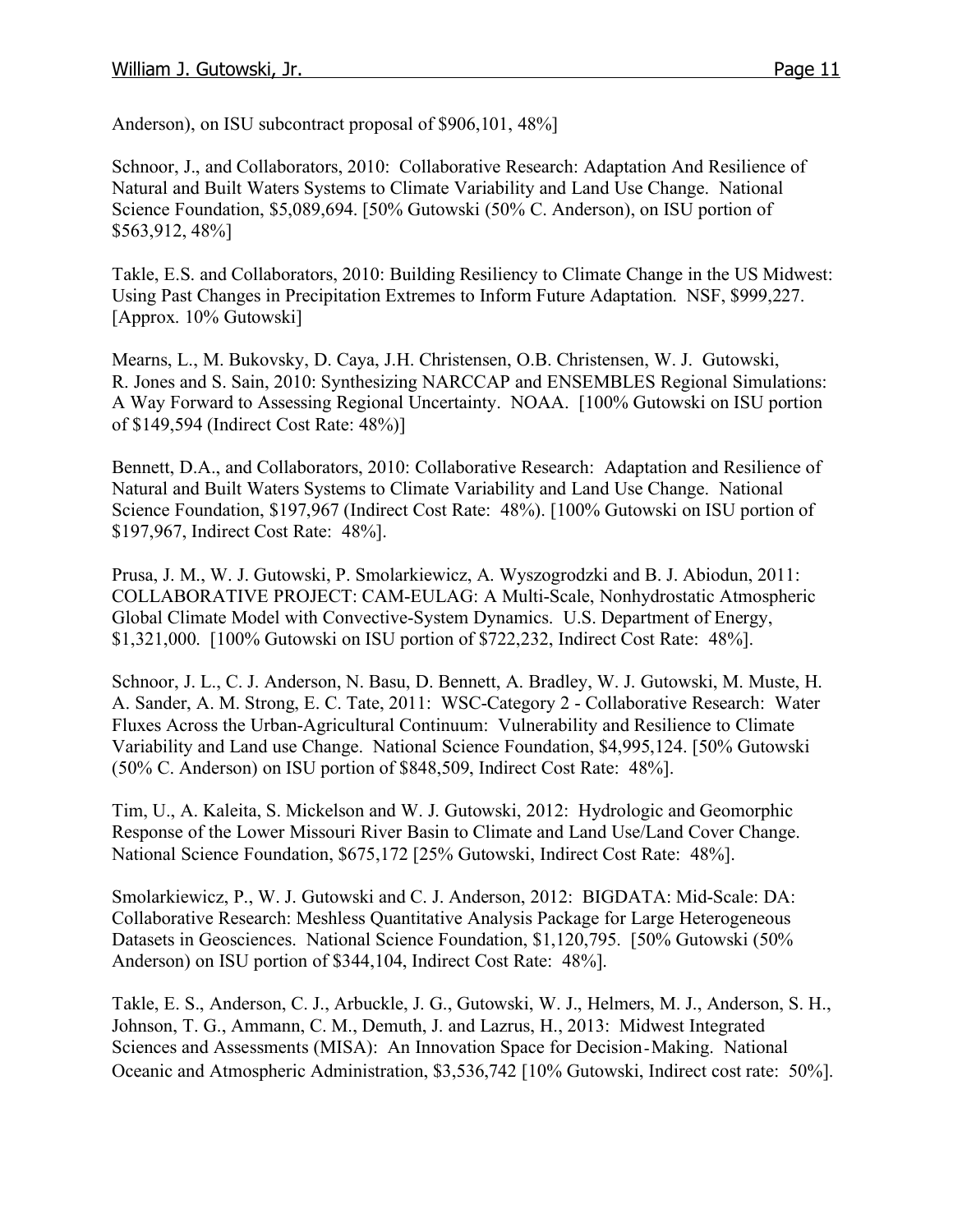Hewitson, B. C., P. Wolski, C. Lennard, D. Mazvimavi, W. J. Gutowski, R. C. Crane, J. Kelmelis, R. L. Wilby and R. Jones, 2012: Water security of the Okavango and Limpopo transboundary catchment systems. Belmont Forum and G8 Research Councils Initiative on Multilateral Research Funding, \$2,130,000 [100% Gutowski on ISU portion of \$428,241, Indirect Cost Rate: 48%].

Schnoor, J. L., D. A. Bennett, D. J. Schnoebelen, A. S. Ward, L. J. Weber, S. Secchi, W. J. Gutowski and L. S. Tesfatsion, 2013: WSC-Category 2: Collaborative Research: A High-Resolution Watershed Data Synthesis Network (WDSN) for Predicting Nutrient Loads and Sustainable Practices Under Climate Change. National Science Foundation, \$3,999,201 [50% Gutowski on ISU portion of \$779,761, Indirect Cost Rate: 50%].

Gutowski, W.J., J.J. Cassano and E.N. Cassano, 2013: Collaborative Research: Arctic temperature and precipitation extremes: Episodic behavior, predictability and projected changes. National Science Foundation, \$747,560. [100% Gutowski on ISU portion of \$346,711, Indirect Cost Rate: 50%].

Cassano, J.J., E.N. Cassano and W.J. Gutowski, 2013: Collaborative Research: Large-scale forcing for high wind events over the northern oceans and projected 21st century changes. National Science Foundation, \$746,619. [100% Gutowski on ISU portion of \$304,032, Indirect Cost Rate: 50%].

Kucera, P., Z. Liu, B. Brown, W. J. Gutowski and W. A. Gallus: 2014: Online Implementation of Model Evaluation Tools (MET) to Utilize Satellite Products for Numerical Weather and Climate Prediction Models. NASA [50% Gutowski on ISU portion of \$124,302, Indirect Cost Rate: 50%].

Hughes, M. R., E. N. Cassano, J. J. Cassano and W. J. Gutowski, 2014: Collaborative Research: Large-scale forcing for high wind events over the northern oceans and projected 21st century changes. NSF [100% Gutowski on ISU portion of \$317,407, Indirect Cost Rate: 50%].

Gutowski, W. J., K. J. Franz, J. Goodwin, C. R. Rehmann, L. S. Tesfatsion, W. Simpkins and A. Wanamaker, 2014: CNH-L: Water and Climate Change: Building Community Consensus for a Sustainable Future. National Science Foundation, \$1,799,772 [14.3% Gutowski, Indirect Cost Rate: 50%].

Gutowski, W. J., K. J. Franz, J. Goodwin, Chris Harding, L. S. Tesfatsion, P. L. Brown Huber, 2015: CyberSEES: Type 2: Collaborative Research: Water and Climate Change (WACC): Gaming Tools to Build Community Consensus for a Sustainable Future. NSF [20% Gutowski on ISU portion of \$1,094,943, Indirect Cost Rate: 50%].

Zhou, Y., Franz, K., and W. J. Gutowski, 2015: Sustainability in Water-Energy-Food Nexus under Urbanization and Climate Change. NSF [15% Gutowski on ISU portion of \$499,869, Indirect Cost Rate: 50%].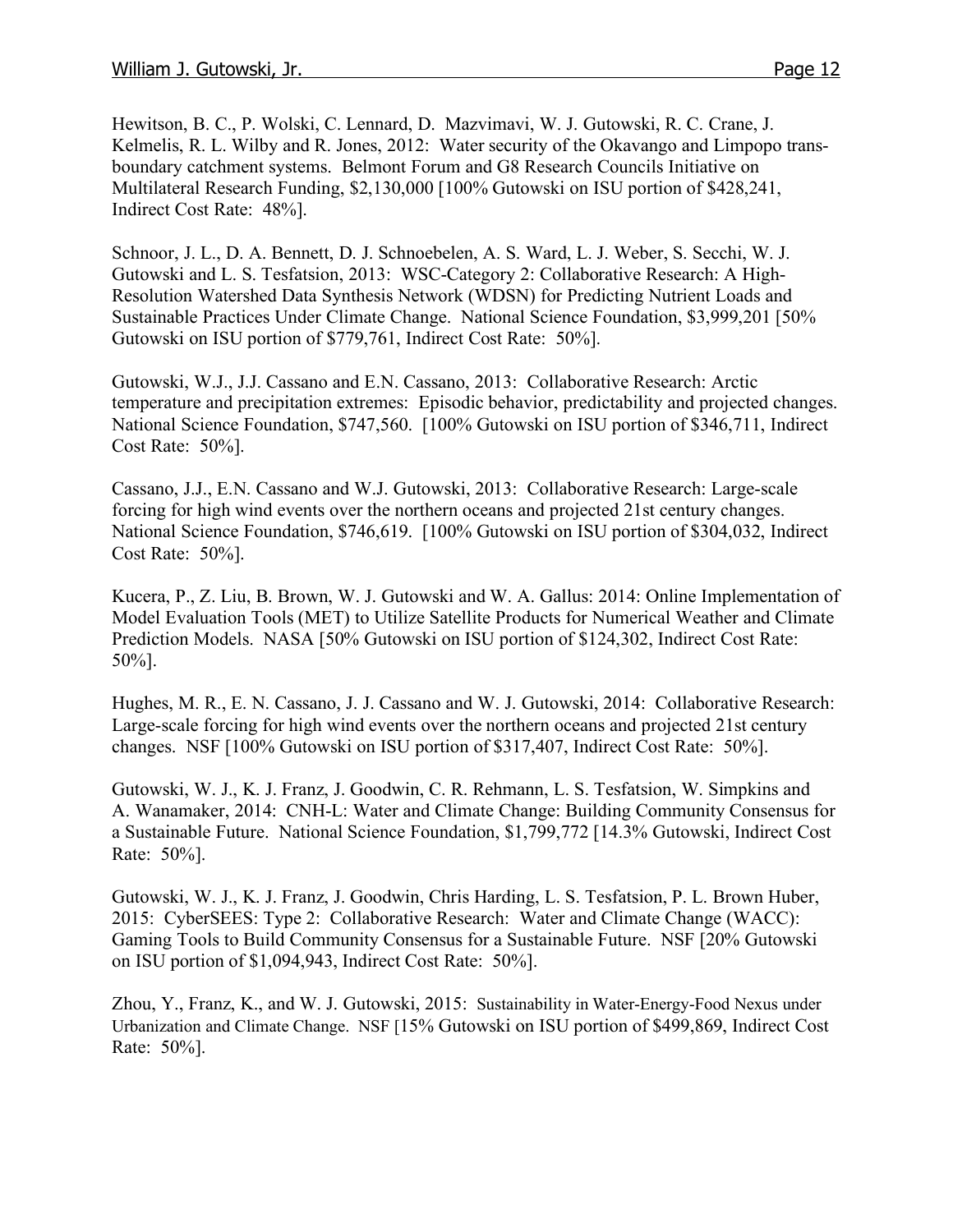Gutowski, W. J., K. J. Franz, J. Goodwin, C. R. Rehmann, L. S. Tesfatsion, W. Simpkins, D. Wald and A. Wanamaker, 2015: CNH-L: Water and Climate Change: Building Community Consensus for a Sustainable Future. National Science Foundation, \$1,799,073 [12.5% Gutowski, Indirect Cost Rate: 50%].

Cassano, E. N., J. J. Cassano, J. Walsh and W. J. Gutowski, 2015: Collaborative Research: PREEVENTS: Large-scale forcing for high wind events over the northern oceans and projected 21st century changes. NSF [100% Gutowski on ISU portion of \$325,529, Indirect Cost Rate: 50%].

Rehmann, C. R., and W. J. Gutowski, 2016: Socio-Hydrologic Modeling of Change in a Typical Iowa Watershed. Center for Global and Environmental Research, Univ. Iowa [50% Gutowski, \$34,883, no Indirect Cost].

Franz, K. J., W. J. Gutowski, C. R. Rehmann, L. S. Tesfatsion and A. VanLoocke, 2016: INFEWS/T1: How does non-stationarity expose FEW system tipping points in the agricultural Midwest? NSF, \$696,877 [20% Gutowski, Indirect Cost Rate: 50%].

Gutowski, W. J., E. N. Cassano and J. J. Cassano, 2015: Collaborative Research: Arctic temperature and precipitation extremes: Episodic behavior, predictability and projected changes. NSF [100% Gutowski on ISU portion of \$364,329, Indirect Cost Rate: 50%].

#### Proposed

None at present

#### ADVISING:

Major or co-Major Professor

- Elizabeth A. Uken, 1994, M. S., Statistics: Spectral Analysis of Atmospheric Heat Flux in the Southern Hemisphere.
- Weidong Jiang, 1994, M. S., Meteorology: The Role of Convection in Eddy Life Cycles
- Ybin Chen, 1996, M.S., Meteorology: Regional Water Cycle in the Central United States Weidong Jiang 1998, Ph. D., Meteorology, Coupling of Baroclinic Waves, Cumulus

Convection, and Surface Processes.

- John Iselin, 1999, Ph. D., Mechanical Engineering: A Dynamic Adaptive Grid MPDATA Scheme Application to the Computational Solution of Atmospheric Tracer Transport Problems.
- Scott Kampa, 1999, M.S., Meteorology, Precipitation Patterns in Iowa and Nebraska and Their Distribution in Comparison to Model Output from RegCM2.
- Francis Otieno, 2001, M.S., Meteorology, Evaluation of the seasonal predictive potential of RegCM2 from a 10-year simulation.
- David Flory, 2003, M.S., Physics, Summer precipitation dynamics in high resolution climate simulations, 75 pp.
- Linda Mudoni, 2005, M.S., Meteorology, Impacts of explicitly simulated gravity waves on large-scale circulation, 73 pp.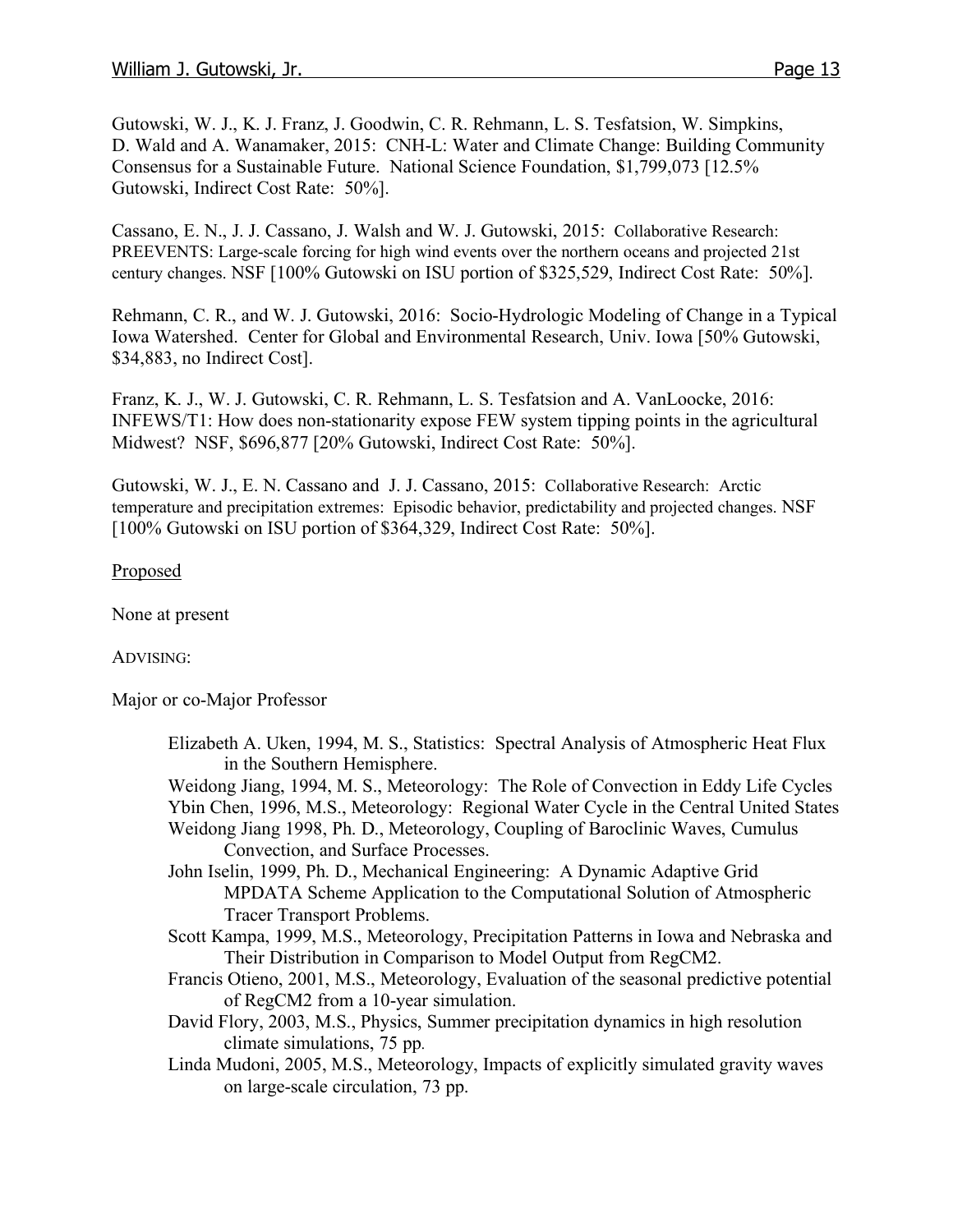- Francis Otieno 2005, Ph.D., Meteorology, Changes in the regional hydroclimate of the Midwest United States between 6-kBP and current climate, 90 pp.
- Brandon J. Fisel, 2011, M.S, Meteorology, Multi-regime States of Arctic Atmospheric Circulation, 42 pp.
- Sho Kawazoe, 2011, M.S., Meteorology, Regional, extreme daily precipitation in NARCCAP simulations, 43 pp.
- Abayomi Abatan, 2011, M.S., Meteorology, West African extreme daily precipitation in observations and stretched-grid simulations by CAM-EULAG, 128 pp.
- Justin M. Glisan, 2012, Ph.D., Meteorology, Arctic daily temperature and precipitation extremes: Observed and simulated physical behavior, 177 pp.
- Sho Kawazoe, 2016, Ph.D., Meteorology, Evaluation of regional, very heavy precipitation events in the upper Mississippi region using climate model ensembles, 113 pp.
- Abayomi Abatan, Ph.D., 2017, Ph.D., Meteorology, Tools and metrics to characterize extreme climate events and evaluate climatic datasets over the Upper Colorado River basin for societal applications, 152 pp.
- Brandon J. Fisel, Ph.D., 2018, Meteorology, A changing Arctic atmospheric circulation in response to global change, and its influence on future extreme weather and convective potential, 87 pp.

#### Postdoctoral

Dr. Zekai Otles (Ph.D. - Univ. Wisconsin/Madison), June 1993 - September 1998. [Current: Frontier Science And Technology Research Foundation, Inc.]

Dr. Helin Wei (Ph.D. - State Univ. New York/Albany), February 1999 - January 2001. [Current: U.S. National Centers for Environmental Prediction/Environmental Modeling Center]

Dr. Abiodun J. Babatunde (Ph.D. - Federal University of Technology, Akure, Nigeria, with Uppsala University, Sweden), January 2005 – December 2008. [Current: Associate Prof. at University of Cape Town.]

Dr. Justin M. Glisan (Ph.D. – Iowa State University), February 2012 – March 2016. [Current: State Climatologist, Iowa]

Dr. Brandon J. Fisel (Ph.D. – Iowa State University), August 2018 -

#### Mentor, Preparing Future Faculty Program

Peter Moore, Ph.D. candidate in glaciology, Iowa State University (2007-2008)

Mentor, Graduate College Emerging Leadership Academy Therin Young, Ph.D. candidate in ME, Iowa State University

#### Committee member

#### Outside:

Richard W. Turner, 1988, M.S.: The influence of planetary wave instability on the mean circulation of the Venus upper atmosphere. Rosenstiel School, University of Miami.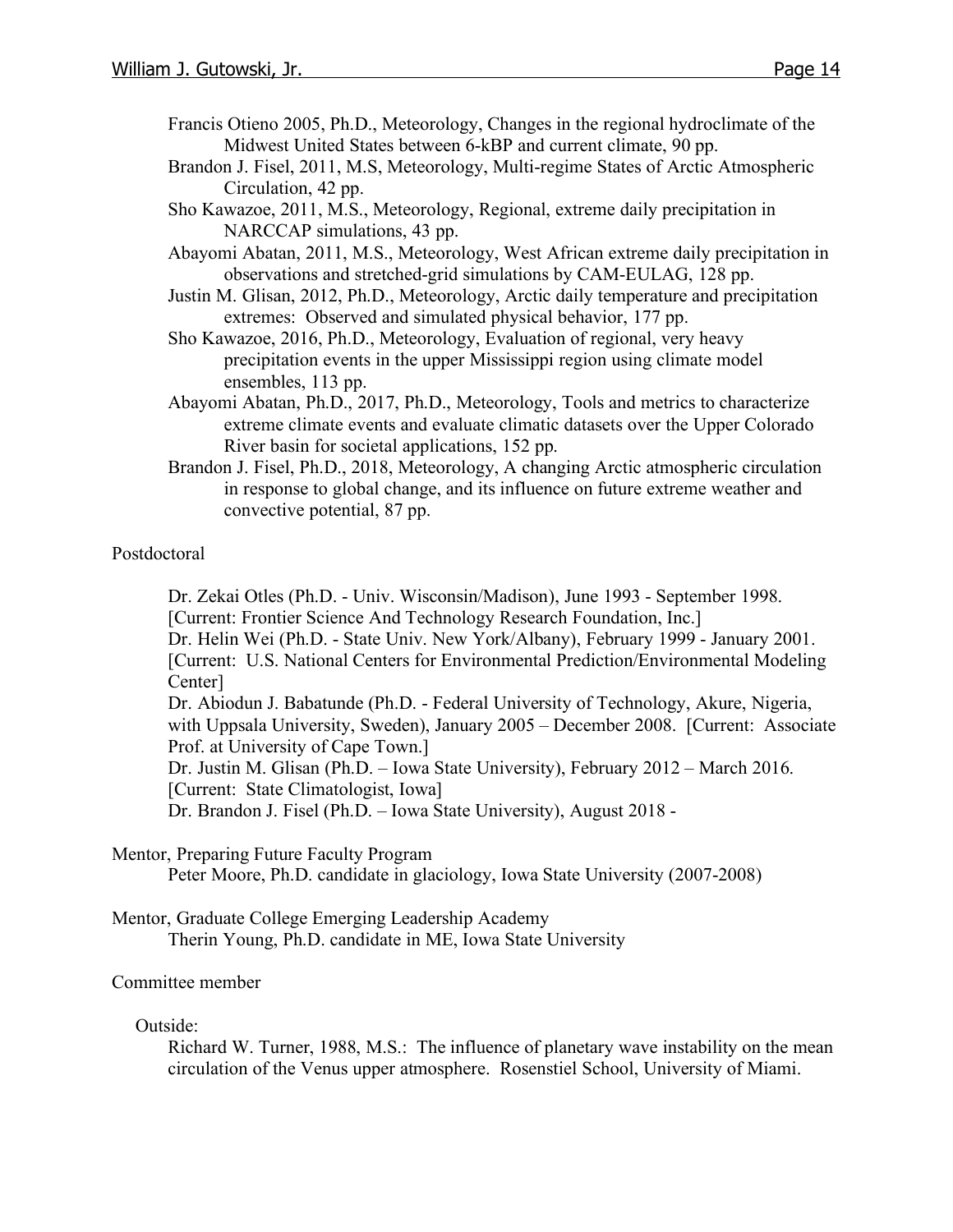Jennifer York, 1999, Ph.D.: Atmosphere-aquifer hydrologic interactions in a northeastern Kansas catchment: Numerical modeling. Dept. of Geology and Geophysics, University of Minnesota.

Warren J. Tennant, 2002, Ph.D.: Event Characteristics of Intra-Seasonal Climate Circulations. Dept. of Environmental and Geographical Sciences, University of Cape Town. (External reviewer)

Kabumbwe Hansingo, 2003, M.S.: Sea Surface Temperature Anomalies in the South Indian Ocean: Observations and Atmospheric Modeling. Dept. of Environmental and Geographical Sciences, University of Cape Town. (External reviewer)

Andrew T. Singleton, 2005, Ph. D.: Cut-Off Low Pressure Systems and Extreme Rainfall over South Africa. Dept. of Environmental and Geographical Sciences, University of Cape Town. (External reviewer)

Asmerom Fissehatsion Berake, 2005, M.S.: Climate Change Scenario Simulations over Eritrea by Using a Fine Resolution Limited Area Climate Model: Temperature and Moisture Sensitivity. University of Pretoria (External reviewer)

Marshall L. Mdoka, 2005, M.S.: Climatic Trends and Soil Moisture Feedbacks over Zimbabwe, Dept. of Environmental and Geographical Sciences, University of Cape Town. (External reviewer)

Christopher J. Lennard, 2008, Ph.D.: Identification and Simulation of Extreme Precipitation using a Computationally Inexpensive Methodology, Dept. of Environmental and Geographical Sciences, University of Cape Town. (External reviewer)

Genito A. Maúre, 2012, Ph.D.: Effects Of Biomass–Burning Aerosol Loading on Southern African Climate, Dept. of Environmental and Geographical Sciences, University of Cape Town. (External reviewer)

David Ogier, 2013, M.S.: Characteristics of Inertial Gravity [Waves] over Southern Africa as simulated with CAM-EULAG, Dept. of Environmental and Geographical Sciences, University of Cape Town. (External reviewer)

Molulaqhooa Maoyi, 2015, M.S.: Simulating the characteristics of tropical cyclones over the South West Indian Ocean using an Adaptive Stretched-Grid Global Climate Model, Dept. of Environmental and Geographical Sciences, University of Cape Town. (External reviewer)

Mitchell T. Black, 2016, Ph.D.: An attribution study of southeast Australian wildfire risk. School of Earth Sciences, University of Melbourne, Australia. (External reviewer)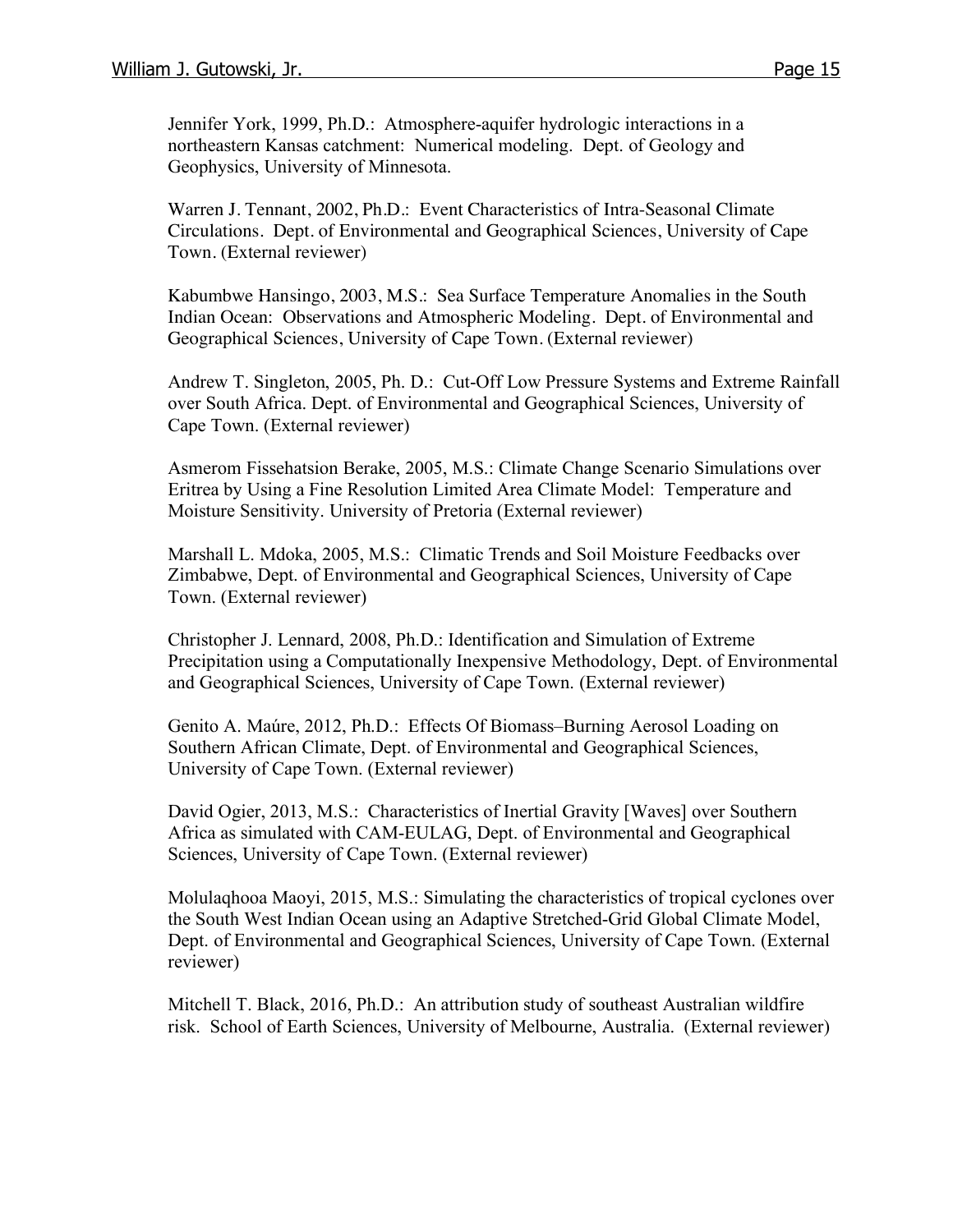Iowa State University:

Hongkun Tian, 1992, M. S., Physics. Richard W. Turner, 1993, Ph. D., Agronomy. Susan J. Kiehne, 1993, M.S., Physics. Xu Yu, 1993, Ph. D., Physics. Jiehyi Chang, 1994, M. S., Physics Jau-Ming Chen, 1996, Ph.D., Atmospheric Science Zaito Pan, 1996, Ph. D., Atmospheric Science Chris Wikle, 1996, Ph. D., Atmospheric Science Christopher Anderson, 1996, M. S., Agricultural Meteorology Elizabeth M. Stone, 1997, Ph. D., Physics Doug Allen, 1997, Ph. D., Physics Shu-Ping Weng, 1997, Ph. D., Atmospheric Science Kandice Boyd, 1998, M.S., Water Resources and Atmospheric Science Michael Lewis, 1998, Ph. D., Physics Sevtap Karakoy, 1998, M.S., Computer Science Weidong Jiang, 1998, M.S., Computer Engineering Zhiwei Yang, 2000, Ph. D., Agricultural Meteorology Isadora Jankov, 2002, M.S., Meteorology Jung-Chieh Hsieh, 2003, M.S., Meteorology Isadora Jankov. 2006, Ph.D., Meteorology Xun (Linus) Li, 2007, Ph.D., Plant Pathology Seo-Young Noh, 2007, Ph.D., Computer Science Ana Dias, 2007, Ph.D., Plant Pathology Wan-Ru (Judy) Huang, 2008, Ph.D., Meteorology Le Van Thien, 2009, M.S., Meteorology Shih-Yu (Simon) Wang, 2009, Ph.D., Meteorology Sunwook Park, 2010, Ph.D., Meteorology Liping Deng, 2010, Ph.D., Meteorology Eric Aligo, 2011, Ph.D., Meteorology Riley Smith, 2011, M.S., Physics Jeong-Sun Hwang, 2011, Ph.D., Physics Logan Karstens, 2011, M.S., Meteorology Shelly Griffin, 2012, M.S., Geology Erin Lower, 2012, M.S., Geology Andrew Ansorge, 2012, M.S., Agricultural Meteorology David Dziubanski, 2013, M.S., Geology Eric Mykleby, 2013, M.S., Geology Sugam Sharma, 2013, Ph.D., Computer Engineering Zac Mangin, 2013, M.S., Meteorology Shannon Patton, 2013, M.S., Meteorology Daniel Rajewski. 2013, Ph.D., Agmeteorology Rachel Hatteberg, 2014, M.S., Meteorology Gregory Matson, 2014, M.S., Meteorology Diego Thompson-Bello 2014, Ph.D., Sustainable Agriculture and Sociology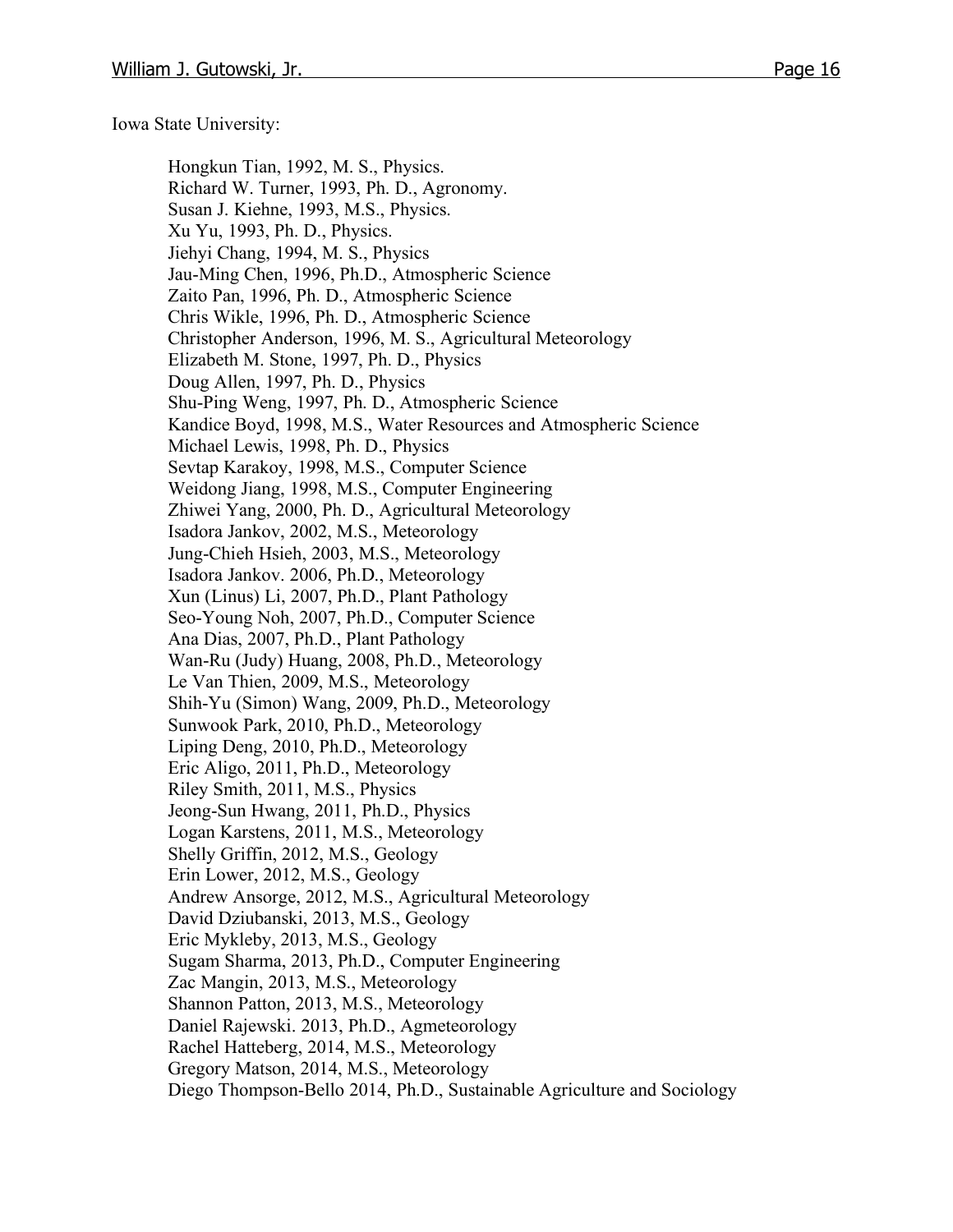Paul Wiecki, 2014, M.S., Physics Diana Thatcher, 2015, M.S., Geology Elizabeth Callen, 2016, Ph.D., Meteorology Talena Sines, 2016, Ph.D., Meteorology John Lawson, 2016, Ph.D., Meteorology Brian Squitieri (ongoing), Ph.D., Meteorology Bradley Carlberg (ongoing), Ph.D., Meteorology David Jahn (ongoing), Ph.D., Meteorology Kaitlin Togliatti (ongoing), M.S., Agricultural Meteorology Madelyn Mette (ongoing), Ph.D., Geology Anna Nesterovich (ongoing), Ph.D., Geology Diana Thatcher (ongoing), Ph.D., Geology Xinyuan Zhao (ongoing), Ph.D., Computer Engineering

PUBLICATIONS:

#### **Peer-Reviewed Reports**

- Collins, M., R. Knutti, J. M. Arblaster, J.-L. Dufresne, T. Fichefet, P. Friedlingstein, X. Gao, W. J. Gutowski, T. Johns, G. Krinner, M. Shongwe, C. Tebaldi, A. J. Weaver, M. Wehner, 2013: Long-term Climate Change: Projections, Commitments and Irreversibility. In: *Climate Change 2013: The Physical Science Basis. Contribution of Working Group I to the Fifth Assessment Report of the Intergovernmental Panel on Climate Change.* [Stocker, T. F., D. Qin, G.-K. Plattner, M. M.B. Tignor, S. K. Allen, J. Boschung , A. Nauels, Y. Xia, V. Bex, P. M. Midgley (eds).] Cambridge University Press, Cambridge, United Kingdom and New York, NY, USA.
- Hornberger, G. M., E. Bernhardt, W. E. Dietrich, D. Entekhabi, G. E. Fogg, E. Foufoula-Georgiou, W. J. Gutowski, W. B. Lyons, K. W. Potter, S. W. Tyler, H. J. Vaux, C. J. Vorosmarty, C. Welty, C. A. Woodhouse, C. Zheng, 2012: *Challenges and Opportunities in the Hydrologic Sciences*, Water Science and Technology Board, National Academy of Sciences, Washington, DC, 173 pp.
- Schwartz, H. G., A. C. Clark, G. E. Dickey, G. C. Eads, R. E. Gallamore, G. Giuliano, W. J. Gutowski, R. H. Iwasaki, K. H. Jacob, T. R. Karl, R. J. Lempert, L. Paiewonsky, S. G. H. Philander, C. R. Zeppie, 2008: *The Potential Impacts of Climate Change on U.S. Transportation*, Transportation Research Board Special Report 290, National Academy of Sciences, Washington, DC, 218 pp.
- CCSP Synthesis and Assessment Product 3-1, 2008: *Climate Models: An Assessment of Strengths and Limitations.* [David Bader, Curtis Covey, William Gutowski, Isaac Held, Kenneth Kunkel, Ronald Miller, Robin Tokmakian, Minghua Zhang, Lead Authors]. Department of Energy, Washington, D.C., USA, 217 pp.
- CCSP Synthesis and Assessment Product 3-3, 2008: *Weather and Climate Extremes in a Changing Climate. Regions of Focus: North America, Hawaii, Caribbean, and U.S. Pacific Islands.* A Report by the U.S. Climate Change Science Program and the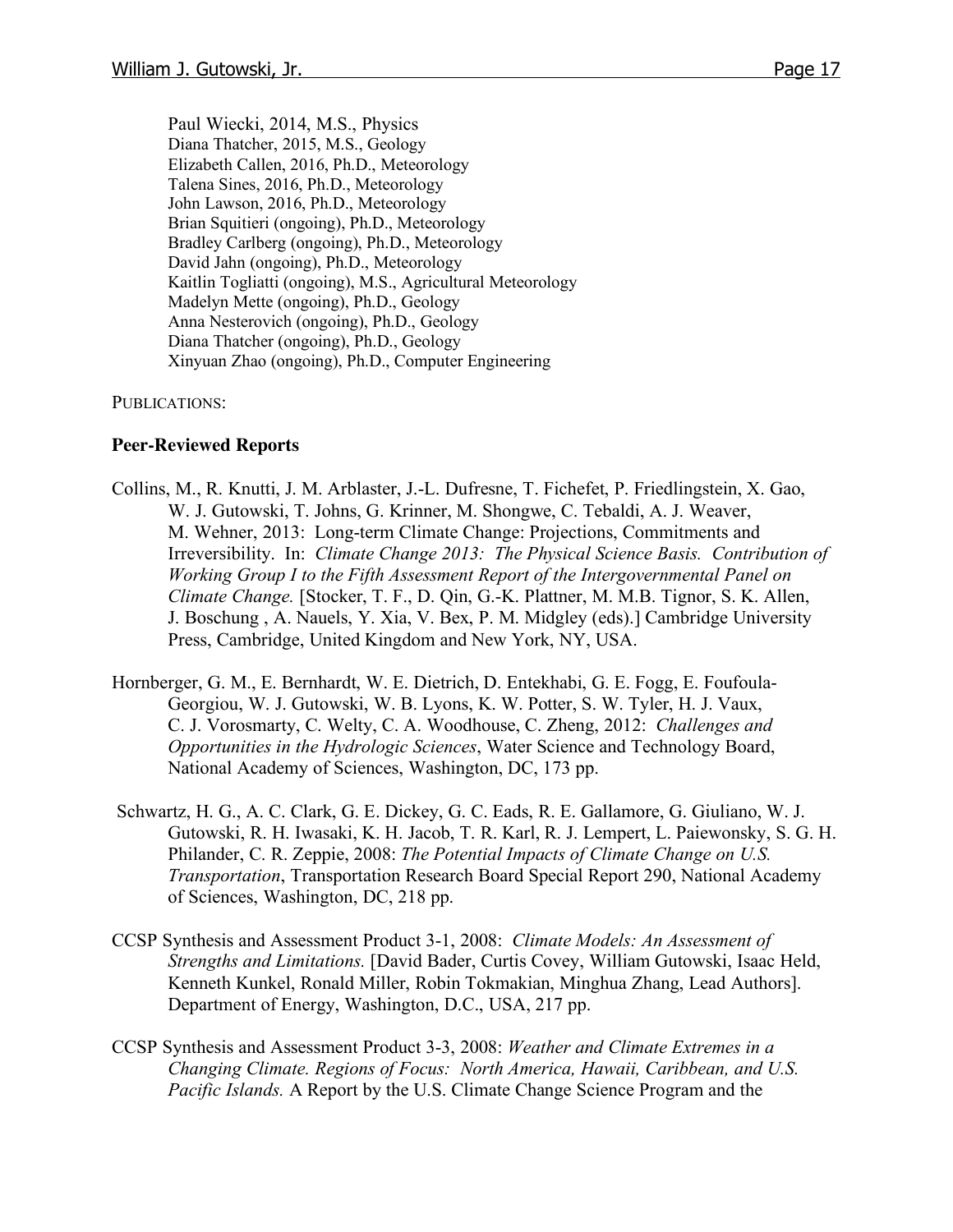Subcommittee on Global Change Research. [Thomas R. Karl, Gerald A. Meehl, Christopher D. Miller, Susan J. Hassol, Anne M. Waple, and William L. Murray (eds.)]. Department of Commerce, NOAA's National Climatic Data Center, Washington, D.C., USA, 164 pp.

W. Gutowski's specific contributions:

#### **Executive Summary:**

Karl, T.R., G.A. Meehl, T.C. Peterson, K.E. Kunkel, W.J. Gutowski, Jr., D.R. Easterling, 2008: Executive Summary in *Weather and Climate Extremes in a Changing Climate. Regions of Focus: North America, Hawaii, Caribbean, and U.S. Pacific Islands*. T.R. Karl, G.A. Meehl, C.D. Miller, S.J. Hassol, A.M. Waple, and W.L. Murray (eds.). A Report by the U.S. Climate Change Science Program and the Subcommittee on Global Change Research, Washington, DC.

#### **Chapter 3:**

Gutowski, W.J. (Coordinating Lead Author), G.C. Hegerl, G.J. Holland, T.R. Knutson, L.O. Mearns, R.J. Stouffer, P.J. Webster, M.F. Wehner, F.W. Zwiers, 2008: Causes of Observed Changes in Extremes and Projections of Future Changes in *Weather and Climate Extremes in a Changing Climate. Regions of Focus: North America, Hawaii, Caribbean, and U.S. Pacific Islands*. T.R. Karl, G.A. Meehl, C.D. Miller, S.J. Hassol, A.M. Waple, and W.L. Murray (eds.). A Report by the U.S. Climate Change Science Program and the Subcommittee on Global Change Research, Washington, DC.

#### **Chapter 4:**

Easterling, D.R., D.M. Anderson, S.J. Cohen, W.J. Gutowski, G.J. Holland, K.E. Kunkel, T.C. Peterson, R.S. Pulwarty, R.J. Stouffer, M.F. Wehner, 2008: Measures to Improve Our Understanding of Weather and Climate Extremes in *Weather and Climate Extremes in a Changing Climate. Regions of Focus: North America, Hawaii, Caribbean, and U.S. Pacific Islands*. T.R. Karl, G.A. Meehl, C.D. Miller, S.J. Hassol, A.M. Waple, and W.L. Murray (eds.). A Report by the U.S. Climate Change Science Program and the Subcommittee on Global Change Research, Washington, DC.

#### **Journal Articles**

[Underlined - Students mentored by W. Gutowski: *p*=postdoc, *g*=graduate, *u*=undergraduate]

- Brunke, M. B., J. J. Cassano, N. Dawson, A. K. DuVivier, W. J. Gutowski Jr., J. Hamman, W. Maslowski, B. Nijssen, J. E. Eyre, J. C. Renteria, A. Roberts and X. Zeng, 2018: Evaluation of the atmosphere-land-ocean-sea ice interface processes in the Regional Arctic System Model Version 1 (RASM1) using local and globally gridded observations. *Geoscientific Model Development* (in review).
- Abatan, A. A. *(g)*, W. J. Gutowski, Jr., C. M. Ammann, L. Kaatz, B. G. Brown, L. Buja, R. Bullock, T. Fowler, E. Gilleland and J. H. Gotway, 2018: Statistics of multi-year droughts from the method for object-based diagnostic evaluation. *International Journal of Climatology,* **38,** 3405-3420 [DOI: 10.1002/joc.5512].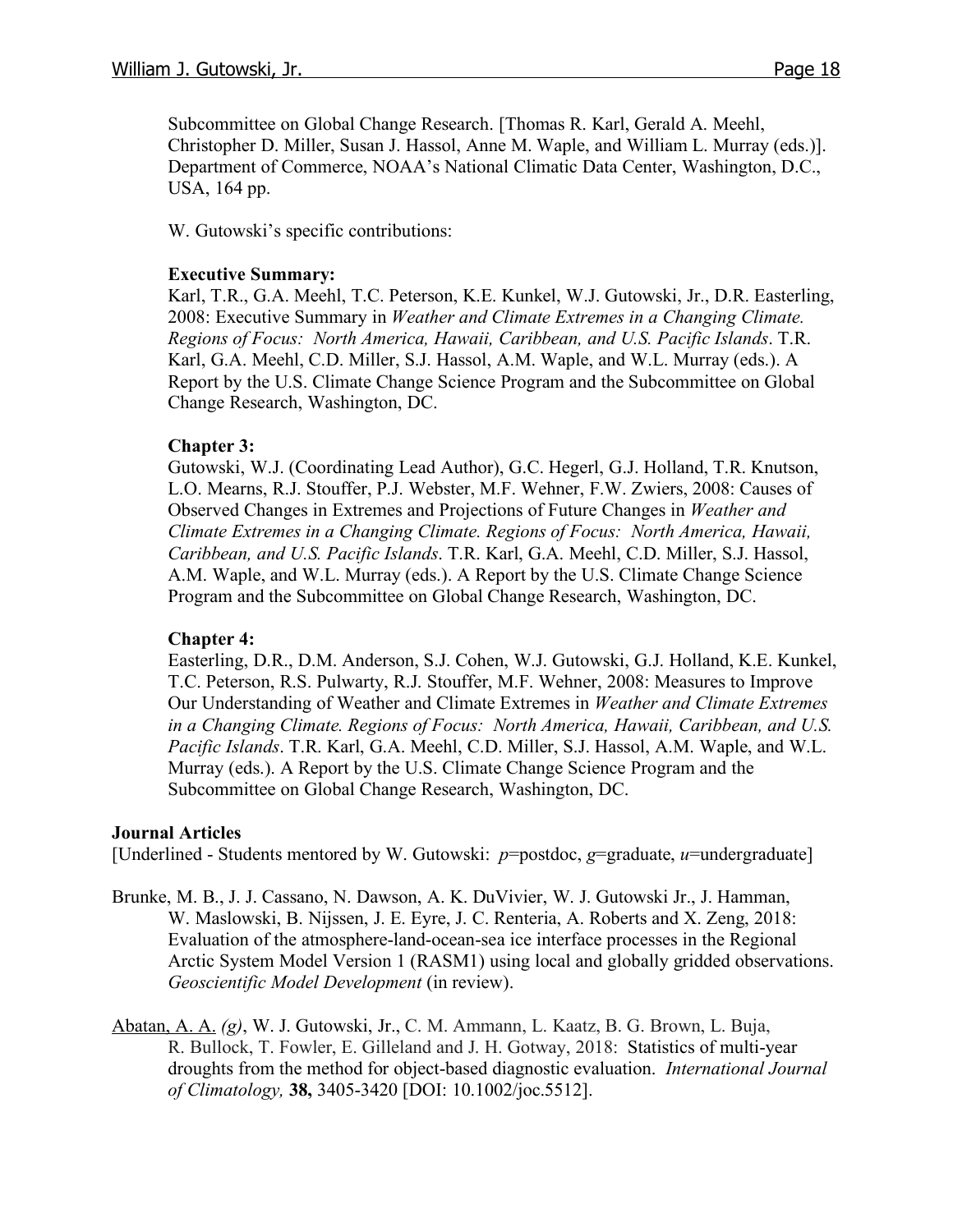- Abatan, A. A *(g)*., B. J. Abiodun, W. J. Gutowski and S. O. Rasaq-Balogun, 2018: Trends and variability in absolute indices of temperature extremes over Nigeria: linkage with NAO. *International Journal of Climatology*, **38,** 593-612 [DOI: 10.1002/joc.5196].
- Abatan, A. A *(g)*., B. J. Abiodun, K. A. Lawal and W. J. Gutowski, 2018: Trends in mean and extreme temperatures over Ibadan, Southwest Nigeria. *Theoretical and Applied Climatology*, **131,** 1261-1272 [DOI: 10.1007/s00704-017-2049-1].
- Agel, L., M. Barlow, S. B. Feldstein, W. J. Gutowski, Jr., 2018: Identification of Large-Scale Meteorological Patterns Associated with Extreme Precipitation in the US Northeast. *Climate Dynamics*, **50,** 1819-1839 [DOI: 10.1007/s00382-017-3724-8].
- Kawazoe, S.*(g)*, and W. J. Gutowski, 2018: Evaluation of regional very heavy precipitation events during the summer season using NARCCAP contemporary simulations. *International Journal of Climate,* **38,** E832-E846 [DOI: 10.1002/joc.5412].
- Xiaorui Niu, Shuyu Wang, Jianping Tang, Dong-Kyou Lee, William Gutowski, Koji Dairaku, John McGregor, Jack Katzfey, Xuejie Gao, Jia Wu, Song-you Hong, Yuqing Wang, Hidetaka Sasaki and Congbin Fu, 2018: Ensemble evaluation and projection of climate extremes in China by RMIP models. *International Journal of Climate*, **38,** 2039-2055 [DOI: 10.1002/joc.5315].
- Abatan, A. A. *(g)*, W. J. Gutowski, Jr., C. M. Ammann, L. Kaatz, B. G. Brown, L. Buja, R. Bullock, T. Fowler, E. Gilleland and J. H. Gotway, 2017: Multiyear droughts and pluvials over the Upper Colorado River basin and associated circulations. *Journal of Hydrometeorology,* **18,** 799-818 [DOI: 10.1175/JHM-D-16-0125.1].
- Cassano, E. N., J. J. Cassano, M. W. Seefeldt, W. J. Gutowski, Jr. and J. M. Glisan *(p)*, 2017: Synoptic Conditions During Summertime Temperature Extremes in Alaska. *International Journal of Climatology,* **37,** 3694-3713 [DOI:10.1002/joc.4949].
- Cassano, J. J., A. DuVivier, A. Roberts, M. Hughes, M. Seefeldt, M. Brunke, A. Craig, B. Fisel *(g)*, W. Gutowski, J. Hamman, M. Higgins, W. Maslowski, B. Nijssen, R. Osinski, X. Zeng, 2017: Development of the Regional Arctic System Model (RASM): Near-surface atmospheric climate sensitivity. *Journal of Climate,* **30,** 5729-5753 [DOI: 10.1175/JCLI-D-15-0775.1].
- Lake, I., W. Gutowski, F. Giorgi and B. Lee, 2017: CORDEX climate research and information for regions. *Bulletin of the American Meteorological Society,* **98,** ES189-ES192 [DOI: 10.1175/BAMS-D-17-0042.1].
- Tesfatsion, L., Y. Jie, C. R. Rehmann, W. J. Gutowski, 2017: An agent-based platform for the study of watersheds as coupled natural and human systems. *Environmental Modelling & Software,* **89,** 40-60 [DOI: 10.1016/j.envsoft.2016.11.021].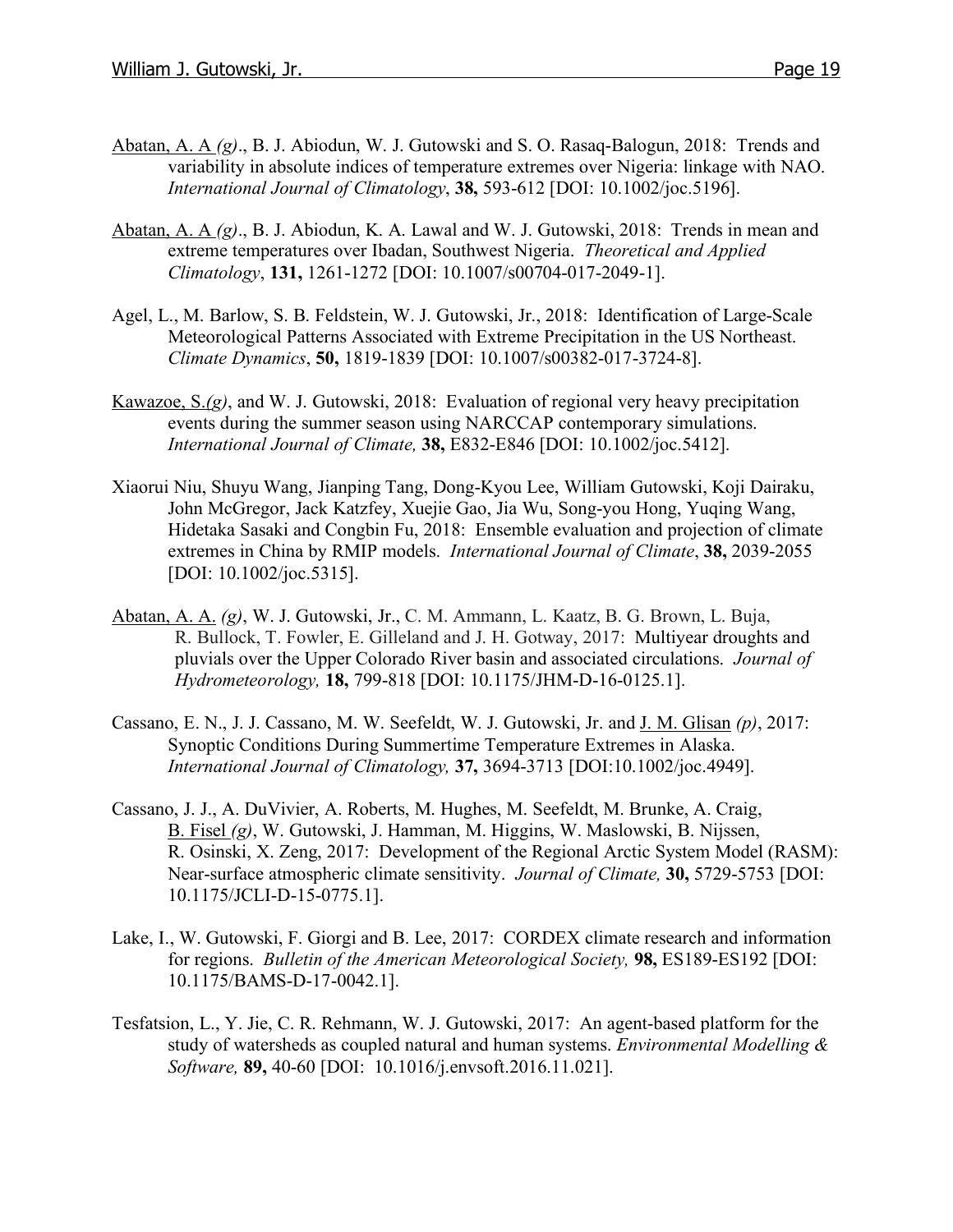- Abatan, A. A *(g)*., B. J. Abiodun, K. A. Lawal and W. J. Gutowski, 2016: Trends in extreme temperature over Nigeria from percentile-based threshold indices. *International Journal of Climatology*, **36,** 2527-2540 [DOI: 10.1002/joc.4510].
- Cassano, J. J., E. N. Cassano, M. W. Seefeldt, W. J. Gutowski and J. M. Glisan *(p)*, 2016: Synoptic Conditions During Wintertime Temperature Extremes in Alaska. *Journal of Geophysical Research – Atmospheres*, **120,** 3241–3262 [DOI:10.1002/2015JD024404].
- Giorgi, F., and W. J. Gutowski, 2016: Coordinated Experiments for Projections of Regional Climate Change. *Current Climate Change Reports,* **2,** 202- 210 [DOI 10.1007/s40641- 016-0046-6].
- Gutowski, W. J., F. Giorgi, B. Timbal, A. Frigon, D. Jacob, H.-S. Kang, R. Krishnan, B. Lee, C. Lennard, G. Nikulin, E. O'Rourke, M. Rixen, S. Solman, T. Stephenson and F. Tangang, 2016: WCRP Coordinated Regional Downscaling Experiment (CORDEX): A Diagnostic MIP for CMIP6. *Geoscientific Model Development.* (online) [DOI: 10.5194/ gmd-9- 4087-2016].
- Glisan, J. M. *(p)*, W. J. Gutowski, J. J. Cassano , E. N. Cassano and M. W. Seefeldt, 2016: Analysis of WRF extreme daily precipitation over Alaska using self-organizing maps. *Journal of Geophysical Research – Atmospheres*, **121,** 7746-7761 [DOI: 10.1002/2016JD024822].
- Grotjahn, R., R. Black, R. Leung, M. F. Wehner, M. Barlow, M. Bosilovich, A. Gershunov, W. J. Gutowski, J. R. Gyakum, R. W. Katz, Y.-Y. Lee, Y-K. Lim, Prabhat, 2016: North American extreme temperature events and related large-scale meteorological patterns: Statistical methods, dynamics, modeling, and trends. *Climate Dynamics*, **46,** 1151-1184 [DOI: 10.1007/s00382-015-2638-6].
- Klutse, N. A. B., B. J. Abiodun, B. C. Hewitson, W. J. Gutowski and M. A. Tadross, 2016: Evaluation of two GCMs in Simulating Rainfall Inter-annual variability over Southern Africa. *Theoretical and Applied Climatology*, **123,** 415-436 [DOI: 10.1007/s00704-014- 1356-z].
- Tang, J., Q. Li, S. Wang, D.-K. Lee, P. Hui, X. Niu,W. Gutowski, K. Dairaku, J. McGregor, J. Katzfey, X. Gao, J. Li, S. Hong, Y. Wang and H. Sasaki, 2016: Building Asian Climate Change Scenario by Multi-Regional Climate Models Ensemble. Part I: Surface Air Temperature. *International Journal of Climatology*, **36,** 4241-4252 [DOI: 10.1002/joc.4628].
- Li, Q., S. Wang, D.-K. Lee, J. Tang, X. Niu, P. Hui, W. Gutowski, K. Dairaku, J. McGregor, J. Katzfey, X. Gao, J. Wu, S. Hong, Y. Wang and H. Sasaki, 2016: Building Asian Climate Change Scenario by Multi-Regional Climate Models Ensemble. Part II: Mean Precipitation. *International Journal of Climatology*, **36,** 4253-4264 [DOI: 10.1002/joc.4633].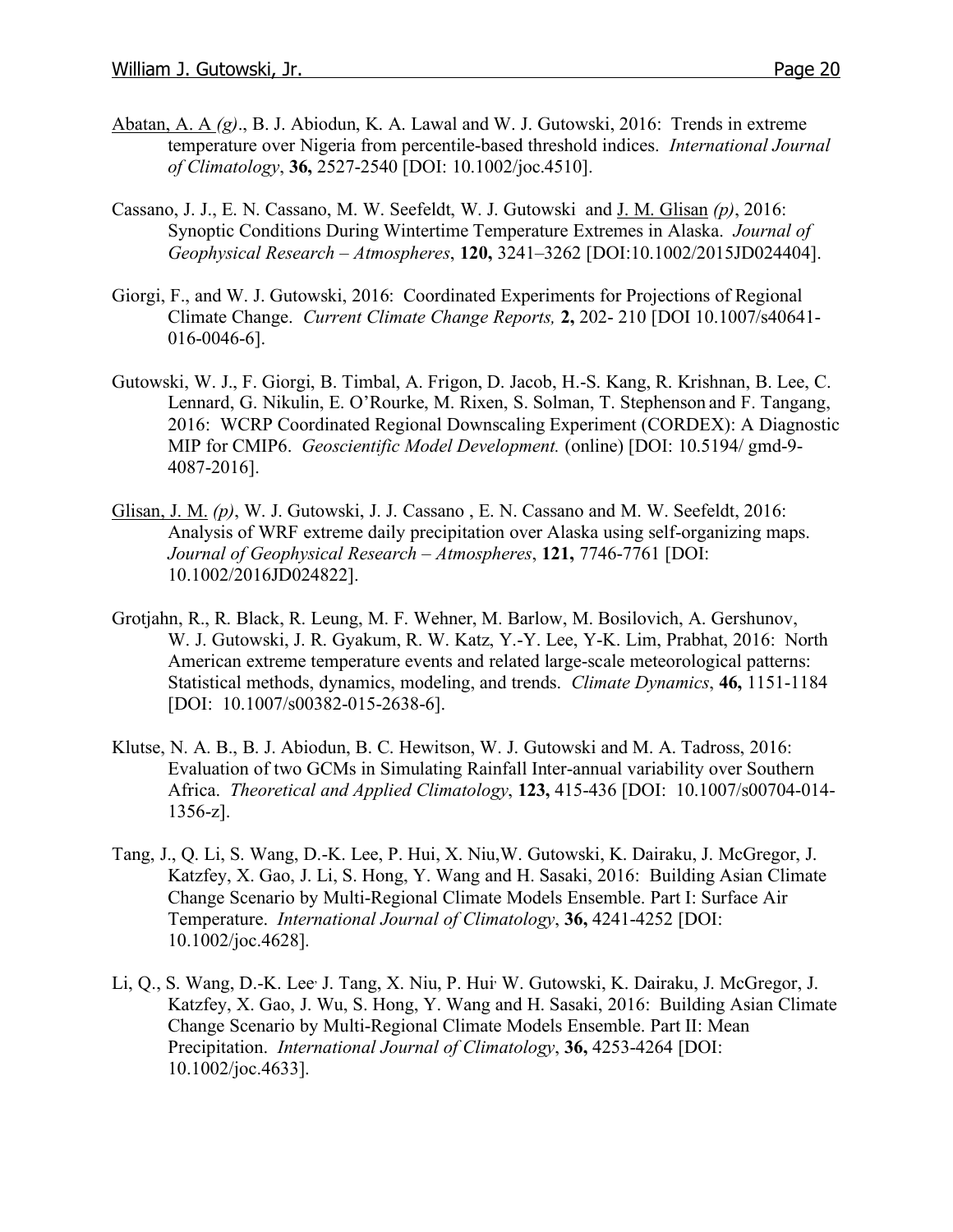- Cassano, E. N., J. M. Glisan *(p)*, J. J. Cassano, W. J. Gutowski, Jr., M. W. Seefeldt, 2015: Methodology of using the self-organizing map algorithm to characterize and analyze widespread temperature extremes in Alaska and Canada. *Climate Research*, **62,** 199–218 [DOI: 10.3354/cr01274].
- Giorgi, F., and W. J. Gutowski, 2015: Regional dynamical downscaling and the CORDEX initiative. *Annual Review of Environment and Resources*, **40,** 467-490 [DOI: 10.1146/annurev-environ-102014-021217].
- Niu, X., S. Wang, J. Tang, D,-K Lee, W. Gutowski, K. Dairaku, J. McGregor, J. Katzfey, X. Gao, J. Wu, S.Y. Hong, Y. Wang and H. Sasaki, 2015: Projection of Indian summer monsoon climate in 2041–2060 by multiregional and global climate models. *Journal of Geophysical Research - Atmospheres*, **120,** 1776–1793 [DOI:10.1002/2014JD022620].
- Niu, X., S. Wang, J. Tang, D,-K Lee, X.-J. Gao, J. Wu, S.-Y. Hong, W. J. Gutowski, J. McGregor, 2015: Multimodel ensemble projection of precipitation in eastern China under A1B emission scenario. *Journal of Geophysical Research - Atmospheres*, **120** (Online: October 2015) [DOI: 10.1002/2015JD023853].
- Steinweg, C., (u) and W. J. Gutowski, 2015: Projected Changes in Greater St. Louis Summer Heat Stress in NARCCAP Simulations. *Weather, Climate and Society,* **7,** 159-168.
- Glisan, J., *(g)* and W. J. Gutowski, 2014b: WRF Winter Extreme Daily Precipitation over the CORDEX Arctic. *Journal of Geophysical Research*, **119,** 10,738–10,748 [DOI:10.1002/2014JD021676].
- Glisan, J., *(g)* and W. J. Gutowski, 2014a: WRF Summer Extreme Daily Precipitation over the CORDEX Arctic. *Journal of Geophysical Research*, **119,** 1720-1732 [DOI:10.1002/2013JD020697].
- Nkrumah, F., N. Klutse, D. Adukpo, K. Owusu, K. Quagraine, A. Owusu and W. Gutowski, 2014: Rainfall Variability over Ghana: Model versus Rain Gauge Observation. *International Journal of Geosciences*, **5**, 673-683. [DOI: 10.4236/ijg.2014.57060].
- Browne Klutse, N. A., K. Owusu, D. C. Adukpo, F. Nkruma, K. Quagraine, A. Owusu, W. J. Gutowski, 2013: Farmer's observation on climate change impacts on maize (*Zea mays*) production in a selected agro-ecological zone in Ghana. *Research Journal of Agriculture and Environmental Management,* **2,** 394-402.
- Glisan, J., *(g)* W. J. Gutowski, J. J. Cassano and M E. Higgins, 2013: Effects of Spectral Nudging in WRF on Arctic Temperature and Precipitation Simulations. *Journal of Climate*, **26,** 3985-3999 [DOI: 10.1175/JCLI-D-12-00318.1].
- Kawazoe, S., *(g)* and W. J. Gutowski, 2013: Regional, Extreme Daily Precipitation in CMIP5 Simulations. *Journal of Hydrometeorology*, **14,** 1228-1242.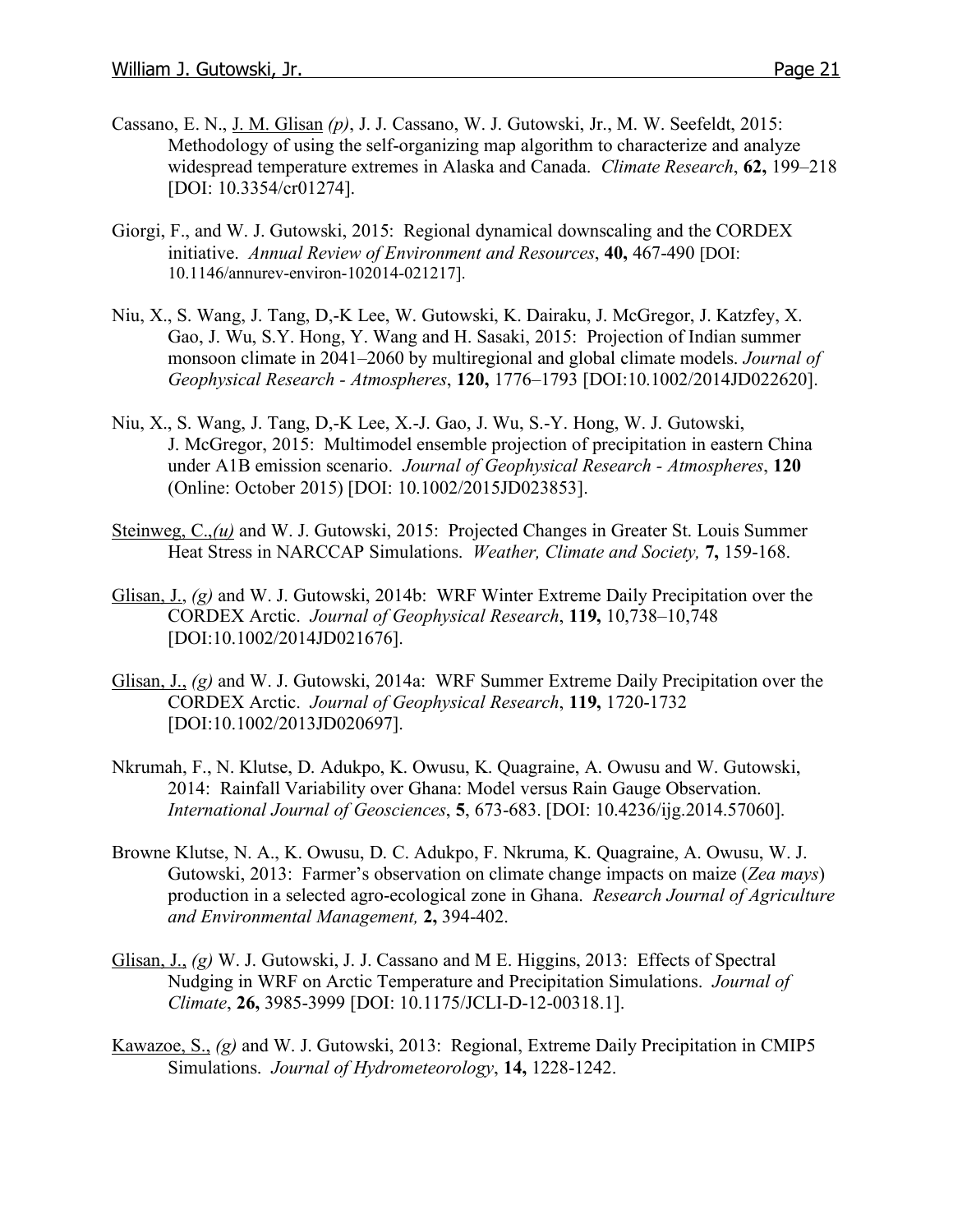- Kawazoe, S., *(g)* and W. J. Gutowski, 2013: Regional, Extreme Daily Precipitation in NARCCAP Simulations. *Journal of Hydrometeorology,* **14,** 1212-1227.
- Mearns, L. O., S. Sain, L. R. Leung, M. S. Bukovsky, S. McGinnis, S. Biner, D. Caya, R.W. Arritt, W. J. Gutowski, E. S. Takle, M. Snyder, R. .G. Jones, A.M.B. Nunes, S. Tucker, D. Herzmann, L. McDaniel and L. Sloan, 2013: Climate Change Projections of the North American Regional Climate Change Assessment Program (NARCCAP). *Climatic Change,* **120,** 965-975 [DOI: 10.1007/s10584-013-0831-3].
- Mearns, L.O., R. Arritt, S. Biner, M. S. Bukovsky, S. McGinnis, S. Sain, D. Caya, J. Correia Jr., D. Flory, W. Gutowski, E S. Takle, R. Jones, R. Leung, W. Moufouma-Okia, L. McDaniel, A. M. B. Nunes, Y. Qian, J. Roads, L. Sloan and M. Snyder, 2013: Response to R. Pielke, Sr. Commentary on Mearns et al. 2012. *Bulletin of the Amer. Meteor. Soc.*, **94,** 1077-1078.
- Vera, C., W. Gutowski, C. R. Mechoso, B. N. Goswami, C. Reason, C. D. Thorncroft, J. A. Marengo, B. Hewitson, H. Hendon, C. Jones and P. Lionello, 2012: Understanding and Predicting Climate Variability and Change at Monsoon Regions. In *Climate Science for Serving Society: Research, Modelling and Prediction Priorities,* G. R. Asrar and J. W. Hurrell, Eds. Springer, 273-306.
- Mearns, L.O., R. Arritt, S. Biner, M. S. Bukovsky, S. McGinnis, S. Sain, D. Caya, J. Correia Jr., D. Flory, W. Gutowski, E S. Takle, R. Jones, R. Leung, W. Moufouma-Okia, L. McDaniel, A. M. B. Nunes, Y. Qian, J. Roads, L. Sloan and M. Snyder, 2012: The North American Regional Climate Change Assessment Program: Overview of Phase I Results. *Bulletin of the Amer. Meteor. Soc.,* **93***,* 1337-1362.
- Abiodun, B. J., *(p)* W. J. Gutowski, A. A. Abatan *(g)*, and J. M. Prusa, 2011: CAM-EULAG: A Non-hydrostatic atmospheric climate model with grid stretching. *Acta Geophysica,* **59,** 1158-1167 [DOI: 10.2478/s11600-011-0032-2].
- Fisel, B. J., *(g)* W. J. Gutowski, Jr., J. M. Hobbs, and J. J. Cassano, 2011: Multiregime states of Arctic atmospheric circulation. *Journal of Geophysical Research*, **116,** D20122, doi:10.1029/2011JD015790.
- Gbobaniyi, E.O., B. J. Abiodun, M. A. Tadross, B. C. Hewitson and W. J. Gutowski, 2011: The coupling of cloud base height and surface fluxes: a transferability intercomparison. *Theoretical and Applied Climatology,* **106,** 189-210 [DOI: 10.1007/s00704-011-0421-0].
- Prusa, J. M., and W. J. Gutowski, 2011: Multi-scale waves in sound-proof global simulations with EULAG. *Acta Geophysica,* **59,** 1135-1157 [DOI: 10.2478/s11600-011-0050-0].
- Boberg, F., P. Berg, P. Thejll, W. J. Gutowski, and J. H. Christensen, 2010: Improved confidence in climate change projections of precipitation further evaluated using daily statistics from ENSEMBLES models. *Clim. Dynamics,* **35,** 1509-1520 [DOI:10.1007/s00382-009- 0683-8].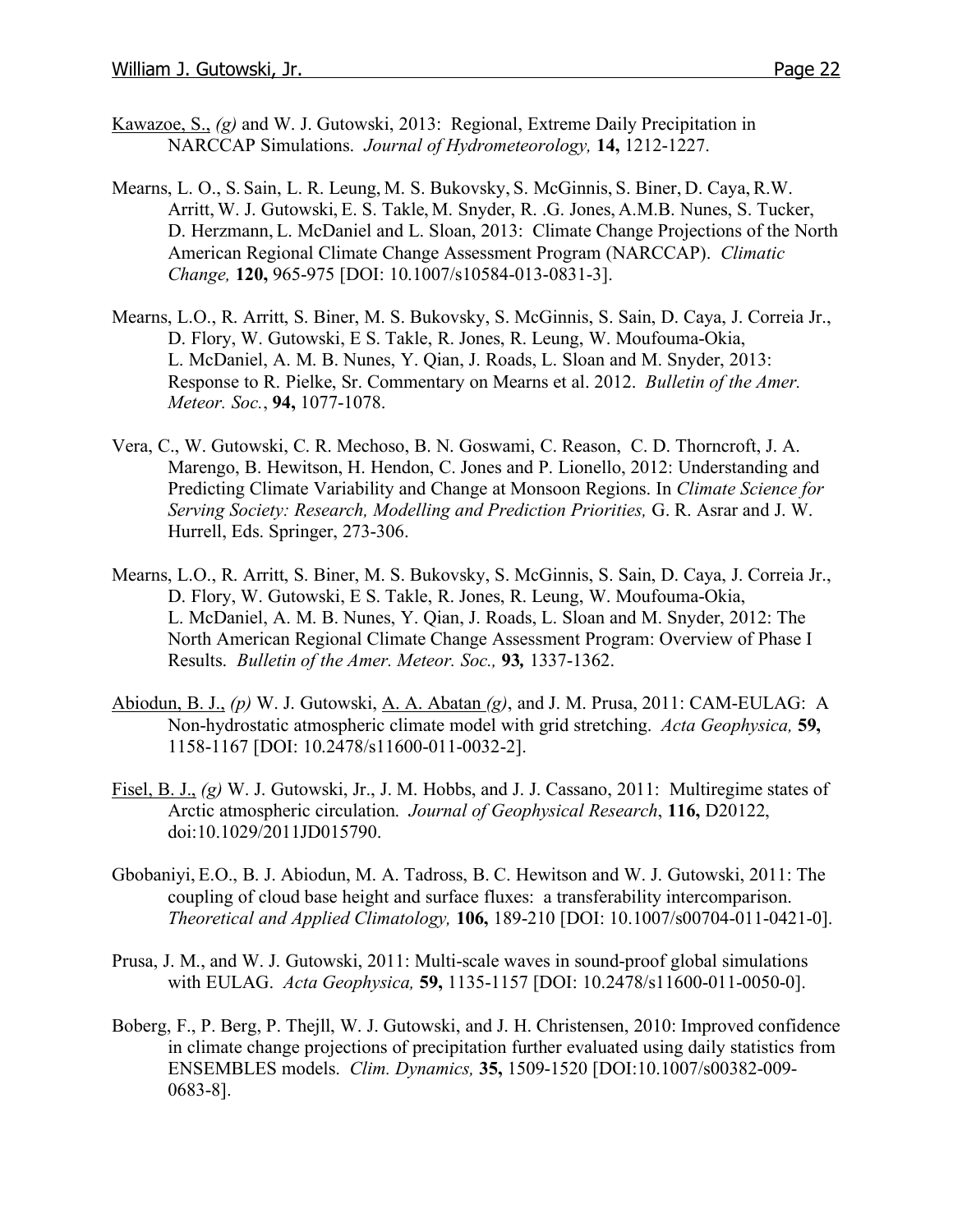- Gutowski, W. J., R. W. Arritt, S. Kawazoe *(u),* D. M. Flory, E. S. Takle, S. Biner, D. Caya, R. G. Jones, R. Laprise, L. R. Leung, L. O. Mearns, W. Moufouma-Okia, A. M. B. Nunes, Y. Qian, J. O. Roads, L. C. Sloan, and M. A. Snyder, 2010: Regional, Extreme Monthly Precipitation Simulated by NARCCAP RCMs. *J. Hydrometeor.*, **11,** 1373-1379 [DOI: 10.1175/2010JHM1297.1].
- Takle, E. S., M. Jha, E. Lu, R. W. Arritt, W. J. Gutowski, Jr., and the NARCCAP Team, 2010: Streamflow in the Upper Mississippi River Basin as simulated by SWAT driven by 20C results of global climate models and NARCCAP regional climate models. *Meteorologische Zeitschrift,* **19,** 341-346.
- Boberg, F., P. Berg, P. Thejll, W. J. Gutowski and J. H. Christensen, 2009: Late 21st century changes in European PRUDENCE precipitation intensities. *Clim. Dynamics*, **32,** 1097- 1106 [DOI: 10.1007/s00382-008-0446-y].
- Francis, J.A., J. J. Cassano, W. J. Gutowski, Jr., L. D. Hinzman, M. M. Holland, M. A. Steele, D. M. White and C. J. Vörösmarty, 2009: An Arctic hydrologic system in transition: Feedbacks and impacts on terrestrial, marine, and human life. *J. Geophys. Res.*, **114,** G04019 [DOI:10.1029/2008JG000902].
- Mearns, L. O., W. J. Gutowski, R. Jones, L.-Y. Leung, S. McGinnis, A. M. B. Nunes, Y. Qian, 2009: A regional climate change assessment program for North America. *EOS*, **90,** 311- 312.
- Pryor, S.C., R.J. Barthelmie, D.T. Young, E. S. Takle, R. W. Arritt, D. Flory, W. J. Gutowski, Jr., A. Nunes, and J. Roads, 2009: Wind speed trends over the contiguous United States. *J. Geophys. Res.*, **114,** D14105 [DOI:10.1029/2008JD011416].
- Wang, S.-Y., R. R. Gillies, E. S. Takle and W. J. Gutowski, 2009: Evaluation of precipitation in the Intermountain Region as simulated by the NARCCAP regional climate models. *Geophys. Res. Lett.,* **36,** L11704 [DOI:10.1029/2009GL037930].
- Abiodun, B.J., *(p)* J.M. Prusa and W.J. Gutowski, 2008: Implementation of a Non-hydrostatic, Adaptive-Grid Dynamics Core in CAM3. Part I: Comparison of Dynamics Cores in Aqua-Planet Simulations. *Clim. Dynamics,* **31,** 795-810 [DOI: 10.1007/s00382-008- 0381-y].
- Abiodun, B.J., *(p)* W.J. Gutowski and J.M. Prusa, 2008: Implementation of a Non-hydrostatic, Adaptive-Grid Dynamics Core in CAM3. Part II: Dynamical Influences on ITCZ Behavior and Tropical Precipitation*. Clim. Dynamics,* **31,** 811-822 [DOI: 10.1007/s00382-008-0382-x].
- Chen, T.-C., J.-D. Tsay and W. J. Gutowski, 2008: A comparison study for three polar grids. *J. Appl. Meteor.Clim.,* **47,** 2993-3007 [DOI: 10.1175/2008JAMC1746.1].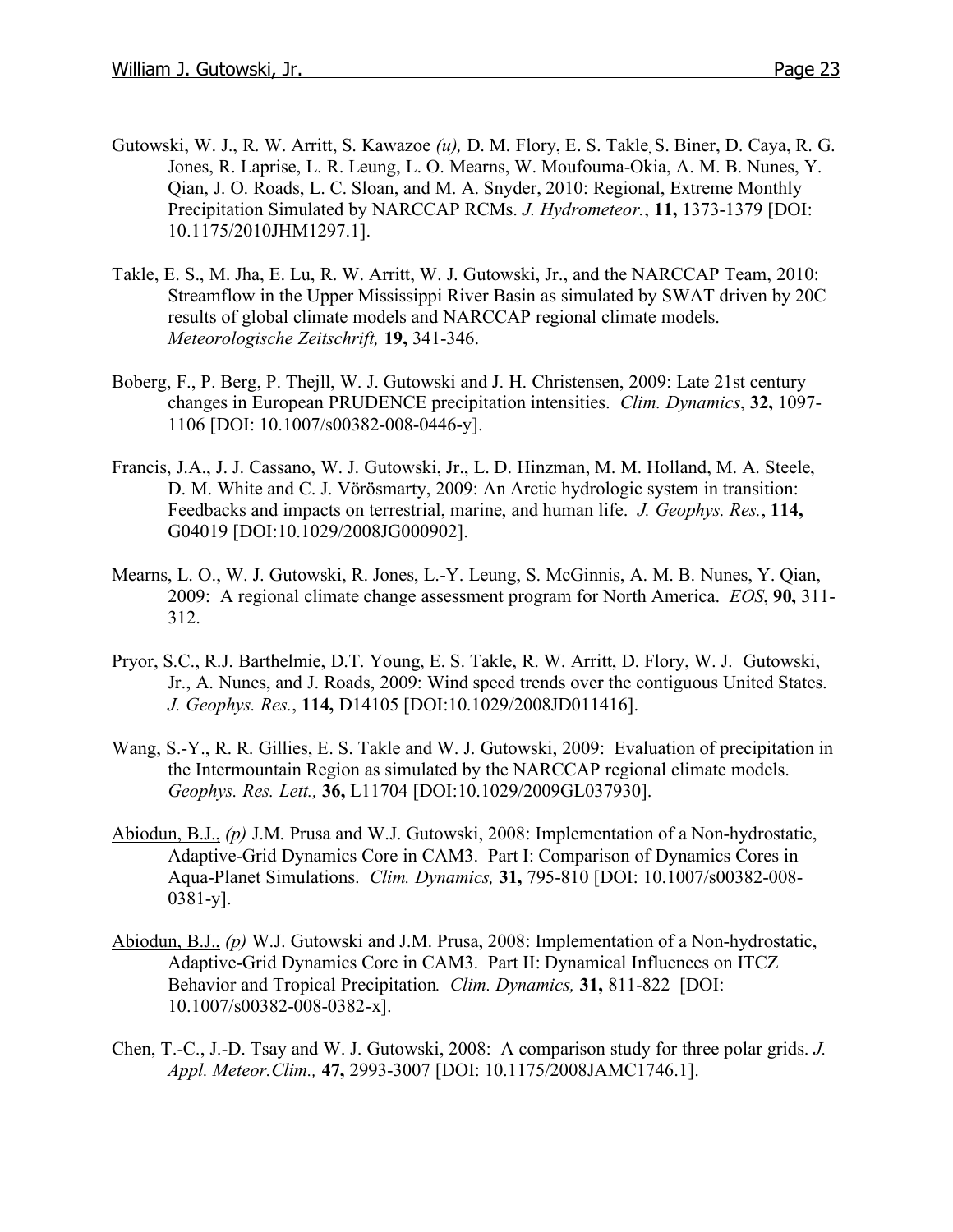- Gutowski, W. J., S. S. Willis *(u)*, J. C. Patton *(u)*, B. R. J. Schwedler *(u)*, R. W. Arritt, and E. S. Takle, 2008: Changes in extreme, cold-season synoptic precipitation events under global warming. *Geophys. Res. Lett.,* **35,** L20710 [DOI:10.1029/2008GL035516].
- Im, E.-S., W. J. Gutowski, Jr., and F. Giorgi, 2008: Consistent changes in twenty-first century daily precipitation from regional climate simulations for Korea using two convection parameterizations. *Geophys. Res. Lett.,* **35,** L14706 [DOI:10.1029/2008GL034126].
- Abiodun, B. J., *(p)* J. Pal, E. A. Afiesimama, W. J. Gutowski and A. Adedoyin, 2007: Simulation of West Africa monsoon using the RegCM3. Part II: Impact of deforestation and desertification. *Theor. Appl. Clim.,* **93,** 245-261 [DOI: 10.1007/s00704-007-0333-1].
- Gutowski, W. J., K. A. Kozak, *(u)* R. W. Arritt, J. H. Christensen, J. Patton *(u)* and E. S. Takle, 2007: A possible constraint on regional precipitation intensity changes under global warming. *J. Hydrometeor.*. **8,** 1382–1396 [DOI: 10.1175/2007JHM817.1].
- Gutowski, W. J., H. Wei *(p)*, C. J. Vörösmarty and B. M. Fekete, 2007: Influence of Arctic Wetlands on Arctic Atmospheric Circulation. *J. Climate*, **20,** 4243–4254 [DOI: 10.1175/JCLI4243.1].
- Lee, D.-K., W. J. Gutowski, H.-S, Kang and C.-J. Kim, 2007: Intercomparison of precipitation simulated by regional climate models over East Asia in 1997 and 1998. *Adv. Atmos. Sci.* **24,** 539-554.
- Person, M., P. Roy, H. Wright, W. J. Gutowski, Jr., E. Ito, T. Winter, D. Rosenberry and D. Cohen, 2007: Hydrologic Response of the Crow Wing Watershed, Minnesota to Mid**-**Holocene Climate Change. *GSA Bulletin*, **119,** 363-376 [DOI: 10.1130/B26003.1].
- Takle, E. S., J. Roads, B. Rockel, W. J. Gutowski, R. W. Arritt, I. Meinke, C. G. Jones and A. Zadra, 2007: Transferability intercomparison: An opportunity for new insight on the global water cycle and energy budget. *Bull. Amer. Meteor. Soc.* **88,** 375-384 [DOI:10.1175/BAMS-88-3-375]. Supplement: pp. S1-S4 [DOI: 10.1175/BAMS-88-3-Takle].
- White, D., L. Hinzman, L. Alessa, J. Cassano, M. Chambers, K. Falkner, J. Francis, W. J. Gutowski, M. Holland, M. Holmes, H, Huntington, D. Kane, A. Kliskey, C. Lee, J. McClelland, B. Peterson, S. Rupp, F. Straneo, M. Steele, R. Woodgate, D. Yang, K. Yoshikawa, T. Zhang, 2007: The Arctic Freshwater System: Changes and Impacts. *J. Geophys. Res. – Biogeosciences,* 112, G04S54, doi:10.1029/2006JG000353.
- Afiesimama, E.A., J. Pal, B.J. Abiodun *(p)*, W.J. Gutowski and A. Adedoyin, 2006: Simulation of West Africa monsoon using the RegCM3. Part I: Model validation and interannual variability. *Theor. Appl. Clim.*, **86,** 23-37 (DOI: 10.1007/s00704-005-0202-8).
- Cohen, D., M. Person, R. Daannen, S. Locke, D. Dahlstromnb, V. Zabielski, T. C. Winter, D. O. Rosenberry, H. Wright, E. Ito, J. L. Nieber and W. J. Gutowski, Jr., 2006: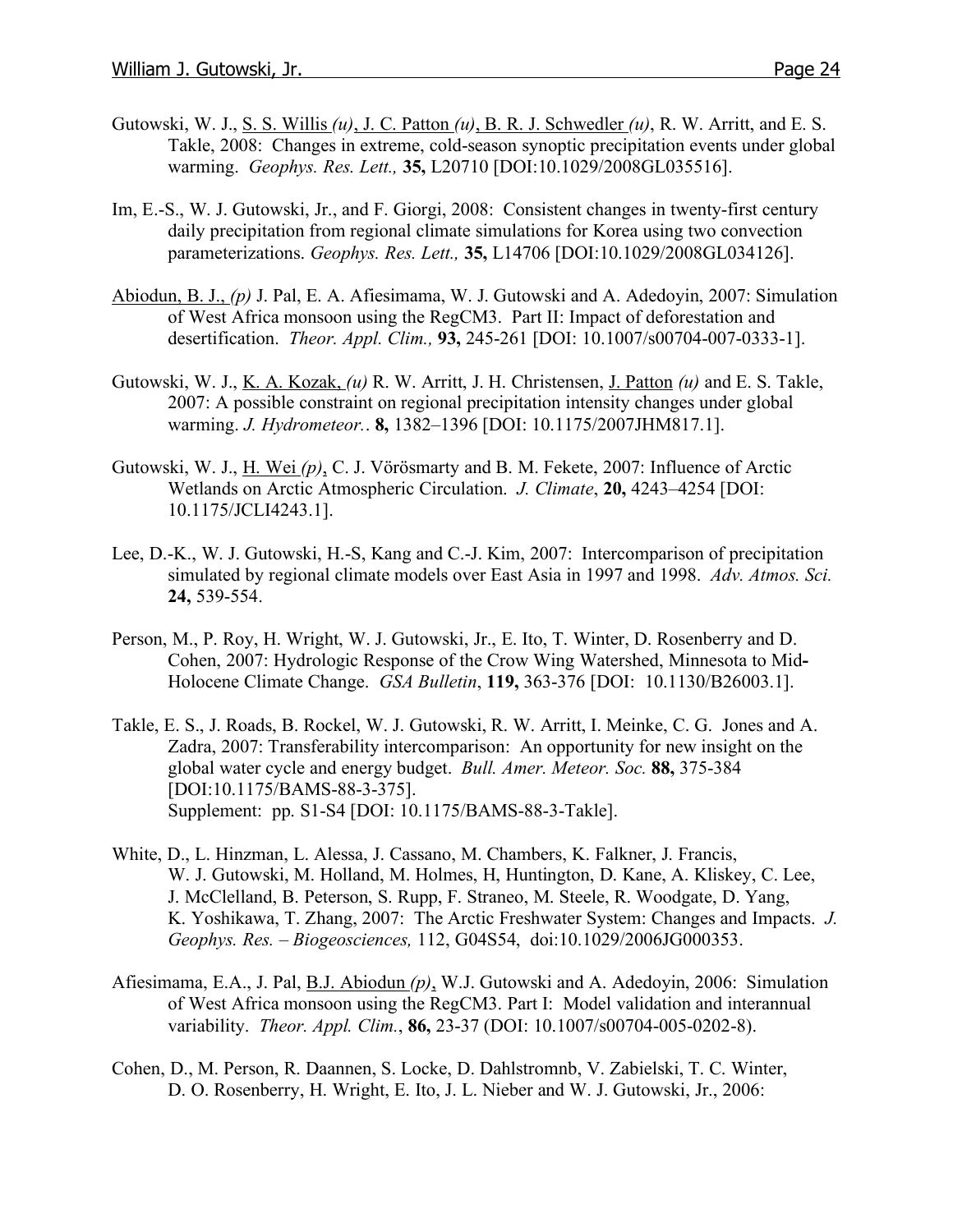Groundwater supported evapotranspiration within glaciated watersheds under conditions of climate change. *J. Hydrology,* **320,** 484-500 (doi:10.1016/j.jhydrol.2005.07.051).

- Duffy, P. B., R. W. Arritt, J. Coquard, W. J. Gutowski, J. Han, J. Iorio, J. Kim, L.-R. Leung, J. Roads and E. Zeledon, 2006. Simulations of present and future climates in the western U.S. with four nested regional climate models, *J. Climate,* **19,** 873-895 [doi: 10.1175/JCLI3669.1].
- Francisco, R.V., J. Argete, F. Giorgi, J. Pal, X. Bi and W.J. Gutowski, 2006: Regional model simulation of summer rainfall over the Philippines: Effect of choice of driving fields and ocean flux schemes. *Theor. Appl. Clim.*, **86,** 215-227 (DOI: 10.1007/s00704-005- 0216-2).
- Hay, L. E., M. P. Clark, M. Pagowski, G. H. Leavesley, G .A. Grell, and W. J. Gutowski, Jr., 2006: One-way coupling of an atmospheric and a hydrologic model in Colorado. *J. Hydrometeor.,* **7,** 569-589 [DOI: 10.1175/JHM512.1].
- Prusa, J. M., and W. J. Gutowski, 2006: MPDATA and Grid Adaptivity in Geophysical Fluid Flow Models. *Int . J . Numer . Meth . Fluids,* **50,** 1207-1228 (DOI: 10.1002/fld.1152).
- Tadross, M., W.J. Gutowski, B. Hewitson, C. Jack and M. New, 2006: MM5 simulations of interannual change and the diurnal cycle of southern African regional climate. *Theor. Appl. Clim.*, **86,** 63-80 (DOI: 10.1007/s00704-005-0208-2).
- Otles, Z., *(p)* and W. J. Gutowski, 2005: Atmospheric stability effects on Penman-Monteith evapotranspiration estimates. *Pure Appl. Geophys.*, doi: 10.1007/s00024-005-2713-8.
- Fu, C. B., S. Wang, Z. Xiong, W. J. Gutowski, D.-K. Lee, J. L. McGregor, Y. Sato, H. Kato, J.-W. Kim and M.-S. Su, 2005: Regional Climate Model Intercomparison Project for Asia . *Bull. Amer. Meteor. Soc*., **86,** 257-266.
- Iselin, J. P., *(g)* W. J. Gutowski and J. M. Prusa, 2005: Tracer advection using dynamic grid adaptation and MM5. *Mon. Wea. Rev.*, **133,** 175-187.
- Pan, Z., R. W. Arritt, E. S. Takle, W. J. Gutowski, Jr., C. J. Anderson, and M. Segal, 2004: Altered hydrologic feedback in a warming climate introduces a "warming hole". *Geophys. Res. Lett.*, **31,** L17109, doi:10.1029/2004GL020528.
- Gutowski, W. J., F. Otieno *(g),* R. W. Arritt, E. S. Takle and Z. Pan, 2004: Diagnosis and attribution of a seasonal precipitation deficit in a U.S. regional climate simulation. *J. Hydrometeor.*, **5,** 230-242, doi: 10.1175/1525-7541(2004)005<0230:DAAOAS>2.0.CO;2
- Gutowski, W. J., S. G. Decker *(u)*, R. A. Donavon *(u)*, Z. Pan, R. W. Arritt and E. S. Takle, 2003: Temporal-spatial scales of observed and simulated precipitation in central U.S. climate. *J. Climate*, **16,** 3841-3847.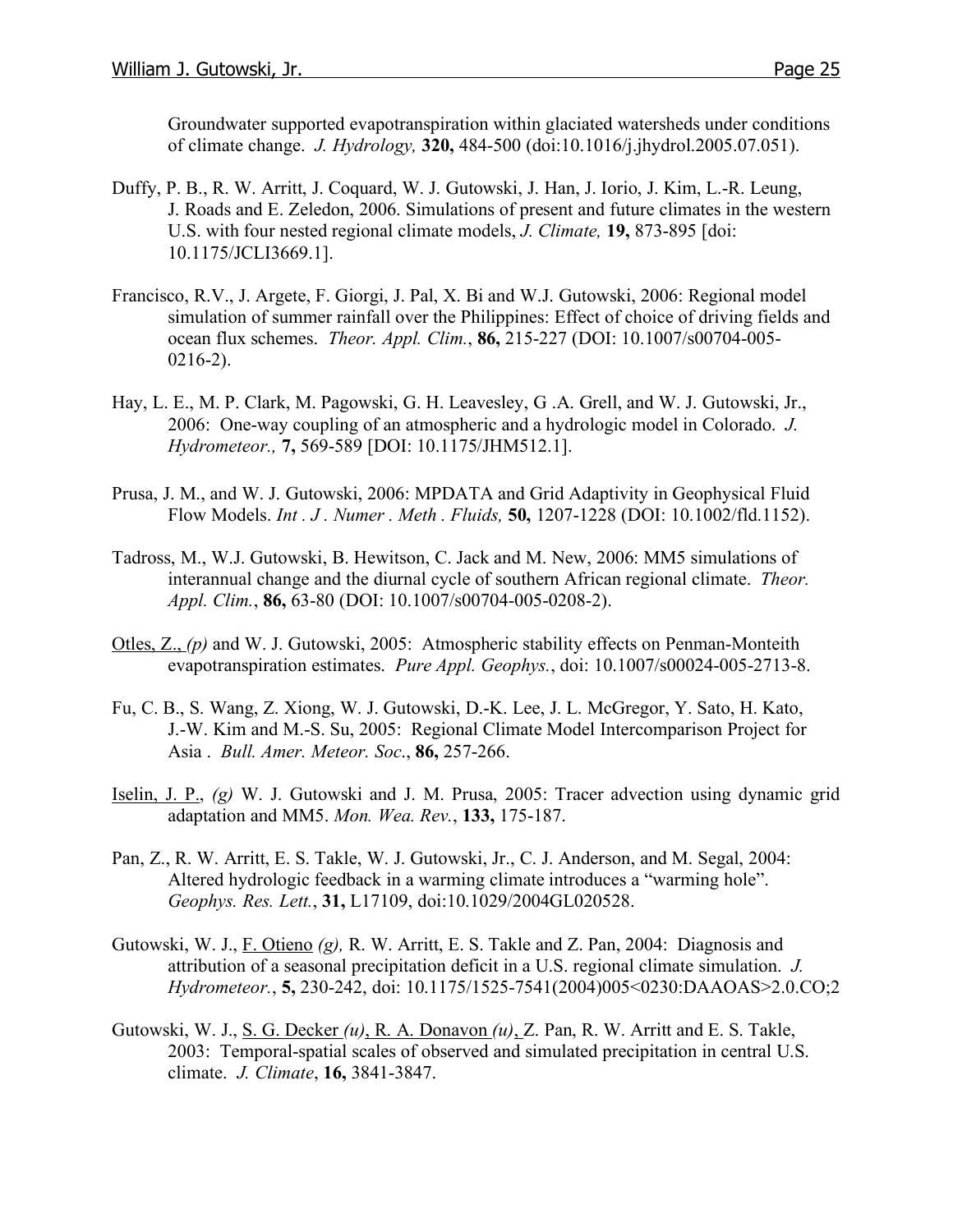- Anderson, C.J., R. W. Arritt, E. S. Takle, Z. Pan, W. J. Gutowski, R. da Silva, and PIRCS modelers, 2003: Hydrologic processes in regional climate model simulations of the central United States flood of June-July 1993. *J. Hydrometeor.*, **4,** 584-598.
- Filby, S., S. Locke, M. Person, T. Winter, D. Rosenberry, W. Gutowski, and E. Ito, 2002: Quantitative Reconstruction of groundwater and lake levels during the mid-Holocene within the Shingobee Watershed, Minnesota. *Quat. Res*, **58,** 246-254, doi:10.1006/qres.2002.2377.
- Gutowski, W. J., C. J. Vörösmarty, M. Person, Z. Ötles *(p)*, B. Fekete and J. York, 2002: A Coupled Land–Atmosphere Simulation Program (CLASP). *J. Geophys. Res.,* **107** (D16), 4283,10.1029/2001JD000392.
- Hay, L.E., M.P. Clark, R.L. Wilby, W. J. Gutowski Jr., R. W. Arritt, E. S. Takle, Z. Pan and G.H. Leavesley, 2002: Use of Regional Climate Model Output for Hydrologic Simulations. *J. Hyrdometeor,* **3,** 571-590.
- Iselin, J.P., *(g)* J.M. Prusa and W. J. Gutowski, 2002: Dynamic grid adaptation using the MPDATA scheme. *Mon. Wea. Rev.,* **130,** 1026-1039
- Wei, H., *(p)* W.J. Gutowski Jr., C.J. Vorosmarty and B. M. Fekete, 2002: Calibration and validation of a regional climate model for pan-Arctic hydrologic simulation. *J. Climate*, **15,** 3222-3236.
- York, J. P., M. Person, W.J. Gutowski and T. C. Winter, 2002: Putting aquifers into atmospheric simulation models: An example from the Mill Creek Watershed, northeastern Kansas. *Adv. Wat. Res.*, **25,** 221-238
- Kunkel, K. E., K. Andsager, X.-Z. Liang, R. W. Arritt, E. S. Takle, W. J. Gutowski, Jr. and Z. Pan. 2002: Observations and regional climate model simulations of extreme precipitation events and seasonal anomalies: A comparison. *J. Hydrometeor.,* **3,** 322-334.
- Giorgi, F., B. Hewitson, and multiple co-authors (59 contributing authors including W. J. Gutowski), 2001: Chapter 10. Regional Climate Change Information - Evaluation and Projections**.** In *Climate Change 2001: The Scientific Basis*, Editors: J.T. Houghton, Y. Ding, D.J. Griggs, M. Noguer, P.J. vad der Linden, X. Dai, K. Maskell, C.A. Johnson, Cambridge University Press, Cambridge, 583-638.
- Gutowski, W. J, J. W. Seidel *(u)* and A. Ervin *(u)*, 2001: Water transport by thin moist layers in Project STORM soundings. *Mon. Wea. Rev.*, **129,** 167-172.
- Pan, Z., J. H. Christensen, R.W. Arritt, W.J. Gutowski, Jr., E.S. Takle, and F. Otieno *(g)*, 2001: Evaluation of uncertainties in regional climate change simulations. *J. Geophys. Res.*, **106**, 17,735-17,752.
- Pan, Z., R. W. Arritt, W. J. Gutowski, and E. S. Takle, 2001: Soil moisture in regional climate models: Simulation and projection. *Geophys. Res. Lett.*, **28,** 2947-2950.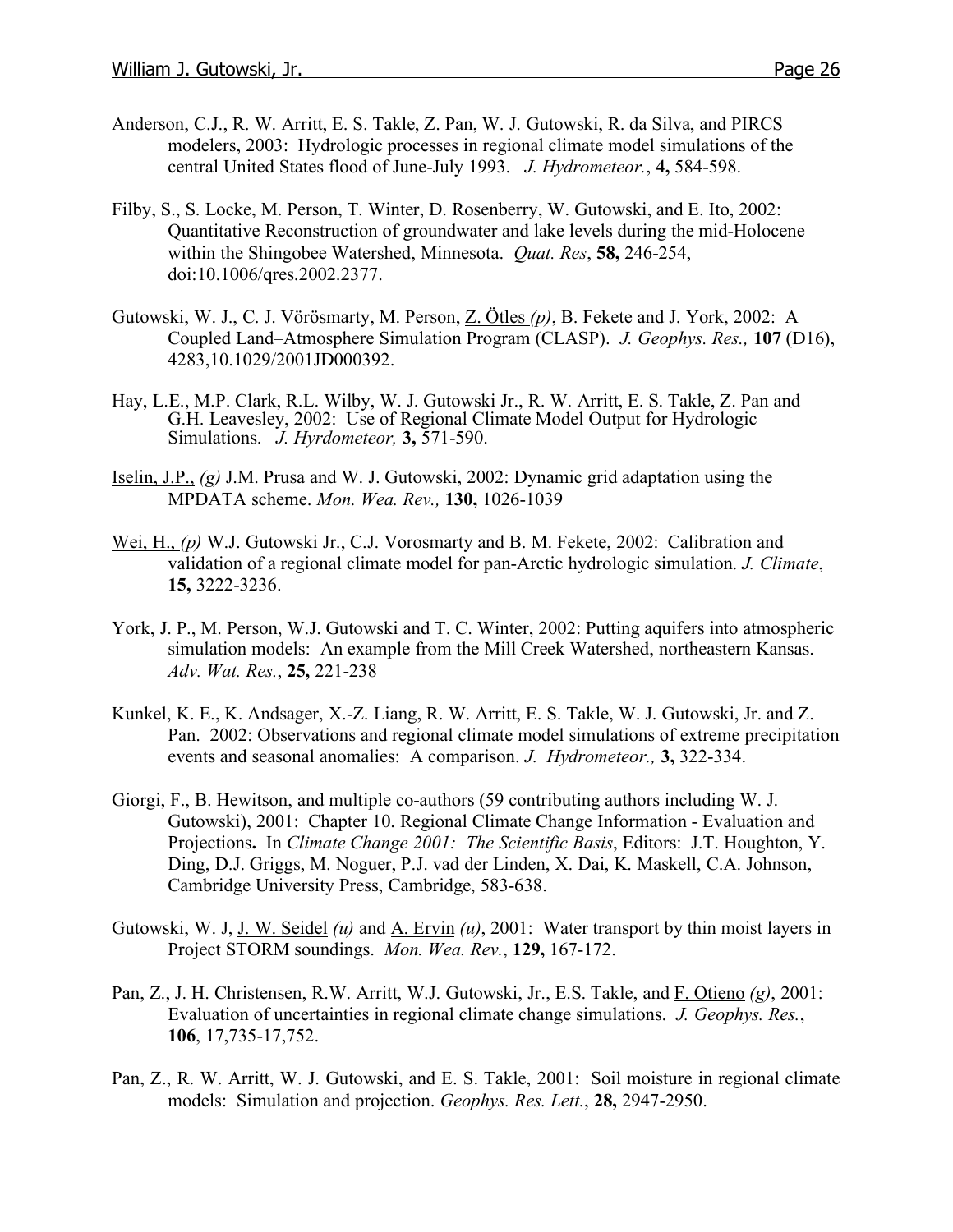- Wei, H., *(p)* Segal, M., W. J. Gutowski, Z. Pan, R. W. Arritt and W. A. Gallus, 2001: Sensitivity of simulated regional surface thermal fluxes during snowmelt to selection of the lowest model level height. *J. Hyrdometeor.* **2,** 395-405.
- Jiang, W., *(g)* and W. J. Gutowski, 2000: Moist baroclinic instability in the presence of surfaceatmosphere coupling. *J. Atmos. Sci.* **57,** 2923-2935.
- Segal, M., Z. Pan, W. J. Gutowski, 2000: Some conceptual and scaling evaluations of snowmelt events forced by warm soil. *J. Hydromet.,* **1,** 364-369.
- Wilby, R. L., L. E. Hay, W. J. Gutowski ,Jr, R. W. Arritt, E. S. Takle, G. H. Leavesley, and M. Clark, 2000: Hydrological responses to dynamically and statistically downscaled general circulation model output. *Geophys. Res. Lett.*, **27,** 1199-1202.
- York, J. P., S. Filby, M. Person, H. Wright and W. J. Gutowski, 2000: A Holocene hydrologic model of the Crow Wing watershed, Minnesota. *J. Geochem. Expl.,* **69,** 419-422.
- Pan, Z., E. S. Takle, W. J. Gutowski and R. W. Turner, 1999: Long simulation of regional climate as a sequence of short segments. *Mon. Wea. Rev.*, 127, 308-321.
- Takle, E. S., W. J. Gutowski, R. A. Arritt, Z. Pan, C. J. Anderson, R. R. da Silva, D. Caya, S.-C. Chen, J. H. Christensen, S.-Y. Hong, H.-M. H. Juang, J. Katzfey, W. M. Lapenta, R. Laprise, P. Lopez, J. McGregor and J. O. Roads, 1999: Project to Intercompare Regional Climate Simulations (PIRCS): Description and initial results. *J. Geophys. Res.,* 104, 19,443-19,461.
- Gutowski, W. J., Z. Ötles *(p)*, and Y. Chen *(g)*, 1998: Effect of ocean-surface heterogeneity on climate simulation. *Mon. Wea. Rev.*, 126, 1419-1429.
- Gutowski, W. J., and W. Jiang *(g)*, 1998: Surface-flux regulation of the coupling between cumulus convection and baroclinic waves. *J. Atmos. Sci.*, **55,** 940-953.
- Gutowski, W. J., E. S. Takle and R. W. Arritt, 1998: Project to Intercompare Regional Climate Simulations - Workshop II, 5 - 6 June 1997. *Bull. Am. Meteor. Soc.*, **79**, 657-659.
- Iselin, J. P, *(g)* and W. J. Gutowski, 1997: Water-vapor layers in STORM-FEST rawindsonde observations. *Mon. Wea. Rev.*, **125,** 1954 - 1963.
- Gutowski, W. J., Y. Chen *(g)* and Z. Ötles *(p)*, 1997: Atmospheric water-vapor transport in NCEP reanalyses: comparison with river discharge in the central United States. *Bull. Am. Meteor. Soc.*, **78,** 1957-1969.
- Gutowski, W. J., P. C. Nendick *(u)*, and L. E. Branscome, 1995: Sensitivity of transient eddies to climate change in the CCC general circulation model. *Atmos.-Ocean* , **33**, 753-770.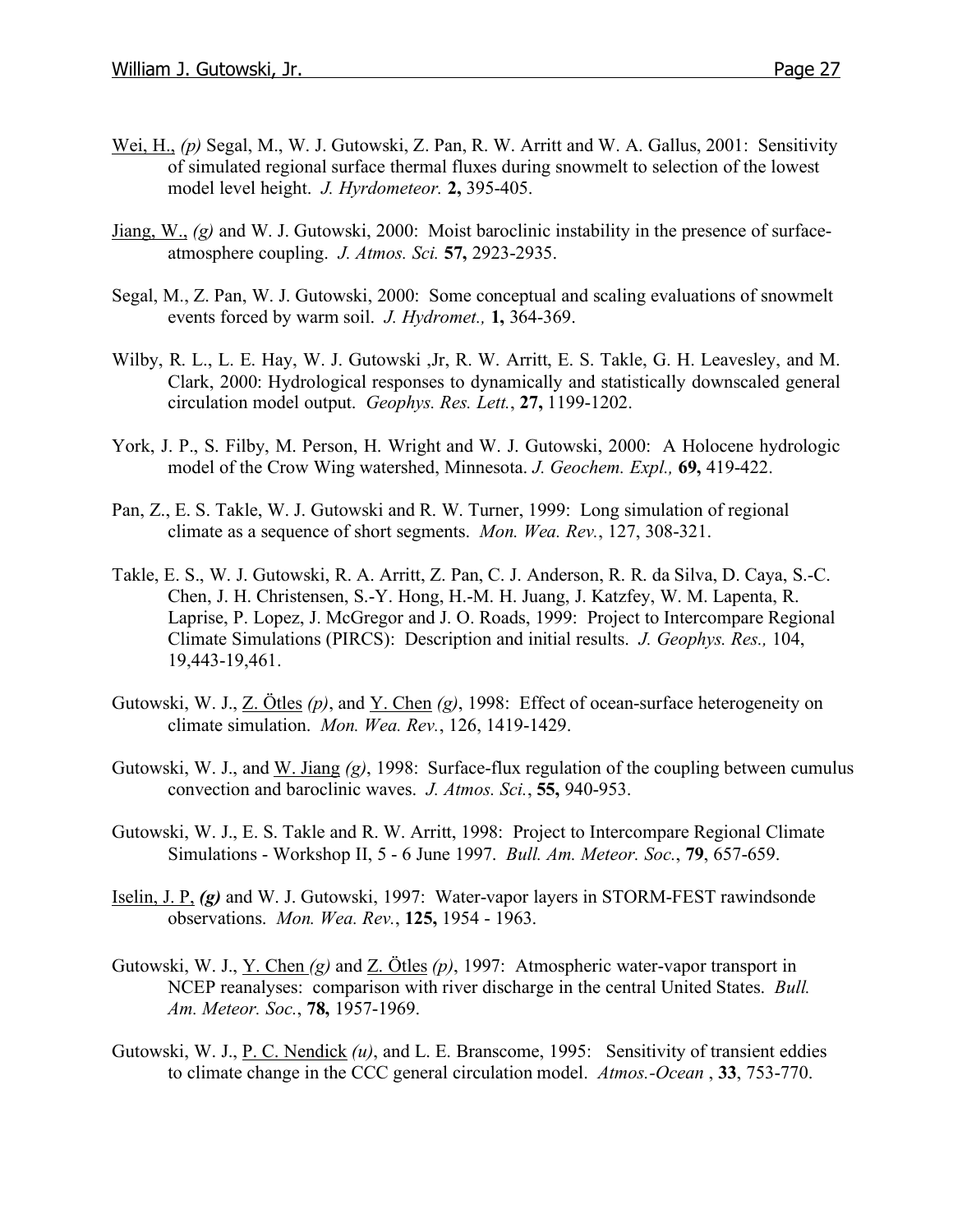- Gutowski, W. J., E. A. Lindemulder, K. Jovaag, 1995: Temperature-dependent daily variability of precipitable water in SSM/I observations. *J. Geophys. Res.*, **100**, 22,971-22,980.
- Molnar, G. I., and W. J. Gutowski, 1995: The faint young sun paradox: Further exploration of the role of dynamical heat flux feedbacks in maintaining global climate stability. *J. Glaciology*, **41**, 87-90.
- Gutowski, W. J., G. F. McMahon, P. Kirshen and S. Schluchter, 1994: Projecting climate change to small basins: Potential impact of global warming on flooding in South Florida. *J. Water Res. Plan. Man.*, **120**, 176-185.

[Nominated by the Committee on Operations Management of the American Society of Civil Engineering for 1994 Paper of the Year in the ASCE Water Resources Planning and Management Division]

- Yang, S., and W. J. Gutowski, 1994: GCM simulations of the three-dimensional propagation of stationary waves. *J. Climate*, **7**, 414-433.
- Branscome, L. E., and W. J. Gutowski, 1992: The impact of doubled CO2 on the energetics and hydrologic processes of mid-latitude transient eddies. *Climate Dynamics*, **8**, 29-37.
- Gutowski, W. J., L. E. Branscome and D. Stewart, 1992: Life cycles of moist baroclinic eddies. *J. Atmos. Sci.*, **49**, 306-319.
- Rosen, R. D., and W. J. Gutowski, 1992: Response of zonal winds and atmospheric angular momentum to a doubling of  $CO<sub>2</sub>$ . *J. Climate*, **5**, 1391-1404.
- Yang, S., and W. J. Gutowski, 1992: On the relationship between tropical Chinese rainfall and the Indian monsoon. *J. Meteor. Soc. Japan*, **70**, 997-1003.
- Gutowski, W. J., D. S. Gutzler and W.-C. Wang, 1991: Surface energy balances of three general circulation models: Implications for simulating regional climate change. *J. Climate*, **4**, 121-134.
- Branscome, L. E., W. J. Gutowski and D. Stewart, 1989: Effect of surface fluxes on the nonlinear development of baroclinic waves. *J. Atmos. Sci.*, **46**, 460-475.
- Gutowski, W. J., L. E. Branscome and D. Stewart, 1989: Life cycles of baroclinic waves: Mean flow adjustment. *J. Atmos. Sci.*, **46**, 1724-1737.
- Gutowski, W. J., and G. Molnar, 1988: Accelerating the convergence of seasonal climate models with mixed layer oceans. *J. Geophys. Res.*, **93**, 1737-1744.
- Gutowski, W. J., 1985a: A simple model for the interaction between vertical eddy heat fluxes and static stability. *J. Atmos. Sci.*, **42**, 346-358.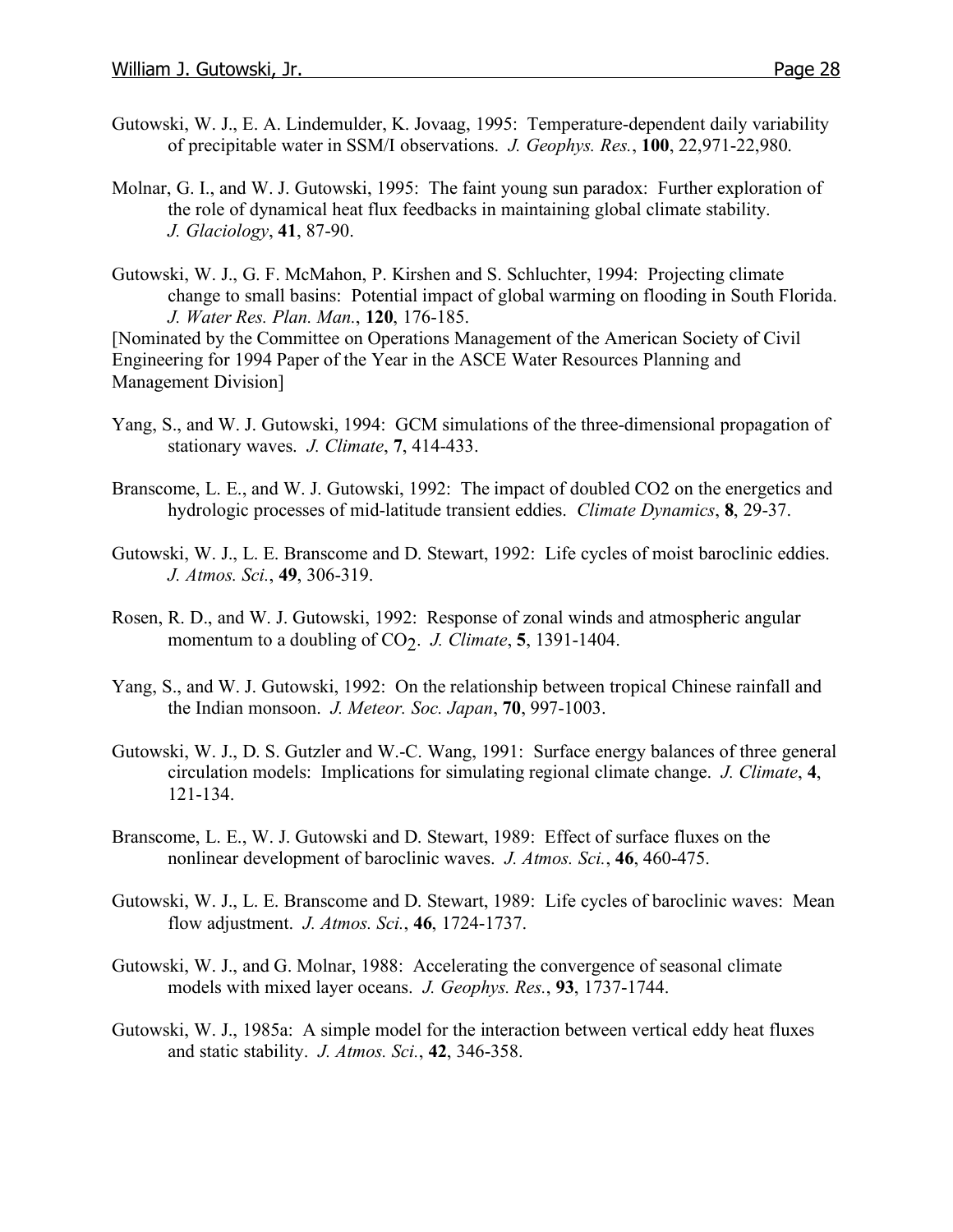- Gutowski, W. J., 1985b: Baroclinic adjustment and mid-latitude temperature profiles. *J.Atmos. Sci.*, **42**, 1733-1745.
- Gutowski, W. J., W.-C. Wang, and P. H. Stone, 1985: Effects of dynamic heat fluxes on model climate sensitivity: meridional sensible and latent heat fluxes. *J. Geophys. Res.*, **90**, 13081-13086.
- Gutowski, W. J., and R. B. Larsen, 1976: Tidal effects induced in a spherical galaxy by the passage of a companion. *Pub. Astron. Soc. Pac.*, **88**, 374-377.

## **Other Publications**

- Kling, C. L. ; R. W. Arritt, G. Calhoun, D. A. Keiser, J. M. Antle, J. G. Arnold, M. Carriquiry, I. Chaubey, P. Christensen, B. Ganapathysubramanian, P. Gassman, W. Gutowski, T. W. Hertel, G. Hoogenboom, E. Irwin, M. Khanna, P. Merel, D. J. Phaneuf, A. Plantinga, S. Polasky, P. Preckel, S. Rabotyagov, I. Rudik, S. Secchi, A. Smith, A. Vanloocke, A. and Coauthors, 2016: Research needs and challenges in the FEW system: Coupling economic models with agronomic, hydrologic, and bioenergy models for sustainable food, energy, and water systems. Working Paper - Center for Agricultural and Rural Development, Iowa State University. Issue: 16-WP 563, 32 pp.
- Tesfatsion, L., Y. Jie, C. R. Rehmann, W. J. Gutowski, 2015: WACCShed: a platform for the study of watersheds as dynamic coupled natural and human systems. Working Paper - Department of Economics, Iowa State University, Issue: 15022, 66 pp.
- Rosenzweig, B., C. Vörösmarty, W. J. Gutowski and A. Steiner, 2014: Forging a Partnership: Joining Scientists and Stakeholders in Regional Earth System Modeling. Forum Article, *EOS*, **95,** 247-248 [DOI: 10.1002/2014EO270005].
- Gutowski, W. J., and J. J. Cassano, 2014: Self-Organizing Maps: A method for analyzing Large-Scale Meteorological Patterns associated with extreme events. *CLIVAR Variations,* **12,** Number 1, 7- 10.Gutowski, W., and J. Cassano, 2013: Predicting the Arctic's Future. *International Innovation,* June 2013, 83-85.
- Prusa, J.M., and W.J. Gutowski, 2010: Multi-scale features of baroclinic waves in sound-proof, global simulations with EULAG. *Proc. Fifth European Conference on Computational Fluid Dynamics*, Lisbon, Portugal, 14-17 June, 2010, CD-ROM paper #1453.
- Roberts, A., J.E. Walsh, L. Hinzman, R. Doescher, A. Sumi, M. Holland, J. Cassano, W. Maslowski, W. Gutowski, J. Hel, 2009: Towards a community Arctic System Model. *Ice and Climate New*s, **10,** 14-15.
- Rockel, B., I. Meinke, J. Roads, W. J. Gutowski, Jr., R. W. Arritt, E. S. Takle, and C. Jones, 2005: The Inter-CSE Transferability Study. *CEOP Newsletter.* August 2005.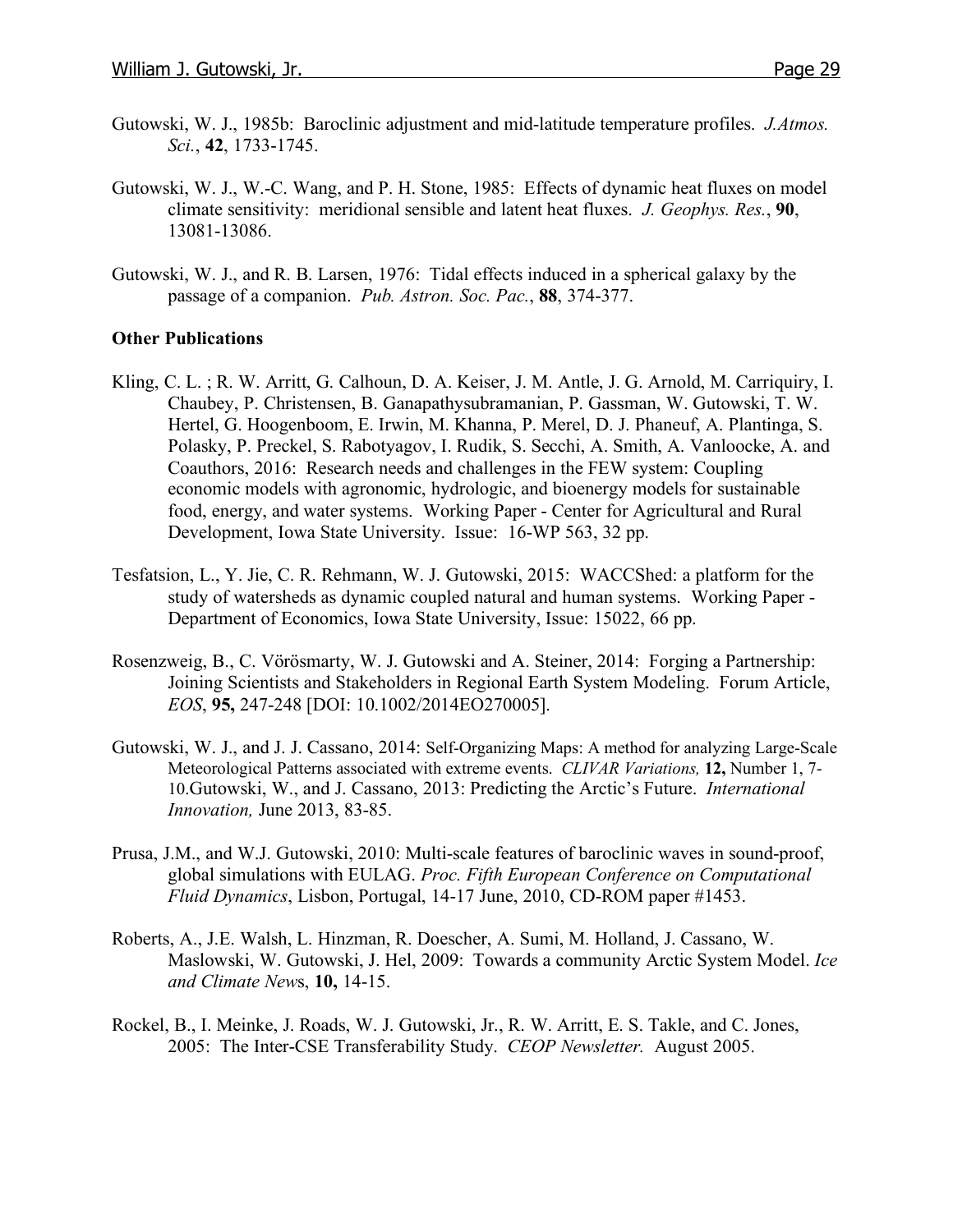- Fu, C., and Coauthors (including W. J. Gutowski), 2002: Regional Model Intercomparison Project (RMIP) for East Asia. *Research Activities in Atmospheric and Oceanic Modeling*, CAS/JSC WGNE, WMO.
- Gutowski, W. J., R. W. Arritt, E., S. Takle, Z. Pan, F. Giorgi, J. H. Christensen, S.-Y. Hong, W. M. Lapenta, G. E. Liston, J. McGregor, and J. O. Roads, 2000: Project to Intercompare Regional Climate Simulations: Advancing the CLIVAR Agenda. *CLIVAR Exchanges*, **5**, No. 4 (December), 13-15.
- Person, M., J. York, S. Filby, W. Gutowski, J. Neiber and R. Daanen, 2000: A novel model. *Resource, Energy & Technology for a Sustainable World*, **7,** 13-14.
- APSaTSCo<sup>1</sup>, 1999: Development Program for Science and Technology in Africa. Published by UNESCO and the International Council of Scientific Unions (ICSU).
- Vorosmarty, C. J., W. J. Gutowski, M. Person, T.-C. Chen and D. Case, 1993: Linked atmosphere-hydrology models at the macro-scale, in *Macroscale Modelling of the Hydrosphere*, W. B. Wilkinson, ed.,International Association of Hydrological Sciences, 3-27. [Keynote Paper]

| Deputy Vice Chancellor, University of Natal, South Africa                                    |
|----------------------------------------------------------------------------------------------|
| University of Natal, South Africa                                                            |
| University of Zululand, South Africa                                                         |
| University of Cape Coast, Ghana                                                              |
| Hampton University, USA                                                                      |
| University of Natal, South Africa                                                            |
| University of the Western Cape, South Africa                                                 |
| DeMontfort University, Leicester, England                                                    |
| Institutio Pluridisciplinar, Spain; Laserlab, Algeria                                        |
| Iowa State University, USA                                                                   |
| International Physics Seminar, Uppsala University, Sweden                                    |
| Tanzanian Commission for Science and Technology, Tanzania                                    |
| University of Natal, South Africa                                                            |
| Iowa State University, USA                                                                   |
| University of Durban-Westville, South Africa                                                 |
| University of Natal, South Africa                                                            |
| UNESCO, Nairobi, Kenya                                                                       |
| Center for Theoretical Studies of Physical Systems, Clark Atlanta University, USA            |
| University of Zambia, Zambia                                                                 |
| University of Ibadan, Nigeria                                                                |
| Iowa State University, USA                                                                   |
| Director, International Institute of Theoretical and Applied Physics, Iowa State University, |
| <b>USA</b>                                                                                   |
| UNESCO, Chile                                                                                |
| University Cheikh Anta Diop, Senegal                                                         |
| Mangosuthu Technikon, South Africa                                                           |
|                                                                                              |

<sup>&</sup>lt;sup>1</sup> Members of African Program for Science and Technology Steering Committee (APSaTSCo):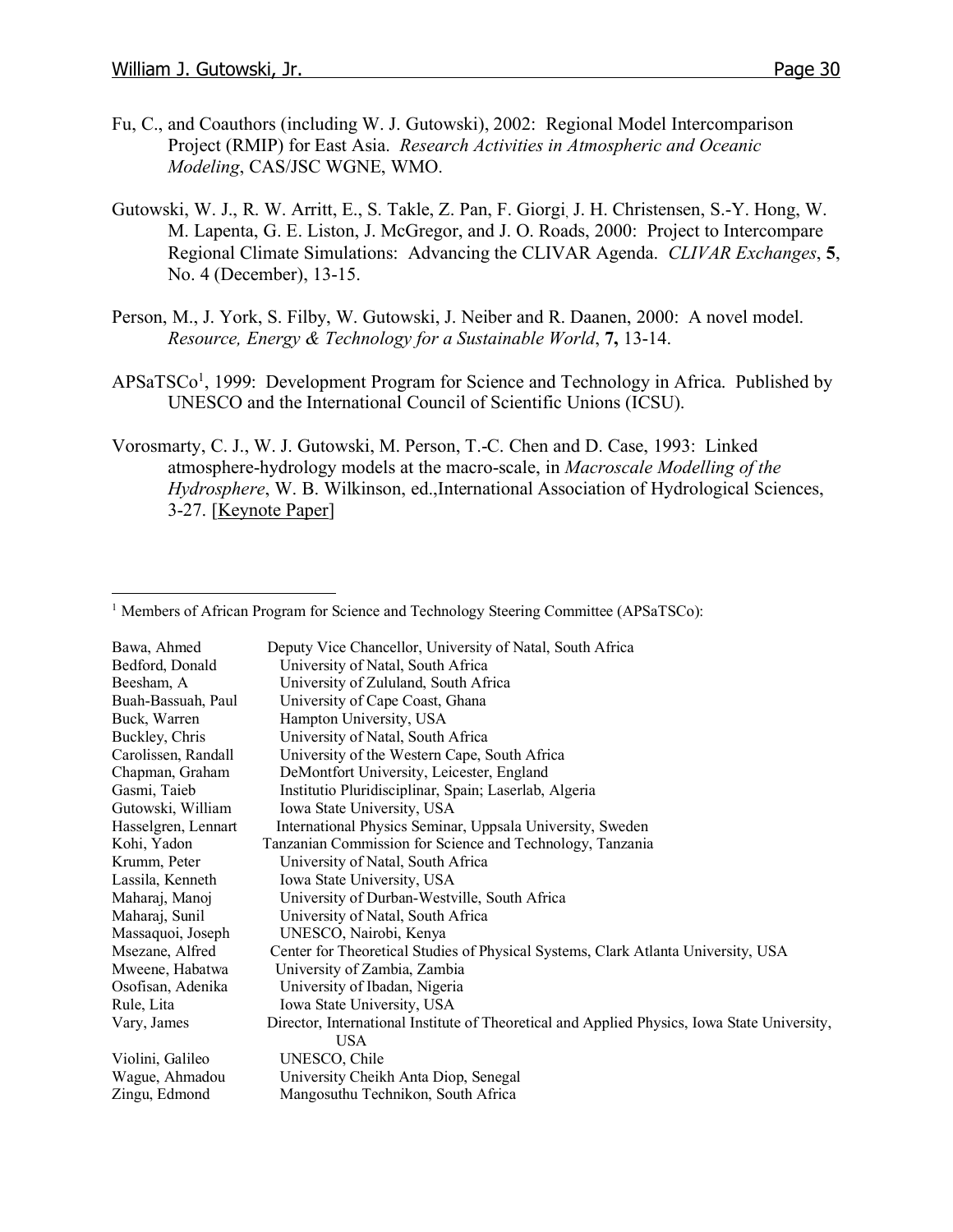- Yang, S., and W. J. Gutowski, 1992: Atmospheric stationary wave activity flux and its change with CO2 doubling. *Research Activities in Atmospheric and Oceanic Modeling*, CAS/JSC WGNE, WMO.
- Gutowski, W. J., M. J. Iacono, X.-Z. Liang and W.-C. Wang, 1990: Simulating climate with two different numerical schemes. Technical Report 49, Carbon Dioxide Research Division, U. S. Department of Energy, 57 pp.
- Gutowski, W. J., G. L. Potter and M. R. Riches, 1988: DOE model intercomparison workshop II. *Bull. Am. Meteor. Soc.*, **69**, 1453-1454.
- Gutowski, W. J., D. S. Gutzler, D. Portman and W.-C. Wang, 1988: Surface energy balances of three general circulation models: Current climate and response to increasing atmospheric CO2. Technical Report 42, Carbon Dioxide Research Division, U. S. Department of Energy, 120 pp.
- Kaplan, L. D., J.-F. Louis, R. N. Hoffman, R. G. Isaacs, W. J. Gutowski, and T. Nehrkorn,1985: Improving numerical weather prediction by maximizing the use of assimilated satellite data. AFGL Technical Report 85-0298, 172 pp.
- Gutowski, W. J., 1984: Vertical eddy heat fluxes and the temperature structure of the mid-latitude troposphere. Ph.D. Thesis, MIT, 294 pp.

CONFERENCE/WORKSHOP PRESENTATIONS:

- Gutowski, W. J., 2017: CORDEX-ICCS Linkages: Potential Directions for WCRP/CORDEX Activities. *Fifth International Conference on Climate Services,* Cape Town, South Africa, March 2017 [invited].
- Gutowski, W. J., 2016: The Coordinated Regional Downscaling Experiment (CORDEX): Update. *Fall Meeting – American Geophysical Union*, San Francisco, CA, December 2016. [invited]
- Gutowski, W.J., 2016: The RCPs and Earth System Modeling. *RCP/SSP Symposium*. University of Cape Town, Cape Town, South Africa, October 2016 [invited].
- Gutowski, W. J., 2016: Water and Climate Change (WACC): Building Community Consensus for a Sustainable Future. *Annual Conference*, South African Society for Atmospheric Sciences, Cape Town, South Africa, October 2016 [keynote address].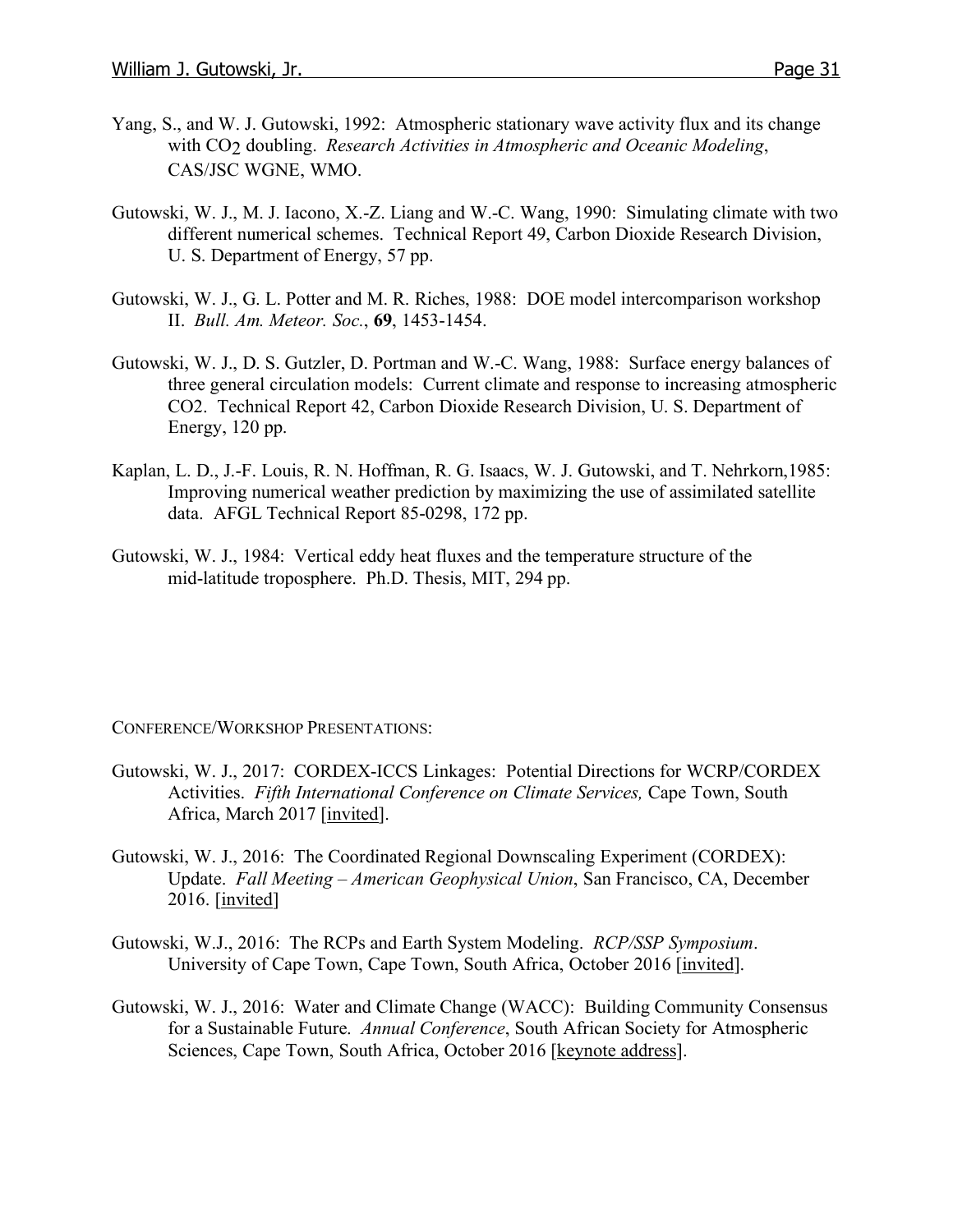- Gutowski, W. J., 2016: The Coordinated Regional Downscaling Experiment (CORDEX) Program Update. *International Conference on Regional Climate – CORDEX 2016*, Stockholm, Sweden, May 2016. [invited]
- Gutowski, W. J., 2016: CORDEX Coordinated Output for Regional Evaluations (CORDEX CORE). *International Conference on Regional Climate – CORDEX 2016*, Stockholm, Sweden, May 2016. [invited]
- Bitterman, P., Bennett, D.A., Secchi, S., Gutowski, W., Basu, N., Schnoor, J., Xu, S., Le, L., Kawazoe, S., 2015: *People, Water, and Climate: Adaptation and Resilience in Agricultural Watersheds*. Conference on Complex Systems. Tempe, AZ.
- Gutowski, W.J., 2015: Advancing Integrated Modeling. *FEW Workshop: Coupling Economic Models with Agronomic, Hydrologic, and Bioenergy Models for Sustainable Food, Energy, and Water Systems,* Ames, Iowa, October 2015. [invited panelist]
- Gutowski, W.J., J.M. Glisan, S. Kawazoe and K.M. Smalley, 2014: Extreme Daily Precipitation in North American Climate Simulations: Scales and Processes. *Fall Meeting,* American Geophysical Union, San Francisco, CA, December 2014. [invited]
- Gutowski, W.J., 2014: Some Multi-Model, Multi-Method, Multi-Scale (M<sup>5</sup>S) Issues. *WCRP/WGRC Expert Meeting on Climate Information "Distillation"*, Santander, Spain, October 2014. [invited]
- Gutowski, W.J., 2014: Observed and simulated extreme precipitation in the North American Arctic. *CNRCWP Science Meeting 2014,* Montréal, Canada, May 2014. [invited]
- Gutowski, W.J., 2014: Metrics for CORDEX: RegCM in Context. *Seventh ICTP Workshop on the Theory and Use of Regional Climate Models*, Trieste, Italy, May 2014. [invited]
- Gutowski, W.J., and F. Giorgi, 2014: CORDEX: The Coordinated Regional Downscaling Experiment - Update. *WCRP VAMOS/CORDEX Workshop on Latin-America and Caribbean CORDEX LAC: Phase II - Caribbean,* Santo Domingo, Dominican Republic, April 2014. [invited]
- Dziubanski, D., W. Gutowski, K.J. Franz, J. Goodwin, C. R. Rehmann, W. W. Simpkins, L. Tesfatsion, A. Wanamaker, J. Maloa Nnoko, Y. Jie, 2014: Building a sustainable water future through community interactions and integrated modeling of the human-natural system*. Iowa Water Conference,* Ames, IA, March 3-4, 2014.
- Buja, L., W. J. Gutowski, L. Kaatz, B. Brown, C.M. Ammann, E. Gilleland, T. Fowler, J. Halley-Gotway, K. Ikeda, D. Yates, A. Abatan, 2014: Advanced Climate and Regional Model Validation for Societal Applications. *EaSM1 and EaSM2 PI Meeting*, Washington, DC, January 2014.
- Maslowski, W., M. A. Brunke, J.J. Cassano, A. Craig, A. DuVivier, B. J. Fisel, W. J. Gutowski, M. E. Higgins, M. Hughes, D. P. Lettenmaier, B. Nijssen, R. Osinski, A. Roberts, and X.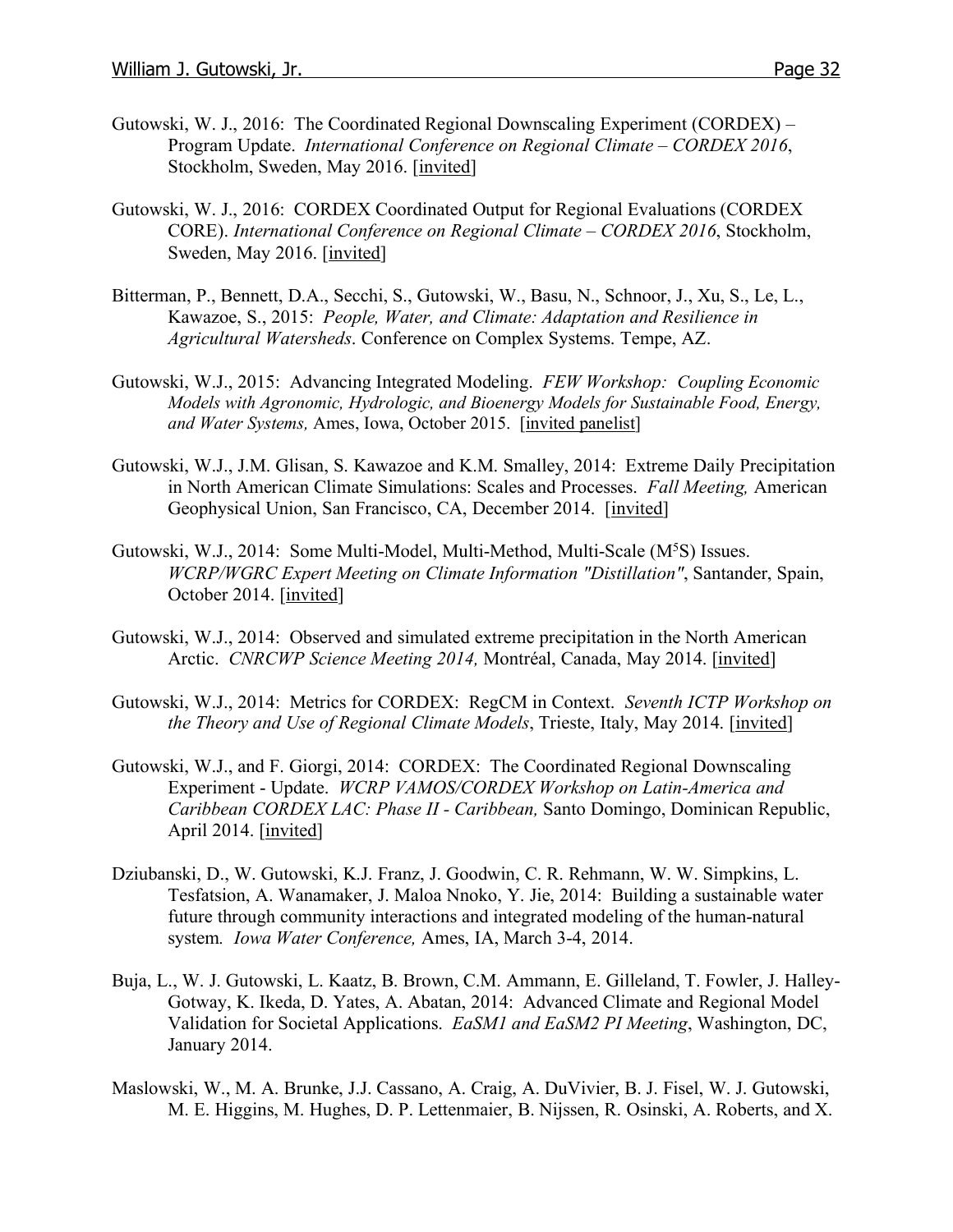Zeng, 2013: Modeling Arctic Climate with a Regional Arctic System Model (RASM). *EaSM1 and EaSM2 PI Meeting*, Washington, DC, January 2014.

- Gutowski, W.J., and F. Giorgi, 2013: CORDEX: The Coordinated Regional Downscaling Experiment – Current Directions. *Regional climate modelling and robust foundations for climate services, International Conference on Climate Services 3,* Montego Bay, Jamaica, December 2013. [invited]
- Gutowski, W.J., 2013: WCRP CORDEX: Other Regions. *Regional climate modelling and robust foundations for climate services, International Conference on Climate Services 3,* Montego Bay, Jamaica, December 2013. [invited]
- Gutowski, W.J., 2013: Performance Metrics. *International Conference on Regional Climate: CORDEX 2013*, Brussels, Belgium, November 2013. [invited]
- Gutowski, W.J., 2013: CORDEX: The Coordinated Regional Downscaling Experiment. *WCRP VAMOS/CORDEX Workshop on Latin-America and Caribbean CORDEX LAC: Phase I - South America,* Lima, Perú, September 2013. [invited]
- Gutowski, W.J., 2013: CORDEX: Metrics for CORDEX. *WCRP VAMOS/CORDEX Workshop on Latin-America and Caribbean CORDEX LAC: Phase I - South America,* Lima, Perú, September 2013. [invited]
- Gutowski, W.J., 2013: Understanding Synoptic Weather Yielding Extreme Daily Precipitation. *Workshop on Large-Scale Meteorological Pattern Associated with Extreme Temperature and Precipitation Events*, Berkeley, CA, August 2013. [invited]
- Gutowski, W.J., 2013: Changes in Heavy Precipitation: Past, Present and Future. *Five Years Out: Ongoing Impacts of the 2008 Floods,* Cedar Rapids, IA, May 2013. [invited]
- Bennett, DA, Ding, D, Bitterman, P, Muste, M, Schnoor, J, Secchi, S, Gutowski, W, 2013: Modeling Land Use/Land Cover Change in Response to Changing Economic and Environmental Drivers. Joint presentation to Beijing University and the China University of Geosciences. [invited seminar]
- Cassano, E. N., J. J. Cassano, W. J. Gutowski, and J. M. Glisan, 2013: Analysis of synoptic forcing for widespread surface temperature extremes across Alaska. *12th Conference on Polar Meteorology and Oceanography*, Seattle, WA, April 2013.
- Cassano, J. J., M. A. Brunke, A. Craig, A. DuVivier, B. J. Fisel, W. J. Gutowski, M. E. Higgins, M. Hughes, D. P. Lettenmaier, W. Maslowski, B. Nijssen, R. Osinski, A. Roberts, and X. Zeng, 2013: Modeling Arctic Climate with a Regional Arctic System Model (RASM). *12th Conference on Polar Meteorology and Oceanography*, Seattle, WA, April 2013.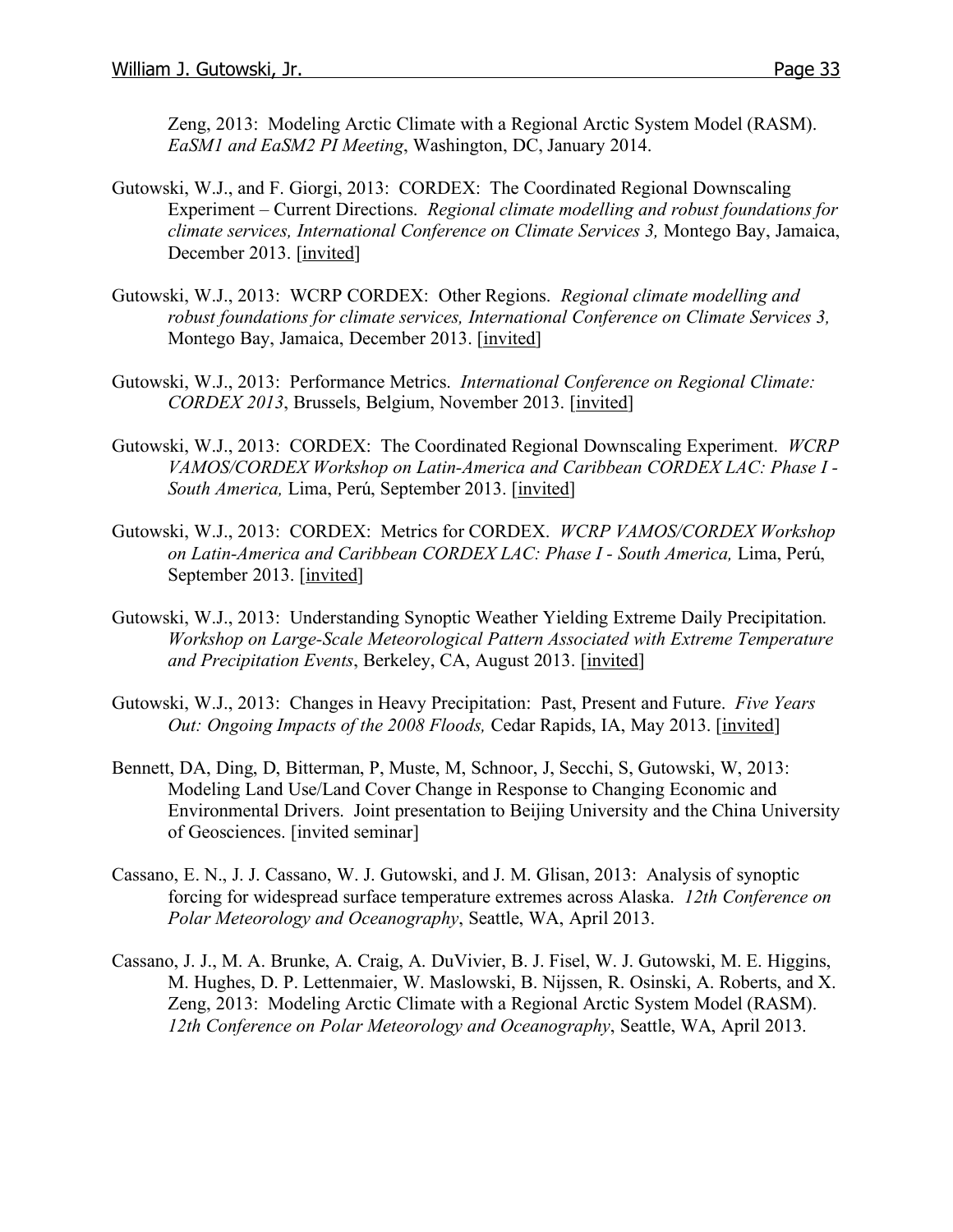- Fisel, B. J., and W. J. Gutowski, 2013: Multi-Regime States of Extreme Behavior of Arctic Atmospheric Circulation. *12th Conference on Polar Meteorology and Oceanography*, Seattle, WA, April 2013.
- Glisan, J. M., W. J. Gutowski, J. J. Cassano, and E. N. Cassano, 2013: A SOM-based approach for analyzing daily precipitation extremes over the North American Arctic. *12th Conference on Polar Meteorology and Oceanography*, Seattle, WA, April 2013.
- Gutowski, W.J., 2013: Simulating the Global Water Cycle: Climate Changes and Disease Implications. *Forum on the Integration of Climate Science and Infectious Disease,* Yale University, 25-26 January, 2013. [invited]
- Gutowski, W.J., W. Maslowski, J. Clement Kinney, A. Roberts, M. Higgins, A. Craig, R. Osinski, J. J. Cassano, D. P. Lettenmaier, W. H, Lipscomb, S. M. Tulaczyk, X. Zeng, 2012: The Regional Arctic System Model: Successes, Challenges and Opportunities. *Fall Meeting,* American Geophysical Union, San Francisco, CA, December 2012. [invited]
- Gutowski, W.J., 2012: Projections of Water-Cycle Change: Uncertainty and Utility. *Fall Meeting,* American Geophysical Union, San Francisco, CA, December 2012. [invited]
- Shanks, L. V., W. J. Gutowski, S. Kawazoe and R. M. MacDonald, 2012: Changes in current and future NARCCAP-simulated precipitation intensity over the continental United States. *Fall Meeting,* American Geophysical Union, San Francisco, CA, December 2012.
- Gutowski, W. J., A. A. Abatan, B. J. Abiodun and J. M. Prusa, 2012: West African Extreme Daily Precipitation in Observations and Stretched-Grid Simulations by CAM-EULAG. *3rd International EULAG Workshop on Eulerian/Lagrangian methods for fluids,*  Loughborough, UK, 25-28 June, 2012.
- Abioudun, B. J., W. J. Gutowski, J. M. Prusa and P. Smolarkiewicz, 2012: Continuous Dynamic Grid Adaptation in A Global Atmospheric Model: Application and Refinement. *3rd International EULAG Workshop on Eulerian/Lagrangian methods for fluids,*  Loughborough, UK, 25-28 June, 2012.
- Prusa, J. M., and W. J. Gutowski, 2012: Multi-Scale Waves in Sound-Proof Global Simulations with EULAG. *3rd International EULAG Workshop on Eulerian/Lagrangian methods for fluids,* Loughborough, UK, 25-28 June, 2012.
- Gutowski, W.J., 2012: CORDEX and NARCCAP: Foundations in Reanalyses. *4th WCRP International Conference on Reanalyses*, Silver Spring, MD, 7-11 May 2012. [invited]
- E.N. Cassano, J.J. Cassano, M.E. Higgins, W.J. Gutowski, and J. Glisan, 2012: A model and reanalysis based analysis of the relationship of large-scale weather patterns to temperature extremes in Alaska. *International Polar Year 2012 Conference*, Montreal, Canada, 22-27 April 2012.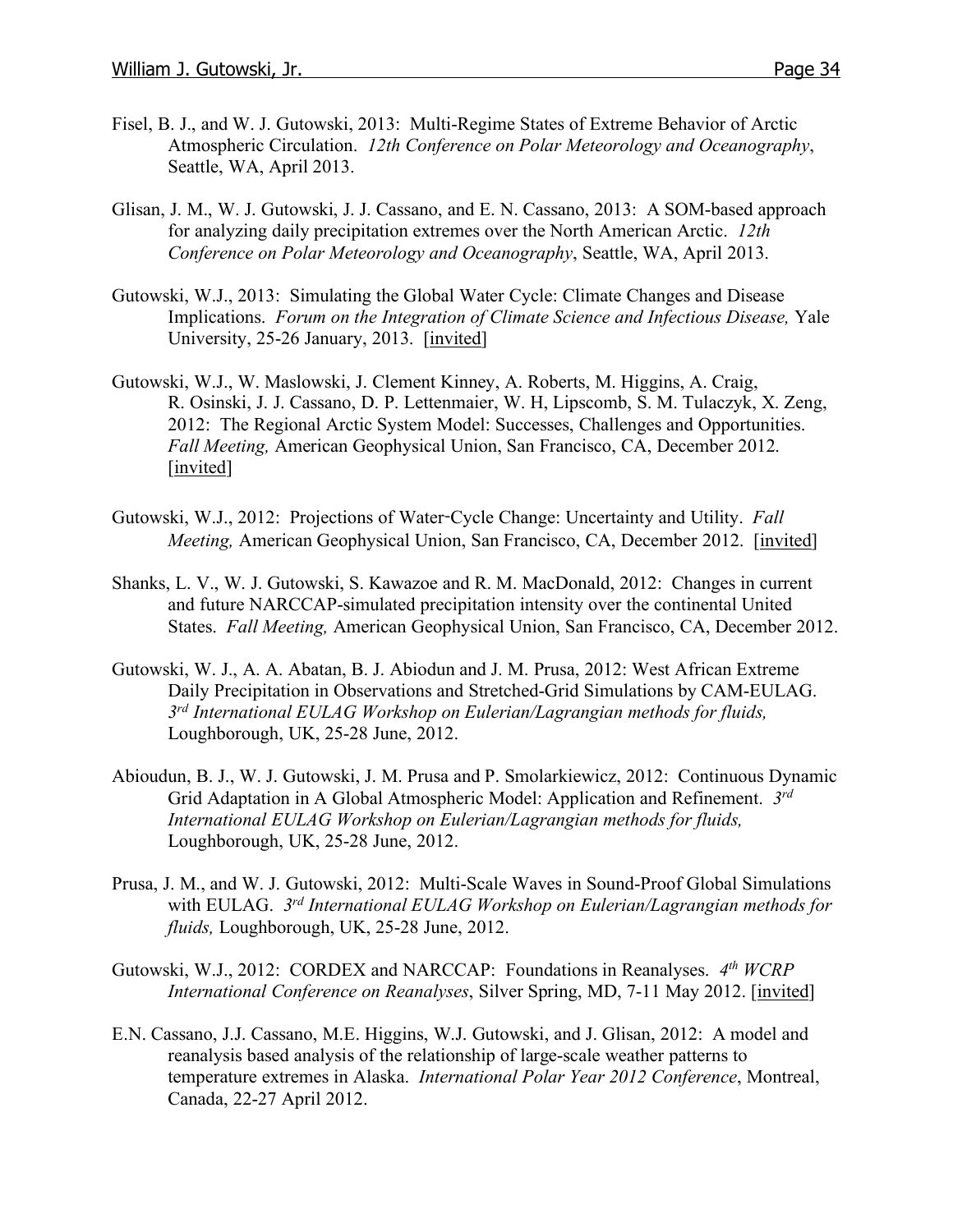- Fisel, B. J., W.J. Gutowski, J.M. Hobbs and J.J. Cassano, 2012: Multi-Regime States of Arctic Atmospheric Circulation. *International Polar Year 2012 Conference*, Montreal, Canada, 22-27 April 2012.
- Glisan, J. M., and W. J. Gutowski, 2012: Summer Extreme Daily Precipitation over the CORDEX Arctic Domain as Produced in the Pan-Arctic WRF. *International Polar Year 2012 Conference*, Montreal, Canada, 22-27 April 2012. [third prize student winner in the category "Past, present and future changes in the polar regions"]
- Kawazoe, S., and W.J. Gutowski, 2012: Precipitation Extremes in CMIP5 GCMs and Observations. *General Assembly*, European Geophysical Union, Vienna, Austria, April 2012.
- Gutowski, W.J., and S. Kawazoe, 2012: Physical Behavior of Precipitation Extremes in CMIP5 GCMs and Observations. *CMIP5 Analysis Workshop,* Honolulu, HI, March 2012.
- Cassano, J. J., M. Higgins, M.R. Hughes, W.J. Gutowski, D.P. Lettenmaier, W. Maslowski, 2011: Modeling the Arctic Atmosphere with the Regional Arctic Climate Model (RACM). *Fall Meeting,* American Geophysical Union, San Francisco, CA, December 2011.
- Fisel, B. J., W.J. Gutowski, J.M. Hobbs and J.J. Cassano, 2011: Multi-Regime States of Arctic Atmospheric Circulation. *Fall Meeting,* American Geophysical Union, San Francisco, CA, December 2011.
- Glisan, J. M., W.J. Gutowski, M. Higgins and J.J. Cassano, 2011: The Effects of Spectral Nudging on Arctic Temperature and Precipitation Extremes as Produced by the Pan-Arctic WRF. *Fall Meeting,* American Geophysical Union, San Francisco, CA, December 2011.
- Gutowski, W.J., and S. Kawazoe, 2011: Extreme Daily Precipitation in North American Climate Simulations: Scales, Processes and Changes. *Fall Meeting,* American Geophysical Union, San Francisco, CA, December 2011. [invited]
- MacDonald, R., W.J. Gutowski and S. Kawazoe, 2011: Changes in Precipitation Intensity under Global Warming for the Upper Mississippi River Basin. *Fall Meeting,* American Geophysical Union, San Francisco, CA, December 2011.
- Maslowski, W., R. Osinski, J. Jakacki, A. Roberts, J. Clement Kinney, J.J. Cassano, M. Higgins, T. Craig, W.J. Gutowski and D.P. Lettenmaier, 2011: Modeling Coupled Feedback Processes in Arctic Climate Using Ice-Ocean and Fully Coupled Regional Climate Models. *Fall Meeting,* American Geophysical Union, San Francisco, CA, December 2011.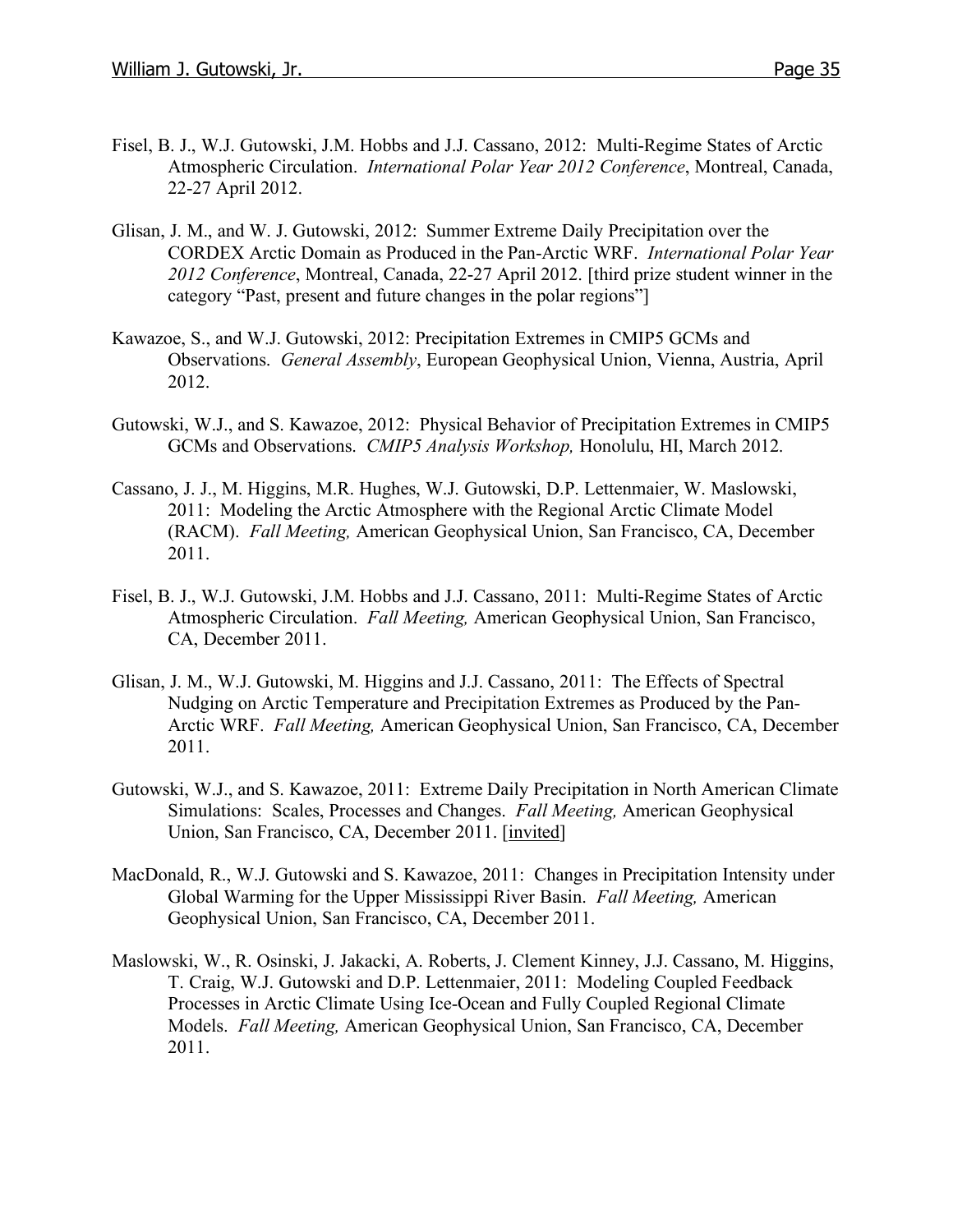- Roberts, A., W. Maslowski, J. Jakacki, M. Higgins, T. Craig, J.J. Cassano, W.J. Gutowski and D.P. Lettenmaier, 2011: High frequency and wavenumber ocean-ice-atmosphere coupling in the Regional Arctic Climate Model. *Fall Meeting,* American Geophysical Union, San Francisco, CA, December 2011.
- Glisan, J., and W. J. Gutowski, 2011: Extreme Daily 2-m Temperature and Precipitation in the CORDEX Arctic domain using Pan-Arctic WRF. *WCRP Open Science Conference*, Denver, CO, October 2011.
- Gutowski, W. J., and S. Kawazoe, 2011: Regional, Extreme Daily Precipitation in Global and Regional Climate Simulations of North America. *WCRP Open Science Conference*, Denver, CO, October 2011.
- Gutowski, W. J., W. Maslowski, J. Cassano, D. Lettenmaier, T. Craig, B. Fisel, J. Glisan, M. Higgins, J. Jakacki, A. Roberts, C. Zhu, 2011: Regional Arctic Climate Model (RACM): Overview and selected results. *WCRP Open Science Conference*, Denver, CO, October 2011.
- Abiodun, B. J., W. J. Gutowski, J. M. Prusa and A. A. Abatan, 2011: CAM-EULAG: A Non-Hydrostatic Atmospheric Climate Model with Grid Stretching. *DOE Climate and Earth System Modeling PI Meeting,* Washington, DC, September 2011.
- Driver, P., B. J. Abiodun, C. J. C. Reason, W. J. Gutowski, 2011: Simulating the Effect of El Niño on Southern African Rainfall using CAM-EULAG. *DOE Climate and Earth System Modeling PI Meeting,* Washington, DC, September 2011.
- Gutowski, W. J., J. M. Prusa and P. Smolarkiewicz, 2011: Continuous Dynamic Grid Adaptation in A Global Atmospheric Model: Application and Refinement. *DOE Climate and Earth System Modeling PI Meeting,* Washington, DC, September 2011.
- Gutowski, W. J., A. A. Abatan, B. J. Abiodun and J. M. Prusa, 2011: West African Extreme Daily Precipitation in Observations and Stretched-Grid Simulations by CAM-EULAG. *DOE Climate and Earth System Modeling PI Meeting,* Washington, DC, September 2011.
- Prusa, J. M., and W. J. Gutowski, 2011: Multi-Scale Waves in Sound-proof Global Simulations with EULAG. *DOE Climate and Earth System Modeling PI Meeting,* Washington, DC, September 2011.
- Fisel, B. J., W. J. Gutowski, J. M. Hobbs and J. J. Cassano, 2011: Multi-Regime States of Arctic Atmospheric Circulation. *Eleventh 11th Conference on Polar Meteorology and Oceanography*, Boston, MA, May 2011.
- Gutowski, W.J., and the NARCCAP Team, 2011: Results from NCEP-driven RCMs. *NARCCAP Users' Meeting*, Boulder, CO, April 2011.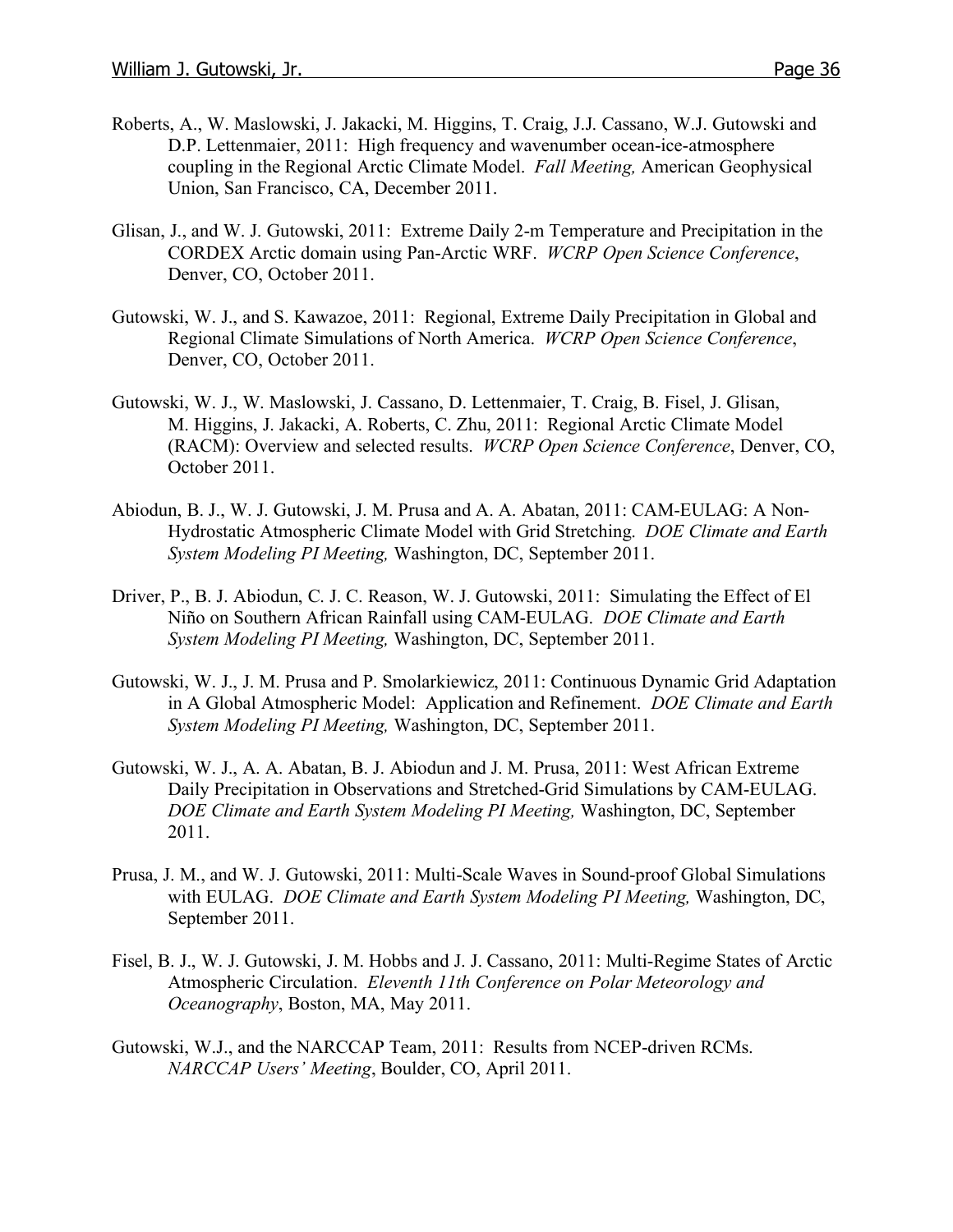- Gutowski, W.J., and R. G. Jones, 2011: Metrics for CORDEX. *International Conference on the Coordinated Regional Climate Downscaling Experiment – CORDEX*, Trieste, Italy, March 2010. [invited]
- Gutowski, W.J., 2011: The Coordinated Regional Downscaling Experiment (CORDEX): Metrics for Model Evaluation & An RMIP Opportunity. *APN Workshop for Building Asian Climate Change Scenarios by Multi-Regional Climate Models Ensemble,* Melbourne, Australia, February 2011.
- Gutowski, W. J., S. Kawazoe, and the NARCCAP Team, 2010: Regional, extreme daily precipitation in NARCCAP simulations. *Fall Meeting.* American Geophysical Union, San Francisco, CA, December 2010.
- Gutowski, W.J., 2010: The Coordinated Regional Downscaling Experiment (CORDEX): A framework for mitigation and adaptation information. *Fall Meeting,* American Geophysical Union, San Francisco, CA, December 2010. [invited]
- Gutowski, W. J., S. Kawazoe, R. W. Arritt and the NARCCAP Team, 2010: Simulations of regional, extreme precipitation by the NARCCAP RCMs. *Fifth ICTP Workshop on the Theory and Use of Regional Climate Models.* International Centre for Theoretical Physics, Trieste, Italy, June 2010. [invited]
- Maslowski, W., J. Cassano, W. J. Gutowski and D. Lettenmaier, 2010: Development of a Regional Arctic Climate System Model (RACM). *US. Department of Energy Earth System Modeling Program, PI Meeting*, Gaithersburg, MD, March 2010.
- Gutowski, W. J., J. M. Prusa, P. K. Smolarkiewicz, B. J. Abiodun and A. A. Abatan, 2010: A Global Atmospheric Model: Application and Refinement. *US. Department of Energy Earth System Modeling Program, PI Meeting*, Gaithersburg, MD, March 2010.
- W. J. Gutowski, J. Cassano, M. Higgins, J. Glisan, B. Fisel and M. Seefeldt, 2010: Evolution of the Arctic Climate System as Sea Ice Changes. *State of the Arctic Conference,* Miami, FL, March 2010.
- Gutowski, W.J., 2010: Emerging Technologies in Climate Prediction. *Iowa State Climate Forum: Climate Change and Its Impact on Food Production and Biofuels,* Ames, Iowa, March 2010.
- Gutowski, W.J., B.J. Abiodun, J.M. Prusa, P.K. Smolarkiewicz, 2010: Implementation of a nonhydrostatic, adaptive-grid dynamics core in CAM. *CCSM Atmosphere Model Working Group Meeting,* National Center for Atmospheric Research, Boulder, Colorado, February 2010 [http://www.ccsm.ucar.edu/working\_groups/Atmosphere/]
- Gutowski, W.J., 2010: U.S. and International Opportunities for Collaborating and Moving the Science Forward. *Climate Science Workshop: Regional Climate Modelling Capacity in Ontario*, Toronto, Canada, February 2010. [invited]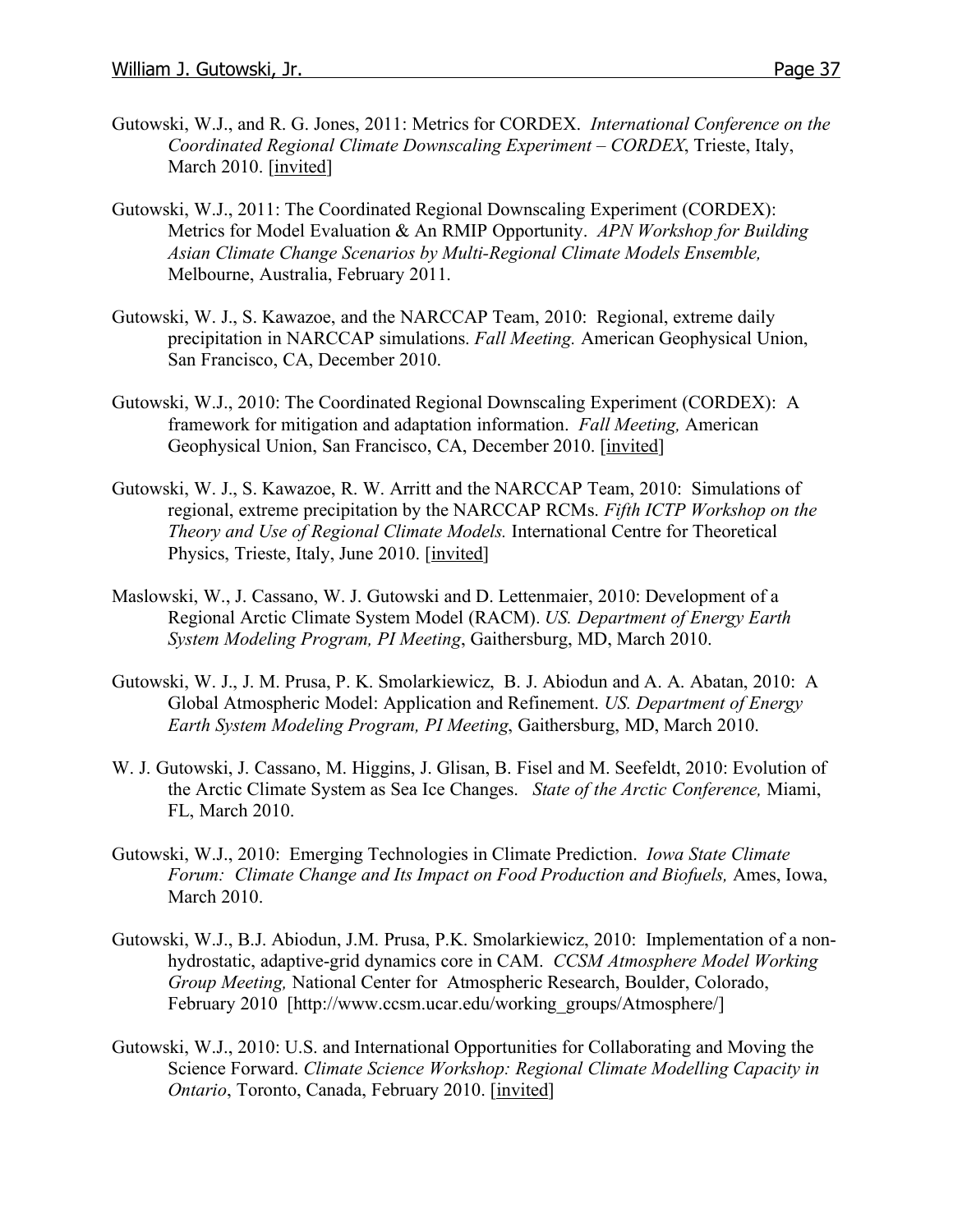- Gutowski, W.J., 2010: RMIP Opportunities: CORDEX and Beyond. *Building Asian Climate Change Scenarios by Multi-Regional Climate Models Ensemble: The First Project Workshop*, Tsukuba, Japan, January 2010.
- Gutowski, W.J., 2009: The Coordinated Regional Downscaling Experiment (CORDEX). *Fall Meeting,* American Geophysical Union, San Francisco, CA, December 2009. [invited]
- Gutowski, W.J., 2009: The Arctic Atmosphere's Water Cycle: Scales, Tales and Hail. *Synthesizing International Understanding of Changes in the Arctic Hydrological System,* Stockholm, Sweden, October 2009. [invited keynote]
- Gutowski, W. J., and the NARCCAP Team, 2009: Simulations of regional, extreme monthly precipitation by the NARCCAP RCMs. *IAMAS 2009,* Montreal, Quebec, Canada, July 2009. [presented by R. Laprise]
- Gutowski, W.J., 2009: Coordinated Regional Downscaling Experiment (CORDEX). *Arctic System Model Workshop III*, Montreal, Quebec, Canada, July 2009.
- Gutowski, W.J., 2009: Progress in analysis of climate risk at regional scale. *XXIX MIT Global Change Forum*, Rome, Italy, June 2009. [invited]
- Gutowski, W. J., and the NARCCAP Team, 2009: Simulations of regional, extreme monthly precipitation by the NARCCAP RCMs. *CRCMD Network Annual Science Meeting,* Mont Gabriel, Quebec, Canada, May 2009. [invited]
- Gutowski, W.J., B. J. Abiodun, J. M. Prusa and P. Smolarkiewicz, 2009: Development of a climate model with dynamic grid adaptation. *Second International Lund RCM Workshop,* Lund, Sweden, May 2009. [keynote lecture]
- Rockel, B., B. Geyer, W. J. Gutowski, C.G. Jones, Z. Kodhavala, I. Meinke, D. Paquin and A. Zadra, 2009: Regional climate model studies in CEOP: The Inter-Continental Transferability Study (ICTS). *Second International Lund RCM Workshop,* Lund, Sweden, May 2009.
- Cassano, J., W. Maslowski, W. J. Gutowski and D. Lettenmeier, 2009: Development of a Regional Arctic Climate System Model (RACM). *Second International Lund RCM Workshop,* Lund, Sweden, May 2009.
- Gutowski, W. J., J. M. Prusa, P. K. Smolarkiewicz, B. J. Abiodun and A. A. Abatan, 2009: A Global Atmospheric Model: Application and Refinement. *US. Department of Energy Climate Change Prediction Program, PI Meeting*, Bethesda, MD, April 2009.
- Gutowski, W. J., G. Hegerl, G. J. Holland, T. R. Knutson, L. O. Mearns, R. J. Stouffer, P. J. Webster, M. F. Wehner, and F. W. Zwiers, 2009: CCSP 3-3: Causes of Observed Changes in Extremes and Projections of Future Changes, *Twenty First Conference on*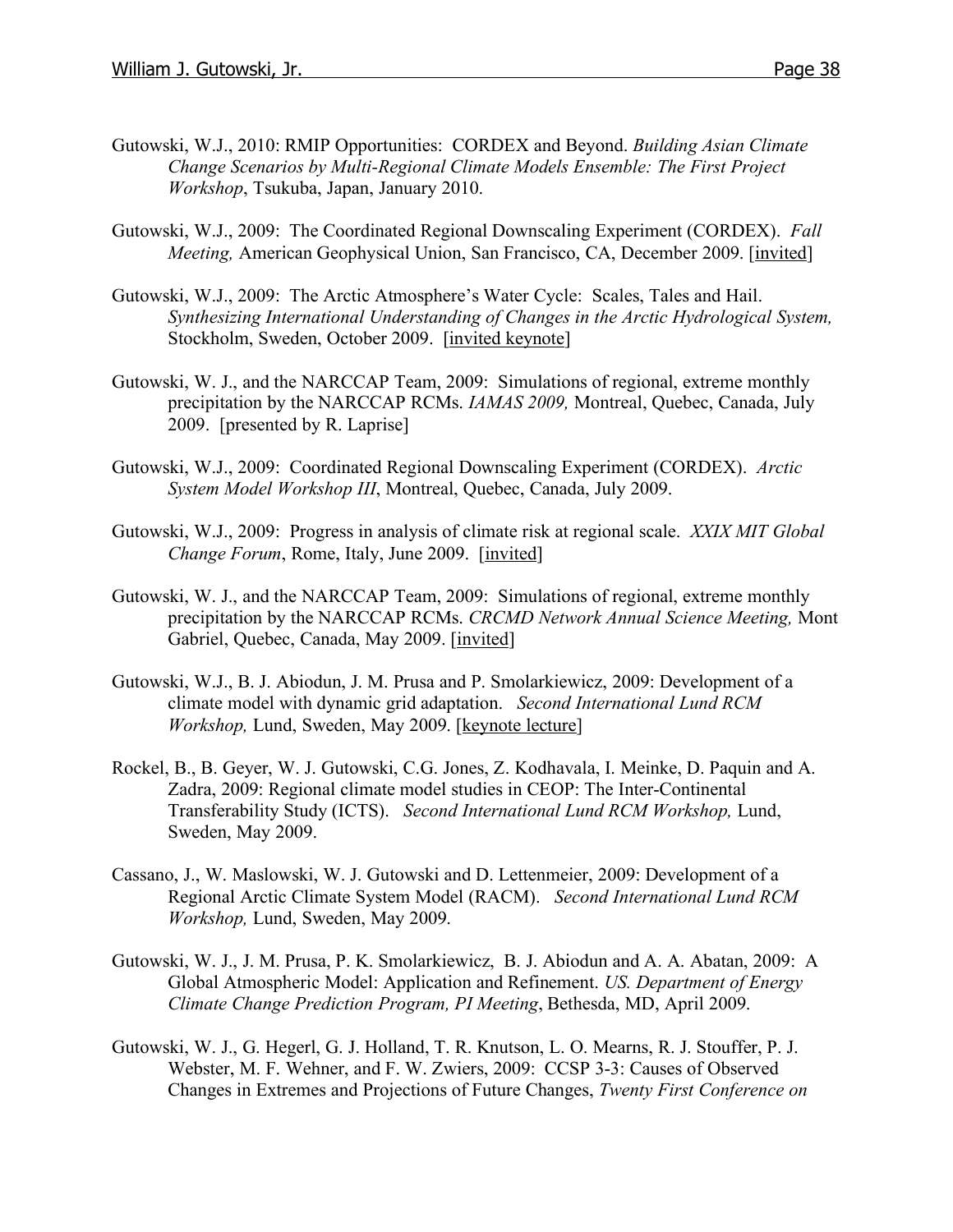*Climate Variability and Change,* at *Annual Meeting,* American Meteorological Society, Phoenix, AZ, January 2009 [Special CCSP 3-3 Session].

- Gutowski, W. J., L. O. Mearns, R. Arritt, S. Biner, D. Caya, D. Flory, R. Jones, R. Laprise, R. Leung, W. Moufouma-Okia, A. Nunez, Y. Qian, J. Roads, L. Sloan, M. Snyder, and G. Takle, 2009: Simulations of regional, extreme monthly precipitation by the NARCCAP RCMs. *Twenty First Conference on Climate Variability and Change,* at *Annual Meeting,* American Meteorological Society, Phoenix, AZ, January 2009.
- Gutowski, W.J., B. J. Abiodun and J. M. Prusa, 2008: Implementation of a Non-Hydrostatic, Adaptive-Grid Dynamics Core in the NCAR Community Atmospheric Model. *First International Workshop of EULAG Users,* Bad Tölz, Germany, October 2008.
- Gutowski, W.J., 2008: Coordinated Regional Climate Simulation Programs in North America. *Workshop on Future Directions for South African Regional Climate Research,* Center for High Performance Computing, Cape Town, South Africa, 4-5 August 2008. [invited].
- Gutowski, W.J., 2008: Coordination with Other Regional Multi-Model Projects. *Regional Climate Model Inter-Comparison for Asia (RMIP) – Phase III Workshop,* Institute for Atmospheric Physics, Chinese Academy of Sciences, Beijing, China, 26-28 May 2008. [invited].
- Maslowski, W., J. Cassano, W. Gutowski, and D. Lettenmaier, 2008: Regional Arctic Climate System Model (RACM) – Project Overview. *Arctic System Model Workshop,* NCAR, Boulder, Colorado, 19-21 May 2008. [invited]
- Gutowski, W.J., 2008: Regional Climate Modeling: Past, Present and Future. *Environment Roundtable,* Institute on the Environment, St. Paul Campus, University of Minnesota, 24 April, 2008. [invited]
- Gutowski, W.J, 2008: Experiences and challenges from other regional multi-model programs. *Greater Horn of Africa Regional Model Intercomparison Project (AFRMIP) - First Planning Meeting*, Rutgers University, 27-28 March 2008. [invited]
- Gutowski, W.J., 2008: Review of Multi-model RCM Projects: Recommendations for a Coordinated RCM Program in Africa & Beyond. *Fourth ICTP workshop in the Theory and Use of Regional Climate Models,* Trieste, Italy, 3-14 March 2008. [invited]
- Gutowski, W.J., R.W. Arritt, E.S. Takle, D. Flory, J, Baranick and the NARCCAP Modelers Team, 2008: NARCCAP Multi-Model Simulations: Initial NCEP-Driven Results. *NARCCAP Users' Meeting*, Boulder, CO, 14-15 February 2008.
- Gutowski, W.J., S.S. Willis, J.C. Patton, B.R. Schwedler, R.W. Arritt and E.S. Takle, 2007: Simulations of the Synoptic Climatology of Extreme Precipitation for Current and Future Climates. *Fall Meeting,* American Geophysical Union, San Francisco, CA, December 2007.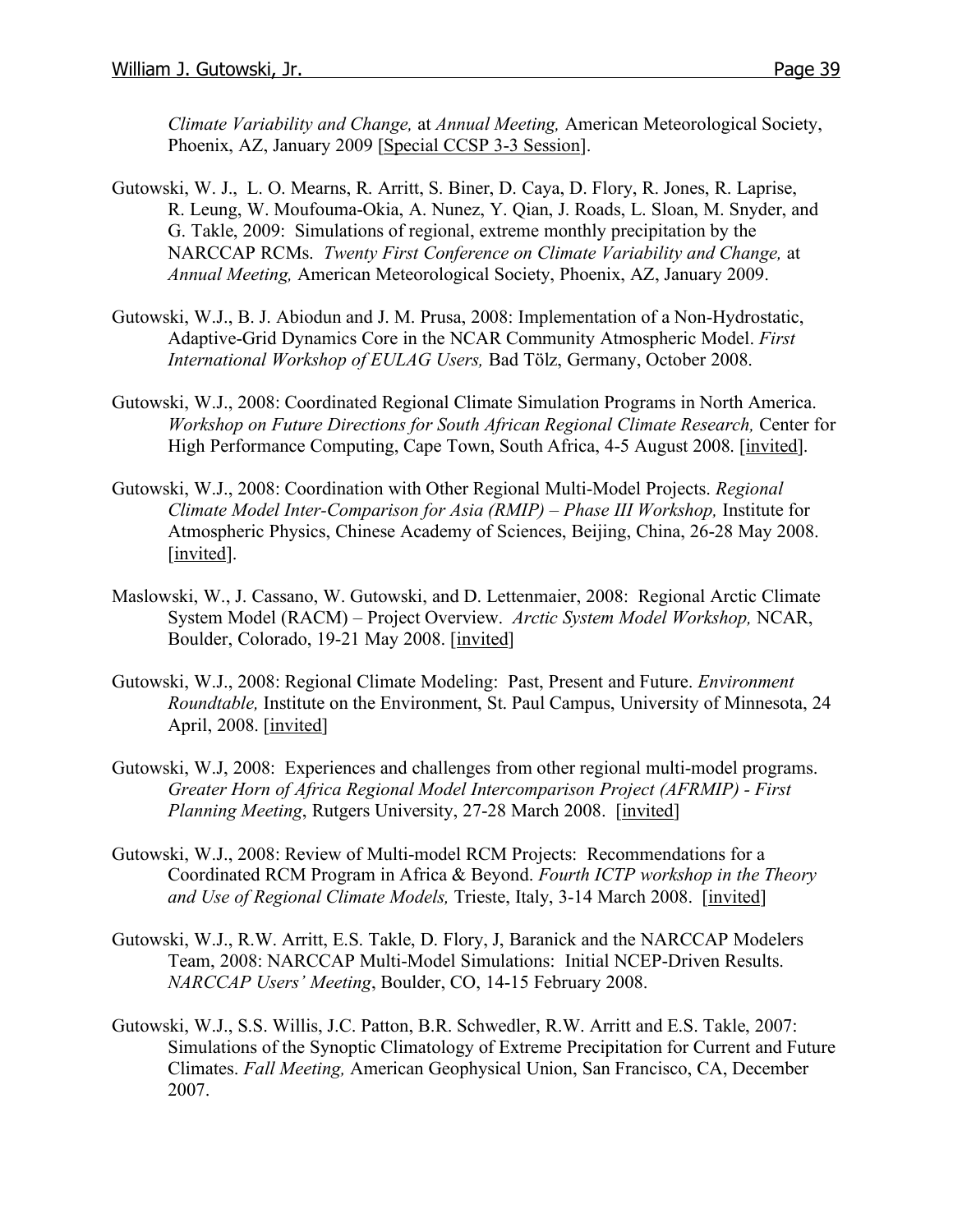- Arritt, R.W., and the NARCCAP Team, 2007: Downscaling ENSO Events in Nested Regional Climate Models. *Fall Meeting,* American Geophysical Union, San Francisco, CA, December 2007.
- Takle, E. S., S. C. Pryor, R. Barthelmie, T. K. Andersen, J. Correia, D. Flory, R. W. Arritt, and W. J. Gutowski, Jr., 2007: Trends in US surface winds over the last quarter of the 20C: Observations and model results. Session Regional Climate I: Modeling, Detection, and Attribution of Climate Change Posters. *Fall Meeting,* American Geophysical Union, San Francisco, CA, December 2007.
- Gutowski, W.J., 2007: Baroclinic Adjustment. *Symposium Commemorating the Career of Prof. Peter Stone,* M.I.T., Cambridge, MA, December 2007. [invited]
- Gutowski, W.J., and W. A. Gallus, 2007: Simulating Strong Precipitation Events: Forecasts and Climate Projections. *International Conference on the Impacts of Extreme Weather and Climate Events on Socio-economic Activities in Africa,* Federal University of Technology, Akure, Nigeria, November, 2007. [keynote paper]
- Gutowski, W.J., J. M. Prusa and B. J. Abiodun, 2007: Continuous Dynamic Grid Adaptation In a Global Atmospheric Model – Progress. *Department of Energy SciDAC PI Meeting*, Indianapolis, IN, September 2007.
- Gutowski, W.J., 2007: Key Considerations in Linking Permafrost, Ecosystems and Run-off: Readiness of Existing Models for Coupling Land-Atmosphere Water and Energy Cycles. *Arctic System Model Workshop*, Fairbanks, AK, August 2007. [invited]
- Mearns, L O., R. W. Arritt, G. Boer, D. Caya, P. Duffy, F. Giorgi, W. J. Gutowski, I. M. Held, R. Jones, R. Laprise,, R.L. Leung, J. Pal, J. Roads, L. Sloan, R. Stouffer, G. Takle, and W. Washington, 2004: North American Regional Climate Change Assessment Program (NARCCAP). *Scientific Assembly of the International Association of Meteorology and Atmospheric Sciences* (IAMAS), Perugia, Italy, July 2007.
- Gutowski, W.J., L.O. Mearns, R. Arritt, G. Boer, D. Caya, P. Duffy, F. Giorgi, I. M. Held, R. Jones, R. Laprise, L. R. Leung, J. Pal, J. Roads, L. Sloan, R. Stouffer, G. Takle, and W. Washington, 2007: Transferability assessment of regional climate models: Extremes. *Scientific Assembly of the International Association of Meteorology and Atmospheric Sciences* (IAMAS), Perugia, Italy, July 2007 [invited].
- Gutowski, W.J., J. Roads, B. Rockel, R. Arritt, B. Geyer, C. Jones, I. Meinke, D. Paquin, E. Takle and U. Willén, 2007: Transferability assessment of regional climate models: Extremes. *General Assembly*, European Geophysical Union, Vienna, Austria, April 2007.
- Arritt, R.W., and the NARCCAP Team, 2007: The North American Regional Climate Change Assessment Program (NARCCAP): A multiple AOGCM and RCM climate scenario project over North America. *General Assembly*, European Geophysical Union, Vienna,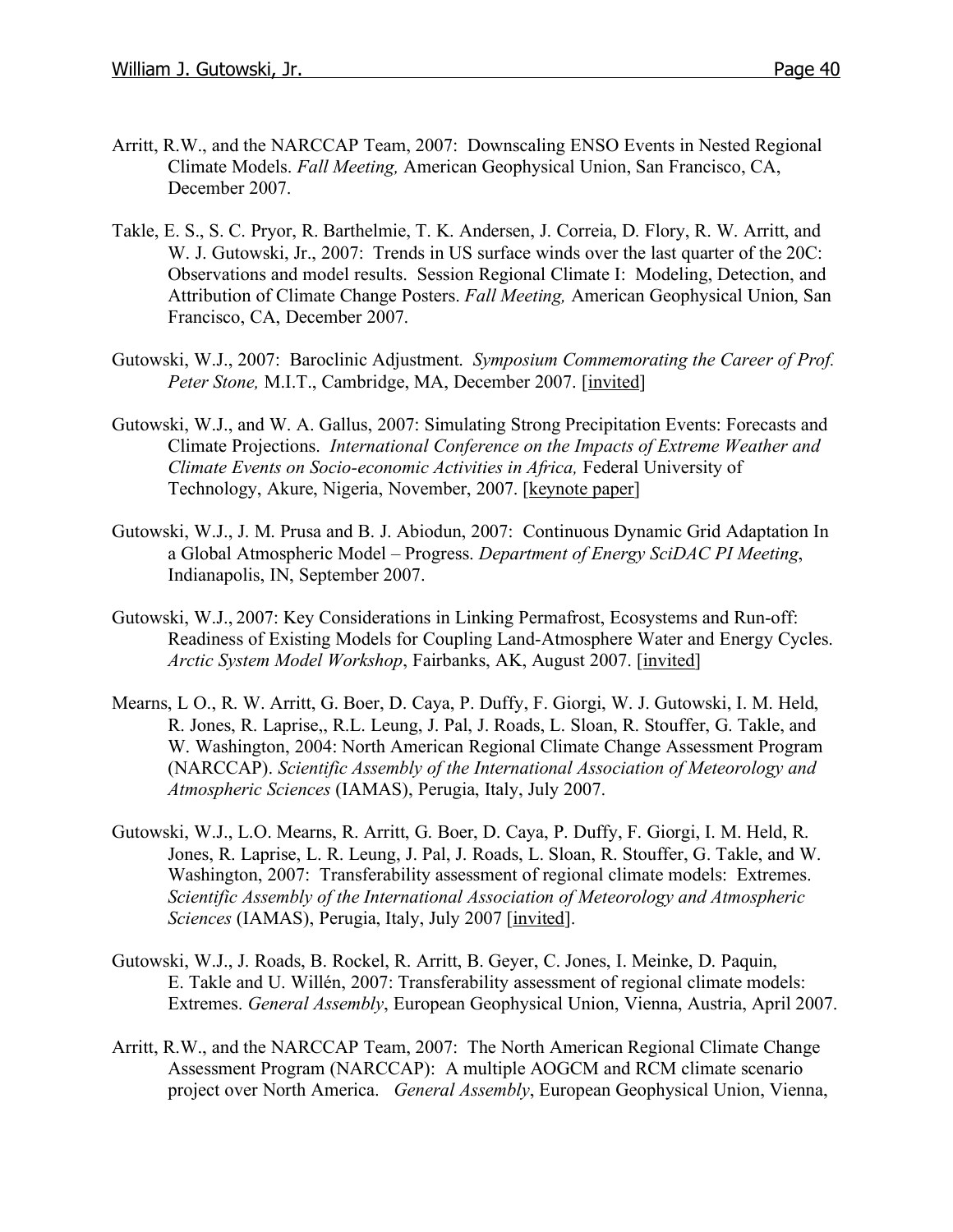Austria, April 2007.

- Gutowski, W.J., H. Wei, C.J. Vörösmarty and B. Fekete, 2007: Influence of Arctic Wetlands on Arctic Atmospheric Circulation. *Seventh International Conference on Global Change: Connection to the Arctic (GCCA-7)*, Fairbanks, AK, February 2007.
- Abiodun, B., W.J. Gutowski, J. Prusa, 2007: Implementation of Grid Adaptation in CAM3: Comparison of dynamic cores. *Atmospheric Model Working Group (AMWG) Meeting*, NCAR, Boulder, January 2007.
- Gutowski, W. J., S. S. Willis, J. C. Patton, B. R. Schwedler, R. W. Arritt, and E. S. Takle, 2007: Simulating the synoptic climatology of extreme precipitation events. *Bridging Studies of Weather and Climate*" - Presidential Forum on *Climate Variability and Change Manifested by Changes in Weather,* at *Annual Meeting,* American Meteorological Society, San Antonio, TX, January 2007. [invited]
- R. Arritt, L O. Mearns, G. Boer, D. Caya, P. Duffy, F. Giorgi, W. J. Gutowski, I. M. Held, R. Jones, R. Laprise,, R.L. Leung, J. Pal, J. Roads, L. Sloan, R. Stouffer, G. Takle, and W. Washington, 2004: North American Regional Climate Change Assessment Program (NARCCAP): Producing Regional Climate Change Projections for Impacts Studies. *Fall Meeting,* American Geophysical Union,, San Francisco, CA, December 2006.
- Gutowski, W. J., R.W. Arritt, K. Kozak, J. Patton, and E. S. Takle, 2006: A Possible Constraint on Precipitation Intensity Changes under Greenhouse Warming. *Earth System Science Partnership Conferene: Global Environmental Change - Regional Challenges,* Beijing, China, 9 -12 November 2006.
- Gutowski, W. J., 2006: Status of regional climate modeling: Some recommendations for RegCNET. *Third ICTP Workshop on the Theory and Use of Regional Climate Models,*  Trieste, Italy, 29 May - 9 June 2006. [invited]
- Gutowski, W. J., 2006: Status of regional climate modeling: Some recommendations for RegCNET. *First ICTP West African Workshop on Regional Climate and Impacts*, Accra, Ghana, 16-20 January 2006. [invited]
- Gutowski, W. J., 2006: A precipitation problem in climate simulation (with an introduction to self-organizing maps). *First ICTP West African Workshop on Regional Climate and Impacts*, Accra, Ghana, 16-20 January 2006. [invited]
- Gutowski, W. J., 2006: Precipitation changes in future U.S. climate. *First ICTP West African Workshop on Regional Climate and Impacts*, Accra, Ghana, 16-20 January 2006. [invited]
- Gutowski, W.J., L.O. Mearns, R. Arritt, G. Boer, D. Caya, P. Duffy, F. Giorgi, I. M. Held, R. Jones, R. Laprise, L. R. Leung, J. Pal, J. Roads, L. Sloan, R. Stouffer, G. Takle, and W. Washington, 2005: The North American Regional Climate Change Assessment Program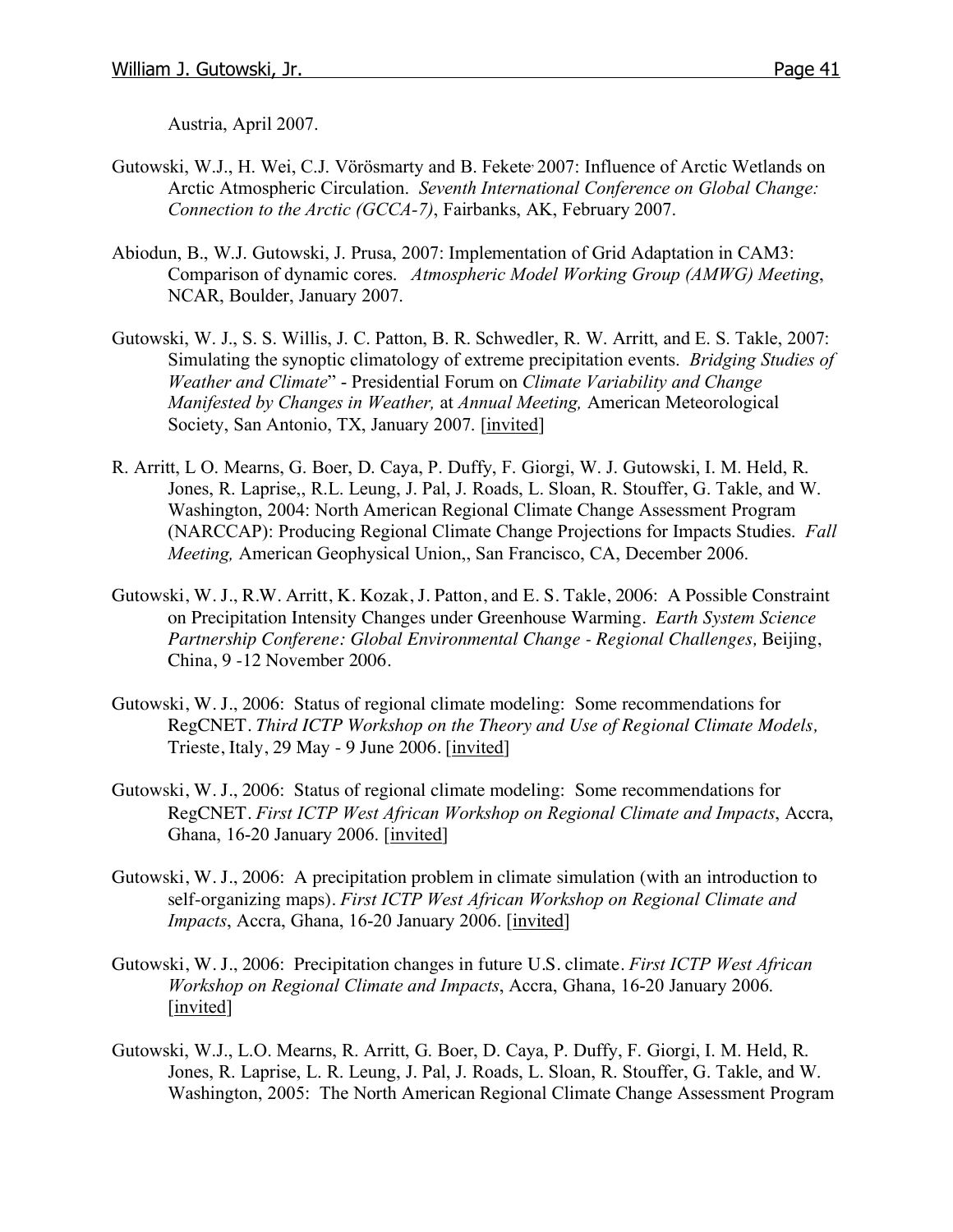(NARCCAP): A Multiple AOGCM and RCM Climate Scenario Project over North America. *Climate Science in Support of Decision Making*, U.S. Climate Change Science Program workshop, Arlington, VA, 14-16 November 2005.

- Gutowski, W.J., L.O. Mearns, R. Arritt, G. Boer, D. Caya, P. Duffy, F. Giorgi, I. M. Held, R. Jones, R. Laprise, L. R. Leung, J. Pal, J. Roads, L. Sloan, R. Stouffer, G. Takle, and W. Washington, 2005: The North American Regional Climate Change Assessment Program (NARCCAP): A Multiple AOGCM and RCM Climate Scenario Project over North America. *Scientific Assembly of the International Association of Meteorology and Atmospheric Sciences* (IAMAS), Beijing, China, 2-11 August 2005.
- Gutowski, W.J., and D. Flory, 2005: High-Resolution Simulation of Convective Precipitation Climatology in the Central U.S. Great Plains. *Scientific Assembly of the International Association of Meteorology and Atmospheric Sciences* (IAMAS), Beijing, China, 2-11 August 2005.
- Takle, E., B. Rockel, W. J. Gutowski, J. Roads, J. R.W. Arritt, and I. Meinke, 2005: Transferability: A Global Approach to Regional Climate Model Simulations. *Scientific Assembly of the International Association of Meteorology and Atmospheric Sciences* (IAMAS), Beijing, China, 2-11 August 2005.
- Gutowski, W.J., R.W. Arritt, E.S. Takle, Z. Pan, C. Anderson, K. Kozak, F. Otieno, 2005: Projected Changes in Precipitation Intensity in a Greenhouse Scenario Climate. *Scientific Assembly of the International Association of Meteorology and Atmospheric Sciences* (IAMAS), Beijing, China, 2-11 August 2005.
- Arritt, R.W., Z. Pan, E.S. Takle, and W.J. Gutowski, 2005: Influence of land-atmosphere coupling on development and persistence of a projected climate anomaly over the central U.S. *Scientific Assembly of the International Association of Meteorology and Atmospheric Sciences* (IAMAS), Beijing, China, 2-11 August 2005.
- Gutowski, W.J., R.W. Arritt, E.S. Takle, Z. Pan, C. Anderson, K. Kozak, F. Otieno, 2005: Regional simulation of precipitation "extremes". *North American Weather and Climate Extremes: Progress in Monitoring and Research*, July 2005, Aspen Global Change Institute, Aspen, CO.
- Gutowski, W.J., R.W. Arritt, E.S. Takle, Z. Pan, C. Anderson, K. Kozak, F. Otieno, 2005: Challenges for Predicting Seasonal Precipitation on Annual and Longer Time Scales. *Fifth Conference*, Global Energy and Water Cycle Experiment (GEWEX), Costa Mesa, CA, June 2005.
- Mearns, L.O., R. Arritt, G. Boer, D. Caya, P. Duffy, F. Giorgi, W. J. Gutowski, I. M. Held, R. Jones, R. Laprise, L. R. Leung, J. Pal, J. Roads, L. Sloan, R. Stouffer, G. Takle, and W. Washington, 2005: NARCCAP, North American Regional Climate Change Assessment Program, A Multiple AOGCM and RCM Climate Scenario Project over North America.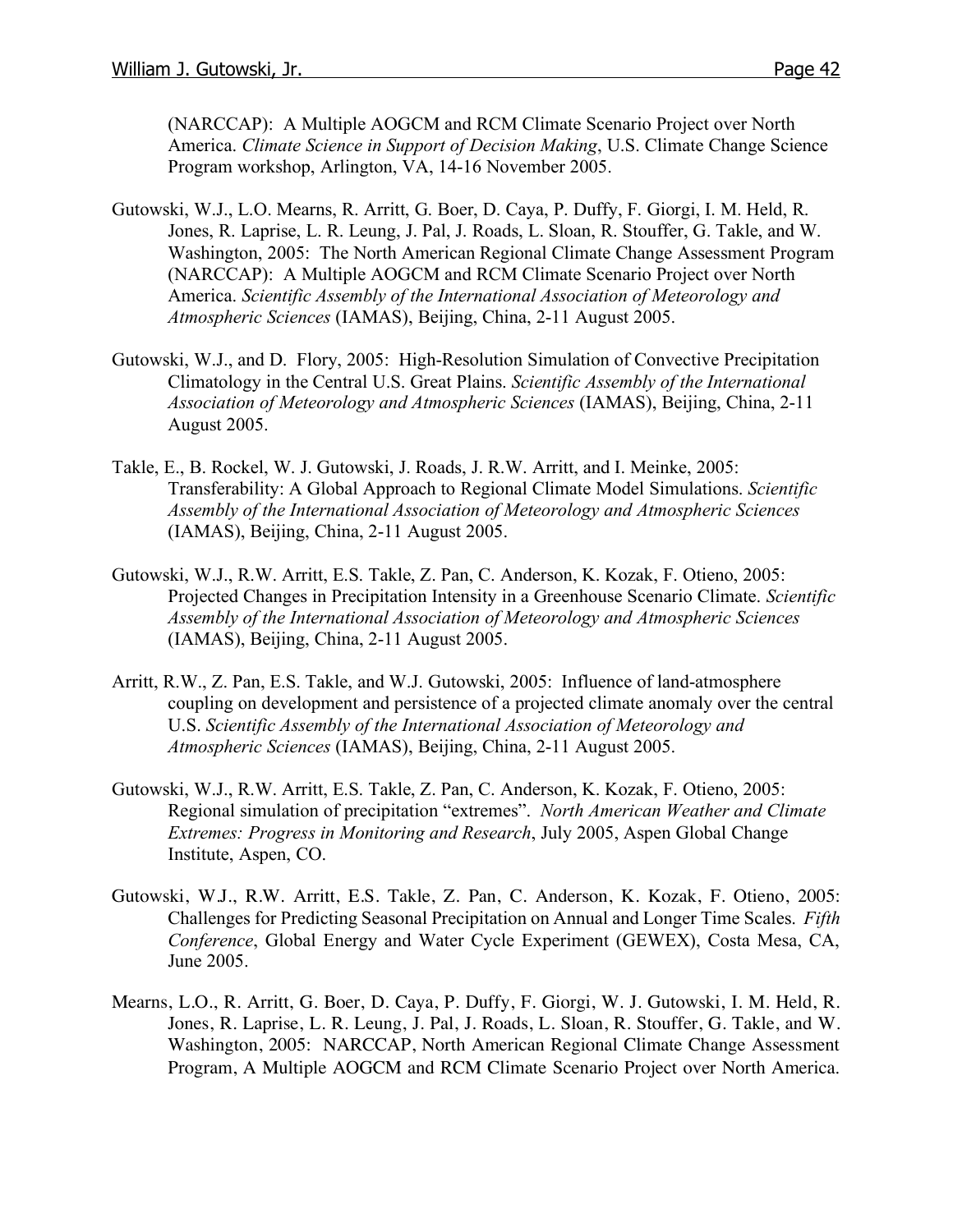*Fifth Conference*, Global Energy and Water Cycle Experiment (GEWEX), Costa Mesa, CA, June 2005.

- Rockel, B., J. Roads, I. Meinke, W.J. Gutowski, R.W. Arritt, and E.S. Takle, 2005: ICTS (Inter-CSE Transferability Study) of regional climate models within CEOP. *Fifth Conference*, Global Energy and Water Cycle Experiment (GEWEX), Costa Mesa, CA, June 2005.
- Arritt, R.W., Z. Pan, E.S. Takle, and W.J. Gutowski, 2005: The role of atmosphere-land coupling in producing a climate anomaly over the central U.S. *Fifth Conference*, Global Energy and Water Cycle Experiment (GEWEX), Costa Mesa, CA, June 2005.
- Gutowski, W., and the NARCCAP Team, 2005: The North American Regional Climate Change Assessment Program (NARCCAP): A multiple AOGCM and RCM climate scenario project over North America. *General Assembly*, European Geophysical Union, Vienna, Austria, April 2005.
- Arritt, R.W., and the NARCCAP Team, 2005: Simulation of the North American monsoon in NARCCAP Experiment 0. *General Assembly*, European Geophysical Union, Vienna, Austria, April 2005.
- Takle, E., B. Rockel, W. J. Gutowski, J. Roads, J. R.W. Arritt, and I. Meinke, 2005: Transferability: Advancing the Science of Hydrometeorology. *General Assembly*, European Geophysical Union, Vienna, Austria, April 2005. [solicited]
- Rockel, B., J. Roads, I. Meinke, W.J. Gutowski, R.W. Arritt, and E.S. Takle, 2005: ICTS (Inter-CSE Transferability Study) of regional climate models within CEOP/GEWEX. *General Assembly*, European Geophysical Union, Vienna, Austria, April 2005.
- Gutowski, W.J., 2005: Status of regional climate modeling. *Workshop on Research Needs and Directions of Regional Climate Modeling Using WRF and CCSM*, NCAR CGD and MMM Divisions, Boulder, CO, 22-23 March 2005. [invited]
- Arritt, , R.W., C. J. Anderson, W. J. Gutowski, E. S. Takle, D. Caya, C. G. Jones, J. J. Katzfey, J. W. Larson, R. Laprise, J. L. McGregor, J. Roads, and J. Taylor, 2005: Influences on predictability in multi-year regional climate simulations for the continental United States. *Annual Meeting,* American Meteorological Society, San Diego, CA, January 2005.
- Cassano, J.J.,, W. J. Gutowski, M. J. Shaw, and C. S. Takeuchi, 2005: Atmospheric modeling over the Mackenzie, Kuparuk and Lena watersheds: A contribution to the NSF ARCSS Freshwater Initiative. *Annual Meeting,* American Meteorological Society, San Diego, CA, January 2005.
- W. J. Gutowski, R. Arritt, S. Biner, G. Boer, D. Caya, P. Duffy, M. Giguere, F. Giorgi, I. Held, R. Jones, R. Laprise, R. Leung, L. Mearns, A. Nunes, J. Pal, Y. Qian, J. Roads, L. Sloan, M. Snyder, R. Stouffer, E. Takle, and W. Washington, 2005: Initial results from the North American Regional Climate Change Assessment Program. *Annual Meeting,* American Meteorological Society, San Diego, CA, January 2005.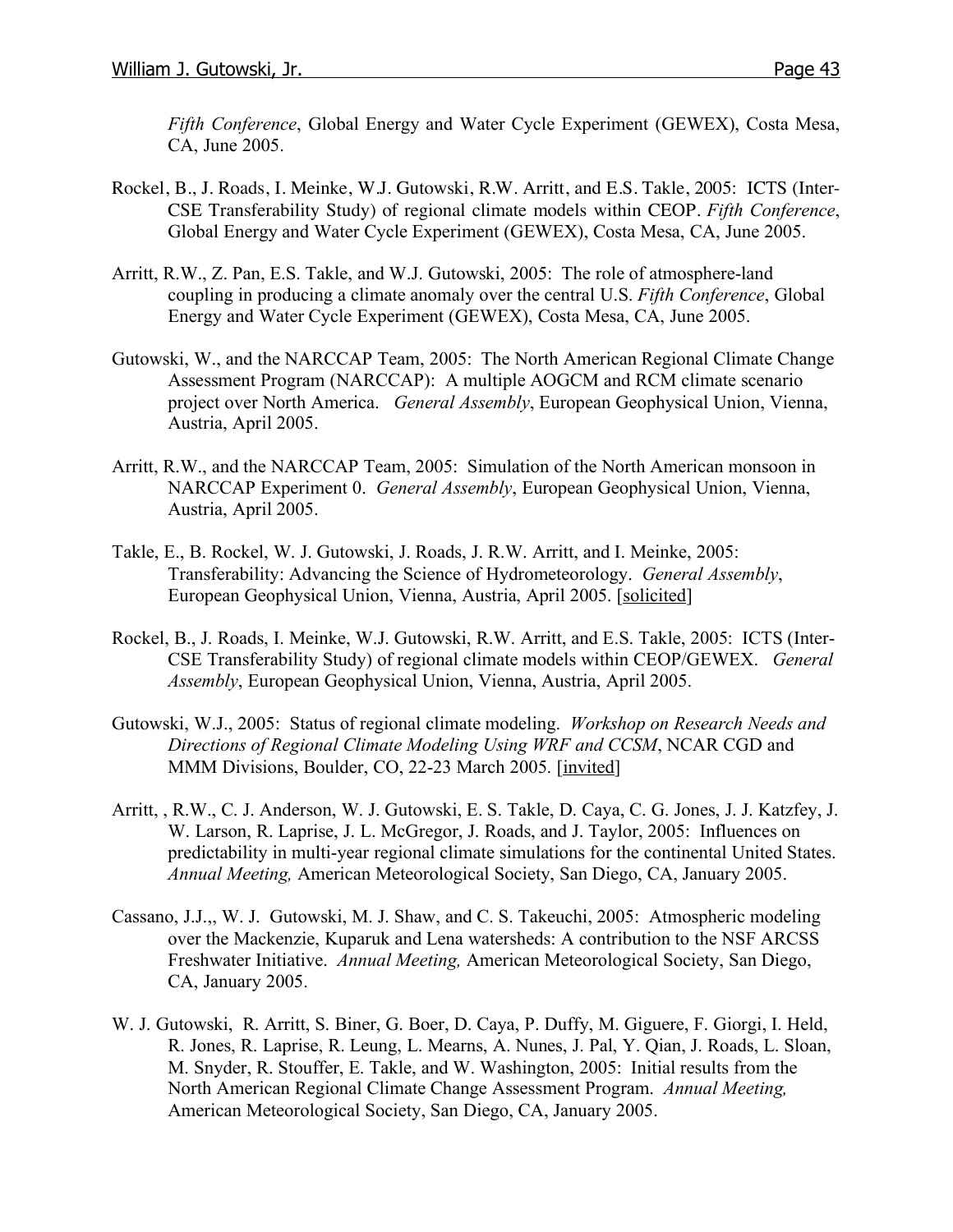- Mearns, L.O., R. Arritt, G. Boer, D. Caya, P. Duffy, F. Giorgi, W. J. Gutowski, I. M. Held, R. Jones, R. Laprise, L. R. Leung, J. Pal, J. Roads, L. Sloan, R. Stouffer, G. Takle, and W. Washington, 2005: NARCCAP, North American Regional Climate Change Assessment Program, A Multiple AOGCM and RCM Climate Scenario Project over North America. *Annual Meeting,* American Meteorological Society, San Diego, CA, January 2005.
- Rockel, B., J. Roads, I. Meinke, W. J. Gutowski, R. Arritt, and E. S. Takle, 2005: ICTS (Inter-CSE Transferability Study): an application of CEOP data. *Annual Meeting,* American Meteorological Society, San Diego, CA, January 2005.
- Takle, E.S., B. Rockel, W. J. Gutowski, Jr., J. O. Roads, I. Meinke, and R. W. Arritt, 2005: Transferability experiments for advancing the GEWEX agenda. *Annual Meeting,*  American Meteorological Society, San Diego, CA, January 2005.
- Leung, R.L., L O. Mearns, R. Arritt, G. Boer, D. Caya, P. Duffy, F. Giorgi, W. J. Gutowski, I. M. Held, R. Jones, R. Laprise,, J. Pal, J. Roads, L. Sloan, R. Stouffer, G. Takle, and W. Washington, 2004: NARCCAP, North American Regional Climate Change Assessment Program, A Multiple AOGCM and RCM Climate Scenario Project over North America. *Fall Meeting,* American Geophysical Union,, San Francisco, CA, December 2004.
- John J. Cassano, W. J. Gutowski, M. J. Shaw, and C. S. Takeuchi, 2004: Atmospheric modeling over the Mackenzie, Kuparuk and Lena watersheds: A contribution to the NSF ARCSS Freshwater Initiative. *Fall Meeting,* American Geophysical Union, San Francisco, CA, December 2004.
- Takle, E.S., B. Rockel, W. J. Gutowski, Jr., J. O. Roads, I. Meinke, and R. W. Arritt, 2004: Transferability experiments for advancing the GEWEX agenda. *Fall Meeting,* American Geophysical Union,, San Francisco, CA, December 2004.
- Takle, E.S., Rockel, B., W. J. Gutowski, and R. W. Arritt, 2004: Transferability Working Group. *Tenth Annual Meeting of the GEWEX Hydrometeorology Panel*, Montevideo, Uruguay, 13-16 September 2004.
- Gutowski, W. J., and D. Flory, 2004: High-resolution climate simulation for regional hydrology. *GAPP Science Team Meeting*, Boulder, Colorado, 30-31 August 2004.
- Hay, L.E., M.P. Clark, M. Pagowski, G.H. Leavesley, G.A. Grell and W.J. Gutowski, Jr., 2004: One-way coupling of an atmospheric and a hydrologic model in Colorado. *GAPP Science Team Meeting*, Boulder, Colorado, 30-31 August 2004.
- Gutowski, W. J., 2004: Coupled Atmosphere-Aquifer Feedbacks in a Kansas Grassland. *Annual Meeting,* American Quaternary Association, Lawrence, KS, 26-28 June 2004. [invited]
- Otieno, F., and W. J. Gutowski, 2004: The role of potential regional feedbacks in the hydroclimate of the Midwest at 6k BP. *Annual Meeting,* American Quaternary Association, Lawrence, KS, 26-28 June 2004.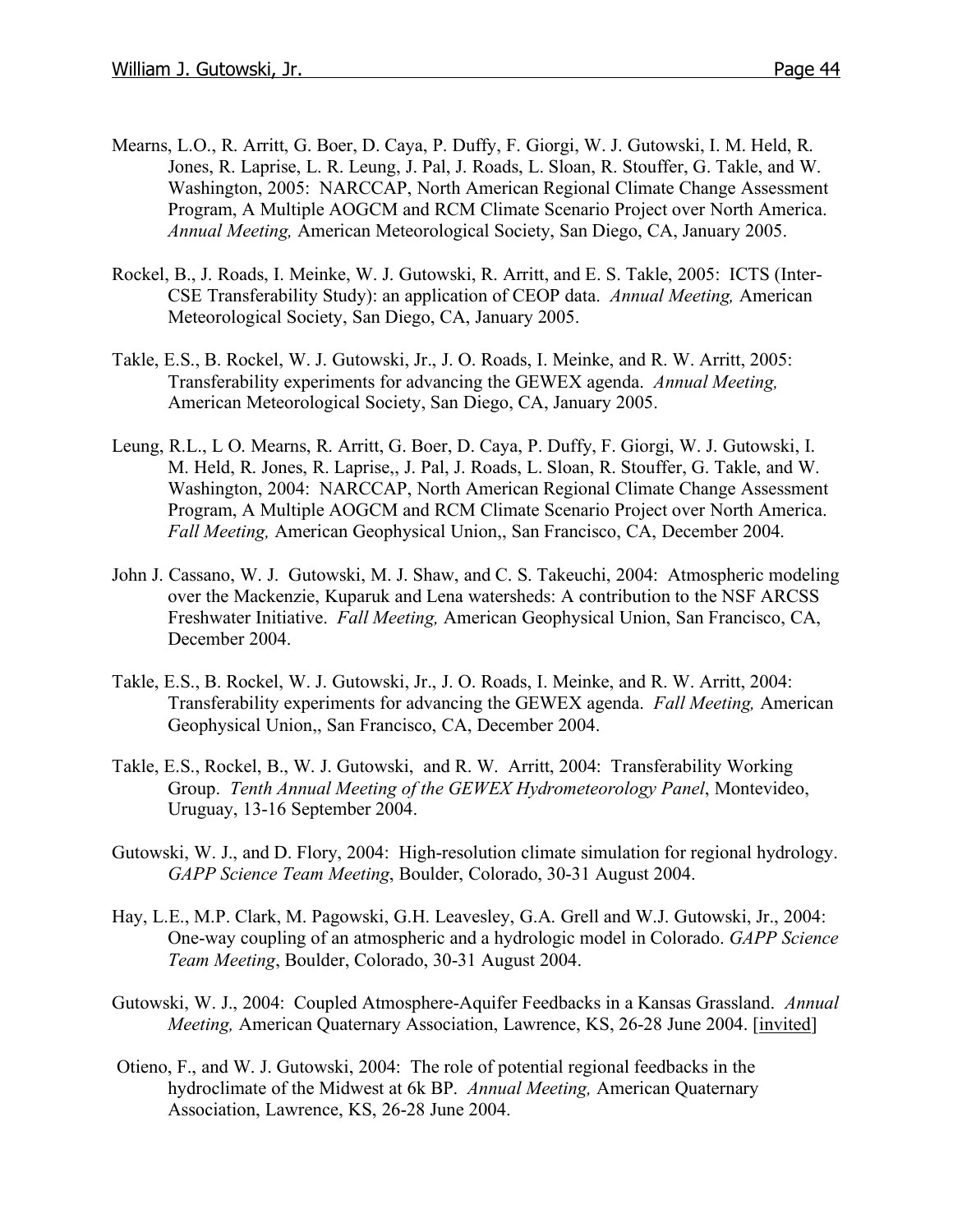- Gutowski, W. J., R. W. Arritt, and E. S. Takle, 2004: Project to Intercompare Regional Climate Simulations (PIRCS): Update, Lessons and Suggestions for a California Regional Assessment*. California Energy Commission Workshop on Intercomparison of Simulations of California's Climate*, Sacramento, CA, 11 June 2004. [invited]
- Gutowski, W. J., R. W. Arritt, and E. S. Takle, 2004: Transferability experiments with RegCM3. *Second ICTP Workshop on the Theory and Use of Regional Climate Models*, Trieste, Italy, 31 May - 9 June 2004. [invited]
- Hinzman, L.D., J.J. Cassano, M.A. Nolan, D.L. Kane, W. Gutowski, K. Yoshikawa, P. Marsh, Y. Kodama, and R. Janowicz, 2004: Detection and attribution of changes in the hydrologic regimes of the Mackenzie, Kuparuk and Lena river basins. NSF ARCSS FWI All-hands Meeting, Woods Hole, MA, 4-7 May 2004.
- Cassano, J.J., W.J. Gutowski, L.D. Hinzman, Y. Kodama, and C. Takeuchi, 2004: Atmospheric modeling over the Mackenzie, Kuparuk and Lena Watersheds: A contribution to the NSF ARCSS Freshwater Initiative. NSF ARCSS FWI All-hands Meeting, Woods Hole, MA, 4-7 May 2004.
- Takle, E. S., W. J. Gutowski, Jr., and R. W. Arritt, 2004: Transferability experiments for addressing challenges to understanding global water and energy budgets. *Extended Abstracts - Regional-Scale Climate Modeling Workshop*. World Climate Research Programme. Lund eRep, Phys. Geogr., No 5, May 2005. pp 120-121. [Available online at http://www.nateko.lu.se/Elibrary/LeRPG/5/LeRPG5Article.pdf]
- Tadross, M., B. Hewitson, C. Jack, W. J. Gutowski and M. New, 2004: RCM climatologies and GCM-forced changes. *Second AIACC Regional Workshop for Africa and Indian Ocean Islands,* Dakar, Senegal, 24-27 March 2004. [invited]
- Prusa, J., and W.J. Gutowski, 2004: Continuous Dynamic Grid Adaptation in a Global Atmospheric Model, *Department of Energy SciDAC PI Meeting*, Charleston, SC, 22-24 March 2004.
- Takle, E. S., D. Herzmann, W. J. Gutowski and D. Flory, 2004: Online portfolios: Applications for university education and research. *Annual Meeting*, American Meteorological Society, Seattle, WA, January 2004.
- R.W. Arritt, C. J. Anderson1, E. S.Takle, Z. Pan, W. J. Gutowski, Jr., F. O. Otieno, R. da Silva, D. Caya, J. H.Christensen, D. Lüthi12, M. A. Gaertner, C. Gallardo, S.-Y. Hong, C. Jones, H.-M.H. Juang, J. J. Katzfey, W. M. Lapenta, R. Laprise, J. W. Larson, G. E. Liston, J. L. McGregor, R. A. Pielke, Sr., J. O. Roads, J. A. Taylor, 2004: Ensemble methods for seasonal limited area forecasts. *Annual Meeting*, American Meteorological Society, Seattle, WA, January 2004.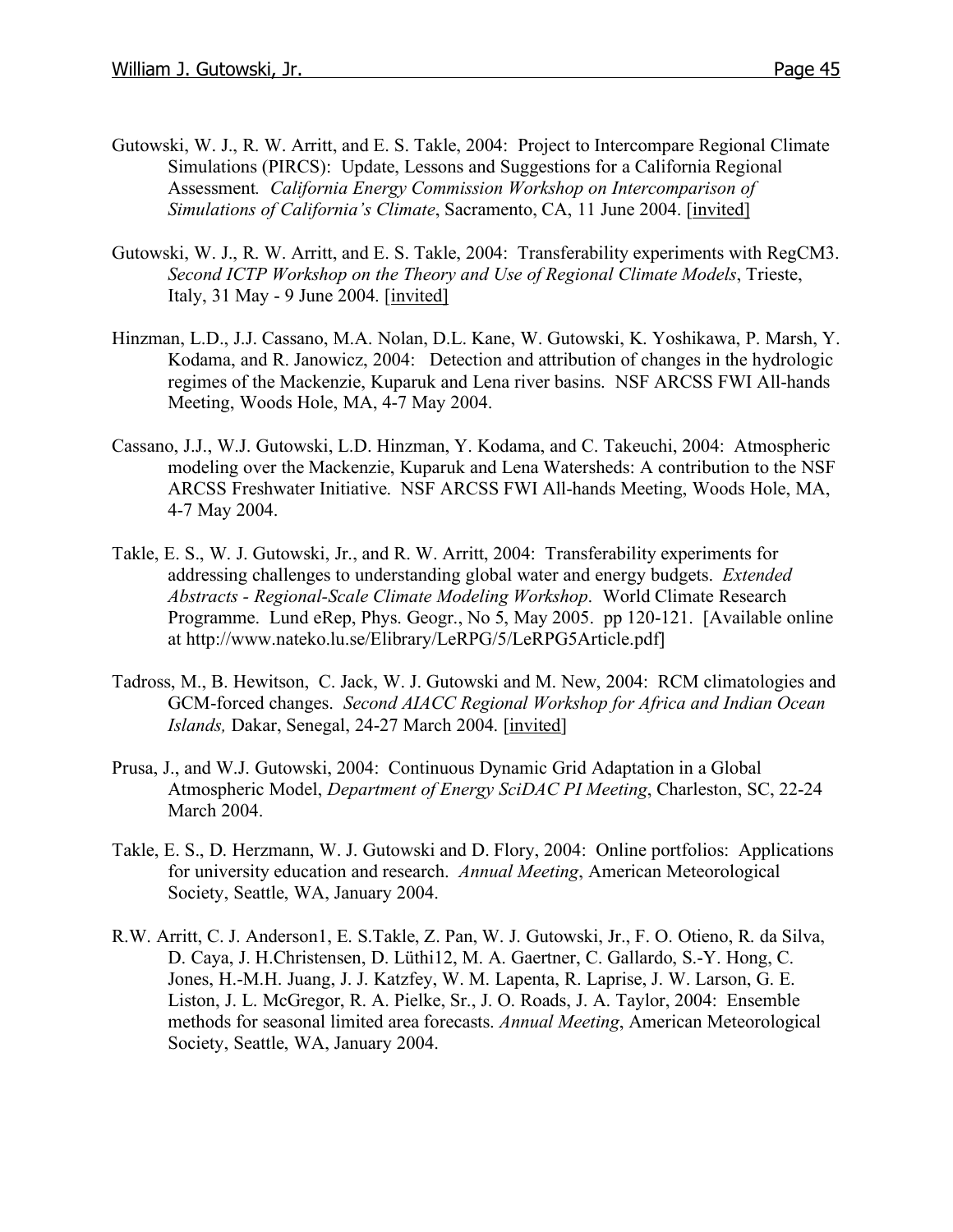- Gutowski, W. J., 2003: Atmospheric modeling challenges for U.S. and African climate. *CLIVAR/PAGES/IPCC Workshop: A multi-millennia perspective on drought and implications for the future*, Tucson, Arizona, 18-21 November 2003. [invited participant]
- Roy, P. Person, M. Zableiski, V., Ito, E., Winter, T., Rosenberry, D., Cohen, D., and W. Gutowski, 2003: The role of aquifers in paleoclimatic reconstructions of the Crow Wing Watershed, Minnesota, *Geological Society of American Annual Meeting*, Nov. 2- 5. 84-11.
- Gutowski, W. J., 2003: The problem of drizzle in RMIP and other regional climate simulations. *Third Workshop of Regional Climate Model Studies*, Shanghai, China, 27-29 August 2003. [invited]
- Lee, D.-K., W. J. Gutowski, M.-S. Suh, C.-J. Kim and H.-S. Kang, 2003: Intercomparison of summer precipitation between RegCM2, SNURCM and ISUMM5 in the RMIP-I simulation. *Third Workshop of Regional Climate Model Studies*, Shanghai, China, 27-29 August 2003.
- Gutowski, W. J., 2003: Some GAPP challenges posed by climate modeling. *GAPP Science Team Meeting*, Seattle, Washington, 21-23 July 2003. [invited]
- Gutowski, W. J., and Coauthors, 2003: Diagnosis of precipitation variability in nested regional climate models. *GAPP Science Team Meeting*, Seattle, Washington, 21-23 July 2003.
- Gutowski, W. J., 2003: Climate variability and change. *ISU Workshop on Complexity in the Environment*, Ames, Iowa, 16 July 2003. [invited]
- Gutowski, W. J., and D. Flory, 2003: High-resolution RCM simulation of Kansas convective storms: Preliminary results. *ICTP Workshop on the Theory and Use of Regional Climate Models*, Trieste, Italy, 26 May - 6 June 2003.
- Prusa, J., and W.J. Gutowski, 2003: Continuous Dynamic Grid Adaptation in a Global Atmospheric Model, *Department of Energy Community Climate Prediction Program Meeting*, Charleston, SC, 17-19 March 2003.
- Gutowski, W. J., H. Wei, C. Vörösmarty and B. Fekete, 2002: Dynamic influence of wetlands on Arctic climate revealed by ensemble RCM simulation. *Second ICTP Conference on Detection and Modeling of Regional Climate Change,* Trieste, Italy, 30 September - 4 October 2002.
- Gutowski, W. J., Z. Pan, F. Otieno, R. W. Arritt and E. S. Takle, 2002: Analysis of REGM2 precipitation error using self-organizing maps and land-atmosphere water budgets. *Second ICTP Conference on Detection and Modeling of Regional Climate Change,*  Trieste, Italy, 30 September - 4 October 2002.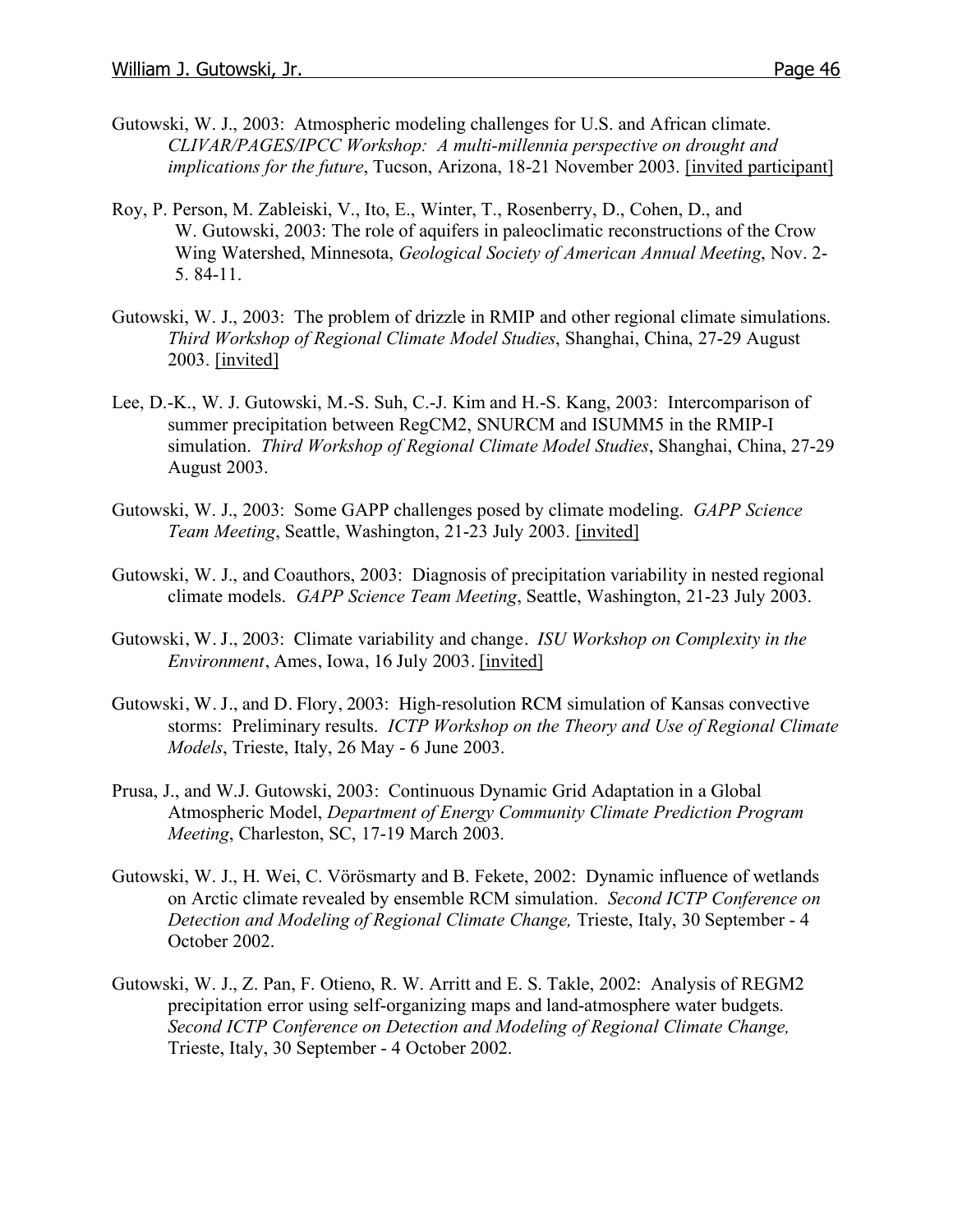- Prusa, J. M., and W. J. Gutowski, 2002: Continuous dynamic grid adaptation for regional simulation in a global atmospheric model. *Second ICTP Conference on Detection and Modeling of Regional Climate Change.* Trieste, Italy, 30 September - 4 October 2002.
- Pan, Z., R. W. Arritt, W. J. Gutowski, E.S. Takle, C.J. Anderson, F. Otieno, R. da Silva, and PIRCS modelers, 2002: On PIRCS Models' Consistency of Dynamics with Precipitation, *Thirteenth Symposium on Global Change and Climate Variations*, American Meteorological Society, Orlando, FL, 14-18 January 2002.
- Gutowski, W. J., 2001: Self-Organizing Maps (SOMs): Proposed RMIP Analysis. *Regional Model Intercomparison Project, Science Team Meeting*, Kobe, Japan, 11-13 December 2001. [invited]
- Gutowski, W. J., 2001: Assessing the water cycle in regional climate simulation. *Annual Meeting, South African Society for Atmospheric Science,* Cape Town, South Africa, 6-7 September 2001. [invited]
- Pan, Z., S.E. Bryant, E.S. Takle, C.J. Anderson, W.J. Gutowski, R. W. Arritt, 2001: Verification and future-scenario projections of snow depth and soil moisture in a regional climate model, *8th Scientific Assembly of IAMAS*, Insbruck, Austria, 10-18 July 2001.
- Arritt, R. W., C.J. Anderson, W.J. Gutowski, E.S. Takle, Z. Pan, F. Otieno, M. De Castro, D. Caya, S.-C. Chen , J.H. Christensen, 2001: A multi-model regional climate ensemble for the 1993 flood over the central United States, *8th Scientific Assembly of IAMAS*, Insbruck, Austria, 10-18 July 2001.
- Bryant, S. E., E. S. Takle, Z. Pan, C. J. Anderson, W. J. Gutowski, Jr., and R. W. Arritt, 2001: Evaluation of precipitation, snow-water equivalent, daily max/min temperatures and climate feedback in a regional climate model*. European Geophysical Society XXVI General Assembly*. Nice France, 25 - 30 March 2001.
- Pan, Z., R.W. Arritt, J.H. Christensen, W.J. Gutowski, and E.S. Takle, 2001: Evaluation of extreme precipitation simulation in regional climate models. *European Geophysical Society XXVI General Assembly*. Nice France, 25 - 30 March 2001.
- Pan, Z., E.S. Takle, R. W. Arritt, and W. J. Gutowski, Jr., 2001: Changes in snow depth and soil moisture from regional model simulations of future scenario climates*. 12th Symposium on Global Change Studies*, Amer. Meteorol. Soc., Albuquerque, NM
- Miller, N. I., , W.J. Gutowski Jr., Z. Pan, J. H. Christensen, R.K. Hartman, R.W. Arritt, E. S. Takle, and O. B. Christensen, 2001: Assessing California Streamflow under present day and a 2040 to 2049 climate change scenario. *12th Symposium on Global Change Studies*, Amer. Meteorol. Soc., Albuquerque, NM
- Kim, J., N. L. Miller, T.-K. Kim, R. W. Arritt, W. J. Gutowski, Jr., and E. S. Takle, 2001: Downscaled climate change scenario for the western U. S. using MAS-SPS Model nested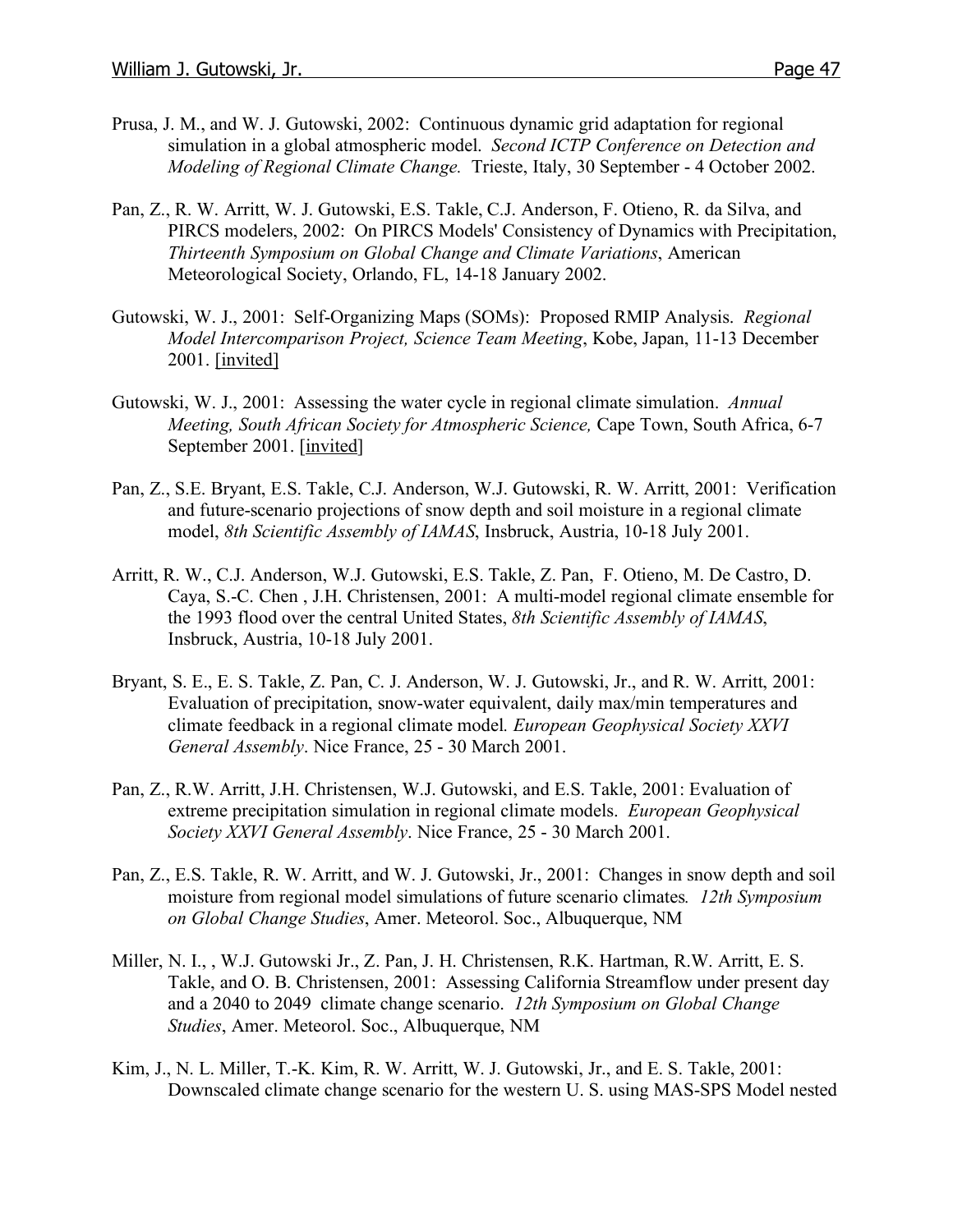within the HadCM2 scenario. *12th Symposium on Global Change Studies*, Amer. Meteor. Soc., Albuquerque, NM

- Takle, E. S., Z. Pan, R. W. Arritt, and W. J. Gutowski, Jr., 2001: Changes in snow depth and soil moisture from regional climate model simulations of future scenario climates. *12th Symposium on Global Change Studies*, Amer. Meteor. Soc., Albuquerque, NM.
- Arritt, R. W., R. Wilby, L. E. Hay, W. J. Gutowski, Jr., C. J. Anderson, M. P. Clark, G. H. Leavesley, Z. Pan, R. Silva, and E. S. Takle, 2000: Comparison of statistical and dynamical downscaling for evaluating climate change impacts on water resources. *International Workshop on Climatic Change: Implications for the Hydrological Cycle and for Water Management*. Wengen Switzerland.
- Gutowski, W. J,, H. Wei, C. J. Vorosmarty, and B. Fekete, 2000: Regional Climate Simulation for the Pan-Arctic Region using MM5: Issues for pan-Arctic System Hydrology. *Workshop on on Arctic System Hydrology,* National Center for Ecological Analysis and Synthesis , 18-20 September 2000, Santa Barbara, California. [invited]
- Gutowski, W. J., R. W. Arritt, E. S. Takle and Z. Pan, 2000: Project to Intercompare Regional Climate Simulations (PIRCS): Lessons and Suggestions for ARCMIP. *Arctic Model Intercomparison Project (ARCMIP) Planning Workshop*, University of Alaska, 13-15 September 2000, Fairbanks, Alaska. [invited]
- Gutowski, W. J,, H. Wei, C. J. Vorosmarty, and B. Fekete, 2000: Regional Climate Simulation for the Pan-Arctic Region using MM5. *Arctic Model Intercomparison Project (ARCMIP) Planning Workshop*, University of Alaska, 13-15 September 2000, Fairbanks, Alaska. [invited]
- Gutowski, W. J., R. W. Arritt, E. S. Takle and Z. Pan, 2000: Project to Intercompare Regional Climate Simulations (PIRCS): Lessons and Suggestions for an Asian RMIP. *Regional Climate Model Inter-comparison for Asia: Inception Workshop*, Yonsei University, 26- 29 June 2000, Seoul Korea. [invited]
- Gutowski, W. J,, H. Wei, C. J. Vorosmarty, and B. Fekete, 2000: Regional Climate Simulation for the Pan-Arctic Region using MM5 *MM5 Users Workshop,* National Center for Atmospheric Research, 21-23 June 2000, Boulder, Colorado.
- Gutowski, W. J., Pan, Z., C. J. Anderson, R. W. Arritt, F. Otieno, E. S. Takle, J. H. Christensen, and O. B. Christensen, , 2000: What RCM Data Are Available for California Impacts Modeling? (How Good Is It?). *California Energy Commission Workshop on Climate Change Scenarios for California*, California Energy Commission, 12 – 13 June 2000, Sacramento, California. [invited]
- Gutowski, W. J., C. J. Vorosmarty, H. Wei, and B. Fekete, 2000: Simulation of the Coupled Land-Atmosphere Hydrologic Cycle. *Climate Change Prediction Program Meeting,* 27- 29 March 2000, Bethesda, Maryland.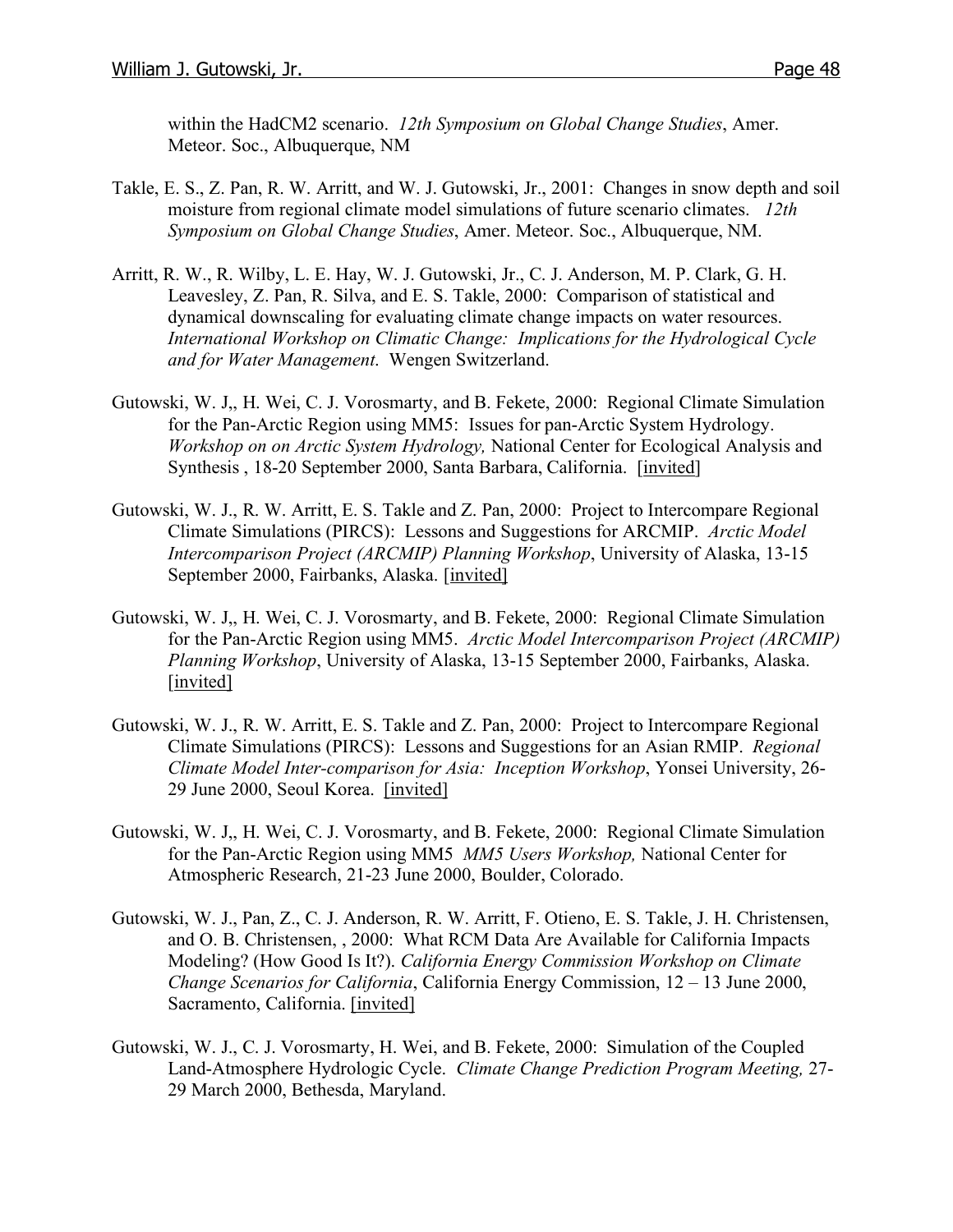- Arritt, R. W., C. J. Anderson, W. J. Gutowski, Jr., Z. Pan, E. S. Takle, and PIRCS Investigators, 2000: Project to Intercompare Regional Climate Simulations (PIRCS): Simulation of the 1993 Flood over the central U.S. *15th Conference on Hydrology*, American Meteorological Society, 9 - 16 January 2000, Long Beach, California.
- Gutowski, W. J., Jr., R. Wilby , L. E. Hay , C.J. Anderson, R.W. Arritt, M. C. Clark, G. H. Leavesley, Z. Pan, R. Silva, E. S. Takle, 2000: Statistical and Dynamical Downscaling of Global Model Output for U.S. National Assessment Hydrological Analyses. *11th Symposium on Global Change Studies*, American Meteorological Society, 9 - 16 January 2000, Long Beach, California.
- Pan, Z., J. H. Christensen, R. W. Arritt, W. J. Gutowski, Jr., and E. S. Takle, 2000: Ten-Year U.S. Regional Climate Simulations for Impact Assessments. *11th Symposium on Global Change Studies*, American Meteorological Society, 9 - 16 January 2000, Long Beach, California.
- Gutowski, W. J., 1999: Development of Regional Climate Modeling for Southern Africa: The Role for IITAP. *Annual Meeting, South African Society of Atmospheric Scientists*, 18-19 November 1999, Richards Bay, South Africa. [invited]
- Gutowski, W. J., R. W. Arritt, E. S. Takle and Z. Pan, 1999: Lessons learned from PIRCS *Workshop on Regional Climate Prediction and Downscaling Techniques for South America*, 8-10 September 1999, Petrópolis, Rio de Janeiro, Brazil. [invited]
- Gutowski, W. J., R. L. Wilby, L. E. Hay, E. S. Takle, R.W. Arritt, Z. Pan, 1999: Statistical versus Dynamical Downscaling for Hydrologic Analysis. *Workshop on Regional Climate Prediction and Downscaling Techniques for South America*, 8-10 September 1999, Petrópolis, Rio de Janeiro, Brazil. [invited]
- Gutowski, W. J., R. L. Wilby, L. E. Hay, E. S. Takle, R.W. Arritt, Z. Pan, C.J. Anderson, R. Silva, D. Caya, S.-C. Chen, J.H. Christensen, S.-Y. Hong, H.-M. H. Juang, J.J. Katzfey, W.M. Lapenta, R. Laprise, G. Liston, P. Lopez, J. McGregor, R. Pielke, Sr., and J.O. Roads, 1999: A Comparison of Statistical and Dynamical Downscaling for Hydrologic Analysis. *The Physics of Climate Change: A Regional Perspective*, 9 - 12 June 1999, Trieste, Italy
- Takle, E. S., Arritt, R.W., W.J. Gutowski, Jr., Z. Pan, C.J. Anderson, R. Silva, D. Caya, S.-C. Chen, J.H. Christensen, S.-Y. Hong, H.-M. H. Juang, J.J. Katzfey, W.M. Lapenta, R. Laprise, P. Lopez, J. McGregor and J.O. Roads, 1999: Project to Intercompare Regional Climate Simulations (PIRCS): Description and Initial Results *The Physics of Climate Change: A Regional Perspective*, 9 - 12 June 1999, Trieste, Italy.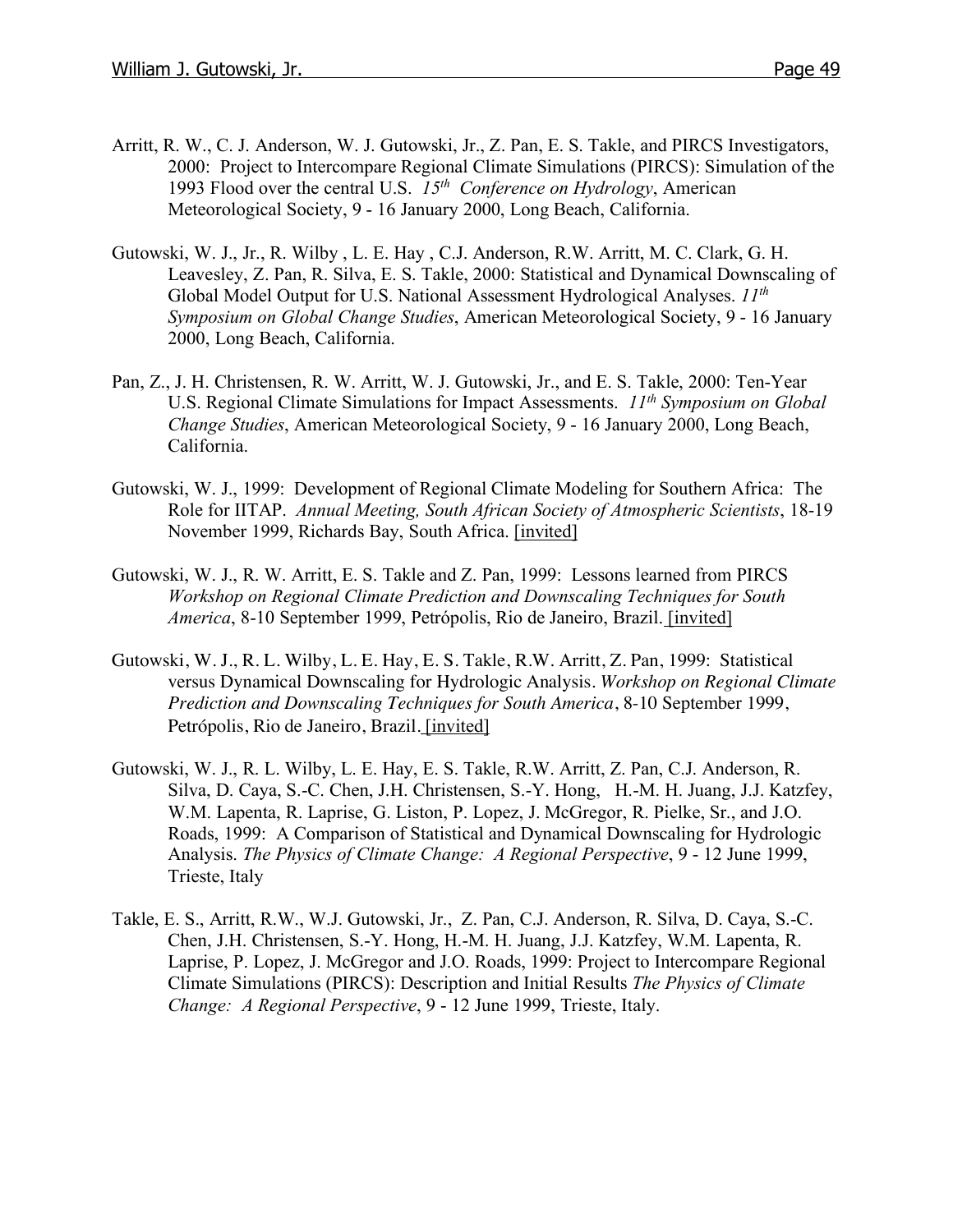- Pan, Z., J.H. Christensen, R.W.Arritt, W. .J. Gutowski, Jr., E. S. Takle, and C.J. Anderson, 1999: Assessment of Regional Climate Change Simulation for Impacts Analysis. *The Physics of Climate Change: A Regional Perspective*, 9 - 12 June 1999, Trieste, Italy.
- Gutowski, W. J., R. L. Wilby, E. S. Takle, R.W. Arritt, Z. Pan, C.J. Anderson, R. Silva, D. Caya, S.-C. Chen, J.H. Christensen, S.-Y. Hong, H.-M. H. Juang, J.J. Katzfey, W.M. Lapenta, R. Laprise, G. Liston, P. Lopez, J. McGregor, R. Pielke, Sr., and J.O. Roads, 1999: A Comparison of Statistical and Dynamical Downscaling for Hydrologic Analysis. *American Geophysical Union - Spring Meeting,* 1 - 4 June 1999, Boston, Massachusetts.
- Gutowski,, W. J., Z. Pan, F. Otieno, R. W. Arritt, E. S. Takle, 1999: Investigation of Seasonal Predictability of Precipitation for the Central United States, *PI Meeting, GEWEX Continental International Project*, 17-18 May, 1999, College Park, Maryland.
- Arritt, R.W., W.J. Gutowski, Jr., E.S. Takle, Z. Pan, C.J. Anderson, R. Silva, D. Caya, S.-C. Chen, J.H. Christensen, S.-Y. Hong, H.-M. H. Juang, J.J. Katzfey, W.M. Lapenta, R. Laprise, P. Lopez, J. McGregor and J.O. Roads, 1999: Project to Intercompare Regional Climate Simulations (PIRCS): Preliminary analyses of precipitation processes*. 14th Conference on Hydrology*, American Meteorological Society, 10-15 January 1999, Dallas, Texas.
- Arritt, R.W., W.J. Gutowski, Jr., E.S. Takle, Z. Pan, C.J. Anderson, R. Silva, D. Caya, S.-C. Chen,J.H. Christensen, S.-Y. Hong, H.-M. H. Juang, J.J. Katzfey, W.M. Lapenta, R. Laprise, P. Lopez, J. McGregor and J.O. Roads, 1999: Project to Intercompare Regional Climate Simulations (PIRCS): Preliminary results for the 1988 Midwest drought. *10<sup>th</sup> Symposium on Global Change Studies*, American Meteorological Society, 10-15 January 1999, Dallas, Texas.
- Gutowski, W. J., R. W. Arritt, E. S. Takle and Z. Pan, 1998: Project to Intercompare Regional Climate Simulations (PIRCS). *Fourteenth Session - Working Group on Numerical Experimentation of the World Climate Research Programme,*, 3-6 November 1998, Montreal, Canada.[invited]
- Arritt, R.W., W.J. Gutowski, Jr., E.S. Takle, Z. Pan, C.J. Anderson, R. Silva, D. Caya, S.-C. Chen, J.H. Christensen, S.-Y. Hong, H.-M. H. Juang, J.J. Katzfey, W.M. Lapenta, R. Laprise, P. Lopez, J. McGregor and J.O. Roads, 1998: Use of limited area models to develop regional climate scenarios. *2nd International Specialty Conference on Global Climate Change*, Air and Waste Management Association, 13-15 October 1998, Washington, DC.
- Arritt, R. A., E. S. Takle,, W. J. Gutowski, J. H. Christensen, 1998: Regional climate change for impacts analysis: evaluating ensemble projections*. Second International Climate and History Conf*.erence, 7 - 11 Sept. 1998, Univ. East Anglia, Norwich, UK.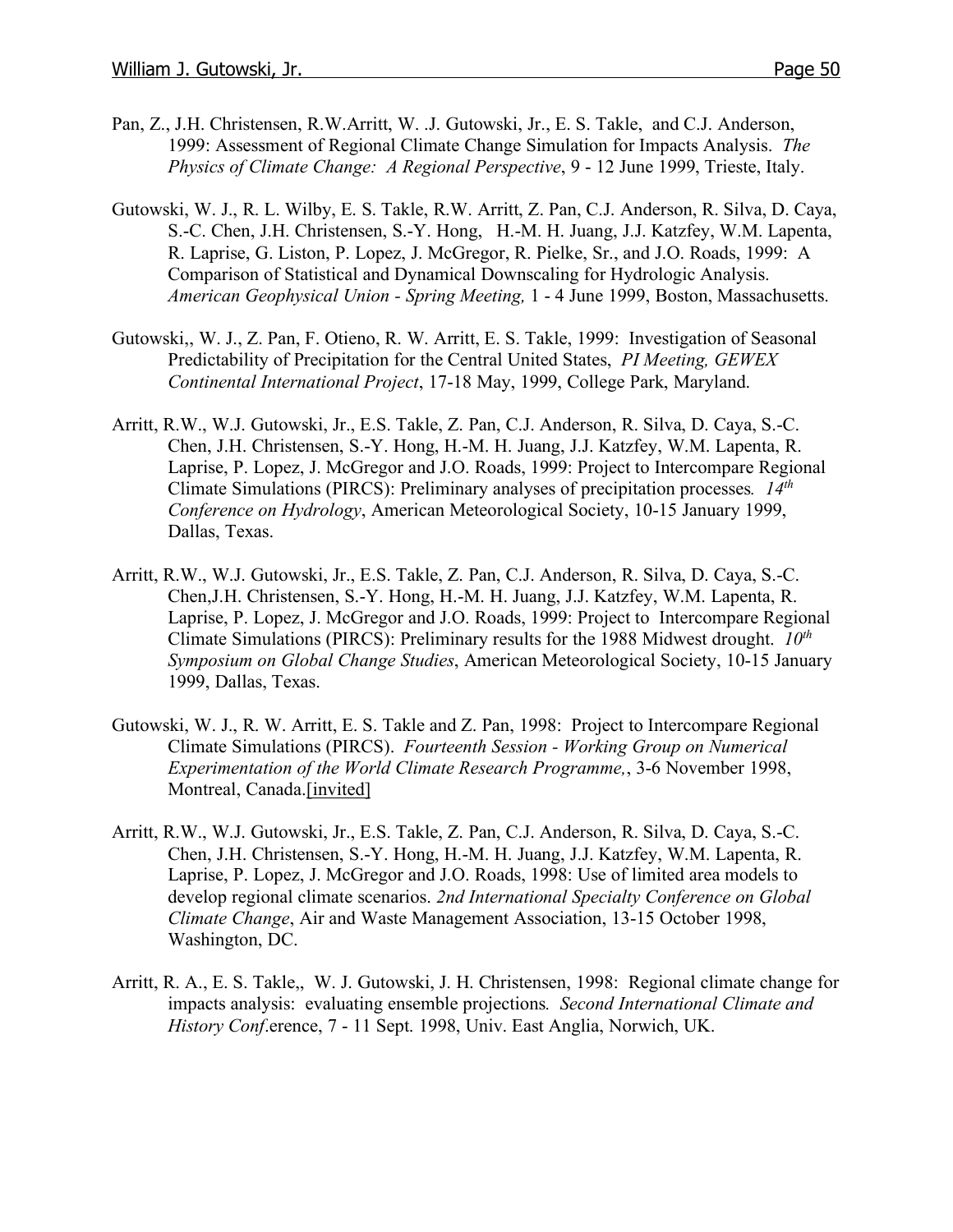- Takle, E. S., Z. Pan, R. W. Arritt, and W. J. Gutowski, Jr., 1998: Regional climate scenarios for water resources research and impact assessment*. Second International Conference on Climate and Water*. Vol. 1, 1-9. 17-20 August, Espoo, Finland.
- Gutowski, W., 1998: Ensemble Seasonal Forecasting for Southern Africa using Advanced Computing. *Workshop on the Development of Science and Technology in Africa* , 27 – 31 July 1998, Durban, South Africa. [Invited]
- Christensen, J H., P. Lopez, W. J. Gutowski. R. W. Arritt and E. S. Takle, 1998: On the role of a consistent treatment of physical parameterization in dynamical down scaling simulations. *Rossby Symposium*, June 1999, Stockholm, Sweden.
- Otles, Z. and W. J. Gutowski, Jr., 1998: Effects of atmospheric stability on Penman-Monteith evaporation rates. *GCIP Mississippi River Climate Conference*. 8-12 June 1998, St. Louis, Missouri.
- Pan, Z. W. J. Gutowski, Jr., Takle, E. S. and R. W. Arritt, 1998: Regional Model Simulation of Interannual Variability Impacts on Atmospheric-Hydrologic Coupling in the Mississippi Basin. *GCIP Mississippi River Climate Conference*. 8-12 June 1998, St. Louis, Missouri.
- Arritt, R. W., W. J. Gutowski, E. S. Takle, Z. Pan, 1998: Regional climate modeling. *Hydro Workshop,* March 1998, Boulder, Colorado. [Invited].
- Gutowski, W. J., R. W. Arritt, E. S. Takle and Z. Pan, 1998: Project to Intercompare Regional Climate Simulations (PIRCS). *MERCURE project workshop*, 9-10 February 1998, Toulouse, France.
- E. S. Takle, Pan, Z., W. J. Gutowski, R. W. Arritt, 1998: Regional Climate Simulation for Impacts Assessment. *ACACIA Executive Board Meeting,* 16 January 1998, Phoenix, AZ.
- Pan, Z., E. Takle, W. Gutowski and R. Turner, 1998: Long simulation of regional climate as a sequence of short segments. *Ninth Symposium on Global Change Studies, 78th AMS Annual Meeting*, 11 - 16 January 1998, Phoenix, Arizona.
- Pan, Z., W. J. Gutowski, W. J., R. W. Arritt, E. S. Takle, D. P. Todey, 1997: Regional Climate Simulation for PIRCS. *American Geophysical Union - Fall Meeting,* 8 - 12 December 1998, San Francisco, California.
- Gutowski, W. J., Y. Chen and Z. Ötles, 1997: Atmospheric water transport in NCEP/NCAR reanalyses versus river discharge. *First International Conference on Reanalyses,* 27-31 October 1997, Silver Spring, Maryland.
- Gutowski, W. J., 1997: *Statistical Downscaling Workshop* , 5 November 1997, Boulder, Colorado. [Invited]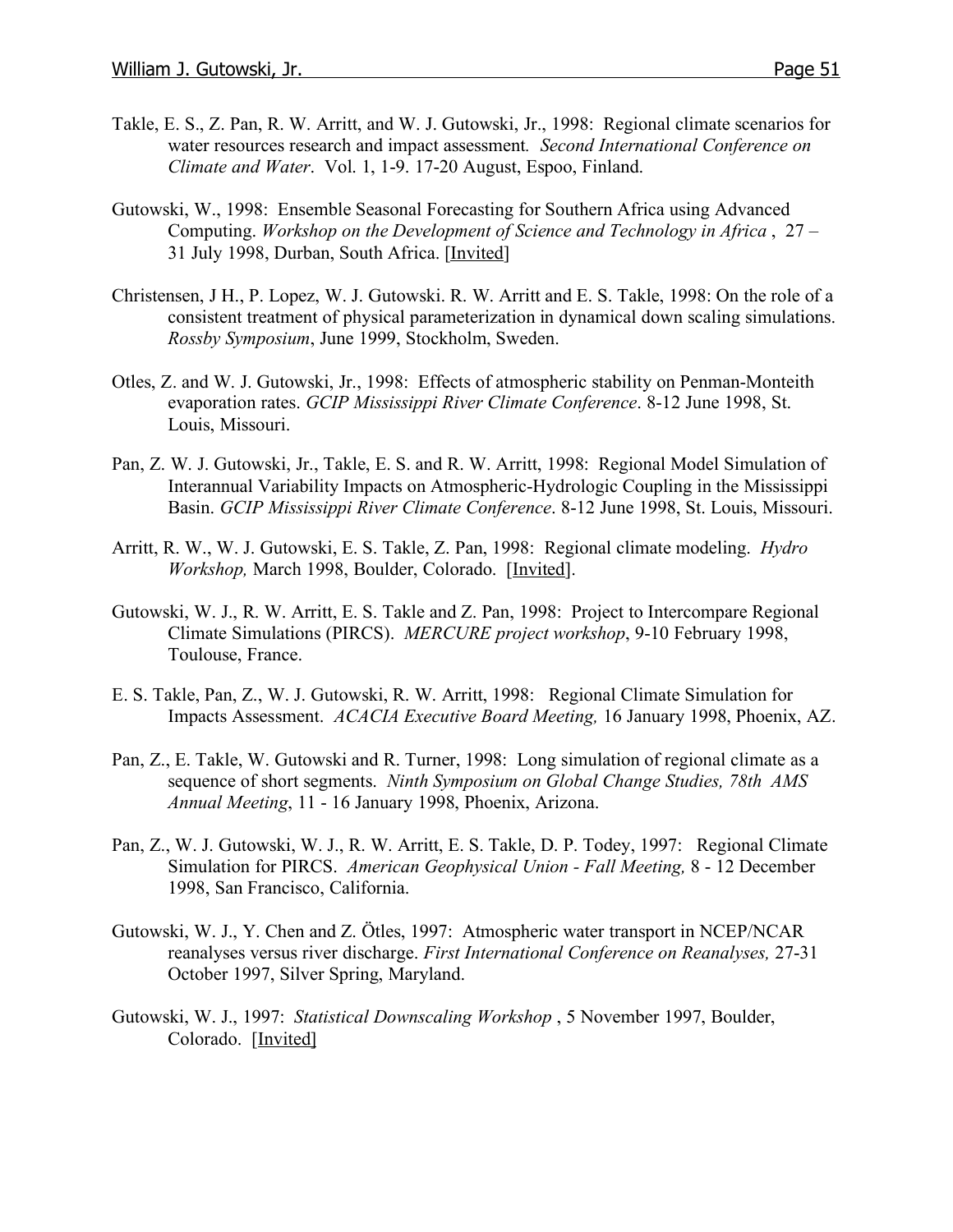- Gutowski, W. J., E. S. Takle, and R. W. Arritt, 1997: Regional climate modeling in CLIVAR: Recommendations. *CLIVAR Scientific Steering Group - Sixth Session*, 28 April - 2 May 1997, Washington, DC. [Invited]
- Gutowski, W. J., and W. Jiang, 1997: Coupling of baroclinic waves, convection and surface fluxes in the Southern Hemisphere's extratropics. *Preprints: Fifth International Conference on Southern Hemisphere Meteorology and Oceanography*, 7-11 April 1997, Pretoria, South Africa, 43-44.
- Gutowski, W. J.,E. S. Takle, R. W. Arritt, W. A. Gallus, Jr., R. W. Turner, and Z. Pan, 1997: Project to Intercompare Regional Climate Simulations (PIRCS). *Preprints: Fifth International Conference on Southern Hemisphere Meteorology and Oceanography*, 7-11 April 1997, Pretoria, South Africa, 276-277.
- Gutowski, W. J., and K. Boyd, 1997: Spatial structure of water-vapor extrema over Southern Hemisphere oceans. *Preprints: Fifth International Conference on Southern Hemisphere Meteorology and Oceanography*, 7-11 April 1997, Pretoria, South Africa, 77-78.
- Gutowski, W. J., C. J. Vorosmarty, M. Person, Z. Otles, B. Fekete and J. York, 1997: Closing the water budget: Challenges and progress. *CHAMMP Science Team Meeting,* 3 - 5 March 1997, San Antonio, Texas.
- Gutowski, W. J., C. J. Vorosmarty, M. Person, Z. Otles, B. Fekete and J. York, 1997: Regional modeling of coupled land-atmosphere hydrologic feedbacks. *CHAMMP Science Team Meeting,* 3 - 5 March 1997, San Antonio, Texas.
- Gutowski, W. J., Ötles, Z. and Y. Chen, 1997: Effect of ocean-surface heterogeneity on climate simulation. *CHAMMP Science Team Meeting,* 3 - 5 March 1997, San Antonio, Texas.
- Chen, Y., W. J. Gutowski and Z. Ötles, 1997: Atmospheric water transport in NCEP reanalyses: Comparison with river discharge. *Conference on Hydrology, 77 Annual Meeting, American Meteorological Society,* 2 - 7 February 1997, Long Beach, California.
- Gutowski, W. J.,E. S. Takle, R. W. Arritt, W. A. Gallus, Jr., R. W. Turner, and Z. Pan, 1997: Project to Intercompare Regional Climate Simulations (PIRCS). *Conference on Hydrology, 77 Annual Meeting, American Meteorological Society,* 2 - 7 February 1997, Long Beach, California.
- Gutowski, W. J., C. J. Vorosmarty, M. Person, Z. Otles, B. Fekete and J. York, 1997: Regional modeling of coupled land-atmosphere hydrologic feedbacks. *Conference on Hydrology, 77 Annual Meeting, American Meteorological Society,* 2 - 7 February 1997, Long Beach, California.
- Iselin, J. P., and W. J. Gutowski, 1997: Thin layers of water vapor in STORM-FEST observations: Challenges for observing and modeling atmospheric water transport.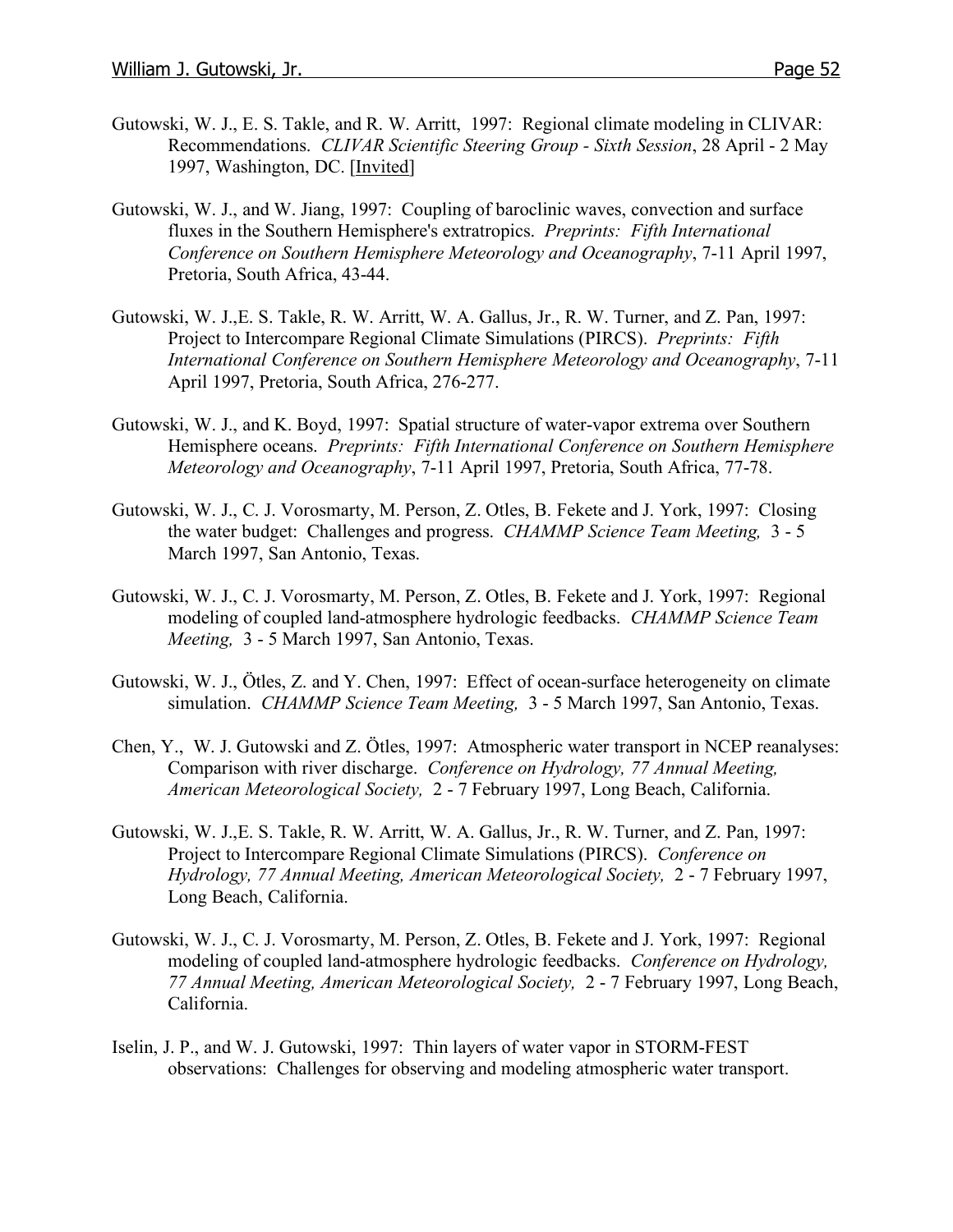*Conference on Hydrology, 77 Annual Meeting, American Meteorological Society,* 2 - 7 February 1997, Long Beach, California.

- Otles, Z., and W. J. Gutowski, 1997: Effect of atmospheric surface-layer stability on Penman-Monteith evapotranspiration rate. *Conference on Hydrology, 77 Annual Meeting, American Meteorological Society,* 2 - 7 February 1997, Long Beach, California.
- Gutowski, W. J.,E. S. Takle, R. W. Arritt, 1996: Planned Mesoscale Climate Simulations for TAR Impacts Assessments. *Interfacing Mesoscale Climate Models with Impacts Assessment: A Workshop*, 5 - 6 December 1996, Boulder, Colorado.
- Gutowski, W.J., C. Vörösmarty, M. Person, Z. Ötles, B. Fekete and J. York, 1996: Regional modeling of coupled land-atmosphere hydrologic processes. *Second International Scientific Conference on the Global Energy and Water Cycle,* 17 June - 20 June 1996, Washington, DC.
- Takle, E. S., W. J. Gutowski, R. W. Arritt, W. A. Gallus, R. W. Turner and Z. Pan, 1996: Project to Intercompare Regional Climate Simulations (PIRCS). *Second International Scientific Conference on the Global Energy and Water Cycle,* 17 June - 20 June 1996, Washington, DC.
- Gutowski, W. J., 1996: Project to Intercompare Regional Climate Simulations (PIRCS). *Workshop on Climate Modeling*, Inter-American Institute for Global Change Research & National Center for Atmospheric Research, 5 - 8 March 1996, Boulder, Colorado. [Invited]
- Chen, Y., Ötles, Z. and W. J. Gutowski, 1996: Effect of ocean-surface heterogeneity on climate simulation. *Conference on the Global Ocean, Atmosphere, Land System (GOALS), 76th Annual Meeting, American Meteorological Society*, 29 January - 2 February 1996, Atlanta, Georgia.
- Gutowski, W. J., and E. S. Takle, 1995: Project to Intercompare Regional Climate Simulations (PIRCS). Eleventh Session, Working Group on Numerical Experimentation, World Climate Research Programme, 30 October- 3 November 1995, Reading, England. [Invited]
- Gutowski, W. J., C. J. Vorosmarty, M. Person, Z. Otles and B. Fekete, 1995: Modeling coupled land-atmosphere hydrologic processes, *First GAIM Science Conference*, 25-29 September 1995, Garmisch-Partenkirchen, Germany.
- Jiang, W., W. J. Gutowski and L. E. Branscome, 1995: Suppression of deep convection by baroclinic waves. *Tenth Conference on Atmospheric and Oceanic Waves and Stability,* 5-9 June 1995, Big Sky, Montana.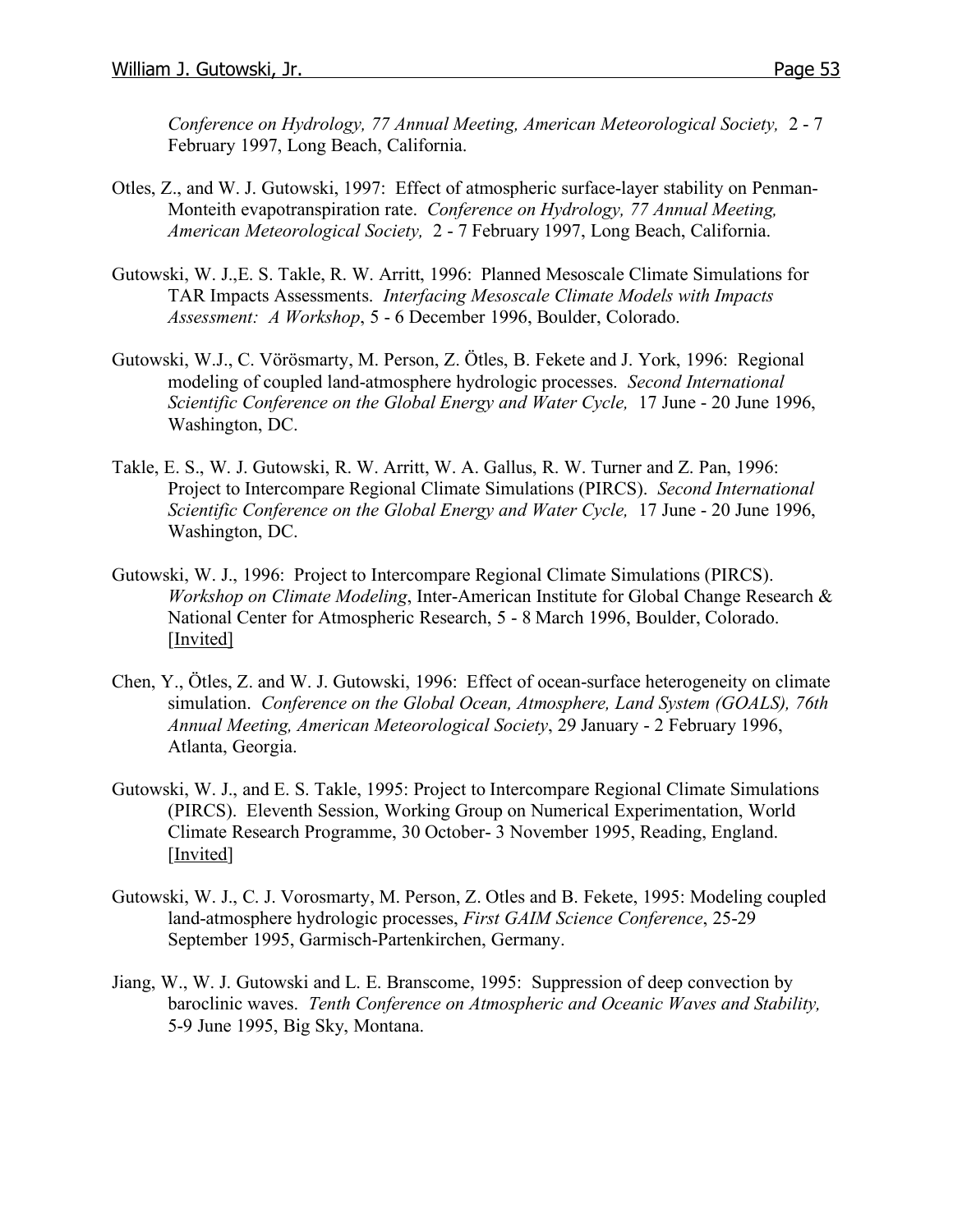- Gutowski, W. J., C. J. Vorosmarty, M. Person, Z. Otles and B. Fekete, 1995: Regional modeling of coupled land-atmosphere hydrologic processes, *Conference on Hydrology, 75th Annual Meeting, American Meteorological Society*, 15-20 January 1995, Dallas, Texas.
- Gutowski, W. J., Z. Otles, C. J. Vorosmarty and M. Person, 1994: Coupling of atmospheric convection and surface hydrologic processes in a heterogeneous domain, *GCIP/MAGS Workshop on Scaling in Hydrometeorological/Hydrologic Processes and Models*, 23-19 September 1994, Victoria, British Columbia.
- Gutowski, W. J., 1994: Regional modeling of the coupled land-atmosphere hydrologic cycle, *Fifth PRC/USA Workshop on Climate Studies*, 1 - 4 August 1994, Beijing, People's Republic of China. [Invited]
- Gutowski, W. J., C. J. Vorosmarty, M. Person, B. Fekete, Z. Otles and D. Slawinski, 1994: Heterogeneous coupling of land-atmosphere hydrologic processes. *CHAMMP Science Team and Model Development Meeting*. 25-29 April 1994, Albuquerque, New Mexico.
- Nendick, P.C., and W. J. Gutowski, 1994: Impact of CO<sub>2</sub> doubling in GCMs on eddy-driven heat and water cycles, *106th Annual Meeting, Iowa Academy of Science,* 22-23 April 1994, Davenport, Iowa.
- Gutowski, W. J., E. A. Uken, and K. A. Jovaag, 1994: Remote sensing of the atmosphere's hydrologic cycle, *106th Annual Meeting, Iowa Academy of Science,* 22-23 April 1994, Davenport, Iowa.
- Gutowski, W. J., C. J. Vorosmarty, M. Person, B. Fekete, Z. Otles and D. Slawinski, 1994: Coupled land-atmosphere hydrology in a heterogeneous domain. *Fifth Symposium on Global Change Studies*. 23-28 January 1994, Nashville, Tennessee.
- Vorosmarty, C. J., W. J. Gutowski, M. Person, B. Fekete. Z. Otles, D. Slawinski, 1993: Coupled land-atmosphere hydrology models: the drainage basin perspective. *Workshop of Scaling in Hydrology*. November 1993, Robertson, Australia.
- Vorosmarty, C. J., W. J. Gutowski, M. Person, B. Fekete. Z. Otles, D. Slawinski, 1993: Coupled land-atmosphere hydrology models: the drainage basin perspective. *Workshop on the Biosphere-Atmosphere Field Experiment in Amazonia*. 8-11 September 1993, Sao Jose dos Campos, Brazil.
- Vorosmarty, C. J., W. J. Gutowski, M. Person, T.-C. Chen and D. Case, 1993: Linked atmosphere-hydrology models at the macro-scale, *IAHS Symposium on Macroscale Modeling of the Hydrosphere,* 11-23 July 1993, Yokahama, Japan. [Keynote address]
- Gutowski, W. J., and L. E. Branscome, 1993: Hydrologic and radiative feedbacks on extratropical transient eddies: Implications of global warming, *Seventeenth Stanstead Seminar: The role of large-scale, extratropical dynamics in global climate change*, 13- 18 June 1993, Lennoxville, Québec, Canada.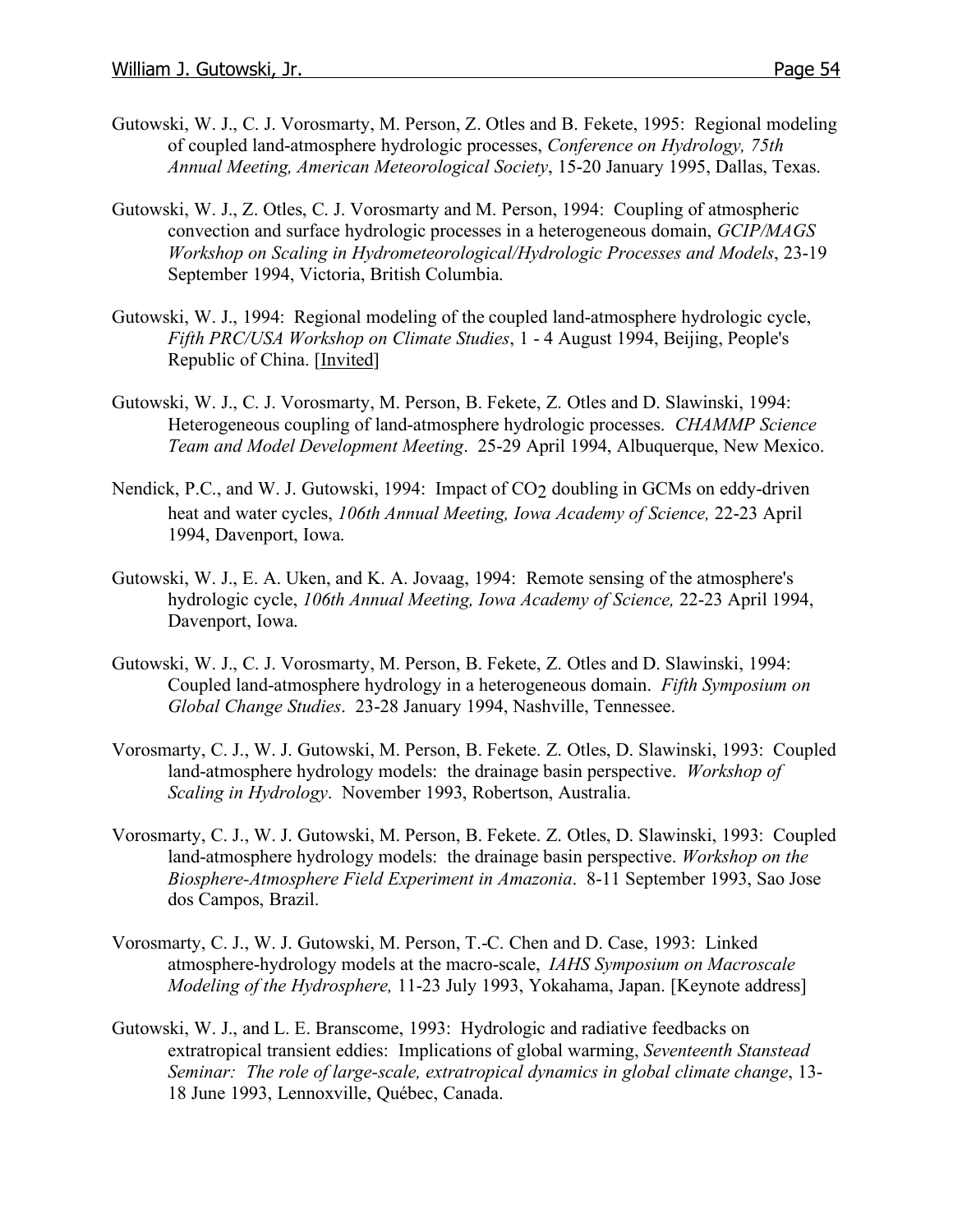- Gutowski, W. J., and E. A. Uken, 1993: Synoptic Dynamics of the Southern Hemisphere, Extratropical Water Vapor Cycle Revealed by SSM/I Retrievals and NMC Analyses, *Fourth International Conference on Southern Hemisphere Meteorology and Oceanography*, 29 March - 2 April 1993, Hobart, Australia.
- Gutowski, W. J., and L. E. Branscome, 1993: Impact of CO<sub>2</sub> Doubling on the Energetics and Hydrologic processes of Southern Hemisphere Transient Eddies, *Fourth International Conference on Southern Hemisphere Meteorology and Oceanography*, 29 March - 2 April 1993, Hobart, Australia.
- Gutowski, W. J., C. J. Vorosmarty and M. Person, 1993: Modeling coupled land-atmosphere hydrology in a heterogeneous environment, *CHAMMP Science Team Meeting*, 15-17 March 1993, Monterey, California.
- Branscome, L. E., and W. J. Gutowski, 1993: The Impact of Doubled CO2 on the Hydrologic and Radiative Processes of Extratropical Transient Eddies. *Fourth Symposium on Global Change Studies*, 17-23 January 1993, Anaheim, California.
- Yang, S., and W. J. Gutowski, 1992: Associations among Asian monsoon, ENSO and Eurasian snow cover. *Second International Conference on East Asia and Western Pacific Meteorology and Climate*, September 1992, Hong Kong.
- Gutowski, W. J., 1992: Atmospheric climate modeling at regional scales. *First EDAC Workshop for Central and Eastern Europe*, 11-15 May 1992, Durham, New Hampshire.
- Gutowski, W. J., and R. Rosen, 1991: Sensitivity of zonal winds and atmospheric angular momentum to doubling CO<sub>2</sub>. *Fifth Conference on Climate Variations*, 14-18 October 1991, Denver, Colorado.
- Branscome, L. E., W. J. Gutowski and D. A. Stewart, 1991: Life cycles of moist baroclinic waves. *Eighth Conference on Atmospheric and Oceanic Waves and Stability*, 14-18 October 1991, Denver, Colorado.
- Yang, S., P. J. Webster and W. J. Gutowski, 1991: Potential vorticity and tropical-extratropical interaction: ENSO-related variability. *Fifth Conference on Climate Variations*, 14-18 October 1991, Denver, Colorado.
- Rosen, R., and W. J. Gutowski, 1991: Impact of doubling  $CO<sub>2</sub>$  on zonal winds and atmospheric angular momentum to a doubling of CO<sub>2</sub>. *XX General Assembly, International Union of Geodosy and Geophysics*, 11-24 August 1991, Vienna, Austria.
- Gutowski, W. J., G. F. McMahon, P. Kirshen and S. Schluchter, 1990: Potential impact of global warming on flooding in South Florida. *Chapman Conference on Hydrological Aspects of Global Climate Change*, 12-14 June 1990, Lake Chelan, Washington.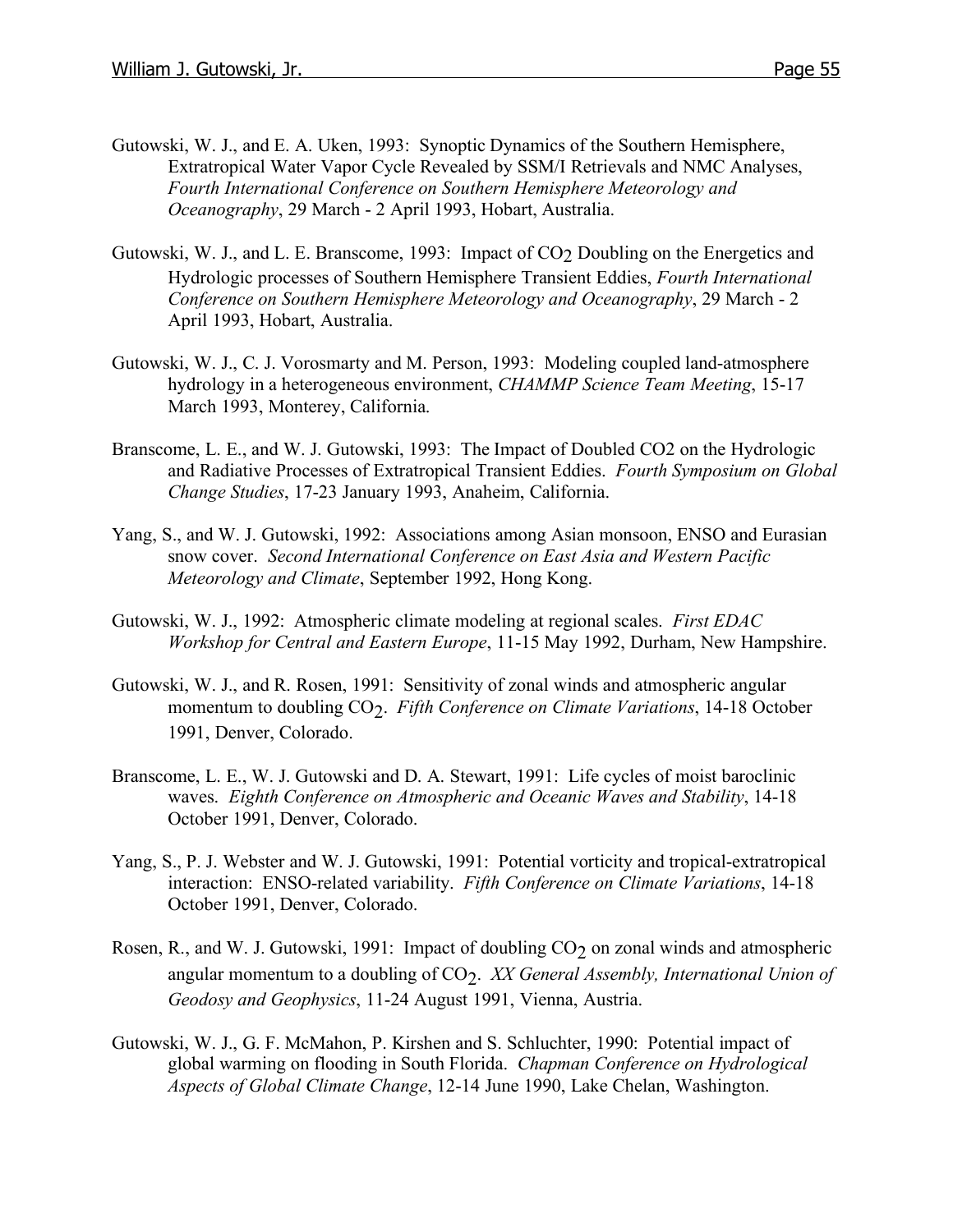- Gutowski, W. J., and L. E. Branscome, 1990: Impact of  $CO<sub>2</sub>$ -induced climate change on water vapor transport by atmospheric waves. *Chapman Conference on Hydrological Aspects of Global Climate Change*, 12-14 June 1990, Lake Chelan, Washington.
- Gutowski, W. J., and L. E. Branscome, 1990: Impact of  $CO<sub>2</sub>$ -induced climate change on water vapor transport by atmospheric waves. *NASA Workshop on the Role of Water Vapor in Climate Processes*, 28 October - 1 November 1990, Easton, Maryland.
- Gutowski, W.J., L. E. Branscome and D. A. Stewart, 1989: Modeling moisture transports by baroclinic eddies. *Fifth Scientific Assembly, International Association of Meteorology and Atmospheric Physics*, 31 July - 12 August 1989, Reading, England.
- Gutowski, W.J., X.-Z. Liang, M. J. Iacono, W.-C. Wang and R. D. Cess, 1989: Spectral vs. gridpoint schemes in climate simulation. *International Conference on Modelling of Global Climate Change and Variability*, 11-15 September 1989, Hamburg, Germany.
- Wang, W.-C., G. I. Molnar, S. D. Goldenberg and W. J. Gutowski, 1989: Transient temperature responses to increases in atmospheric trace gases: A seasonal energy balance model study. *International Conference on Modelling of Global Climate Change and Variability*, 11-15 September 1989, Hamburg, Germany.
- Turner, R. W., D. A. Stewart, L. E. Branscome and W. J. Gutowski, 1989: Nonlinear calculations of planetary wave instability in the Venus upper atmosphere. *Preprints, Seventh Conference on Atmospheric and Oceanic Waves and Stability*, American Meteorological Society, 10-14 April, 1989, San Francisco, CA.
- Gutowski, W. J., L. E. Branscome and D. Steward, 1987: Life cycles of baroclinic waves: Mean flow adjustment and modification by surface fluxes. *Sixth Conference on Atmospheric and Oceanic Waves and Stability*, 25-28 August 1987, Seattle, WA.
- Gutowski, W. J., D. Gutzler, D. Portman and W.-C. Wang, 1987: Surface energy fluxes and surface warming in GCM doubled CO<sub>2</sub> experiments. *International Union of Geodesy and Geophysics, XIX General Assembly*, 9-22 August 1987, Vancouver, BC.
- Gutowski, W. J., D. Gutzler and D. Portman, 1987: Regional climate variability in three general circulation models. *Fourth Conference on Climate Variations: Climate Dynamics Update*, 10-13 March 1987, Baltimore, MD.
- Gutowski, W. J., G. Molnar and W.-C. Wang, 1986: Speeding convergence of mixed layer ocean-atmosphere models. *1986 AGU Spring Meeting*, 19-22 May 1986, Baltimore, MD.
- Gutowski, W. J., and R. N. Hoffman, 1985: Robust data quality control in a statistical interpolation analysis scheme. *Preprints, Seventh Conference on Numerical Weather Prediction*, 17-20 June 1985, Montreal, Quebec, American Meteorological Society, 57-60.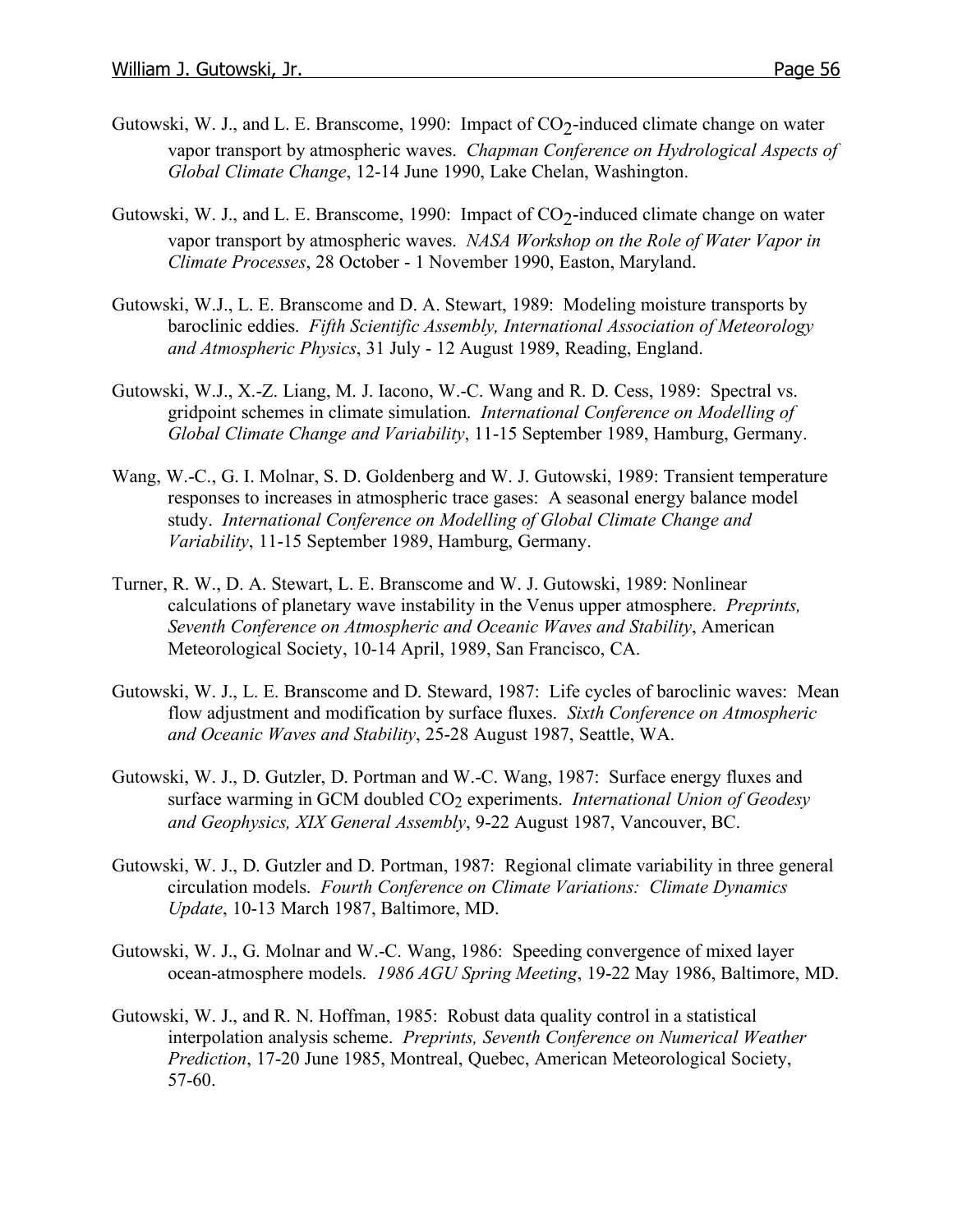- Gutowski, W. J., and R. N. Hoffman, 1985: Robust data quality control in a statistical interpolation analysis scheme. *Ninth Conference on Probability and Statistics in the Atmospheric Sciences*, 9-11 October 1985, Virginia Beach, Virginia, 428-433.
- Gutowski, W. J., 1985: Baroclinic adjustment and mid-latitude temperature profiles. *Fifth Conference on Atmospheric and Oceanic Waves and Stability*, 4-7 March 1985, New Orleans, LA.
- Gutowski, W. J., G. Molnar and W.-C. Wang, 1985: Feedback effects of dynamical heat fluxes during climate change. *Third Conference on Climate Variations and Symposium on Contemporary Climate*, 8-11 January 1985, Los Angeles, CA.

INVITED SEMINARS:

- Nanjing University, Nanjing, China: "The Coordinated Regional Climate Downscaling Experiment: Update and Opportunities" (April 2018) [about 40 people]
- Institute of Plateau Meteorology, Chengdu, China: Two lectures "The North American Regional Climate Change Assessment Program (NARCCAP): Simulations of Contemporary Climate Means and Extremes" and "NARCCAP Simulations of Projected Climate Change" (September 2012)
- University of Cape Town, Cape Town, South Africa: Lecture for the CSAG Winter School – "The Intergovernmental Panel on Climate Change (IPCC) Working Group 1" (July 2012)
- Iowa State BioGeoSciences REU Program: "My Research Program W. Gutowski" (June 2012)
- Iowa State Pierre Lecture Series: Respondent to lecture by Art Bettis (Univ. Iowa) (March 2012)
- Iowa State Computational Fluid Dynamics Center: "Continuous Dynamic Grid Adaptation in A Global Atmospheric Model: Implementation and Applications" (January 2012)
- Iowa State BioGeoSciences REU Program: "My Research Program W. Gutowski" (June 2011)
- Institute of Oceanology, Polish Academy of Sciences, Sopot, Poland: "Regional Arctic Climate Model: Overview, Selected Results and Future Plans" (W. Maslowski, W. Gutowski and J. Cassano) (May 2011)
- Centre for Regional Change in the Earth System, Danish Meteorological Institute, Copenhagen, Denmark: Five lectures for the CRES Summer School on Regional Climate Modelling as a Tool for Impacts Research – "Climate Modelling 101" (W. Gutowski), "Regional Climate Modelling" (D. Caya and W. Gutowski), "Regional Projections" (W. Gutowski and D. Caya), "Ensemble Modeling"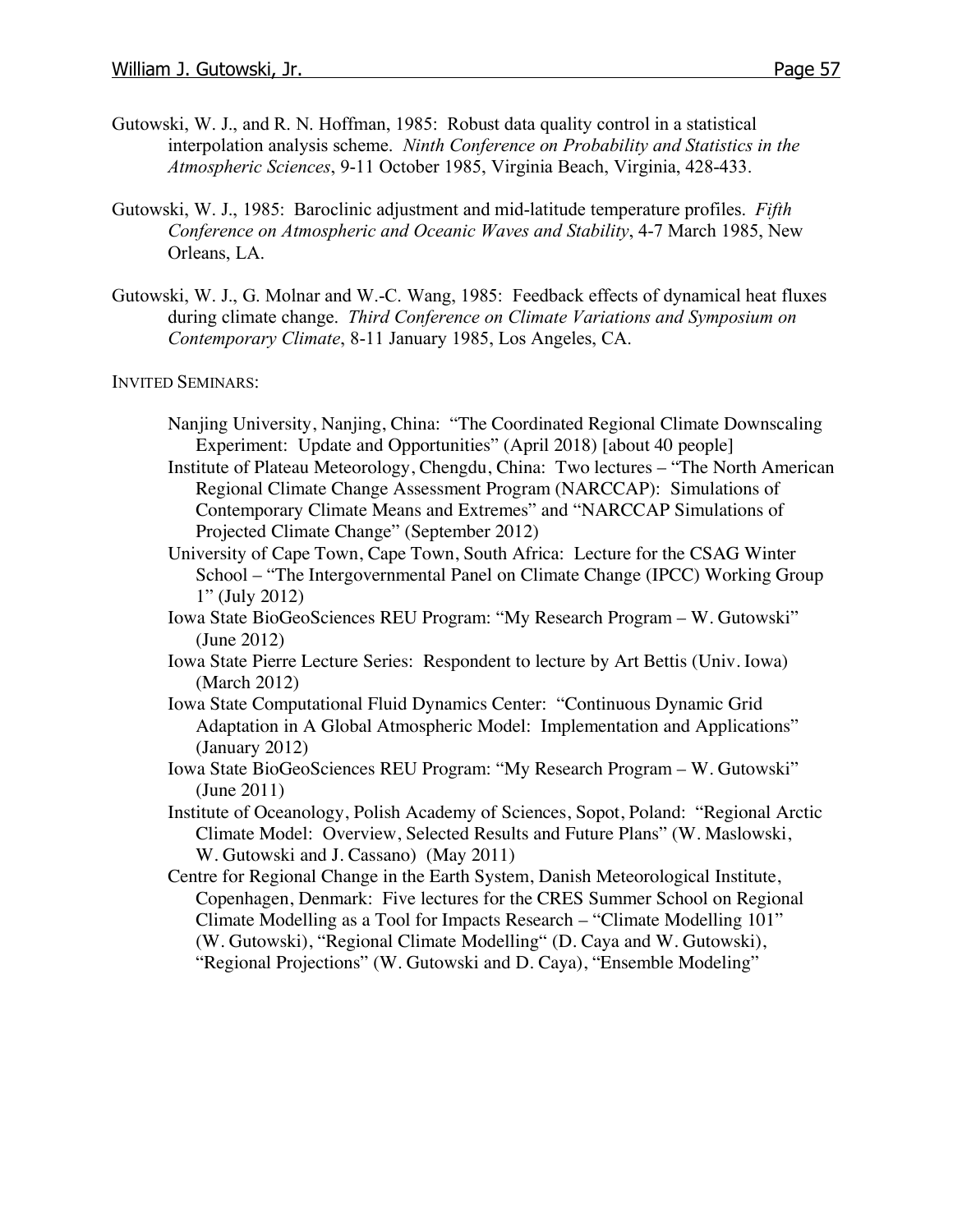(J. Christensen and W. Gutowski), "Addressing Uncertainties" (D. Caya and W. Gutowski) (May 2011)

- University of Cape Town, Cape Town, South Africa: "The Coordinated Regional Climate Downscaling Experiment: CORDEX," (August 2009)
- Goddard Institute for Space Studies, New York, New York: "Coordinated Regional Climate Modeling Programs: CORDEX, NARCCAP and Extreme Precipitation" (July 2009)
- University of Cape Town, Cape Town, South Africa: "Precipitation Changes under Global Warming" (June 2008)
- International Research Institute for Climate and Society, Columbia University: "Precipitation Changes under Global Warming" (June 2008)
- Seminars in Seoul, Korea: "CAM-EULAG Model Development" at Seoul National University and Yonsei University; "Changes in Precipitation Extremes" at Seoul National University and an Asian Pacific Network workshop on climate extremes (February 2008)

Institute of Oceanology, Polish Academy of Sciences, Sopot, Poland: "Precipitation Changes in Future Climate: Extreme Events and Constraints" (April 2007)

- Institute for Atmospheric Physics, Chinese Academy of Sciences (August 2005)
- Department of Geosciences, University of Nebraska/Lincoln two seminars: Changes in precipitation in future climate, CLASP (November 2004)
- Centro de Investigaciones del Mar y la Atmósfera and Departamento de Ciencias de la Atmósfera y los Océanos, Universidad de Buenos Aires (September 2004)

Department of Meteorology, Penn State University (February 2004)

- Department of Atmospheric and Oceanic Sciences, University of Wisconsin/Madison (September 2003).
- Drought Monitoring Centre, Harare, Zimbabwe (November 2001)
- Environment and Geographical Science Department, University of Cape Town, Cape Town, South Africa (August 2001)
- Department of Geophysics, Peking University, Beijing, China (February 2000) START Temperate East Asia Regional Center, Chinese Academy of Sciences, Beijing, China - 4 lectures on regional climate modeling: PIRCS, 10-year Simulations, STAT-LAM Comparison, CLASP model (February 2000)
- Environment and Geographical Science Department, University of Cape Town, Cape Town, South Africa (June 1999)
- St. Anthony Falls Laboratory, Department of Civil Engineering, University of Minnesota, Minneapolis, MN (April 1999)
- Dept. of Geography and Environmental Studies, University of the Witwatersrand, Johannesburg, South Africa (August 1998)
- Institute for Hydraulics Research, University of Iowa, Iowa City, IA (April 1995)
- Dept. of Geology and Geophysics, University of Minnesota, Minneapolis, MN (Feb. 1995)
- Potsdam Institute for Climate Impact Research, Potsdam, Germany (Sept. 1994)
- Meteorology Summer School, Meteorological Service of Hungary, Balatonalmádi, Hungary (Sept. 1994)
- Dept. of Atmospheric and Oceanic Sciences, University of Wisconsin, Madison, WI (April, 1994)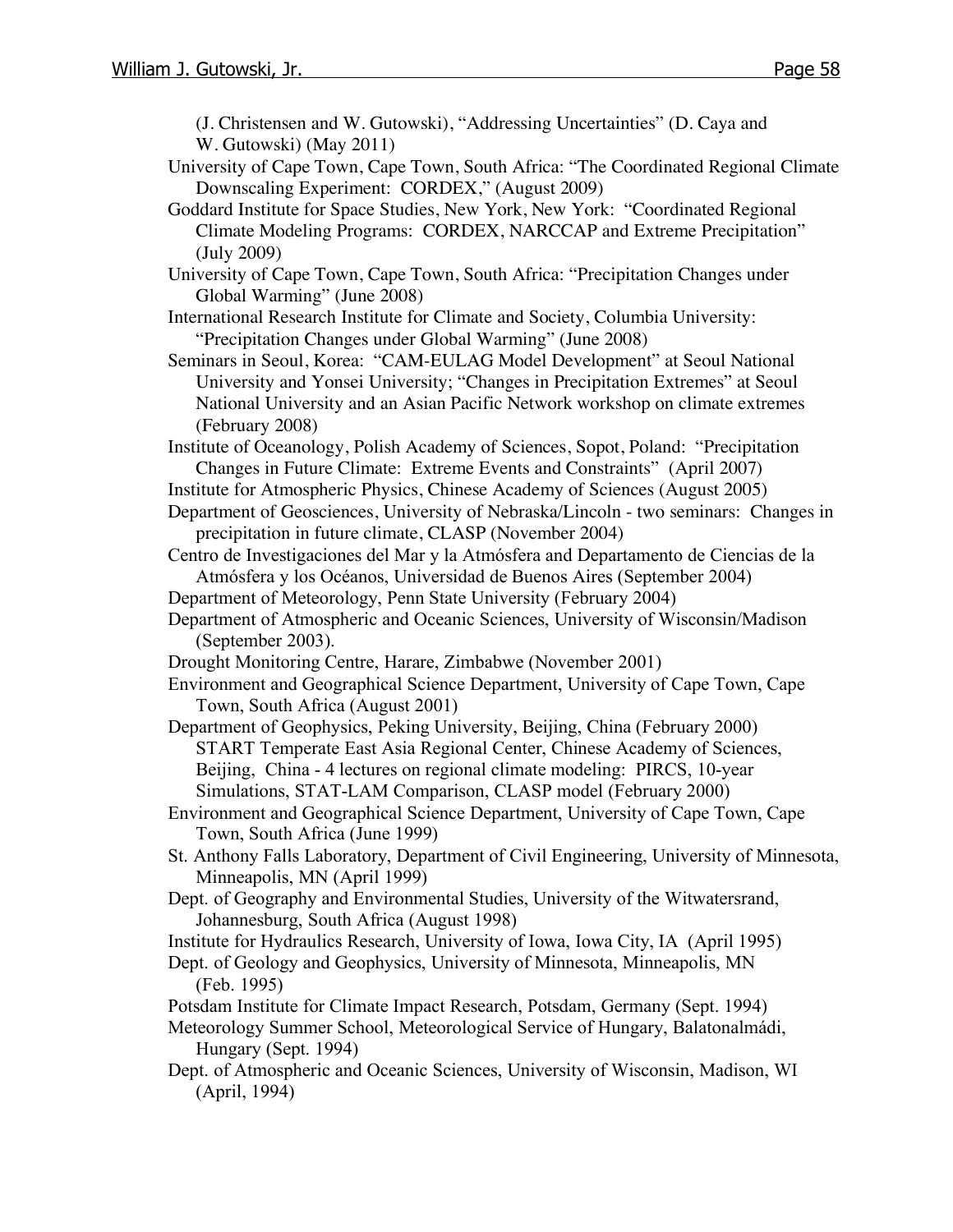Stratospheric Physics Group, Dept. of Physics, ISU, Ames, IA (Dec. 1993) Dept. of Mechanical Engineering, Iowa State. Univ., Ames, IA (November 1993) University of New Hampshire, Durham, NH (May 1992) University of Toronto, Toronto, Ont. (April 1992) Iowa State University, Ames, IA (March 1991) Colorado State University, Fort Collins, CO (February 1991) University of New Hampshire, Durham, NH (May 1990) Dalhousie University, Halifax, NS (March 1989) University Toronto, Toronto, Ont. (April 1989) Atmospheric and Environment Service, Toronto, Ont. (April 1989) Massachusetts Institute of Technology, Cambridge, MA (October 1988) University of Miami, Miami, FL (October, 1986) McGill University, Montreal, PQ (January, 1986) Atmospheric and Environmental Research, Cambridge, MA (March, 1983) Goddard Institute for Space Studies, New York, NY (March, 1983) Yale University, New Haven, CT (April, 1983) Scripps Institute for Oceanography, La Jolla, CA (June, 1983) Harvard University, Cambridge, MA (June, 1983)

ADMINISTRATIVE RESPONSIBILITIES:

Chair, department promotion committee for Prof. Kristie Franz (to Full Professor) (Summer-Fall 2018)

Lead Author, Chapter 10, Working Group 1, Sixth IPCC Assessment Report, (June 2018 – ).

RGCM Program proposal review panel, U.S. Dept. of Energy, Rockville, MD (May 2018)

- Invited Participant, IPCC: *Expert Meeting on Regional Assessment*, ICTP, Trieste, Italy (May 2018)
- Member, International Advisory Panel, Future Resilience for African Cities and Lands (FRACTAL) Program (July 2016 – present)
- Founding Co-chair, Societal Dimensions Working Group, for the Community Earth System Model at the National Center for Atmospheric Research (September 2011 – February 2016).
- Chair, Post-Tenure Review Committee for C. Harding (November 2015).
- Member, Science Committee, *International Conference on Regional Climate: CORDEX 2016*, Stockholm, Sweden (May 2016)

Promotion evaluation of Dr. Moetasim Ashfaq for Full Technical R&D Staff at Oak Ridge National Lab (October 2014)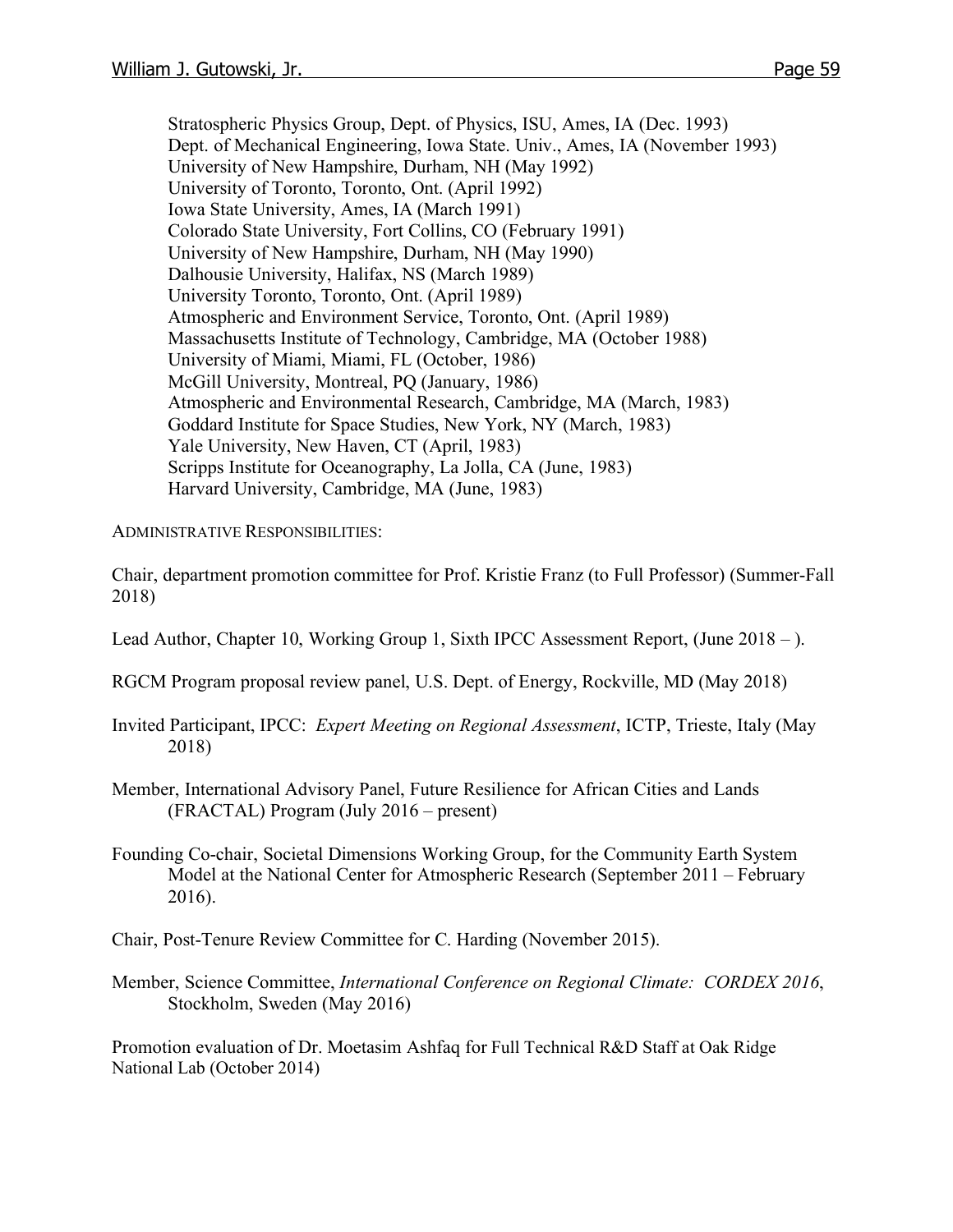Promotion evaluation of Dr. Nir Krakauer for Associate Professor at the City College of the City University of New York (July 2014)

Member, Science Committee, *International Conference on Regional Climate: CORDEX 2013*, Brussels, Belgium (November 2013)

World Climate Research Programme Modelling Advisory Council (December 2013 – present)

- CORDEX Science Advisory Team, World Climate Research Programme: Member: May 2012 – September 2013 Co-Chair: October 2013 – present
- Working Group on Regional Climate, World Climate Research Programme, *ex officio* member as Co–Chair of the CORDEX SAT (October 2013 – present).

Member, Scientific Advisory Board, Canadian Network for Regional Climate and Weather Processes (March 2013 – May 2017)

*Climatic Change*, Guest Editor (December 2012 – April 2014) – 3 papers.

Promotion evaluation of Dr. Eric Salathé for Associate Professor at the University of Washington, Bothell (September 2013)

Promotion evaluation of Dr. Peter Snyder for Associate Professor at the University of Minnesota (August 2013)

Invited Participant, National Oceanic and Atmospheric Administration Workshop: Quantitative Evaluation of Downscaled Climate Projections, National Center for Atmospheric Research, Boulder, CO (August 2013).

Promotion evaluation of Dr. Xiangdong Zhang for Professor at the University of Alaska Fairbanks (August 2013)

Promotion evaluation of Dr. Babatunde Abiodun for Senior Lecturer (equivalent to ISU Associate Professor) at the University of Cape Town, South Africa (July 2013)

Chair, Post-Tenure Review Committee for W. Gallus (February 2013).

Co-convener (with C. Vorosmarty, B. Rosensweig and A. Steiner), Union Session U23a: Regional Modeling to Support Policymaking. *Fall Meeting*, American Geophysical Union, San Francisco, CA, December 2012.

Invited Participant, U.S. Department of Energy Workshop: *Community Modeling and Long-Term Predictions of the Regional-Scale Integrated Water Cycle,* Washington, DC (September 2012).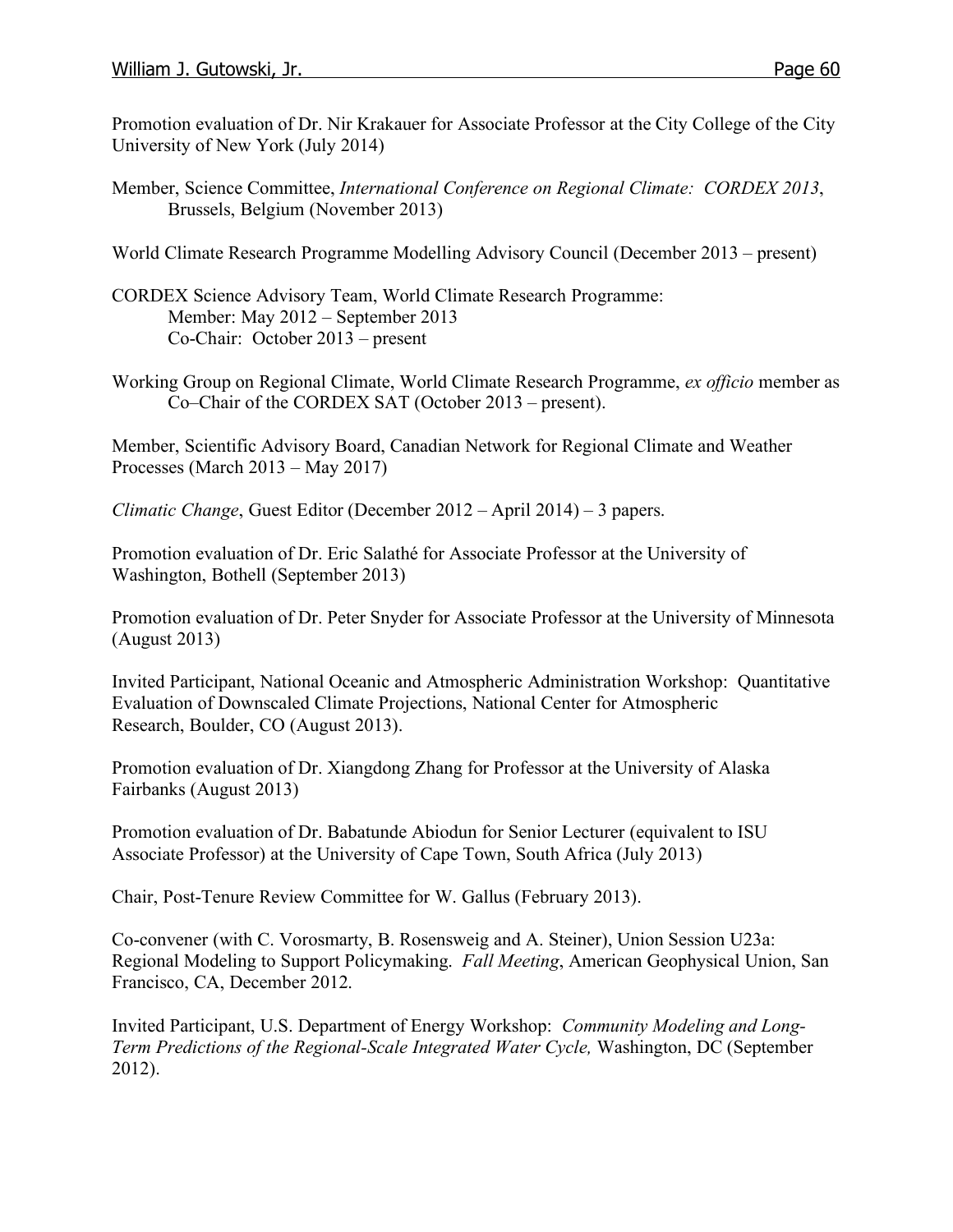Member, U.S. CLIVAR Working Group on Extremes and Large-Scale Circulation, started April 2012.

College of Liberal Arts and Sciences: Liberal Arts and Sciences College Representative Assembly (May 2012 – May 2015); LAS Representative Assembly Executive Committee (May 2012 – May 2015).

Department search committee for "strat-sed" position (Fall 2011-Spring 2012)

Lead Author, Chapter 12, Working Group 1, Fifth IPCC Assessment Report, (May 2010 – August 2013).

*Journal of Hydrometeorology*  Editor (January 2007 – December 2011) Associate Editor (2012 – 2014)

Promotion evaluation of Dr. Mark A. Snyder for Associate Project Scientist at the University of California – Santa Cruz (September 2012).

Member, Organizing Committee, *CESM Workshop on Societal Dimensions of Earth System Modeling*, National Center for Atmospheric Research, Boulder, CO (May 2011).

Panel member, National Academy of Sciences/Division of Earth and Life Sciences: Challenges and Opportunities in the Hydrologic Sciences (March 2010 – February 2012).

Member, Organizing Committee, World Climate Research Programme/UNESCO Workshop: *Metrics and methodologies of estimation of extreme climate events*, Paris, France (September 2010).

Preparation for Professor promotion for Prof. X. Wu (Summer-Fall 2010)

Invited Participant and Session Leader, World Climate Research Programme Workshop: *Regional Climate: Facilitating the production of climate information and its use in impact and adaptation work,* Lille, France (June 2010).

Co-Director, *Fifth ICTP Workshop on the Theory and Use of Regional Climate Models.* International Centre for Theoretical Physics, Trieste, Italy (31 May – 11 June 2010).

Faculty Advisor, ActiveUs at Iowa State University (Fall 2010 – Spring 2015)

Faculty Evaluation Committee, GeAt (Spring 2010)

Chair, Governance Document Committee (2009-2010)

Curriculum Committee, GeAt (2009 – 2015)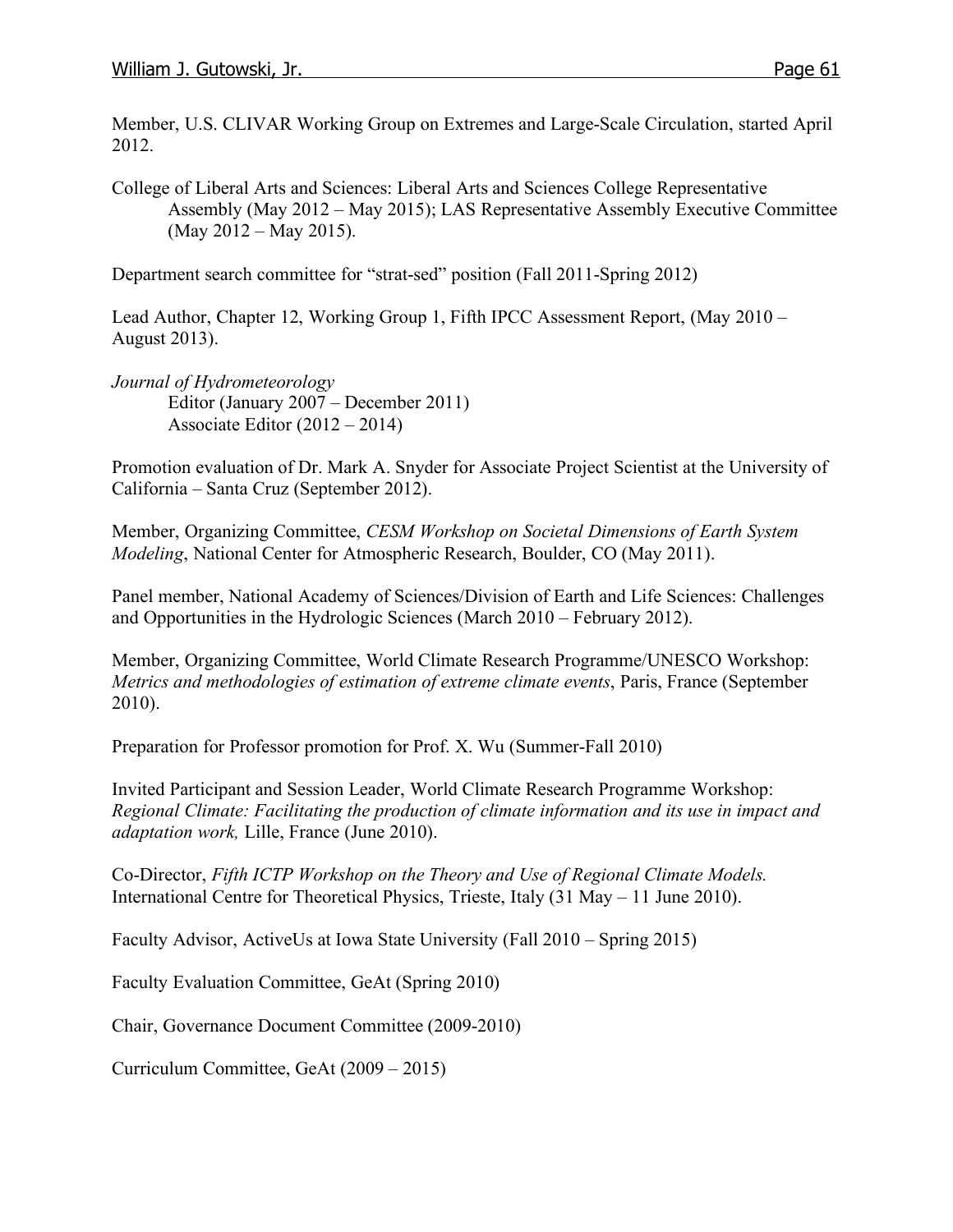Promotion evaluation of Dr. Jeremy S. Pal for Associate Professor with tenure at Loyola Marymount University (October 2009)

External evaluator of the research productivity of Prof. Bruce Hewitson (University of Cape Town) for the South African National Research Foundation (June 2009)

Special Advisory Committee evaluating candidates applying for an opening at the International Center for Theoretical Physics, Physics of Weather and Climate Section (February-May 2009)

Promotion evaluation of Dr. Stephen R. Sain for Scientist III position at NCAR (March 2009)

Award evaluation of Prof. René Laprise for the Patterson Medal of the Meteorological Service of Canada (March 2009).

Member, Task Force on Regional Climate Downscaling, World Climate Research Programme  $(2008 - 2011)$ .

Board of Directors, Canadian Regional Climate Modelling and Diagnostics (CRCMD) Network (2008-2009).

Member, Technical Review Panel for FEMA project "Impact of Climate Change on the National Flood Insurance Program, and Improving Coastal Flood Plain Mapping" (November 2008 – October 2011).

Preparation of Associate Professor promotion for Prof. Chris Harding

GeAt deparment curriculum committee, started January 2008.

Panel member, National Academy of Sciences/Transportation Research Board Study On Climate Change And U.S. Transportation (2005-2008)

Member, U.S. Climate Change Science Program Panels (2005-2008): (a) Synthesis and Assessment Product 3.1 - Climate Models and Their Uses and Limitations: Climate Sensitivity, Feedbacks, and Uncertainties

(b) Synthesis and Assessment Product 3.3 - Climate extremes including documentation of current extremes: Prospects for improving projections (Coordinating Lead Author for Chapter 3 – Physical Behavior of Extremes and their Projection, Lead Author on Executive Summary and Chapter 4 – Recommendations).

Chair, search committee for surface hydrologist (assistant professor position) 2005-2006.

Co-convener, Regional climate simulation and downscaling, Session C2. *IAMAS 2005,* Beijing, China (August 2005).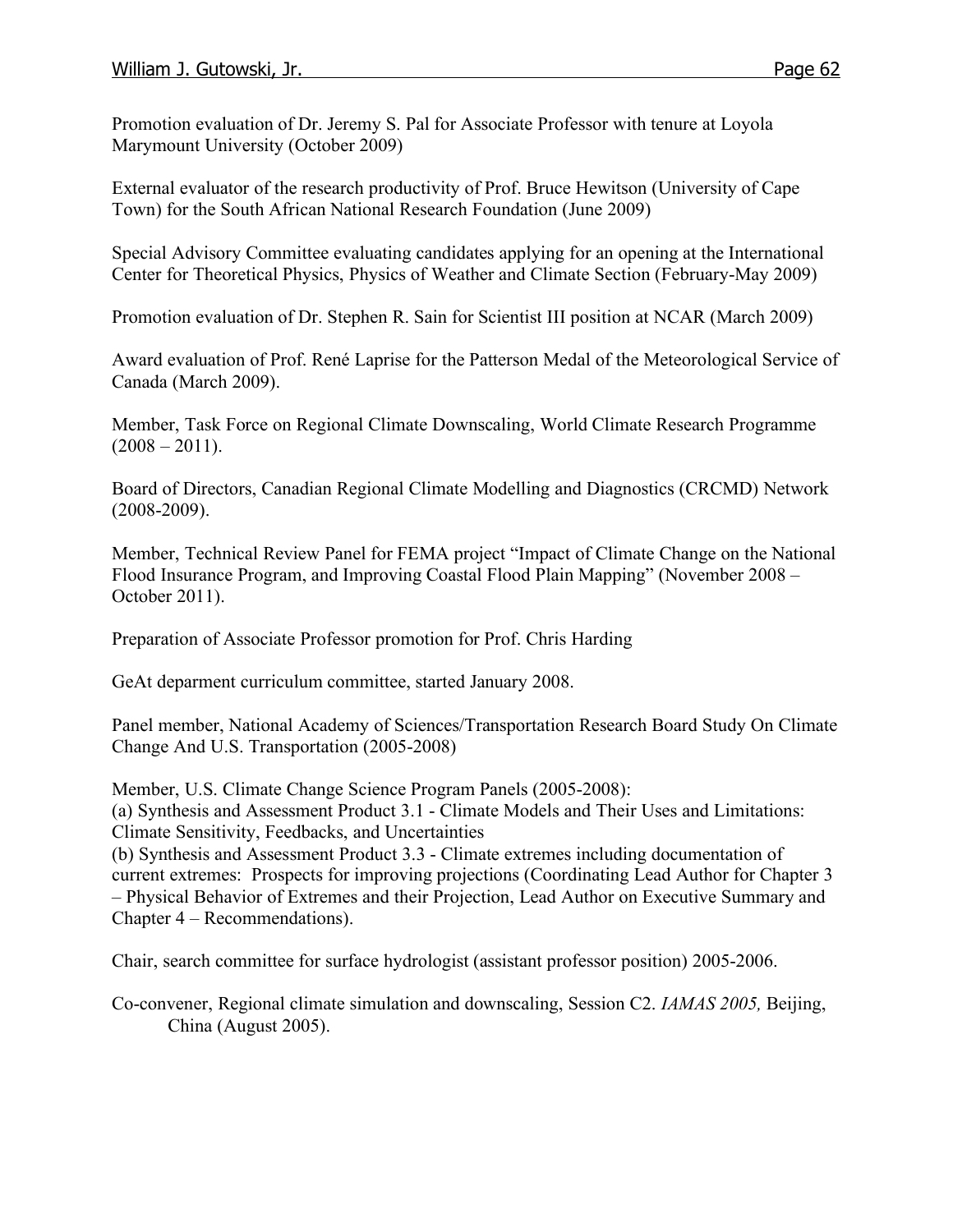Preparation for Professor promotion for Prof. W. Gallus

Promotion mentor for Prof. C. Cervato

Preparation for Distinguished Professor nomination for Prof. M. Chen

Professor-in-charge, Atmospheric Sciences Program (7/98 – 6/04)

Committee on Global Environmental Change, American Geophysical Union (7/98 – 6/00)

Member, Editorial Board, *Dynamics of Atmospheres and Oceans* (11/96 - 98)

Iowa State University representative to University Corporation for Atmospheric Research, Boulder, Colorado (9/98 - 8/04)

IITAP appointment: Co-Director, Project to Intercompare Regional Climate Simulations (11/98  $-12/03$ ).

- College of Liberal Arts and Sciences: Honors Committee (8/92-7/95); Liberal Arts and Sciences College Representative Assembly (5/93 - 5/99); LAS Representative Assembly Executive Committee (5/93 - 5/97; Chair, 5/95 - 5/97)
- Department of Geological and Atmospheric Sciences: Curriculum, Awards, and Faculty Evaluation Committees (started 8/92).
- Atmospheric Sciences Program: Various program functions such as planning for external review (Spring 1992; Spring 1998).

Co-chair, "Interfacing Mesoscale Climate Models with Impacts Assessment" (National Center for Atmospheric Research, Boulder, Colorado, 5 - 6 December 1996)

- Co-chair, "Project to Intercompare Regional Climate Simulations Workshop II" (Iowa State University, Ames, Iowa, 5 - 6 June 1997)
- Co-chair, "PIRCS Modelers Workshop" (San Francisco, California, 11 December 1997)
- Co-chair, "Project to Intercompare Regional Climate Simulations Workshop III" (Danish Meteorological Institute, Copenhagen, Denmark, 23-23 May 2000)
- Chair and co-convener, Stanstead Seminar on the Role of Large-Scale, Extratropical Dynamics in Climate Change (8/91 - 8/94)

Manager, AER Climate Group (11/89 - 9/91)

Chair, AER Library Committee (1/88 - 10/89)

Member, AER Computer Resources Task Force (2/88 - 12/88)

OTHER: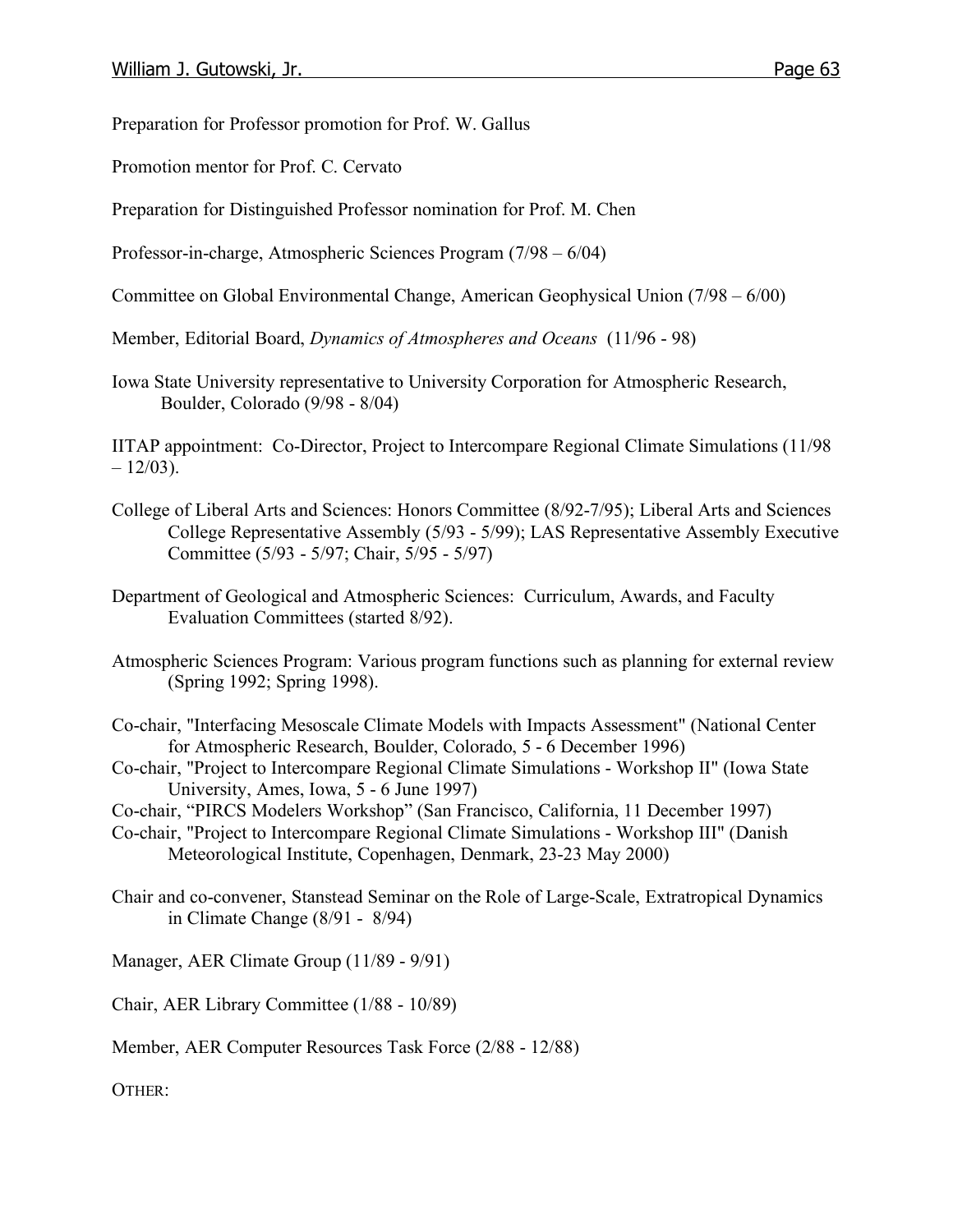TECO program review panel (5/98)

NSF Committee of Visitors (8/98) – external triennial evaluation of NSF Lower Atmospheric Sciences [Division] with specific focus on Climate Dynamics Program

Invited Panelist (3/99) - The Science of Global Climate Change. A Symposium on the State-ofthe-Science. Sponsored by the Center for Global and Regional Environmental Research (University of Iowa) and Iowa Division, United Nations Association - USA.

Presentation (00.10) - "Global warming". Sunday Forum of St. John's Episcopal Church, Ames, IA.

External Reviewer, Meteorology Program, University of Pretoria, Pretoria, South Africa (01.09)

Proposal Reviewer, AIACC program.

Presentation (01.11) – "Weather and Climate Research". Greenfield Girls Primary School, Kenilworth, Cape Town, South Africa.

Invited Participant, Kick-Off Meeting for Assessing Impacts and Adaptations to Climate Change (AIACC) program, 11-15 February 2002, United Nations Environment Programme Headquarters, Nairobi, Kenya.

Invited Participant and session chair, US Workshop on Climate Projections, Uncertainty, and Scenarios for Impacts Assessment, 17-19 July 2002, National Center for Atmospheric Research, Boulder, CO.

NOAA GEWEX/GAPP review panel (02.11)

Op-ed article, "African Traditions Share Iowa Values", *Des Moines Register*, 8 July 2003.

Invited Panelist and Presenter, ISU Workshop on Complexity in the Environment, 16 July 2003, Iowa State University, Ames, IA.

Listed in *Who's Who in Sciences Higher Education* (January 2004).

Nominated by B. Hewitson, F. Giorgi, & N. Leary to be a lead author for the regional climate chapter of the AR4 (but not selected).

Invited Participant, NARCCAP Planning Workshop, 12 June 2004.

Steering Committee Member for ISU Workshop for Defining Key Scientific Questions on the Hydrology of Intensively Managed Landscapes (IMLs) in the Midwest US (15-16 June 2004).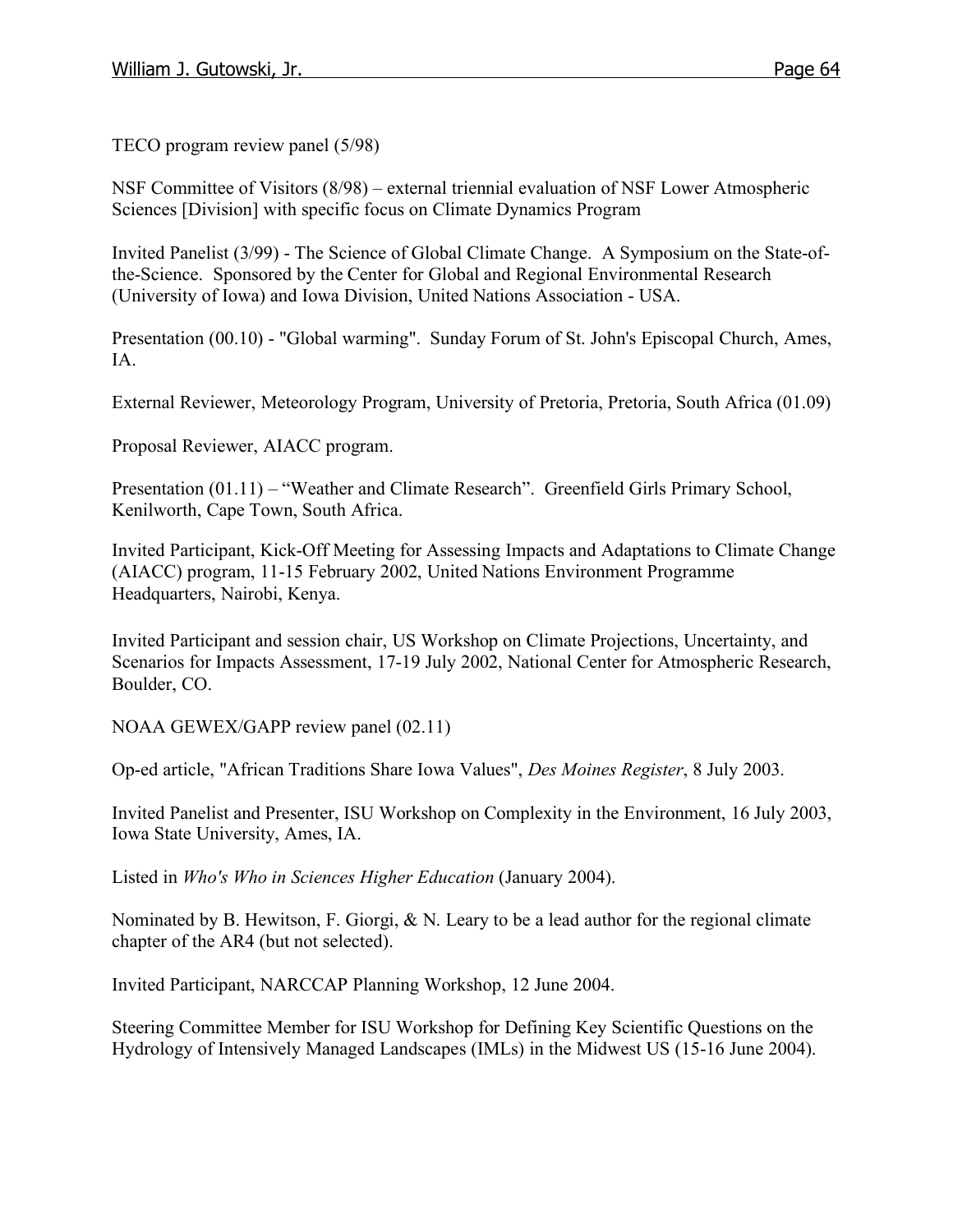Interviewed by the President of the Iowa Soybean Board, on our warming hole paper (Pan et al. 2004), for 2.5 minute piece that broadcasted from several radio stations (Sept. 2004).

Interviewed by radio station in California on our warming-hole paper (Pan et al. 2004) (Sept. 2004).

Presentation on changing climate, Ames Adult Day Care Center (10 February 2005).

Invited participant, North American Weather and Climate Extremes: Progress in Monitoring and Research (A Workshop), July 2005, Aspen Global Change Institute, Aspen, CO.

Guest speaker, Frontiers of the Discipline, a seminar series for ISU freshmen (18 September 2005).

Interviewed by a reporter for the *Economist* on regional climate change in North America (July 2006)

Invited Participant and discussion chair, Workshop on Hurricanes and Climate Change, 7-8 November 2006, National Center for Atmospheric Research, Boulder, CO.

Interviewed by writer for the *Nevada (Iowa) Journal and Tri-County Times* about recent weather and seasonal outlook (March 2007).

Led a review discussion for a group of students in the Freshman Honors Mentor Program (March 2007).

Interviewed by email by the *Daily Iowan* about global warming and changes in severe weather (6 April 2007).

Interviewed by WHO radio on climate change for Iowa (8 August 2007).

Interviewed by a writer for *Science* on regional climate change modeling (9 August 2007).

Interviewed by a writer for Reuters News Agency on regional climate-change modeling (27 August 2007).

Invited presenter and facilitator for Global Citizenship Symposium on Global Warming and the Climate Challenge Game. Iowa State University (6 October 2007).

ISU Meteorology seminar: "Precipitation Changes under Global Warming" (October 2007).

Interviewed by WHO radio, KASI radio, KCCO television, *Des Moines Register*, and *Iowa State Daily* about the Intergovernmental Panel on Climate Change (IPCC) sharing with Al Gore the Nobel Peace Prize for 2007 (October 2007).

Lecturer for Iowa State Extension's Corn School: "Our Changing Climate: What Should We Do?" (5 February 2008)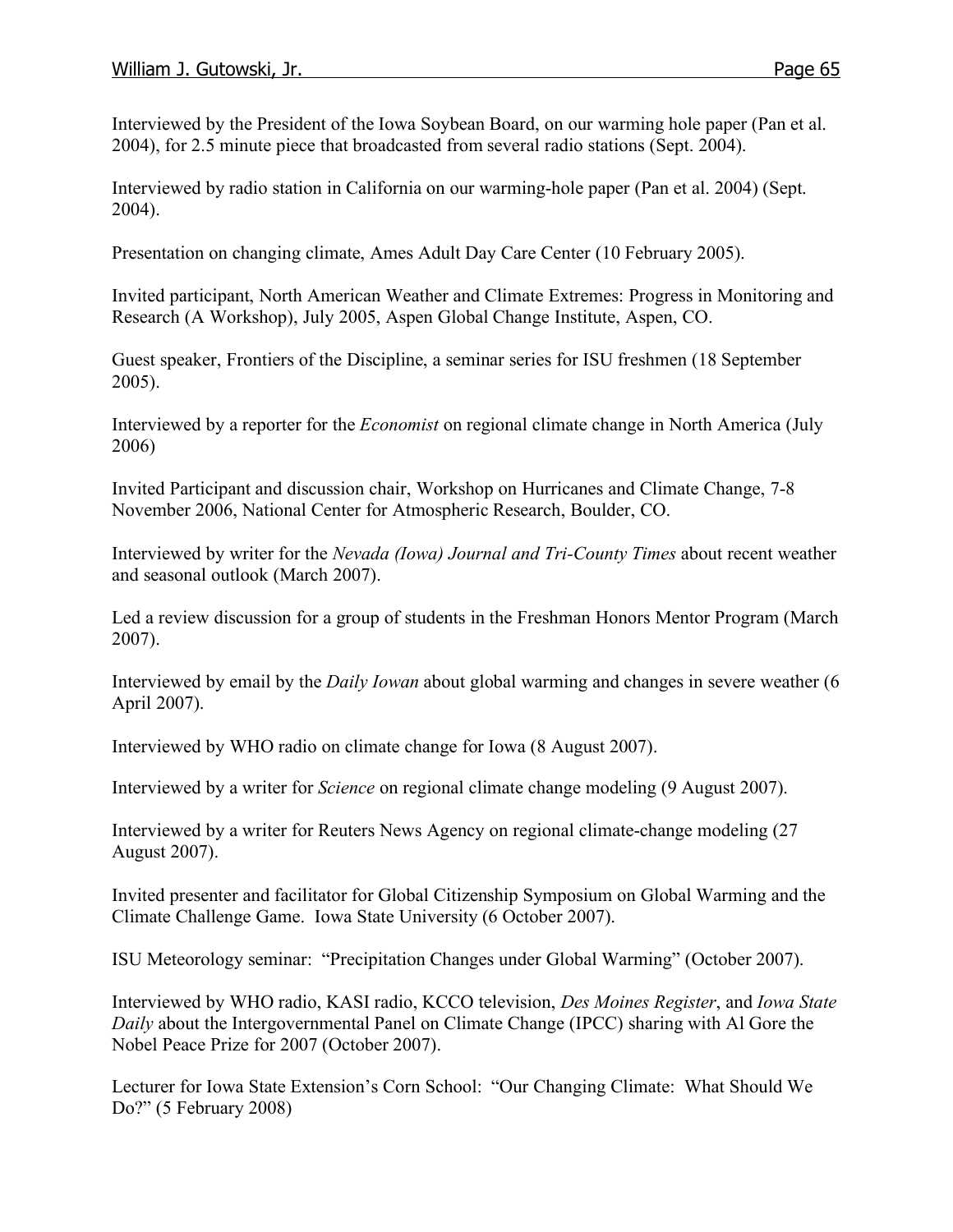Invited dignitary in VEISHA parade. April 2008

Invited workshop participant: *Identifying Outstanding Grand Challenges in Climate Change Research: Guiding DOE's Strategic Planning*, March 25-27, 2008, Arlington, VA.

Interviewed by Radio Iowa, Learfield Communications, on current weather (June 2008).

Interviewed by a reporter for *Newsweek* on current weather, flooding and future conditions for flooding (June 2008).

Interviewed by Iowa Public Radio (Rob Dillard) about CCSP 3-3 report and recent weather conditions in Iowa (June 2008).

Interviewed by a journalism fellow for the www.news21project.org about regional climate change and simulation (July 2008).

Speaker and panelist at a Sigma Xi Science Café on flooding in Iowa: "Future Extreme Rainfall in Iowa" (September 2008).

Lecture for a senior seminar on Local Governments, Energy and Climate Change, in the Design College (September 2008).

Panel speaker for a meeting of HCI 591 (October 2008).

Interviewed by Soheil Rezayazdi of the Center for Global and Regional Environmental Research (Univ. Iowa) for a film CGRER is producing to educate K-12 students on climate-change issues (October 2008).

ISU Meteorology seminar: "Implementation of a Non-Hydrostatic, Adaptive-Grid Dynamics Core in the NCAR Community Atmospheric Model" (October 2008).

Presentation on climate research and Iowa State and professional opportunities, for Mteor 201 (October 2008).

Presentation to Ames Middle School Extended Learning Program: "Climate Change and Iowa Flooding" (October 2008).

Lecture: "Our Changing Climate: Myths and Realities", Iowa State Global Citizenship Symposium (November 2008). [attendance: about 80 people]

Lecture: "Our Changing Climate: Myths and Realities", Putnam Museum, Davenport, Iowa (January 2009). [attendance: about 140 people]

Led Mid-Term Review Discussion with Freshman Honors students (March 2009).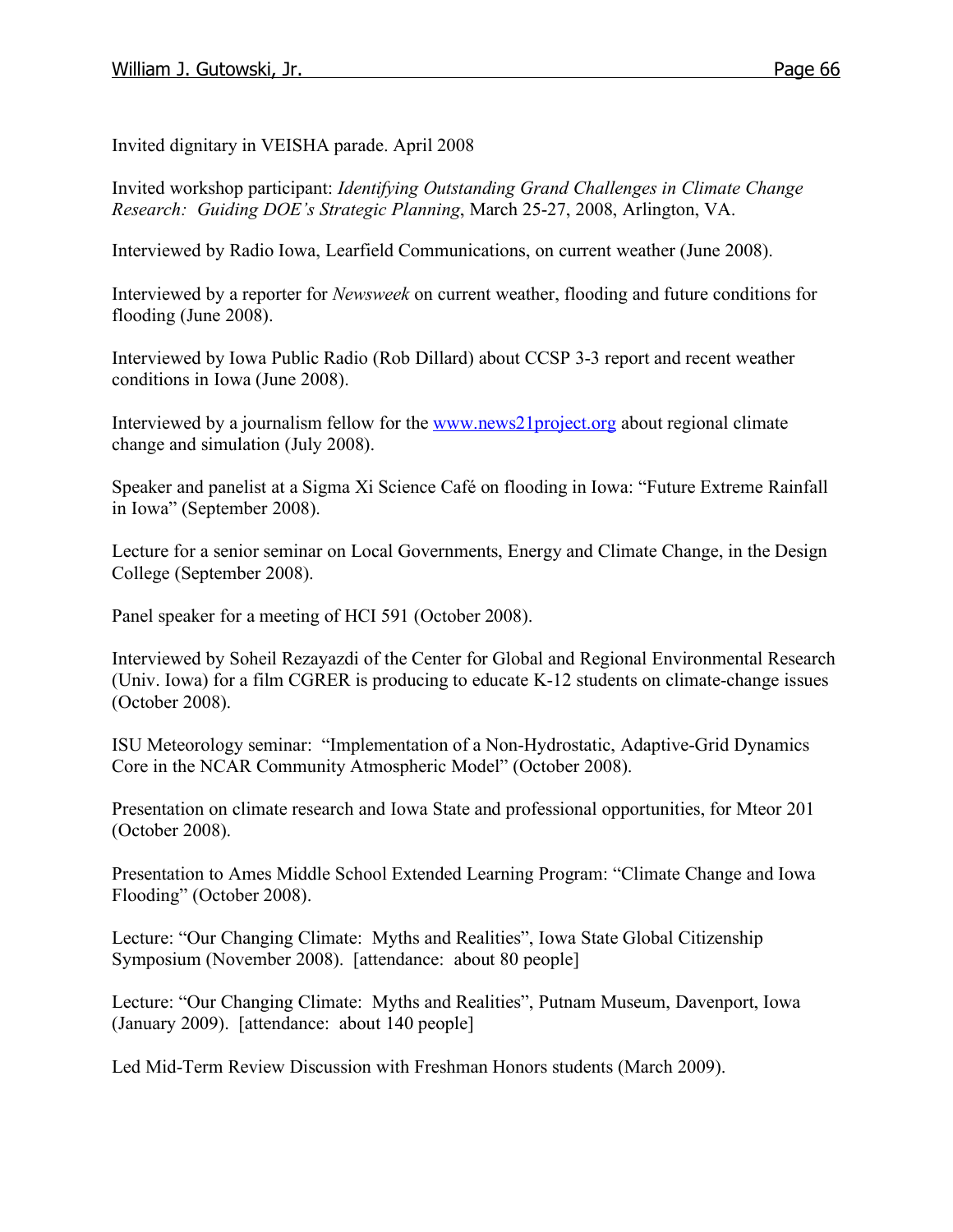Short lecture: "Climate Change Connections", Campanile, Iowa State University (Earth Day, April 2009).

Guest lecturer: In ISU Honors Seminar, "Understanding Global Warming" (April 2009).

Invited climate expert for Iowa Youth Symposium, Iowa United Nations Association, State Capitol, Des Moines (October 2009).

Lecture: "Our Changing Climate: Myths and Realities", Noontime Lions Club, Marshalltown, Iowa (October 2009). [attendance: about 25 people]

Presenter and panelist: "Global Climate Change – A Faculty Forum", part of the *Live Green! Sustainability Series*, sponsored by the Office of the President, Iowa State University (November 2009). [attendance: about 100-150 people]

Guest lecturer: "Our Changing Climate: Myths and Realities", Earth, Wind and Fire Learning Community, Iowa State University (November 2009).

Guest lecturer: "Climate: Present and Future", Meteorology 201, Iowa State University (November 2009).

Reviewer of "Climate Futures For Tasmania: TECHNICAL REPORT 1 Methods and Results on Climate Modelling" for the Antarctic Climate & Ecosystems Cooperative Research Centre, Hobart, Tasmania, Australia (January 2010).

Reviewer of chapters for a planned textbook, *Climate Change*, for Prentice-Hall (January 2010).

Lecture: "Climate Change Myths and Realities", Iowa State Environmental Science Club, about 6 people present (February 2010).

Invited reviewer for Zeroth-Order Draft of *IPCC Special Report: Managing the Risks of Extreme Events and Disasters to Advance Climate Change Adaptation* (March 2010).

Mentor for a student presentation at "Research in the Capitol": Justin Wittrock, Algona, meteorology, "Viability of Weather Dissemination Via Social Network Technologies," mentors William Gutowski, professor of geologic and atmospheric sciences, and Kelvin K. Droegemeier and Somer A. Erickson, University of Oklahoma. Twenty Iowa State undergraduates will present their research to legislators and others during the fifth annual "Research in the Capitol." (25 March 2010).

Interviewed by reporter from Reuters about the possible effects of the Iceland volcano on climate and European agriculture (April 2010).

Lecture: "Climate Change Myths and Realities", Ames Public Library, about 10-12 people (April 2010).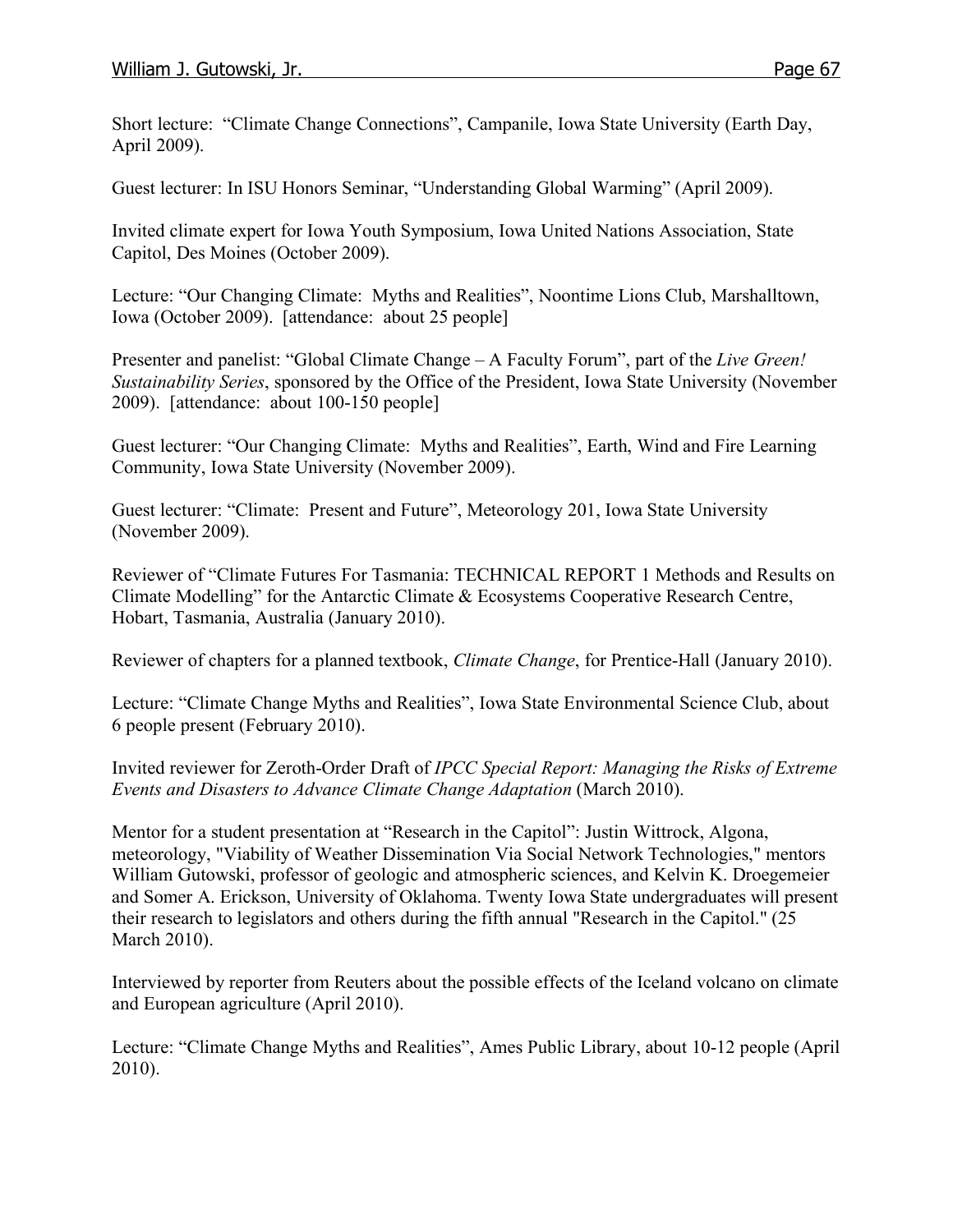Lecture: "Climate Change Myths and Realities", Deerfield Retirement Community, Urbandale, IA, about 25 people (May 2010).

Interviewed by a reporter for the Associated Press, Michael Crum, about recent and projected changes in precipitation for Iowa (August 2010).

Interviewed by Steve Jones for an article on my climate downscaling work to appear in the LAS alumni magazine (August 2010).

ISU Meteorology seminar: "If Global Warming is Happening, Why are Global Temperatures Going Down?" (September 2010).

Interviewed by a reporter for the *Ames Tribune*, James Pusey, on an Environment Iowa report about climate change and increased flooding (September 2010).

Invited panel speaker: *Forum on Ames Flooding*, about 50 people (October 2010).

Honors Program: Lunch with a Professor. Met with 5 Freshman Honors Program students over lunch (November 2010).

Sustainable Agriculture Colloquium: "The Intergovernmental Panel on Climate Change", about 45 people (March 2011).

Interviewed by a reporter for *New Scientist*, Ferris Jabr, on future climate trends and the potential for extensive springtime flooding in the Ohio and Upper Mississippi River basins (May 2011).

Lecture: "Climate Change: Myths and Realities", Nevada Lions Club, Nevada, IA, about 16 people (May 2011).

Lecture: "Climate Change: Some Common Myths", Ames Lions Club, Ames, IA, 10 people (June 2011).

Lecture: "Our Changing Climate: Myths and Realities", *Distinctive Voices* lecture series, Jonsson Center, National Academy of Sciences, Woods Hole MA, about 110 people, http://www.youtube.com/watch?v=p9jQYGVdTmU&list=UUOzWn948D9YO41K3G7vl\_Zg (June 2011).

Immigration reference letters for three scientists (J. Lu, J. He, M. Ashfaq) (April, December 2011).

Interviewed by a reporter for the *Ames Tribune* regarding the multi-scientist letter on climate change sent to Gov. Branstad and coordinated by State Sen. Rob Hogg (November 2011).

Interviewed with State Sen. Rob Hogg on *The Exchange*, an Iowa Public Radio program, on the multi-scientist letter on climate change sent to Gov. Branstad and coordinated by State Sen. Rob Hogg (November 2011).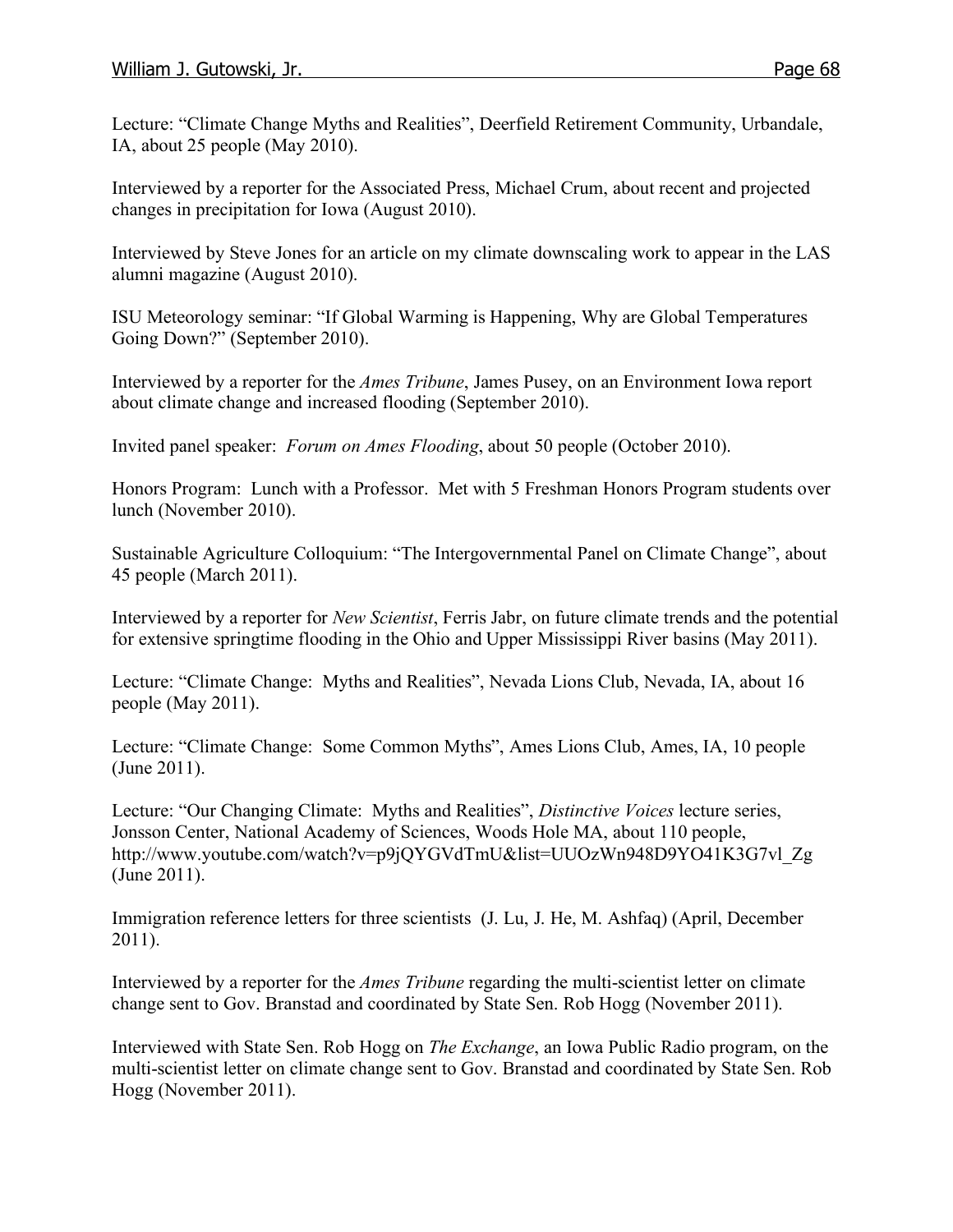Interviewed by *Iowa State Daily* reporter on the unusually warm winter up through early January 2012 (January 2012).

Lecture: "Iowa's Changing Climate", Collegiate Presbyterian Church, Ames, IA, about 50 people (February 2012).

Lecture: "Climate Change: What's Happening?" Alpha Phi Omega Merit Badge University, (Boy Scout meteorology merit badge), Iowa State University, Ames, IA, 19 Boy Scouts and 3 parents (November 2012).

High school class sessions on climate change, via Skype. Short presentation of "Climate Change: What's Happening?", followed by Q&A with the students. Part of a curriculum taught by meteorology-major alumnae Kara (Houlihan) Victorsen at Kaneland High School, in Maple Park,Illinois. About 20 students in each class of 42 minutes (February 2013).

Immigration reference letter, further for M. Ashfaq (February 2013).

Session Moderator, 7th Annual Symposium on Undergraduate Research & Creative Expression, Iowa State Honors Program (April 2013).

Interviewed by *Cedar Rapids Gazette* in their preparation for the symposium "Five Years Out: Ongoing Impacts of the 2008 Iowa Flood", to be held 31 May 2013 (May 2013).

Interviewed by Steve Jones for an article on the Water and Climate Change project supported by the LAS Strategic Research Initiative for LAS alumni magazine (June 2013)

Interviewed by KASI radio and *Radio Iowa* regarding an ISU press release about our Squaw Creek project (June 2013).

Interviewed by the Cedar Rapids *Gazette* regarding the recent summer cold snap and global warming in general (July 2013).

Interviewed by the Des Moines *Register* on financial implications of attempts to mitigate greenhouse gas emissions (October 2013).

Member, Panel of IPCC Fifth Assessment Report (AR5) Lead Authors who met with 3-5 (est.) Members of the European Parliament and staff to answer questions about the Working Group 1 report of the AR5 (November 2013). (Session chaired by Vittorio Prodi, MEP, Italy)

Interviewed by Clint Woods (Professional Staff Member, Subcommittee on Environment, U.S. House Committee on Science, Space, and Technology) about outcomes of the IPCC Fifth Assessment Report of Working Group 1(November 2013).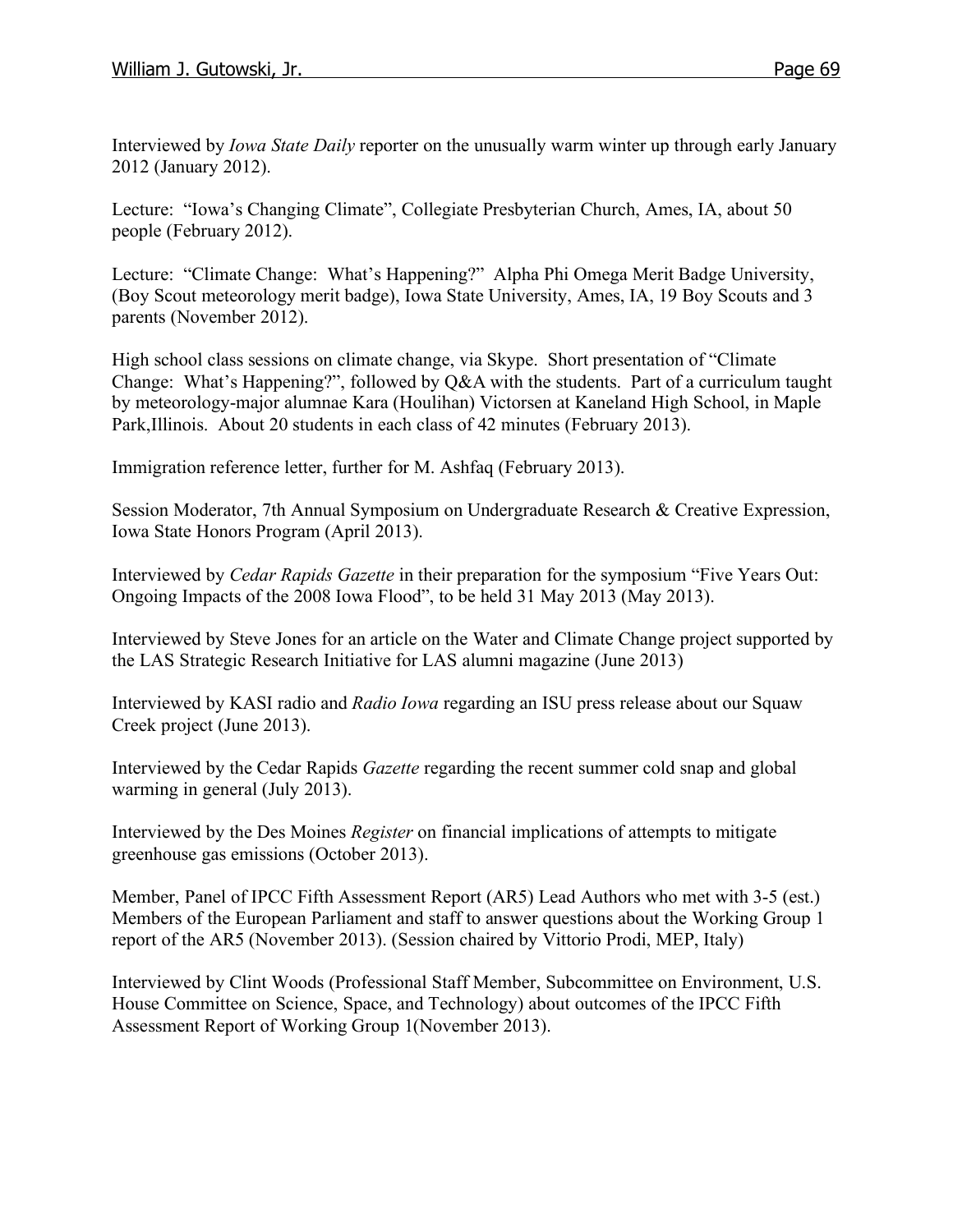Interviewed by Rebecca Lindsey (managing editor of the News & Features section of NOAA's www.Climate.gov) about why the IPCC AR5 moved the lower bound of projected warming from 2.0 ˚C (AR4) to 1.5 ˚C (February 2014).

Lecture: "The IPCC Fifth Assessment Report: Where we are. Where we are heading", Osborn Club, Iowa State University, Ames, IA, 10 people (February 2014).

Lecture: "Our Changing Climate: What we know, Where we are heading", Ames Golden K Kiwanis, Ames, IA, about 45 people (February 2014).

Lecture: "Our Changing Climate: What we know, Where we are heading", Collegiate Presbyterian Church, Ames, IA, about 25 people (April 2014).

U.S. Department of Energy, proposal review panel (April 2014; 10 proposals)

NSF/USAID Partnerships for Enhanced Engagement in Research (PEER) Science Program, proposal review panel (April 2014; 12 proposals)

Lecture: "Our Changing Climate: What we know, Where we are heading", League of Women's Voters, Ames, IA, about 25 people (September 2014).

Provided comments to *Science* magazine on a paper about statistical-dynamical downscaling (November 2014).

Lecture: "Our Changing Climate: What we know, Where we are heading", Iowa Chapter of the American Society of Farm Managers and Rural Appraisers, Ames, IA, about 140 people (February 2015).

Lecture: "Our Changing Climate: What we know, Where we are heading", St. John's Church student group, Ames, IA, about 20 people (March 2015).

Panelist: "Climate Change: From Paris to Des Moines", Iowa United Nations Association, Des Moines, IA, about 15 people (April 2016). Panel included Des Moines Mayor Frank Cownie, Lagi Roberts (Alpha Kappa Alpha Sorority), Nick Fetty (CGRER, moderator).

Lecture: "Our Changing Climate: What we know, Where we are heading", West Des Moines Rotary Club, West Des Moines, IA, about 30 people (June 2016).

Lecture: "Our Changing Climate: What we know, Where we are heading", Collegiate Presbyterian Church, Ames, IA, about 25 people (October 2017).

Lecture: "Our Changing Climate: What we know, Where we are heading", Norwalk, IA, Morning Rotary Club, Norwalk, IA, 15 people (October 2017).

Lecture: "Living in South Africa and Working with African Scientists", Sunday Adult Forum. St. John's Episcopal Church, Ames, IA, about 15 people (April 2018).